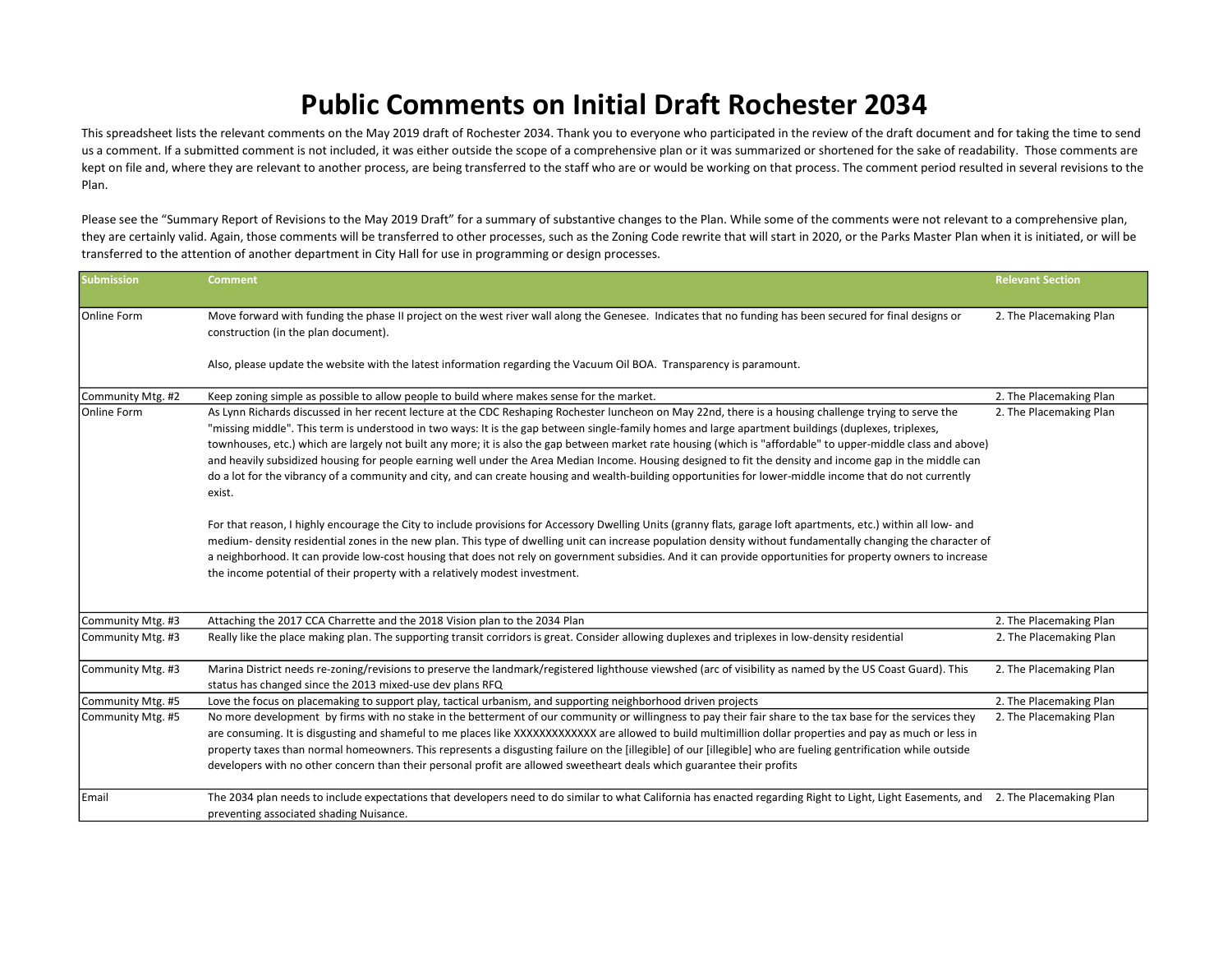| <b>Submission</b> | <b>Comment</b>                                                                                                                                                                                                                                                                                                                                                                                                                                                                                                                                                                                                                                                                                                                                                                                                                                                                                                                                                                                                                                                                                                                                                                                                                                                                                                                                                                                                                                                                                                                                                                                                                                                                                                                                                                                                                                                                                                                                                                                                                                                                                                                                                                                                                                                                                                                                                                                                                                                                                                                                                                                                                                                                                                                                                                                                                                                                                                                                                                                                                                                                                                                                                                                                                                                                                                                                         | <b>Relevant Section</b> |
|-------------------|--------------------------------------------------------------------------------------------------------------------------------------------------------------------------------------------------------------------------------------------------------------------------------------------------------------------------------------------------------------------------------------------------------------------------------------------------------------------------------------------------------------------------------------------------------------------------------------------------------------------------------------------------------------------------------------------------------------------------------------------------------------------------------------------------------------------------------------------------------------------------------------------------------------------------------------------------------------------------------------------------------------------------------------------------------------------------------------------------------------------------------------------------------------------------------------------------------------------------------------------------------------------------------------------------------------------------------------------------------------------------------------------------------------------------------------------------------------------------------------------------------------------------------------------------------------------------------------------------------------------------------------------------------------------------------------------------------------------------------------------------------------------------------------------------------------------------------------------------------------------------------------------------------------------------------------------------------------------------------------------------------------------------------------------------------------------------------------------------------------------------------------------------------------------------------------------------------------------------------------------------------------------------------------------------------------------------------------------------------------------------------------------------------------------------------------------------------------------------------------------------------------------------------------------------------------------------------------------------------------------------------------------------------------------------------------------------------------------------------------------------------------------------------------------------------------------------------------------------------------------------------------------------------------------------------------------------------------------------------------------------------------------------------------------------------------------------------------------------------------------------------------------------------------------------------------------------------------------------------------------------------------------------------------------------------------------------------------------------------|-------------------------|
| Online Form       | PROPERTY TAX FORMULA REFORM. I think an essential root policy imperative to accomplish much of what's in the plan is the reform of the current, largely<br>regressive, property tax formula/practice. Right now, the property tax is overwhelmingly on the structures and *improvements*, and very little on the land<br>underneath. The idea of shifting the formula much more onto the land and off of the structures/improvements--"land value taxation"-- is not a new idea<br>around the country and world, and it makes sense on so many levels:<br>--> Now, if a property owner makes improvements to his/her property that makes the street/neighborhood/city all better as well, that owner essentially gets a<br>tax increase--arguably a penalty. (Those improvements do create greater property value for a future sale, but I don't believe we should look at properties<br>primarily as commodities to sell someday at a profit--but rather as homes/businesses for a lifetime. That approach will get us the stable neighborhoods we<br>want so badly!) On the other hand, if the owner puts very little into his/her property, and blights the area, he/she essentially gets a tax break. In addition,<br>speculators can sit on vacant or blighted parcels, blighting them and the surrounding area further for a long time and paying next to no tax on them, while<br>waiting for the neighbors'/community's hard work around it (and despite it!!) to improve the area and raise the values enough that the speculator can take<br>advantage of that and develop the property, or sell. This is as unscrupulous as it sounds--but the current tax policy not only enables, but encourages it!! In<br>short, land value tax enables, encourages and incentivizes the kind of urban investment and development we want<br>--> Now, center city parcels can be used for ugly surface parking or other underutilization while their proprietors pay very little tax on the land--because there<br>are no structures on it! Even if these land values become relatively high (which they should be, in the center of the downtown), a developer that builds "up"<br>efficiently instead of "out"--which a community should want in its downtown--will enjoy good return on investment despite the high property tax, by virtue of<br>good, efficient urban design. Related to this is the fact that the current tax policy is so poor at enabling the kind of development we want--we give away<br>dubiously selective, exclusive tax breaks to try to encourage what we want!! The land value tax shift essentially gives *everyone* the tax break for good<br>development!<br>I understand that the land value tax may not work to its best intent if it isn't carefully custom designed for a specific community. For example, community land<br>trusts run by lower income people often rely on low property taxes in challenged neighborhoods to be able to acquire properties for neighborhood-based<br>redevelopment a custom designed LVT can account for such unintended negative consequences<br>There is a terrific series of articles on the benefits and practice of land value tax at www.strongtowns.org. The City of Rochester did consider it via a very small<br>study about ten years ago but decided not to pursue. | 2. The Placemaking Plan |
| Online Form       | EAST MAIN/NORTH GOODMAN. Right on for including this key area in the "In Focus" section! It is essential to continue the work to remake East Main corridor 2. The Placemaking Plan<br>into a bona fide city boulevard as envisioned in the East Main Arts/Market District Plan--unfortunately, I think the changes made to date didn't do nearly<br>enough to transform Main Street away from a four-lane speedway and into a pleasant destination for *people*. Love all the vision for the flexible zoning in<br>the Public Market area, hopefully will enable businesses such as International Cuisine Food Court, which will provide efficiency, economy of scale (in the form<br>of shared preparation and service facilities), and a large and enthusiastic customer base, for immigrants and refugees interested in starting food-related<br>businesses                                                                                                                                                                                                                                                                                                                                                                                                                                                                                                                                                                                                                                                                                                                                                                                                                                                                                                                                                                                                                                                                                                                                                                                                                                                                                                                                                                                                                                                                                                                                                                                                                                                                                                                                                                                                                                                                                                                                                                                                                                                                                                                                                                                                                                                                                                                                                                                                                                                                                         |                         |
| lOnline Form      | Other placemaking elements - should include a basic statement about reducing the toxic load in the environment and transitioning to land management<br>practices that maximize soil health.                                                                                                                                                                                                                                                                                                                                                                                                                                                                                                                                                                                                                                                                                                                                                                                                                                                                                                                                                                                                                                                                                                                                                                                                                                                                                                                                                                                                                                                                                                                                                                                                                                                                                                                                                                                                                                                                                                                                                                                                                                                                                                                                                                                                                                                                                                                                                                                                                                                                                                                                                                                                                                                                                                                                                                                                                                                                                                                                                                                                                                                                                                                                                            | 2. The Placemaking Plan |
| Online Form       | Hello!<br>I understand that page 103 of the plan proposes to eliminate parking requirements for businesses and homes converted to apartments. It is not helpful to the<br>community to have the inadequate parking in neighborhoods which this could generate.<br>Wherever possible, I think we are best served to support people in purchasing and maintaining homes rather than allowing so much property to go to<br>landlords-often absentee.<br>Thank you for your work on future planning for Rochester!                                                                                                                                                                                                                                                                                                                                                                                                                                                                                                                                                                                                                                                                                                                                                                                                                                                                                                                                                                                                                                                                                                                                                                                                                                                                                                                                                                                                                                                                                                                                                                                                                                                                                                                                                                                                                                                                                                                                                                                                                                                                                                                                                                                                                                                                                                                                                                                                                                                                                                                                                                                                                                                                                                                                                                                                                                         | 2. The Placemaking Plan |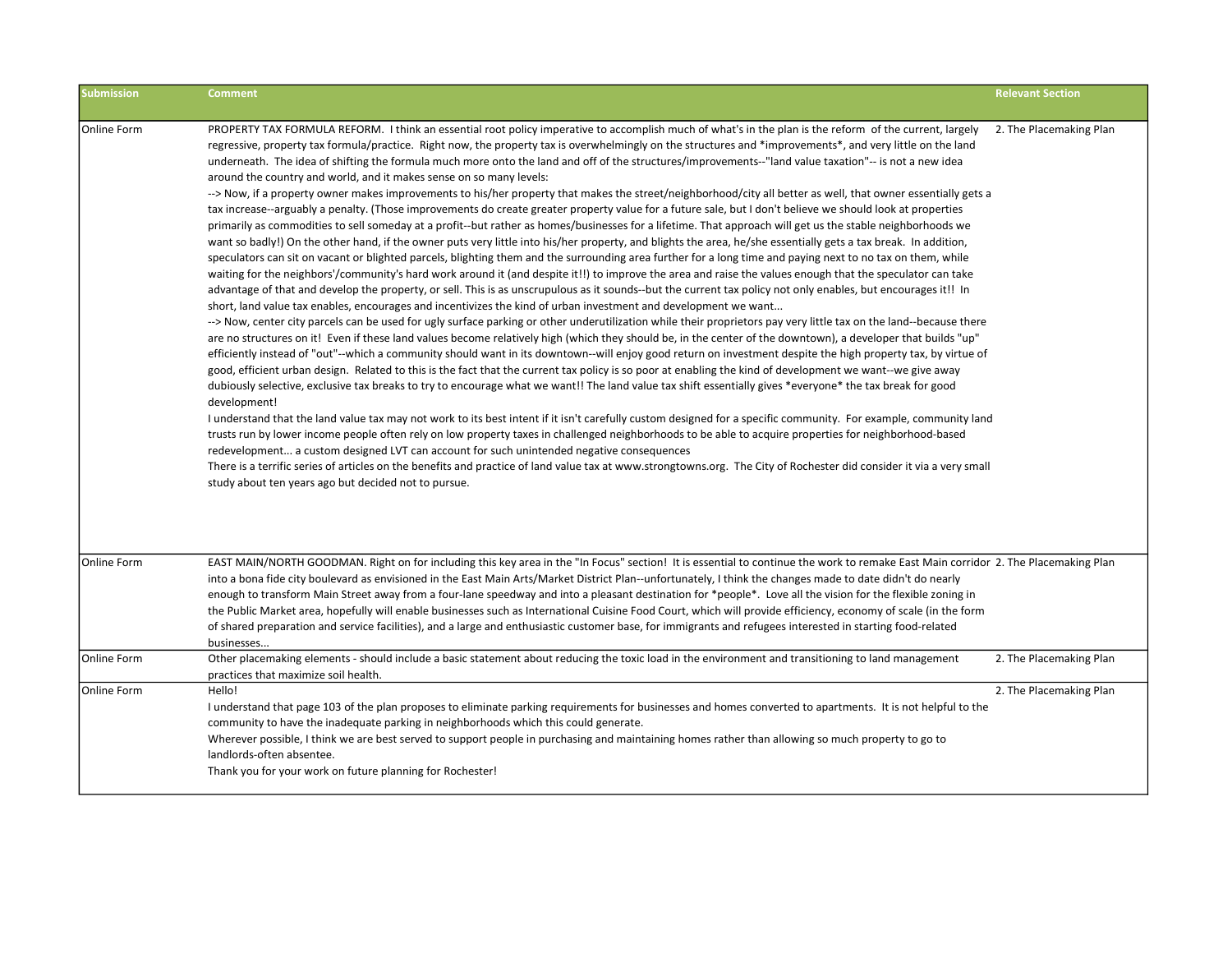| <b>Submission</b> | <b>Comment</b>                                                                                                                                                                                                                                                                                                                                                                                                                                                                                                                                                                                                                                                                                                                                                                                                                                                                                                                                                                                                                                                                                                                                                                                                                                                                                                                                                                                                                                              | <b>Relevant Section</b> |
|-------------------|-------------------------------------------------------------------------------------------------------------------------------------------------------------------------------------------------------------------------------------------------------------------------------------------------------------------------------------------------------------------------------------------------------------------------------------------------------------------------------------------------------------------------------------------------------------------------------------------------------------------------------------------------------------------------------------------------------------------------------------------------------------------------------------------------------------------------------------------------------------------------------------------------------------------------------------------------------------------------------------------------------------------------------------------------------------------------------------------------------------------------------------------------------------------------------------------------------------------------------------------------------------------------------------------------------------------------------------------------------------------------------------------------------------------------------------------------------------|-------------------------|
| Online Form       | The comprehensive plan fails to address the issues we already have with parking and the erosion of owner occupied properties. I live near Staybridge Suites<br>and have seen a huge uptick in landlords from the burbs and beyond; they rent to students and people who have to have many family members/friends live<br>with them to afford the exorbitant rents they charge. We already have a paucity of parking related to students; U of R employees and families with multiple<br>cars. Additionally, during the week, Genesee St has 2 hour parking, many homes have no driveways and they must park on the side streets. I represent district<br>1 for the 19th ward community association and this is a complaint by those who live in this area. contrary to the city belief that people will walk many blocks<br>to park, this does not pan out; it invites illegal parking.                                                                                                                                                                                                                                                                                                                                                                                                                                                                                                                                                                     | 2. The Placemaking Plan |
| Email             | When discussing the proposed Low Density Residential District section, which many of us have interpreted as indicating that in keeping with the stated goals of 2. The Placemaking Plan<br>"densifying", that in addition to eliminating the reversion of abandoned non-conforming two family homes back to single family, the plan indicates the<br>possible future allowance of an additional "subordinate" unit; in other words single family (one unit) can become two family (two unit) properties. You defined<br>such a unit as merely an in-law apartment. You vehemently denied that the plan is going to allow conversion of single family properties into two or more units,<br>indicating that the Vision 2034 Plan actually says that it will not. Therefore, to allay my, and others' fears, please reference the text in the plan that says it will<br>not allow conversion from single family to multiple unit. I only see the statement that double houses will not be built in a LDR district, which is a different thing<br>altogether than conversion, and is consistent with "form zoning" wherein the appearance of a structure counts rather than the use.                                                                                                                                                                                                                                                                           |                         |
| Online Form       | The Low Density Residential neighborhoods should allow new construction of duplexes. They are hardly that much denser than single-family homes, and they 2. The Placemaking Plan<br>can allow for more profitable development opportunities. Oregon got rid of single-family zoning across the entire state recently, and the City of Rochester<br>should follow suit.                                                                                                                                                                                                                                                                                                                                                                                                                                                                                                                                                                                                                                                                                                                                                                                                                                                                                                                                                                                                                                                                                      |                         |
| Online Form       | The City has already gotten rid of parking minimums in downtown, and now it should follow the lead of Buffalo and remove them from across the City.<br>Developers will build as much as they think is necessary, and the City shouldn't be requiring it when it only leads to less dense neighborhoods and less<br>walkability.                                                                                                                                                                                                                                                                                                                                                                                                                                                                                                                                                                                                                                                                                                                                                                                                                                                                                                                                                                                                                                                                                                                             | 2. The Placemaking Plan |
| Online Form       | Love this plan! Love the focus on increasing density of City neighborhoods by making more multi-family parcels allowed. And it seems really smart to get rid of 2. The Placemaking Plan<br>parking minimums, parking lots and driveways are ugly plus we all need to stop driving because of global warming anyway                                                                                                                                                                                                                                                                                                                                                                                                                                                                                                                                                                                                                                                                                                                                                                                                                                                                                                                                                                                                                                                                                                                                          |                         |
| Online Form       | Thank you for putting together this plan. I think there are a lot of good things about it, though of course nothing's perfect and I have a few thoughts. I'm a<br>Young Professional, I work downtown and live in the 19th Ward, don't own a car and don't plan on it. I'm here for the long haul. As great as Rochester is, there<br>are some big problems for people of the future generation which I'm a part of. Housing costs are rising and birth rates are shrinking, and we're more<br>financially burdened than ever, and household sizes are half what they were 50 years ago. What this really means is we need to end the mantra of single<br>family homes on separate lots with driveways and parking. I know only a handful of people who actually live that way (married with kids and multiple cars in a<br>single family home) where most people under 40 are renting apartments, sharing housing-i live with 4 friends in a 5 bedroom house, because none of us<br>actually wants to buy that expensive and unnecessary piece of property. I really think we need to upzone everything. At the very least allow duplexes in R-1. I<br>can't see that being a problem especially because that's already how most neighborhoods are, there's always multifamily places on every street and they don't<br>stick out. I do like that at least a few areas have been turned into r-2, but we need to do more of it, and allow duplexes in R-1. | 2. The Placemaking Plan |
| Online Form       | Another thing I'm really happy about is the call to eliminate all parking requirements. Those are really outdated too, only one of my 5-person house has one.<br>And we don't have a driveway so he parks on the street and? Big deal! He knows that sometimes he won't be able to park right in front of the house. It would<br>be really contradictory of the city to not remove all parking requirements while also claiming to be a leader in tackling climate change. Plus if developers don't<br>have to build and maintain lots and garages, that makes housing more affordable for everyone from young people like me to families, to my 78 year old<br>Grandma in beechwood.                                                                                                                                                                                                                                                                                                                                                                                                                                                                                                                                                                                                                                                                                                                                                                       | 2. The Placemaking Plan |
| Online Form       | We would like to see urban agriculture and community gardens as an opportunity area in "PMP-6: Improve public parks, open spaces, public facilities, and<br>waterfront access" that references the strategies and priorities laid out in the Urban Agriculture Action Plan.                                                                                                                                                                                                                                                                                                                                                                                                                                                                                                                                                                                                                                                                                                                                                                                                                                                                                                                                                                                                                                                                                                                                                                                 | 2. The Placemaking Plan |
| Downtown Mtg.     | Green Space - Inner Loop @ state has weeds in flower boxes Quick fix to maintain to beautify city                                                                                                                                                                                                                                                                                                                                                                                                                                                                                                                                                                                                                                                                                                                                                                                                                                                                                                                                                                                                                                                                                                                                                                                                                                                                                                                                                           | 2. The Placemaking Plan |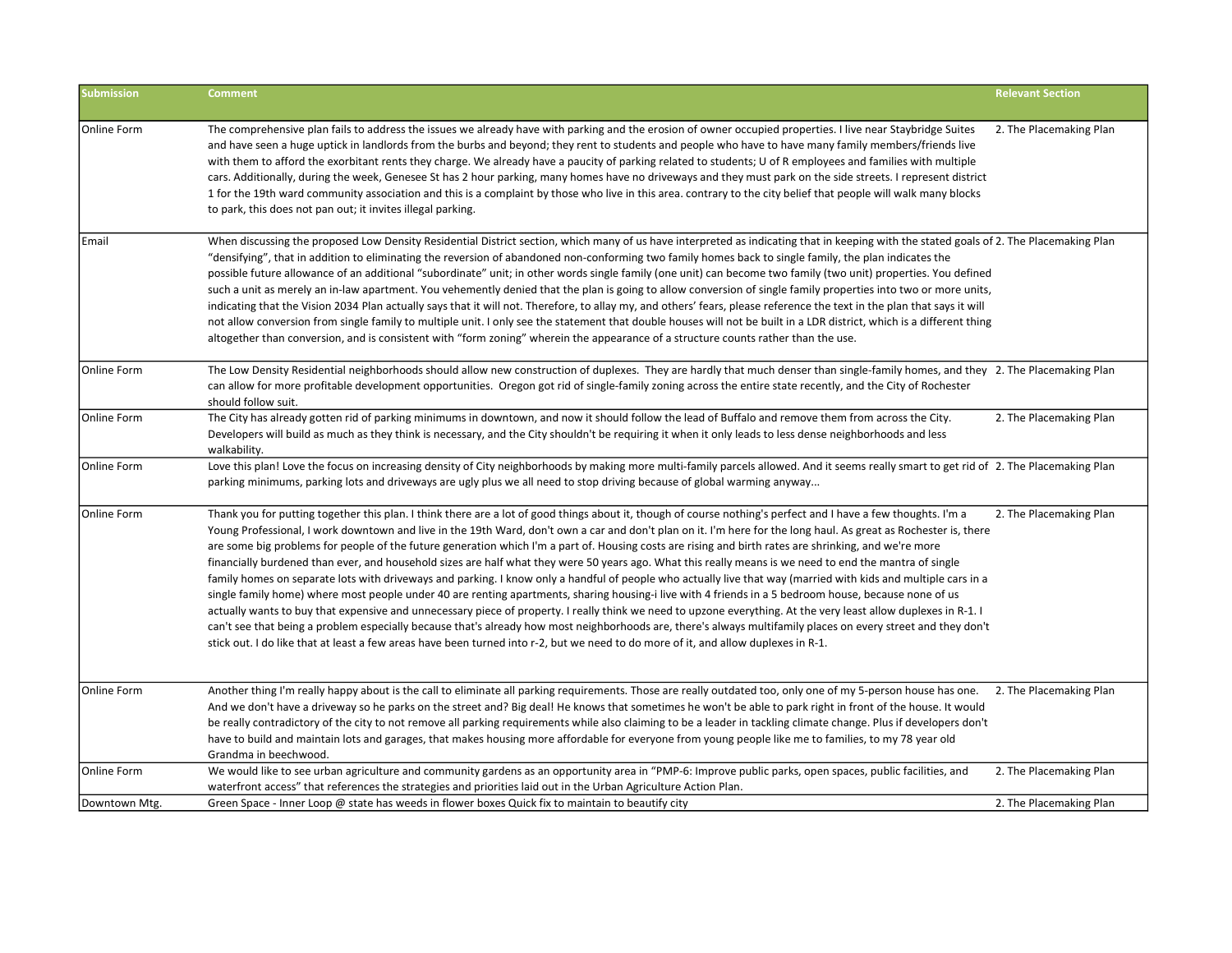| <b>Submission</b> | <b>Comment</b>                                                                                                                                                                                                                                                                                                                                                                                                                                                                                                                                                                                                                                                                                                                                                                                                                                                                                                                                                                                                                                                                                                                                                                                             | <b>Relevant Section</b> |
|-------------------|------------------------------------------------------------------------------------------------------------------------------------------------------------------------------------------------------------------------------------------------------------------------------------------------------------------------------------------------------------------------------------------------------------------------------------------------------------------------------------------------------------------------------------------------------------------------------------------------------------------------------------------------------------------------------------------------------------------------------------------------------------------------------------------------------------------------------------------------------------------------------------------------------------------------------------------------------------------------------------------------------------------------------------------------------------------------------------------------------------------------------------------------------------------------------------------------------------|-------------------------|
| Online Form       | The City has a truly wonderful vision for Rochester in its Rochester 2034 Plan!                                                                                                                                                                                                                                                                                                                                                                                                                                                                                                                                                                                                                                                                                                                                                                                                                                                                                                                                                                                                                                                                                                                            | 2. The Placemaking Plan |
|                   | We are asking the City to complete and fully implement its vision for the 'New Union Street' as part of its Rochester 2034 Plan by extending mixed-use zoning<br>to the other half of Union Street.                                                                                                                                                                                                                                                                                                                                                                                                                                                                                                                                                                                                                                                                                                                                                                                                                                                                                                                                                                                                        |                         |
|                   | • On February 4, 2014 at a Public Hearing for the Inner Loop East Transformation Project, and in many public input forums afterwards, the City presented and<br>shared its vision for a 'New Union St'.                                                                                                                                                                                                                                                                                                                                                                                                                                                                                                                                                                                                                                                                                                                                                                                                                                                                                                                                                                                                    |                         |
|                   | • We believe that the City has not fulfilled its promise to the original, existing, community on S. Union Street and needs to do so as part of the Rochester 2034<br>Planning and Zoning process.                                                                                                                                                                                                                                                                                                                                                                                                                                                                                                                                                                                                                                                                                                                                                                                                                                                                                                                                                                                                          |                         |
|                   | • The City promised a New Union Street and to-date has only implemented this vision on one side of the street. We believe that the City's Vision for the 'New<br>Union Street' should include and be available to both sides of the street!                                                                                                                                                                                                                                                                                                                                                                                                                                                                                                                                                                                                                                                                                                                                                                                                                                                                                                                                                                |                         |
|                   | • The City has a truly wonderful vision for Rochester in its Rochester 2034 Plan! Updating the zoning of the original, existing, side of S. Union Street in<br>accordance with the Rochester 2034 Zoning Code and Zoning District Map will enable this side of the street to fully embrace and reflect the goals of the 2034<br>strategy as we develop and grow.                                                                                                                                                                                                                                                                                                                                                                                                                                                                                                                                                                                                                                                                                                                                                                                                                                           |                         |
|                   | • Extending Mixed-Use Zoning to both sides of the street enables this 'New Union Street Vision' for both sides of S. Union Street and completes the City's<br>Vision for the Inner Loop East Transformation project.                                                                                                                                                                                                                                                                                                                                                                                                                                                                                                                                                                                                                                                                                                                                                                                                                                                                                                                                                                                       |                         |
| Online Form       | We have a beautiful Fredrick Douglass/Susan B Anthony bridge. During the day it looks great highlighting our river. That along with the court street falls and<br>new promenade are places that draw people. But once dusk comes all these features are hidden. It would be great to have the Freddie Sue bridge and the<br>court street falls lit so that they continue being iconic throughout the evening.                                                                                                                                                                                                                                                                                                                                                                                                                                                                                                                                                                                                                                                                                                                                                                                              | 2. The Placemaking Plan |
| Online Form       | I live in North Winton village where I moved 3 years ago after rit. I think this plan really reflects the future that we should have for Rochester. I live in a house<br>with 4 people, and none of us own cars. We all ride bikes and take the bus everywhere. People my generation really don't want to drive cars and a lot of us<br>can't afford them even if we do want them. So it seems like it would make the most sense in the world to not require any parking for future developments.<br>There's already way more parking than there needs to be and nobody really wants to drive anymore anyway. We want better bus service and more bike lanes,<br>and allowing more houses like duplexes and small apartment buildings in more places would really help that. None of us want big houses anyway, the only<br>people my age that even live in houses like that is people in a situation like me, filling up a house with roommates so we can live cheaply. We definitely need<br>more stuff with small apartments and studios and boarding house type places because that's where all of us want to live. Would be nice to have more options<br>like that, like a lot of other cities offer. | 2. The Placemaking Plan |
| Email             | [Summarized] We submit that appropriate zoning for us would be R-1, low density. (A zoning map amendment for less than two acres that allowed Warfield 2. The Placemaking Plan<br>Square to be built, in no way reflects the neighborhood as a whole. It remains completely incongruous and has already had a profoundly negative<br>environmental/ecological impact on that part of the neighborhood, especially.)<br>We have always been a working class neighborhood of small two & three bedroom homes. Our smaller homes have allowed for a high rate of owner<br>occupancy and do not lend themselves to two family conversions or increased density.<br>With 216 single family homes, nine doubles, and one multi-family home in A.C.E. we are more than 96% single family homes. We are advocating that our<br>zoning be changed to R-1/low density.<br>The current plan to zone A.C.E. as R-2, medium density, not only does not fit the character of the neighborhood, but would likely result in harming the whole<br>neighborhood by allowing for over-crowding, inappropriate conversions, etc.                                                                                               |                         |
| Email             | Overall, some of the ideas are something of a dice-roll. If we re-zone large sections of the city but density increase does not ensue, where does that leave us?   2. The Placemaking Plan<br>suggest that changes be made incrementally, with a thought to how they may be rolled back if they backfire. For instance, a wholesale, city-wide rezoning<br>effort is foolhardy, and instead should be implemented in test areas with strict metrics identified beforehand so that success or failure can be assessed<br>objectively.                                                                                                                                                                                                                                                                                                                                                                                                                                                                                                                                                                                                                                                                       |                         |
| Email             | Proposed zoning changes discourage owner-occupancy. This is a problem especially since our code enforcement is so lax as to be laughable. On most streets,<br>owner occupants are the only thing standing between current state and total blight. Therefore, we need better incentives for owner occupancy, especially if<br>we have fewer single family homes.                                                                                                                                                                                                                                                                                                                                                                                                                                                                                                                                                                                                                                                                                                                                                                                                                                            | 2. The Placemaking Plan |
| Online Form       | (p. 108) Really? Making RPD the arbiter of entertainment permits? Again, let's de-emphasize the police's role in society.                                                                                                                                                                                                                                                                                                                                                                                                                                                                                                                                                                                                                                                                                                                                                                                                                                                                                                                                                                                                                                                                                  | 2. The Placemaking Plan |
| Online Form       | Do citizens have a say in the legalization of commercial uses of buildings in residential areas?                                                                                                                                                                                                                                                                                                                                                                                                                                                                                                                                                                                                                                                                                                                                                                                                                                                                                                                                                                                                                                                                                                           | 2. The Placemaking Plan |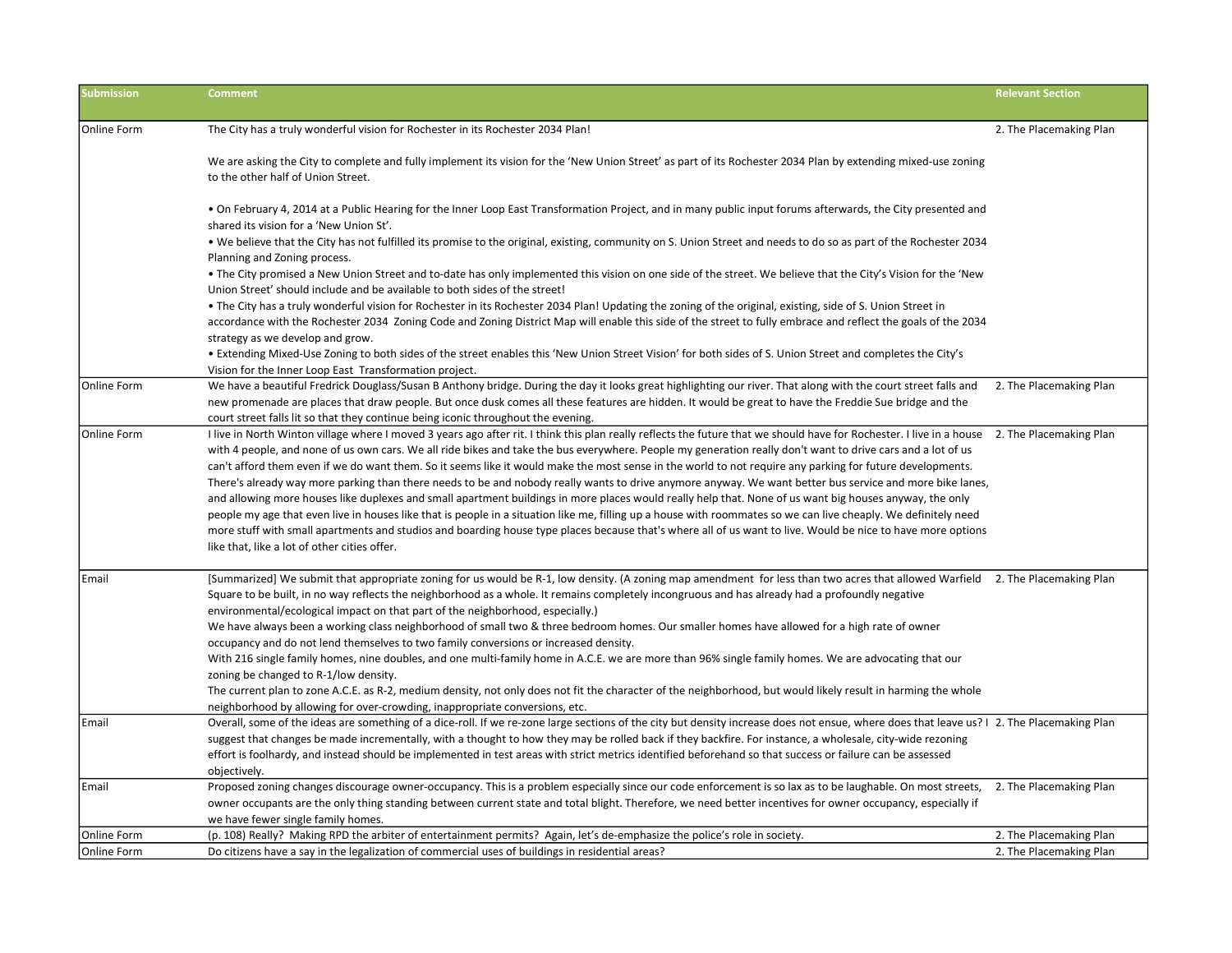| <b>Submission</b> | <b>Comment</b>                                                                                                                                                                                                                                                                                                                                                                                                                                                                                                                                                                                                                                                                                                                                                                                                                                                                                                                                                                                                                                                                                                                                                                                                                                                                                                                                                                                                                                                                                                                                                                                                                                                                                                                                                                                                                                                                                                                                                                                                                                                                                                                                                                                                                                                                                                                                                                               | <b>Relevant Section</b> |
|-------------------|----------------------------------------------------------------------------------------------------------------------------------------------------------------------------------------------------------------------------------------------------------------------------------------------------------------------------------------------------------------------------------------------------------------------------------------------------------------------------------------------------------------------------------------------------------------------------------------------------------------------------------------------------------------------------------------------------------------------------------------------------------------------------------------------------------------------------------------------------------------------------------------------------------------------------------------------------------------------------------------------------------------------------------------------------------------------------------------------------------------------------------------------------------------------------------------------------------------------------------------------------------------------------------------------------------------------------------------------------------------------------------------------------------------------------------------------------------------------------------------------------------------------------------------------------------------------------------------------------------------------------------------------------------------------------------------------------------------------------------------------------------------------------------------------------------------------------------------------------------------------------------------------------------------------------------------------------------------------------------------------------------------------------------------------------------------------------------------------------------------------------------------------------------------------------------------------------------------------------------------------------------------------------------------------------------------------------------------------------------------------------------------------|-------------------------|
| Online Form       | I would like to see the deck on Broad Street kept intact over the Aqueduct. This will preserve the interior space for a variety of uses including: community<br>gathering spot, display of local products and corporate accomplishments and limited retail. This will be the only public space available to Rochester citizens<br>especially during winter months when all the outdoor public spaces are not used because of the cold.                                                                                                                                                                                                                                                                                                                                                                                                                                                                                                                                                                                                                                                                                                                                                                                                                                                                                                                                                                                                                                                                                                                                                                                                                                                                                                                                                                                                                                                                                                                                                                                                                                                                                                                                                                                                                                                                                                                                                       | 2. The Placemaking Plan |
| Online Form       | BSU Aqueduct Transformation, Inc. stands seriously opposed to destruction of the Broad Street Aqueduct road deck and iconic upper arches.<br>If the top of the landmark structure no longer exists there is no space that can be used for housing valuable community, educational and heritage preservation<br>uses and which can provide new jobs. If the aqueduct is filled in, the Subway history will be gone.<br>The notion of of a year around river crossing being created can be achieved together with an open crossing by converting all or part of the deck into a green<br>roof, like the NYC HighLine, and it will be at street level for accessibility and level with the North Terrace. A survey done by the Rochester Business Journal<br>indicated that respondents strongly favor of saving the space below the deck.<br>Once the the deck is gone, it's gone forever, and all the advantages which it provides.                                                                                                                                                                                                                                                                                                                                                                                                                                                                                                                                                                                                                                                                                                                                                                                                                                                                                                                                                                                                                                                                                                                                                                                                                                                                                                                                                                                                                                                           | 2. The Placemaking Plan |
| Online Form       | The recommendation to remove the deck of the Broad Street Bridge (project #45 on page 84) is a mistake for many reasons. It will disrupt traffic (especially if 2. The Placemaking Plan<br>you make a curvi-linear Court Street to serve loading at the Arena (project #47), eliminate private sector involvement and a potential private revenue stream,<br>eliminate a weather-enclosed connection between the Arena and the Convention Center. It will not eliminate a river trail connection (if you can remove the<br>entire deck, you can surely cut a hole into and out of the Aqueduct), and if you need a park, just put a green roof on top of the bridge. The money saved by<br>not removing the deck (what \$9 million?) can be put into rehabbing the interior of the Aqueduct.                                                                                                                                                                                                                                                                                                                                                                                                                                                                                                                                                                                                                                                                                                                                                                                                                                                                                                                                                                                                                                                                                                                                                                                                                                                                                                                                                                                                                                                                                                                                                                                                 |                         |
| Online Form       | The historic 1827 Ely Mill project is missing from the comp plan. This project consisting of waterwheels that pre-date the Aqueduct itself and also contains<br>some of the earliest DC electrical equipment in the City is in the sub-basement of RG&E Station #6. It has the potential to be a tourist draw especially for the<br>200,000 who visit the Convention Center and the 500,000 who visit the Arena. It also can be part of the connection between the Aqueduct and Main Street<br>which will be designed as part of the Aqueduct project. At a minimum, the comp plan should call for concept plans for the mill.                                                                                                                                                                                                                                                                                                                                                                                                                                                                                                                                                                                                                                                                                                                                                                                                                                                                                                                                                                                                                                                                                                                                                                                                                                                                                                                                                                                                                                                                                                                                                                                                                                                                                                                                                               | 2. The Placemaking Plan |
| Online Form       | My favorite pet project is the Norris Drive green street. Please keep it in the plan. It needs help and it is in my neighborhood!                                                                                                                                                                                                                                                                                                                                                                                                                                                                                                                                                                                                                                                                                                                                                                                                                                                                                                                                                                                                                                                                                                                                                                                                                                                                                                                                                                                                                                                                                                                                                                                                                                                                                                                                                                                                                                                                                                                                                                                                                                                                                                                                                                                                                                                            | 2. The Placemaking Plan |
| Online Form       | Even the fleatingest consideration of the destruction of the roadway above the Broad Street Aqueduct is ludicrous, unfathomable and amazingly foolish.<br>Taking away a truly unique, world class opportunity, such as the newly rehabilitated (\$12,000,000) Broad Street Aqueduct replacing Midtown as our once<br>warm and dry, year round hub and haven in this two and half season city, is a travesty, even a sacrilege.<br>Constantly brought up by proponents of the only foolish portion of the wonderful "ROC the Riverway" project is "maintenance"! It's as though, for some<br>reason, it is the most Important consideration in choosing any other project. "Broad Street Underground" will be an economically viable, cash rich, tax paying,<br>project. It won't be a huge anchor that the economics of an open park space will that won't be able to lift. Maintaining a space 400 feet in length, 60 feet wide<br>and 12 feet deep of fill bringing the surface up to grade will be a never ending and very costly nightmare. It is exactly what the city doesn't need.<br>We need, as a city surrounded by the magnificent wine district of the Finger Lakes, a place to share our amazing history, our multiplicity of cultures, music and<br>foods. We also need to celebrate our agriculture, our unique industries and excellent universities. We are the city of Susan B. Anthony, Frederick Douglass and<br>George Eastman. Let's celebrate their accomplishments appropriately with in BSU.<br>We are a city that literally changed the world. The city that also, literally, made Hollywood possible.<br>"Without movie film there are no movie stars"<br>As part of our proposal, we can draw, from the yearly gathering of the movie industry to the second largest film festival in the world, just 95 miles away, all<br>those who have benefited and would like to thank Mr. Eastman for his "magic picture film". Oprah, by the way, has three reasons to come here. Susan B.,<br>Frederick D., and George E.<br>It would be a great tragedy to make such a grand misstep as to permanently limit us to being a provincial and profoundly under played backwater as some<br>have called.<br>We need to create a great and comfortable gathering site as every great city in the world must have.<br>Do not scuttle what will be our starship to the future! | 2. The Placemaking Plan |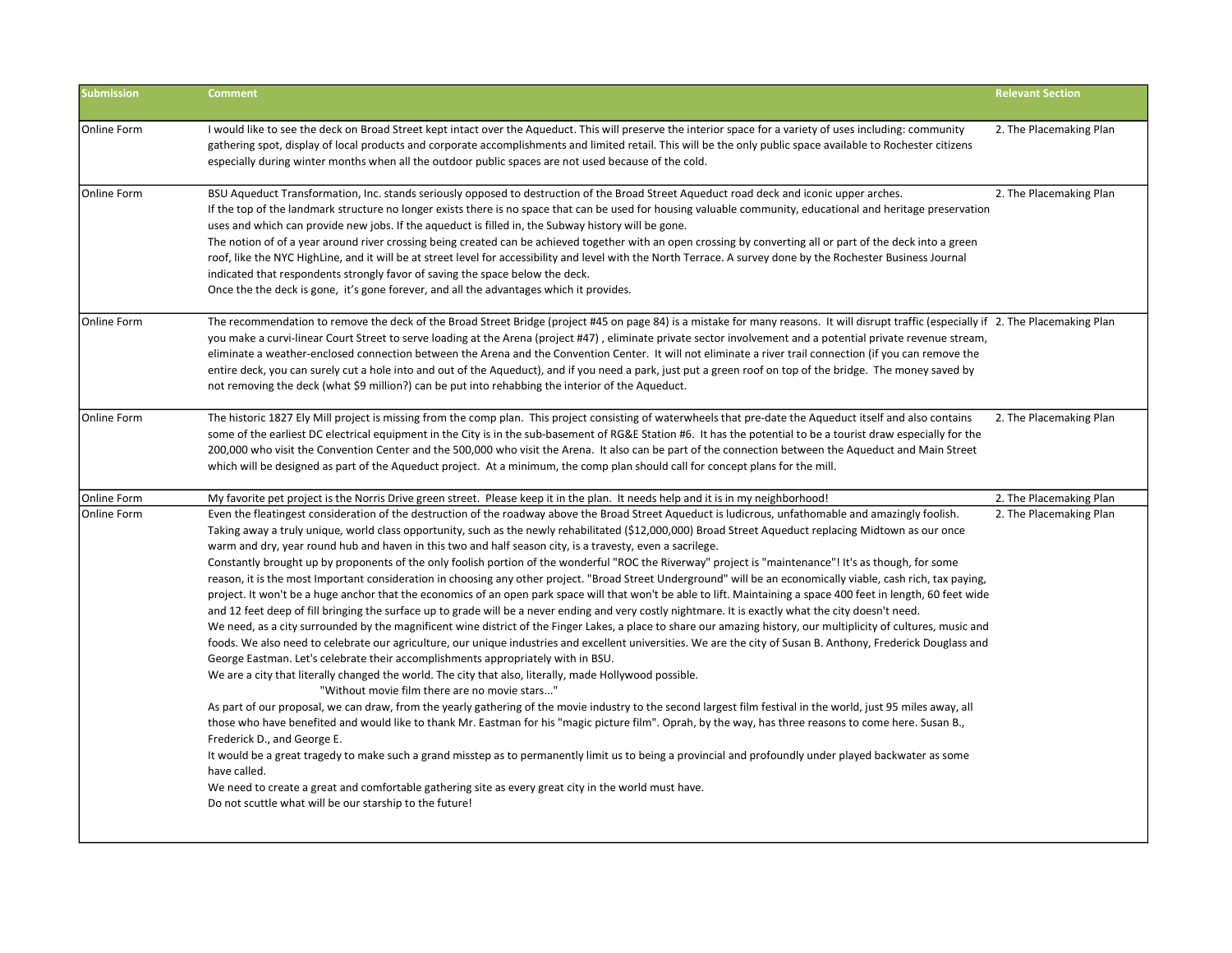| <b>Submission</b>  | <b>Comment</b>                                                                                                                                                                                                                                                                                                                                                                                                                                                                                                                                                                                                                                                                                                                                                             | <b>Relevant Section</b> |
|--------------------|----------------------------------------------------------------------------------------------------------------------------------------------------------------------------------------------------------------------------------------------------------------------------------------------------------------------------------------------------------------------------------------------------------------------------------------------------------------------------------------------------------------------------------------------------------------------------------------------------------------------------------------------------------------------------------------------------------------------------------------------------------------------------|-------------------------|
| Online Form        | We spend half of the year under winter conditions. Lucky to have a historical structure that offers underground space to make a year-round gathering place<br>for people of all ethnic backgrounds to have fun and variety of eating or locally made Beer and Wine. Please do not spend money to break the structure but<br>spend it to restore and engage all groups of people to join hands and make this a unique destination for family fun.<br>Atlanta underground used their old assets very well. We have lost the midtown plaza and now this structure is planned to be partially demolished and lose the<br>old trolley bed forever. Fix and improve is a much better option.<br>Please reconsider the plan with community input before final decisions are made. | 2. The Placemaking Plan |
| Online Form        | Why won't the city grass parcel 5?                                                                                                                                                                                                                                                                                                                                                                                                                                                                                                                                                                                                                                                                                                                                         | 2. The Placemaking Plan |
| Online Form        | As the organizer of the Lilac Neighbors, I would like to comment on the color designation of my neighborhood on the Plan map. (1) On Mt. Hope Avenue, it is<br>MEDIUM DENSITY ONLY from 1070 Mt. Hope southward. Otherwise it is LOW Density. Please correct the map to show LOW DENSITY from Castle Park to<br>Furman Crescent. Castle Park and part of Reservoir Avenue are in the Highland - Mt. Hope Preservation District.                                                                                                                                                                                                                                                                                                                                            | 2. The Placemaking Plan |
| Online Form        | On South Avenue, the map should show LOW Density from Reservoir to Highland Avenue. Please correct the map. These designations are very important to<br>get right, since developers, under The Plan, could buy up several properties on a "transit street" and impose something akin to Gold Street Lofts on an<br>otherwise low density neighborhood. I live between South and Mt. Hope Avenues. I shudder to think what could happen on those two avenues based upon<br>the Plan and the Gold Street Loft precedent.                                                                                                                                                                                                                                                     | 2. The Placemaking Plan |
| <b>Online Form</b> | There is no mention of the Psych Center Property in the 2034 Plan. That property is costing taxpayers money in terms of emergency calls for service. The<br>owner cannot adequately secure the Terrence Building. The recent arson and break-in had 60 firefighters and multiple fire vehicles respond. Many RPD<br>officials were also on scene. The owner refused to press charges on the trespass / arson, so this kind of event will likely repeat itself, all at taxpayer expense.<br>The Plan needs to address long-term problems like the Psych Center. It is the elephant in the room. City of Rochester, Please Do Something.                                                                                                                                     | 2. The Placemaking Plan |
| Online Form        | City Gate is no longer under construction. Please correct the map.                                                                                                                                                                                                                                                                                                                                                                                                                                                                                                                                                                                                                                                                                                         | 2. The Placemaking Plan |
| <b>Online Form</b> | What kind of fire station is planned for the Genesee River site? Would another Rochester Firehouse be closed in lieu of this new riverside facility?                                                                                                                                                                                                                                                                                                                                                                                                                                                                                                                                                                                                                       | 2. The Placemaking Plan |
| <b>Online Form</b> | Parking remains an issue. It's easy to say that customers will adjust to finding a parking spot. An example given was the lack of parking surrounding Dinosaur<br>Barbecue. There is a huge municipal parking garage diagonally across from Dinosaur. Why is the focus on the business and the customer? Please remember<br>that residents in Low or Medium Density neighborhoods have to "adjust" to customers visiting businesses that don't provide adequate parking with blocked<br>driveways and insufficient street parking for residents.                                                                                                                                                                                                                           | 2. The Placemaking Plan |
| <b>Online Form</b> | Finally, the Draft 2034 is a monumental document. At times I felt that I was trying to drink from a fire hose. I restricted my comments to a neighborhood that I 2. The Placemaking Plan<br>know intimately. Thank you for all the hard work and expertise that created this Draft Plan. Please consider my suggestions for changes.                                                                                                                                                                                                                                                                                                                                                                                                                                       |                         |
| Online Form        | p. 35 - The buffering ideas (use parking) presented here are incompatible with the overarching theme of reducing parking. There will need to be more<br>buffering ideas, whether they're liner/out buildings or landscaping. These other ideas will also need to be accommodated in the new code (with setbacks<br>appropriate tot heir use as screening)                                                                                                                                                                                                                                                                                                                                                                                                                  | 2. The Placemaking Plan |
| <b>Online Form</b> | p. 41 - 50% of American HHs had a car by 1920, so all of the named neighborhoods were designed with cars in mind. There needs to be more explicit guidance 2. The Placemaking Plan<br>on low intensity commercial uses. I feel like a coffee shop is. Many neighbors might not. This is a difficult row to hoe. I very much like the idea of dropping or<br>relaxing the design standards and the minimum lot sizes, though.                                                                                                                                                                                                                                                                                                                                               |                         |
| <b>Online Form</b> | p. 46 - The examples shown for medium density residential are all proposed to be allowed in low density residential. That means these photos are either<br>disingenuous or should be denser.                                                                                                                                                                                                                                                                                                                                                                                                                                                                                                                                                                               | 2. The Placemaking Plan |
| Online Form        | p. 49 - While it is true that modern materials and modern construction practices make it challenging to produce buildings that replicate traditional ones,<br>another big driver of this is zoning codes and building codes. Many of the best classical buildings in the city would be illegal due to one or the other, and the<br>whole point of this exercise is to at least relax the zoning that is preventing traditionally formed (if not styled) buildings.                                                                                                                                                                                                                                                                                                         | 2. The Placemaking Plan |
| Online Form        | p.51 - I deeply appreciate the occupancy/use recommendation. Also, thank you for the shout out to Jay & Ames.                                                                                                                                                                                                                                                                                                                                                                                                                                                                                                                                                                                                                                                              | 2. The Placemaking Plan |
| <b>Online Form</b> | p.55 - Trades are part of a problem beyond the architecture and development community. Many ideas are cut off as 'unbuildable' due to a lack of skills in the 2. The Placemaking Plan<br>market. If the city could work towards addressing this as well, it'd be worthwhile.                                                                                                                                                                                                                                                                                                                                                                                                                                                                                               |                         |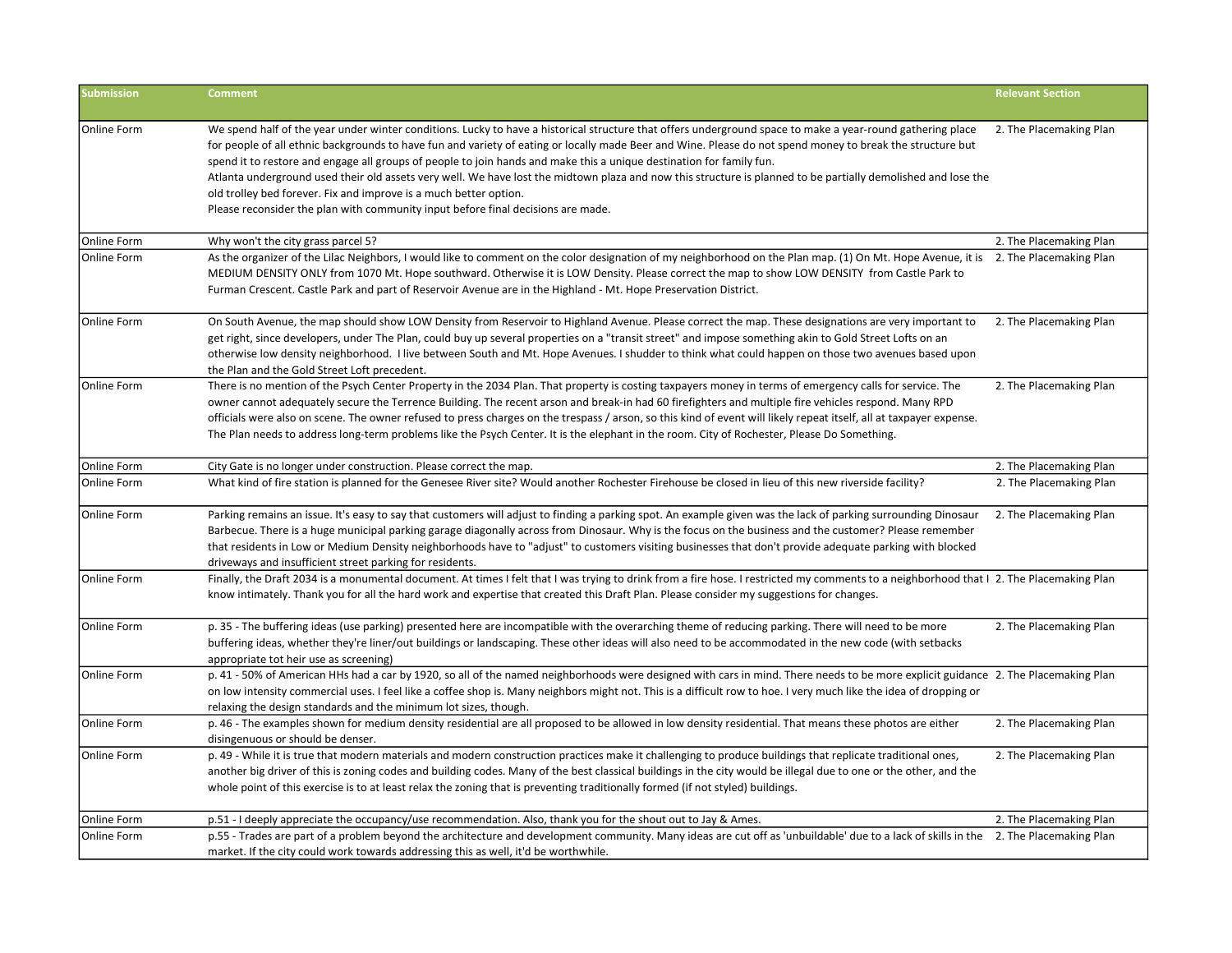| <b>Submission</b>  | <b>Comment</b>                                                                                                                                                                     | <b>Relevant Section</b> |
|--------------------|------------------------------------------------------------------------------------------------------------------------------------------------------------------------------------|-------------------------|
| Online Form        | p. 70 - I've tried to keep comments about the photo choices to a minimum, but there weren't enough institutional campuses in Rochester to have photos that 2. The Placemaking Plan |                         |
|                    | we needed one of Albright-Knox?                                                                                                                                                    |                         |
| Online Form        | p.71 - The maps are nearly impossible to use digitally (as a PDF). An interactive version of this would be valuable for those not printing it.                                     | 2. The Placemaking Plan |
| Online Form        | p.100 - I would consider softening the rhetoric on vacant land, considering that we are the people making it vacant. This will come up later, but leaving the                      | 2. The Placemaking Plan |
|                    | sites more construction ready than as is the case would go a long way towards helping rebuild these sites.                                                                         |                         |
| <b>Online Form</b> | pp. 109-112 -                                                                                                                                                                      | 2. The Placemaking Plan |
|                    | PMP3d - This is overly burdensome and an end around to parking minimums. Just let there be no parking.                                                                             |                         |
|                    | PMP4a - I'd urge caution with the expansion of the form based code. It works downtown because of the lack of public input in the site plan review process. It                      |                         |
|                    | would open up development to extensive additional NIMBYism in other places where the neighbors might disagree with the implementation of a particular<br>form.                     |                         |
|                    | PMP4d - Another idea is to work towards designs that work better with vinyl. Limiting building faces to 14' will eliminate seams and make vinyl look<br>particularly attractive.   |                         |
|                    | PMP4j - There are serious issues with this idea at the state level in NY. I'm all for it, but changing it won't yield additional units. There's already no minimum                 |                         |
|                    | unit size in the city (unlike in every single suburb and small town around it), but no one is building units less than the NYS statutory minimum of 400sf for                      |                         |
|                    | obvious reasons.                                                                                                                                                                   |                         |
|                    | PMP4I - Why? If someone can make money building new mansions on East Ave on giant lots, why shouldn't they? Just like we really don't need a minimum lot                           |                         |
|                    | size, we also really don't need a maximum.                                                                                                                                         |                         |
| Letter             | With the adoption of this plan, zoning laws will be substantially altered. "Mixed-use areas" is the term used for places where residential neighborhoods flank                     | 2. The Placemaking Plan |
|                    | business districts - like so much of the city beyond downtown proper. (A good example is in the southeast quadrant, with residential side streets surrounding                      |                         |
|                    | the Monroe Avenue commercial corridor and the business sections of Park Avenue). In these areas, there is heavy spillover parking of business customers onto                       |                         |
|                    | the residential side streets, which are already heavily utilized by apartment dwellers lacking on-property parking. Parking requirements placed on businesses                      |                         |
|                    | now maintain at least some semblance of parking availability (negligible as it may be at peak times), functioning to place some limits on how much the                             |                         |
|                    | spillover can clog up those streets. The plan's intent is to remove all parking limitations on commercial, mixed-use, and large-scale housing development in                       |                         |
|                    | these areas [page 103] under the rubric of "flexibility" - which cannot fail to exacerbate already problematic parking situations, likely to a drastic degree.                     |                         |
|                    | And an extreme degree of "flexibility" will certainly be necessary for current residents and business owners when the parking availability they've always relied                   |                         |
|                    | upon evaporates. Large-scale housing developers will be able to continue converting larger buildings, or even building, withough the development cost of                           |                         |
|                    | tenant parking now. Neighborhood landlords will spy an opportunity to acquire and break up single-family houses into multiple dwellings without any parking                        |                         |
|                    | burden, and residential homeowners will be confronted with declining property values as owners will listen to longtime customers telling them how they're                          |                         |
|                    | sorry they don't get in much anymore, but the parking is just impossible now - they just have to go online or out to the suburbs.                                                  |                         |
|                    | The first to get in on this game will be the only winners because any second wave will encounter a nightmare parking scenario and the specter of businesses                        |                         |
|                    | declining or failed from the loss of vital nearby parking availability.                                                                                                            |                         |
|                    |                                                                                                                                                                                    |                         |
|                    |                                                                                                                                                                                    |                         |
|                    |                                                                                                                                                                                    |                         |
|                    |                                                                                                                                                                                    |                         |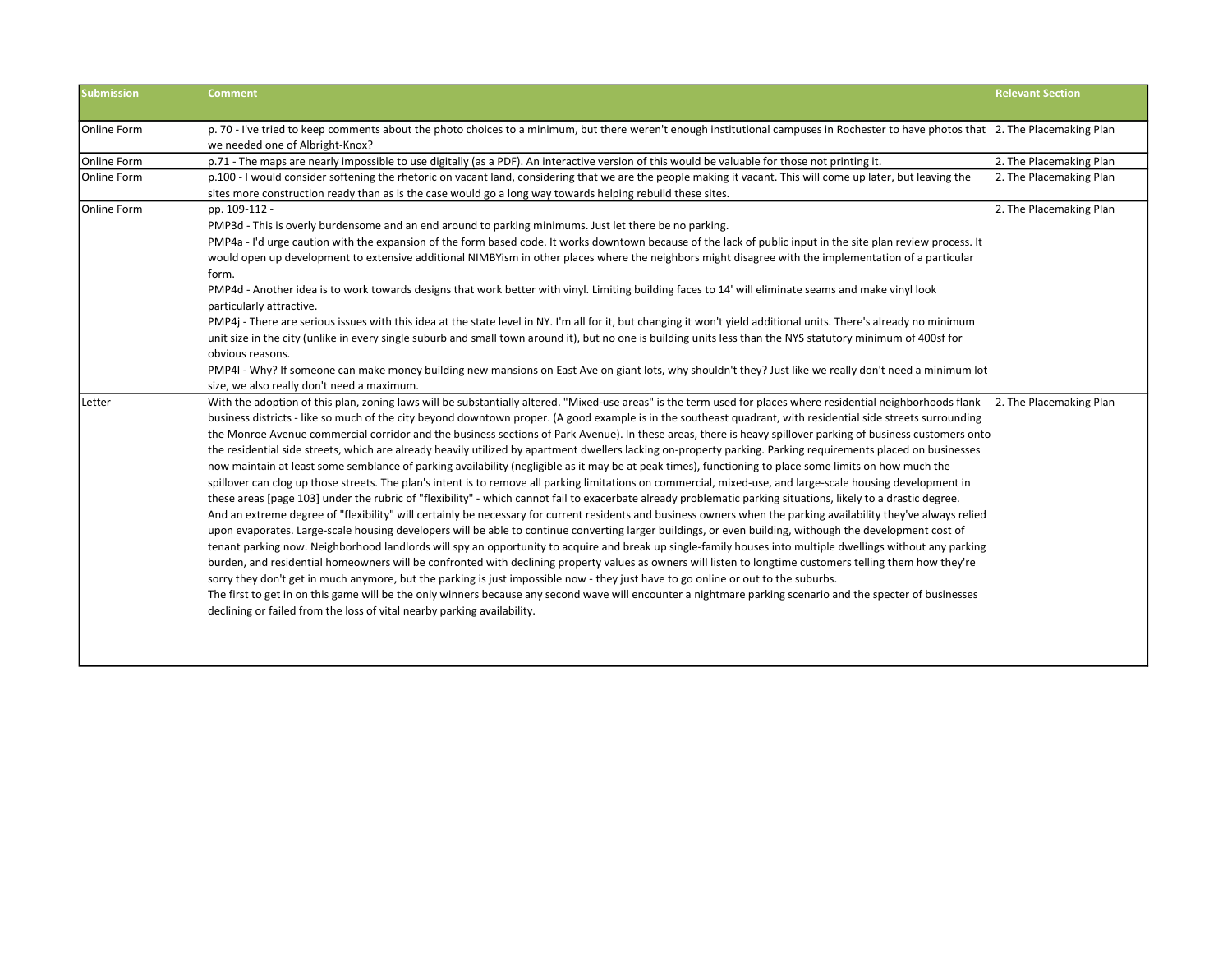| <b>Submission</b>       | <b>Comment</b>                                                                                                                                                                                                                                                                                                                                                                                                                                                                                                                                                                                                                                                                                                                                                                                                                                                                                                                                                                                                                                                                                                                                                                                                                                                                                                                                                                                                                                                                                                                                                                                                                                                                                                                                                                                                  | <b>Relevant Section</b> |
|-------------------------|-----------------------------------------------------------------------------------------------------------------------------------------------------------------------------------------------------------------------------------------------------------------------------------------------------------------------------------------------------------------------------------------------------------------------------------------------------------------------------------------------------------------------------------------------------------------------------------------------------------------------------------------------------------------------------------------------------------------------------------------------------------------------------------------------------------------------------------------------------------------------------------------------------------------------------------------------------------------------------------------------------------------------------------------------------------------------------------------------------------------------------------------------------------------------------------------------------------------------------------------------------------------------------------------------------------------------------------------------------------------------------------------------------------------------------------------------------------------------------------------------------------------------------------------------------------------------------------------------------------------------------------------------------------------------------------------------------------------------------------------------------------------------------------------------------------------|-------------------------|
| <b>Public Statement</b> | Behind this dramatic action is a rationale, a "vision" if you will, for new circumstance in which our urban environment thrives. Here's some of the thinking,<br>followed by the rebuttal:<br>6. Very popular local businesses that don't have onsite parking prove by their very success that parking challenges aren't really a big deal. People will make the<br>effort when they like something.                                                                                                                                                                                                                                                                                                                                                                                                                                                                                                                                                                                                                                                                                                                                                                                                                                                                                                                                                                                                                                                                                                                                                                                                                                                                                                                                                                                                            | 2. The Placemaking Plan |
|                         | One of the businesses cited is Dinosaur Bar-B-Que. Now it's true they don't have onsite parking but there happens to be a city parking garage almost kitty<br>corner to it, so it's no proof at all of that premise.                                                                                                                                                                                                                                                                                                                                                                                                                                                                                                                                                                                                                                                                                                                                                                                                                                                                                                                                                                                                                                                                                                                                                                                                                                                                                                                                                                                                                                                                                                                                                                                            |                         |
|                         | More importantly, though - if every business in every commercial section were as big a draw as this cited hot spot, the city would be the greatest urban<br>environment in the world! You can't take the most popular places in the city and use them as a model for what every other business should be able to get<br>away with in the face of a parking nightmare. Most businesses are something other than that. They can do reasonably well with that modest share of renown a<br>good place gets when it does something that brings people back. But lets get real: there is a definite limit to what people will put up with over and over again.<br>Here's a fact from a major parking study of the Monroe Avenue are the City recently commissioned. Over 40% of customer respondents stated that on<br>occasion they had come to the area to patronize a business, failed to find a parking spot, and just left. City centers are one thing. Downtown Rochester has<br>public parking garages and commercial lots - as a fallback, or where you head for directly when you can't or don't want to hunt for a spot on the street (or<br>simply know it's a fool's game) Neighborhood mixed-use areas have nothing of the sort. The only fallback, constantly called upon, is the residential side street.<br>Broader awareness among city residents of this impending radical move could raise a sufficient hue and cry to remove it from the plan, but time is short. The<br>City is putting an August 16 deadline on public comment. This is why we have taken the unusual step of making this public statement. However, in terms of<br>public pushback against this extremely ill-advised measure, it's the timing of the City Council approval of the Rochester 2034 Plan that ultimately counts. |                         |
|                         | Still, our research shows that the hardly anyone knows about this extreme transformation hanging over their heads. We therefore call on the City of Rochester<br>to abate the public commentary deadline and allow for this situation to be property publicized so that an informed debate can finally happen.<br>Broader awareness among city residents of this impending radical move could raise a sufficient hue and cry to remove it from the plan, but time is short. The<br>City is putting an August 16 deadline on public comment. This is why we have taken the unusual step of making this public statement. However, in terms of<br>public pushback against this extremely ill-advised measure, it's the timing of the City Council approval of the Rochester 2034 Plan that ultimately counts.                                                                                                                                                                                                                                                                                                                                                                                                                                                                                                                                                                                                                                                                                                                                                                                                                                                                                                                                                                                                     |                         |
|                         | Still, our research shows that the hardly anyone knows about this extreme transformation hanging over their heads. We therefore call on the City of Rochester<br>to abate the public commentary deadline and allow for this situation to be property publicized so that an informed debate can finally happen.                                                                                                                                                                                                                                                                                                                                                                                                                                                                                                                                                                                                                                                                                                                                                                                                                                                                                                                                                                                                                                                                                                                                                                                                                                                                                                                                                                                                                                                                                                  |                         |
| <b>Online Form</b>      | When delineating one-family, two-family, three-family and four-family housing a minimum square footage for each unit within the housing needs to be<br>established -- else we end up with what exists in the NE Quadrant and elsewhere, built as two families being used to house 3 and 4 families                                                                                                                                                                                                                                                                                                                                                                                                                                                                                                                                                                                                                                                                                                                                                                                                                                                                                                                                                                                                                                                                                                                                                                                                                                                                                                                                                                                                                                                                                                              | 2. The Placemaking Plan |
| Online Form             | The section on building heights in mixed use areas is positively delightful. The height feels right and is reminiscent of the excellent South Wedge and Village<br>Gate areas, encouraging parking off in the back to buffer residential buildings can also help create a wonderful place. The height of these buildings offer a<br>wonderful opportunity for beautiful rooftop spaces. These spaces offer great views of our city, especially when they are just above the treeline.                                                                                                                                                                                                                                                                                                                                                                                                                                                                                                                                                                                                                                                                                                                                                                                                                                                                                                                                                                                                                                                                                                                                                                                                                                                                                                                           | 2. The Placemaking Plan |
| Online Form             | Some areas of the City are "over parked". We should consider ceding land in areas with an abundance of parks (I'm thinking of Highland Park between South 2. The Placemaking Plan<br>Ave and Mt Hope, especially compared to the rest of the park) to allow development of ideal streets and expand the tax base. While also committing to<br>building/expanding parks in underserved areas. Sale of these areas could also fund investment in the rest of the parks.                                                                                                                                                                                                                                                                                                                                                                                                                                                                                                                                                                                                                                                                                                                                                                                                                                                                                                                                                                                                                                                                                                                                                                                                                                                                                                                                           |                         |
| Online Form             | Alongside city investment programs for multi-family projects, the City should work to establish a framework that allows groups of individuals to build new<br>housing stock in housing cooperative. Requirements could be placed on these for low-income and disability accessible.                                                                                                                                                                                                                                                                                                                                                                                                                                                                                                                                                                                                                                                                                                                                                                                                                                                                                                                                                                                                                                                                                                                                                                                                                                                                                                                                                                                                                                                                                                                             | 2. The Placemaking Plan |
| Online Form             | Alongside city investment programs for multi-family projects, the City should work to establish a framework that allows groups of individuals to build new<br>housing stock in housing cooperative. Requirements could be placed on these for low-income and disability accessible. Relevant to strategies PMP-2b, PMP-4,<br>HSG-4 and mainly HSG-5d.                                                                                                                                                                                                                                                                                                                                                                                                                                                                                                                                                                                                                                                                                                                                                                                                                                                                                                                                                                                                                                                                                                                                                                                                                                                                                                                                                                                                                                                           | 2. The Placemaking Plan |
| Online Form             | Place making recommendation #75. < 3. Hardest part for me biking from Beechwood -> Center City.                                                                                                                                                                                                                                                                                                                                                                                                                                                                                                                                                                                                                                                                                                                                                                                                                                                                                                                                                                                                                                                                                                                                                                                                                                                                                                                                                                                                                                                                                                                                                                                                                                                                                                                 | 2. The Placemaking Plan |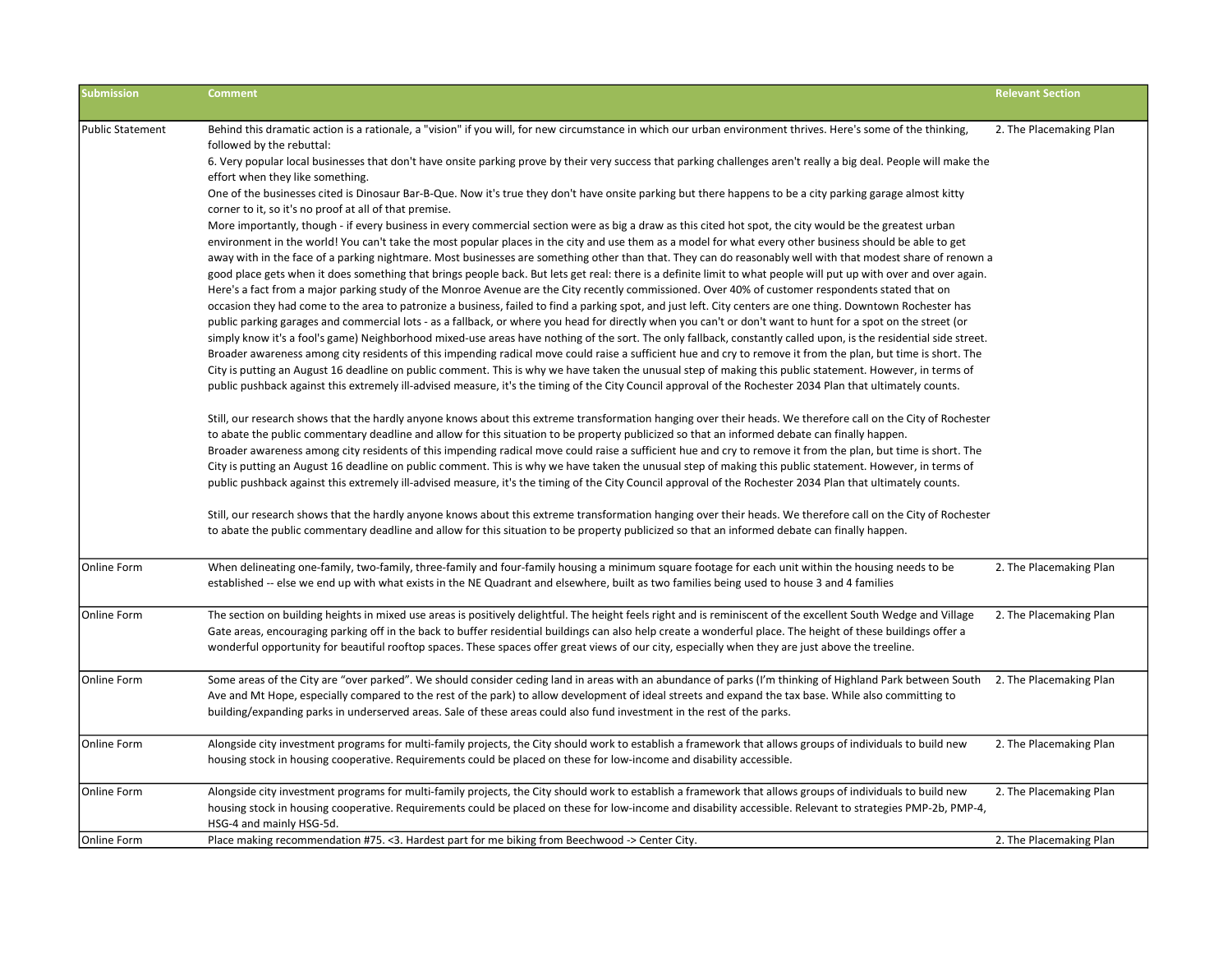| <b>Submission</b> | <b>Comment</b>                                                                                                                                                                                                                                                                                                                                                                                                                                                                                                                                                                                                                                                                                                                                                                                                                                                                                                                                                                                                                                                                                                                                                                                                                                                                                                                                                                                                                                                                                                                                                                                                                                                                                                                             | <b>Relevant Section</b> |
|-------------------|--------------------------------------------------------------------------------------------------------------------------------------------------------------------------------------------------------------------------------------------------------------------------------------------------------------------------------------------------------------------------------------------------------------------------------------------------------------------------------------------------------------------------------------------------------------------------------------------------------------------------------------------------------------------------------------------------------------------------------------------------------------------------------------------------------------------------------------------------------------------------------------------------------------------------------------------------------------------------------------------------------------------------------------------------------------------------------------------------------------------------------------------------------------------------------------------------------------------------------------------------------------------------------------------------------------------------------------------------------------------------------------------------------------------------------------------------------------------------------------------------------------------------------------------------------------------------------------------------------------------------------------------------------------------------------------------------------------------------------------------|-------------------------|
| Online Form       | Place making recommendation #97!! Build that pavilion. What a view that will be. Our city region is beautiful from a few stories above the treeline.                                                                                                                                                                                                                                                                                                                                                                                                                                                                                                                                                                                                                                                                                                                                                                                                                                                                                                                                                                                                                                                                                                                                                                                                                                                                                                                                                                                                                                                                                                                                                                                       | 2. The Placemaking Plan |
| Online Form       | the suggested decreasing parking minimums in Mixed-Use character zones. I feel that the plan makes a great case for adjusting the minimums in these regions 2. The Placemaking Plan<br>in favor of using a parking assessment tool, which factors in anticipated use, potential impact, on-street parking, nearby shared lots, bike facilities, etc, (page<br>$103$ ).                                                                                                                                                                                                                                                                                                                                                                                                                                                                                                                                                                                                                                                                                                                                                                                                                                                                                                                                                                                                                                                                                                                                                                                                                                                                                                                                                                     |                         |
| Email             | South Clinton: With the new categories of Flexible Mixed Use, Neighborhood Mixed Use, and Boutique Mixed Use, the categories of C1 and C2 in the new plan 2. The Placemaking Plan<br>will be obsolete. Because of the character of the surrounding streets and properties, we recommend changing Alexander St. to South Goodman to<br>Neighborhood Mixed-Use rather than any Flexible Mixed use. With the exception of ABVI and Betlem, most properties are 2-4 stories and not large complexes,<br>fitting the description more in line with Neighborhood Mixed Use than Flexible Mixed Use. South Clinton Avenue from South Goodman to Beaufort was<br>previously designated C1 for those businesses back up to residential areas. The businesses are small in nature (Cinema Theatre, Hairdressers, liquor store,<br>small ethnic restaurants, Salvatore pizza) with buildings 2-3 stories, more in line with Boutique mixed use in that stretch of South Clinton Avenue.<br>Allowing for high density housing or buildings taller than 3 stories in Neighborhood Mixed Use on that stretch of South Clinton will change its character. That<br>portion of South Clinton from South Goodman to Beaufort should be limited in height to 3 stories so as to not dominate over the adjacent homes. The smaller<br>commercial space has allowed ethnic restaurants to flourish and be sustainable. The 2-3 story buildings lend themselves to a walkable neighborhood. The<br>change will preserve the feel of a small urban village. Two large housing complexes already serve our area: Pinnacle Place and with the new construction of<br>625 South Goodman. Any other large density housing will overshadow our walkable urban village. |                         |
| Email             | Entertainment as of Right: Allowing entertainment as a right is not conducive to taking seriously people's quality of life. We have seen incidents of<br>establishments being allowed to play music to 2 a.m. as home owners and renters have their quality of life disregarded. It should not be a right, nor place<br>more work on police to enforce. A hearing through zoning should remain to ensure neighborhood voices are hear in any decision that affects their quality of<br>life such as entertainment hours. People living in apartments along a major street or back up to a business asking for entertainment, have a right to quiet<br>enjoyment of life. It is not a "right" for a bar's entertainment to outweigh the tranquility of that community. People often choose to live on a major street for<br>the easy access to transportation, but that does not mean their quality of life should suffer. The rights of renters and home- owners should be taken seriously<br>and not subjugated to business interest when it comes to entertainment rights.                                                                                                                                                                                                                                                                                                                                                                                                                                                                                                                                                                                                                                                               | 2. The Placemaking Plan |
| Email             | The Southeast has seen an increase in parking deficit due to the expansion of Strong Hospital and the University of Rochester. Parking and Housing require<br>careful planning restrictions. In Upper Mount Hope landlords have bought single-family homes and rented them out to 4 or more students, thereby creating a<br>rooming house. Because many of our homes are historic built, before the automobile was fully integrated as a mode of transportation, the houses do not have<br>driveways or can only accommodate two cars. Our streets do not have enough places for people to park. Landlords in our Southeast have paved over back<br>yards to increase parking that has detracted from the available green space and loss of yards. The city plan needs to take into consideration that our Southeast<br>neighborhoods are in close proximity to the University or Rochester where student housing is insufficient, thus students seek off campus housing and end up<br>in our neighborhoods. We do not want to see single family homes turned into dormitories nor a proliferation of 4 family homes that are then turned into<br>dormitories. As stated by the South Wedge Planning Inc., "Smart development includes parking restrictions and/or guidelines that protect the character of the<br>neighborhood and all of the stakeholders". The same thing can be said of smart housing.                                                                                                                                                                                                                                                                                                                                 | 2. The Placemaking Plan |
| Email             | Neighborhoods such as Browncroft should be considered as successful examples of quality urban living, and as desirable alternatives which attract people who 2. The Placemaking Plan<br>would otherwise choose to live in the suburbs. Browncroft is not only aesthetically pleasing, it is walkable (not automobile dependent!), close to cultural<br>resources, services, retail and public transportation. Comprised of over 670 residences, Browncroft is a large and flourishing portion of the city. Rather than<br>altering successful and high-demand neighborhoods through zoning and planning changes, we believe that encouraging investment in, and redevelopment of,<br>areas bordering high-demand neighborhoods would productively address Plan 2034's goals.                                                                                                                                                                                                                                                                                                                                                                                                                                                                                                                                                                                                                                                                                                                                                                                                                                                                                                                                                               |                         |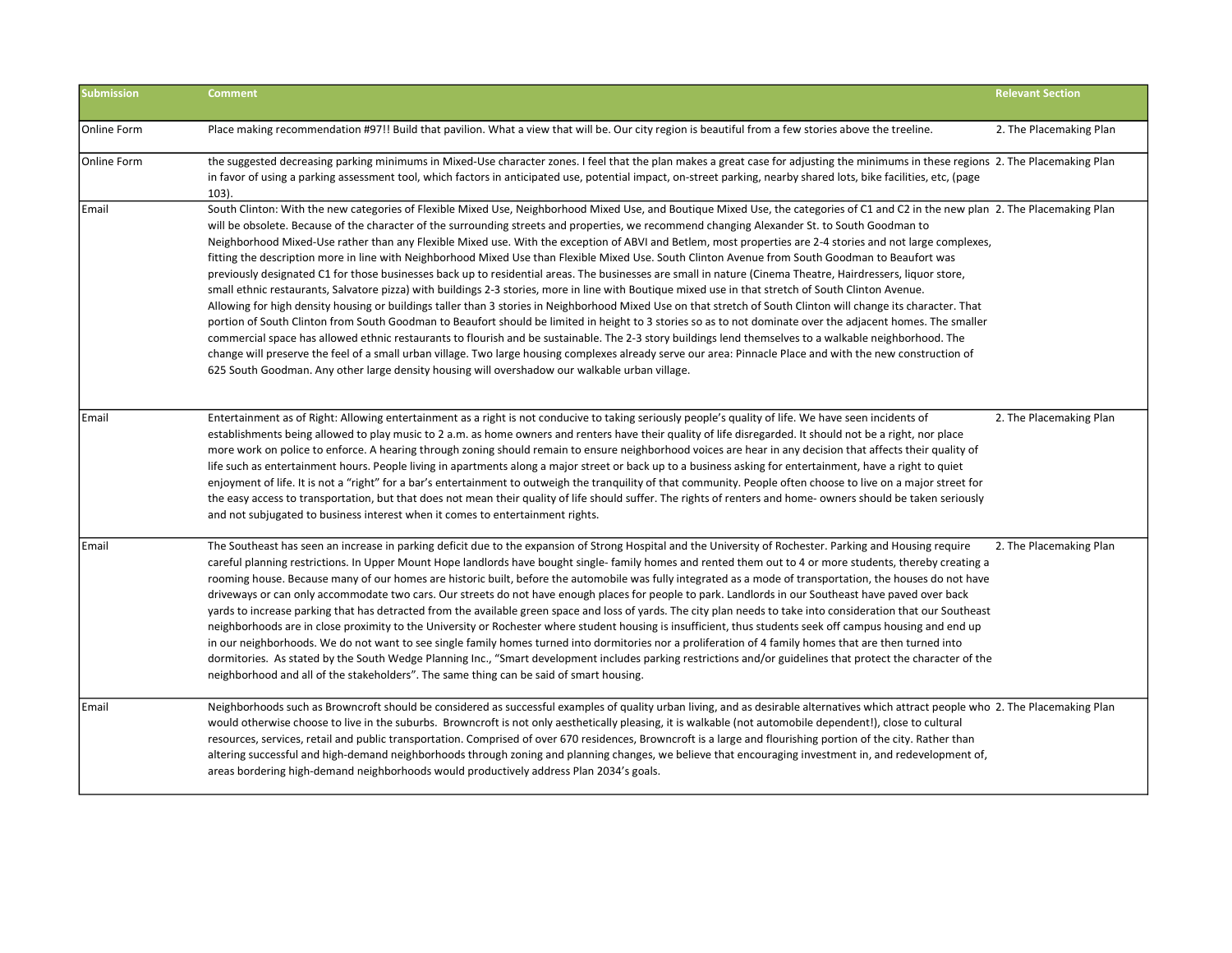| <b>Submission</b> | <b>Comment</b>                                                                                                                                                                                                                                                                                                                                                                                                                                                                                                                                                                                                                                                                                                                                                                                                                                                                                                                                                                                                                                                                                                                                                                                                                                                                             | <b>Relevant Section</b> |
|-------------------|--------------------------------------------------------------------------------------------------------------------------------------------------------------------------------------------------------------------------------------------------------------------------------------------------------------------------------------------------------------------------------------------------------------------------------------------------------------------------------------------------------------------------------------------------------------------------------------------------------------------------------------------------------------------------------------------------------------------------------------------------------------------------------------------------------------------------------------------------------------------------------------------------------------------------------------------------------------------------------------------------------------------------------------------------------------------------------------------------------------------------------------------------------------------------------------------------------------------------------------------------------------------------------------------|-------------------------|
| Email             | We are particularly concerned about proposed changes to the City's Zoning code, as applicable to areas such as our neighborhood, currently zoned as R-1.<br>While we certainly would support changes such as making the definition of "family" or "related" more inclusive, and clarifying that activities such as<br>maintaining an in-home office were permitted uses, we strongly believe that the following features of the current zoning law be maintained:<br>- Whether called R-1 or "Low Density Residential", zoning should specify "single family residential" as the only permitted use. We believe that adding a second<br>or subordinate residence to an existing single family lot would overcrowd and degrade neighborhoods, as well as decreasing green space and increasing runoff.<br>- Prohibited commercial uses for such zones should be specifically described to avoid ambiguity.<br>- Existing legal non-conforming uses should be permitted to continue, but future conversions should be prohibited.                                                                                                                                                                                                                                                            | 2. The Placemaking Plan |
| Email             | Browncroft was developed, and its integrity maintained for over a century, through restrictive covenants that pre-dated modern zoning. These covenants are 2. The Placemaking Plan<br>still in effect, and their validity has been upheld by the New York Court of Appeals. We urge that their language regulating use be incorporated into any future<br>R-1 or "Low Density Residential" code affecting Browncroft.                                                                                                                                                                                                                                                                                                                                                                                                                                                                                                                                                                                                                                                                                                                                                                                                                                                                      |                         |
| Email             | Zoning, land use, and housing policies in our nation have a shameful racist legacy that carries through to today. Present day disparities in home ownership<br>rates, intergenerational wealth, and community resources are the direct result of deliberate disinvestment in communities of color and outright discrimination<br>against African Americans in our community. With that in mind, the city should adopt policies and decision-making tools (like a racial equity impact assessment<br>process) that will help direct city resources and programs toward reduction of racial inequities. The city should value the goal of increased racial integration<br>when evaluating potential zoning changes over the next 15 years, especially when considering proposed transitions from R1 to R2 zoning or allowing greater<br>housing density in predominantly white neighborhoods. Given our community and nation's disgraceful history of racial discrimination, we should view with<br>skepticism efforts to oppose more affordable housing in affluent and white neighborhoods in the city. In addition, we support the intention to develop a<br>district-wide (RCSD) strategy to address race and cultural competence in hiring, curriculum and school environment. (SCC-1g) | 2. The Placemaking Plan |
| Letter            | Neighborhoods such as Browncroft should be considered as successful examples of quality urban living, and as desirable alternatives which attract people who 2. The Placemaking Plan<br>would otherwise choose to live in the suburbs. Browncroft is not only aesthetically pleasing, it is walkable (not automobile dependent!), close to cultural<br>resources, services, retail and public transportation. Comprised of over 670 residences, Browncroft is a large and flourishing portion of the city. Rather than<br>altering successful and high-demand neighborhoods through zoning and planning changes, we believe that encouraging investment in, and redevelopment of,<br>areas bordering high-demand neighborhoods would productively address Plan 2034's goals.                                                                                                                                                                                                                                                                                                                                                                                                                                                                                                               |                         |
| Letter            | We are particularly concerned about proposed changes to the City's Zoning code, as applicable to areas such as our neighborhood, currently zoned as R-1.<br>While we certainly would support changes such as making the definition of "family" or "related" more inclusive, and clarifying that activities such as<br>maintaining an in-home office were permitted uses, we strongly believe that the following features of the current zoning law should be maintained:<br>- Whether called R-1 or "Low Density Residential", zoning should specify "single family residential" as the only permitted use. We believe that adding a<br>second or subordinate residence to an existing single family lot would overcrowd and degrade neighborhoods, as well as decreasing green space and<br>increasing runoff.<br>- Prohibited commercial uses for such zones should be specifically described to avoid ambiguity.<br>- Existing legal non-conforming uses should be permitted to continue, but future conversions should be prohibited.                                                                                                                                                                                                                                                  | 2. The Placemaking Plan |
| Letter            | Browncroft was developed, and its integrity maintained for over a century, through restrictive covenants that pre-dated modern zoning. These covenants are 2. The Placemaking Plan<br>still in effect, and their validity has been upheld by the New York Court of Appeals. We urge that their language regulating use be incorporated into any future<br>R-1 or "Low Density Residential" code affecting Browncroft.                                                                                                                                                                                                                                                                                                                                                                                                                                                                                                                                                                                                                                                                                                                                                                                                                                                                      |                         |
| Email             | Zoning changes and allowances would reflect the views of few individuals who will sit on committees selected by the administration and not the views of the 2. The Placemaking Plan<br>community at large.                                                                                                                                                                                                                                                                                                                                                                                                                                                                                                                                                                                                                                                                                                                                                                                                                                                                                                                                                                                                                                                                                 |                         |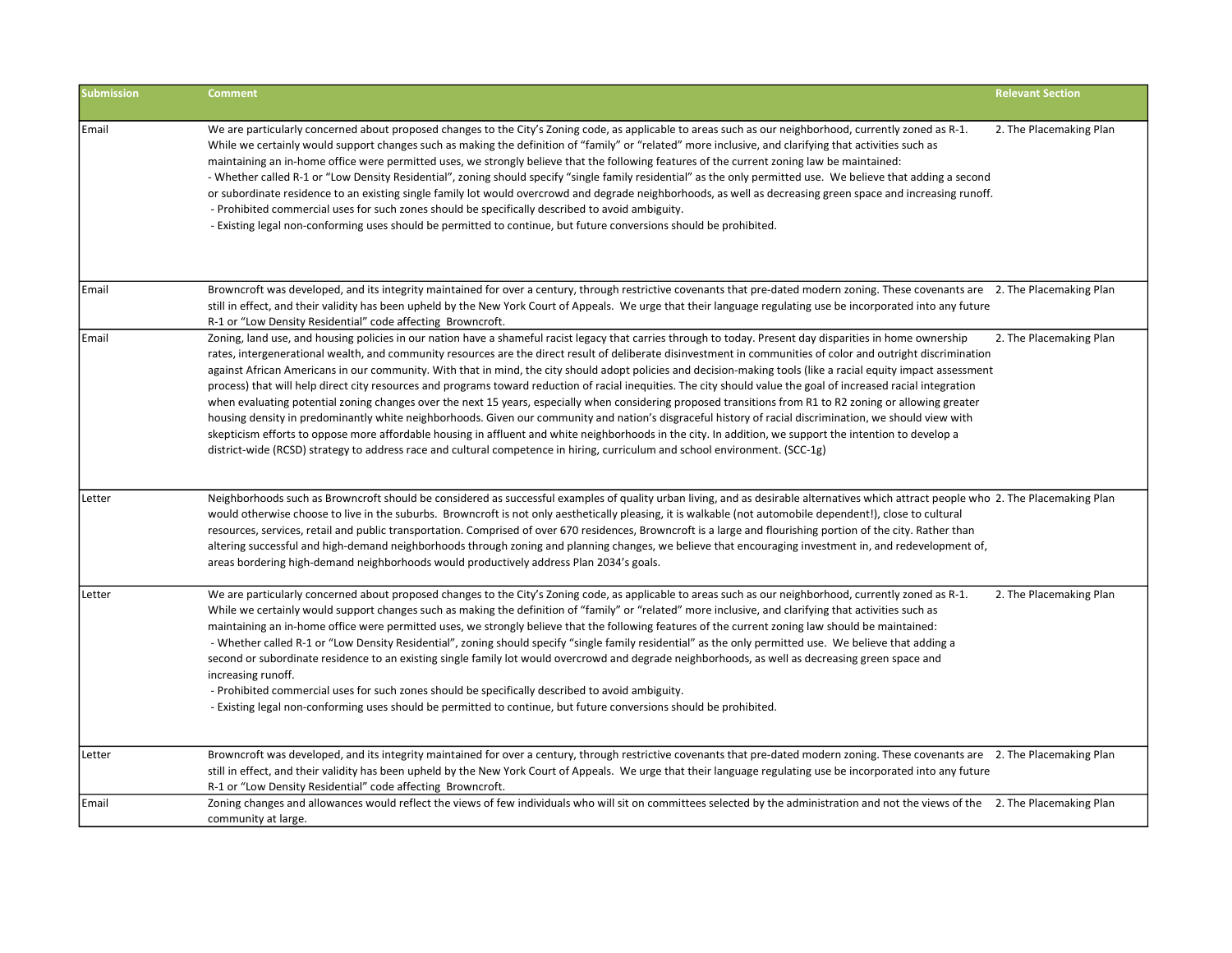| Submission  | <b>Comment</b>                                                                                                                                                                                                                                                                                                                                                                                                                                                                                                                                                                                                                                                                                                                                                                                                                                                                                                                                                                                                                                                                                                                                                                                                                                                                                                                                                                                                                                                                                                                                                                                                                                                                                                                                                                                                                                                                                                                                                                                                                                                                                                                                                                                                                    | <b>Relevant Section</b> |
|-------------|-----------------------------------------------------------------------------------------------------------------------------------------------------------------------------------------------------------------------------------------------------------------------------------------------------------------------------------------------------------------------------------------------------------------------------------------------------------------------------------------------------------------------------------------------------------------------------------------------------------------------------------------------------------------------------------------------------------------------------------------------------------------------------------------------------------------------------------------------------------------------------------------------------------------------------------------------------------------------------------------------------------------------------------------------------------------------------------------------------------------------------------------------------------------------------------------------------------------------------------------------------------------------------------------------------------------------------------------------------------------------------------------------------------------------------------------------------------------------------------------------------------------------------------------------------------------------------------------------------------------------------------------------------------------------------------------------------------------------------------------------------------------------------------------------------------------------------------------------------------------------------------------------------------------------------------------------------------------------------------------------------------------------------------------------------------------------------------------------------------------------------------------------------------------------------------------------------------------------------------|-------------------------|
| Email       | Parking will be a much greater issue in high density areas The first question asked by prospective tenants to many landlords in our neighborhood is "is there 2. The Placemaking Plan<br>parking". Rents have always been higher for properties that have parking. This does not mean we should pave our backyards, but the Plan hints as to approve<br>such allowances.                                                                                                                                                                                                                                                                                                                                                                                                                                                                                                                                                                                                                                                                                                                                                                                                                                                                                                                                                                                                                                                                                                                                                                                                                                                                                                                                                                                                                                                                                                                                                                                                                                                                                                                                                                                                                                                          |                         |
|             | And as some put it, it will be the "wild west" when it comes to what will get approved [parking changes] without public input all to increase the tax base.                                                                                                                                                                                                                                                                                                                                                                                                                                                                                                                                                                                                                                                                                                                                                                                                                                                                                                                                                                                                                                                                                                                                                                                                                                                                                                                                                                                                                                                                                                                                                                                                                                                                                                                                                                                                                                                                                                                                                                                                                                                                       |                         |
| Email       | The high cost to convert single family homes to multi-family dwellings will not yield returns on the investment. Owner occupied single family homes are the<br>backbone to sound neighborhoods. Vacant zombie homes will increase.                                                                                                                                                                                                                                                                                                                                                                                                                                                                                                                                                                                                                                                                                                                                                                                                                                                                                                                                                                                                                                                                                                                                                                                                                                                                                                                                                                                                                                                                                                                                                                                                                                                                                                                                                                                                                                                                                                                                                                                                | 2. The Placemaking Plan |
| Email       | As we've already sent information regarding the ACE (Atlantic/Culver/E. Main) neighborhood & zoning I won't reiterate that information in this letter.<br>While there are many interesting, progressive ideas in the sections of the 2034 plan that we have been able to review, this is a massive document with far<br>reaching consequences if implemented.<br>One of our mounting concerns is that it does not appear to support neighborhoods like ours: a working class neighborhood that is 96% small, single family<br>homes. We believe that neighborhoods like ours are one of Rochester's most attractive features. For many years I have referred to this phenomenon as "Big<br>city advantages with small town living". No one has ever disagreed, in fact, when I talk to people who have moved here from other cities they invariably agree<br>and cite Rochester's "breathability".<br>Currently, there is no shortage of housing here. Fewer people are selling their homes, so homes sell quickly. Home prices are within the means of many<br>younger people who, now in their late 20's and early 30's are desirous of the stability and investment that home ownership brings.<br>Even when our population was 30% greater than it is now, there was no shortage of housing.<br>We need significantly more information on the intention of creating density, how that is beneficial, and, why the authors of the plan believe that it is viable.<br>We suggest that there be a brief moratorium on presenting this plan to the Planning Commission and to City Council until there can be in-depth media<br>coverage, public discourse that is not "guided", and opportunities to amend the draft that is currently available.<br>Additionally, the plan appears to abandon many of the cultural aspects of Rochester that have traditionally made it attractive and to create an entirely new<br>city.<br>In the parts of the plan that we have been able to review so far, there appears to be nothing that addresses Rochester's greatest problem: the loss of "blue"<br>collar" jobs that paid a living wage.<br>Density doesn't create jobs.<br>Thank you for the opportunity to be part of the process. | 2. The Placemaking Plan |
| Online Form | Overall, I support this plan as being somewhat progressive. However, there are a few issues/revisions that I would push.                                                                                                                                                                                                                                                                                                                                                                                                                                                                                                                                                                                                                                                                                                                                                                                                                                                                                                                                                                                                                                                                                                                                                                                                                                                                                                                                                                                                                                                                                                                                                                                                                                                                                                                                                                                                                                                                                                                                                                                                                                                                                                          | 2. The Placemaking Plan |
|             | It is critical that we push to end all parking minimums completely. Society is rapidly moving that way, and progressive cities around the country and world are<br>doing so. We currently have no downtown parking minimums and this must stay the same, and should expand through at least the mixed use areas of the city.<br>Preferably the entire city. All driveway and residential parking requirements serve to do nothing but increase impervious areas, breed car centricity, increase<br>cost of development, and limit development possibilities due to geometric requirements. If the city cares about climate change, affordable housing,<br>bike/transit usage, and aging in place, there is no other correct option than removing all parking requirements. A parking demand model is simply a halfway-<br>good stopgap option that really shouldn't be used.                                                                                                                                                                                                                                                                                                                                                                                                                                                                                                                                                                                                                                                                                                                                                                                                                                                                                                                                                                                                                                                                                                                                                                                                                                                                                                                                                      |                         |
| Online Form | The minimum lot size requirements need to be at minimum adjusted to reflect the reality of the built environment (over 70% of lots are non-conforming with 2. The Placemaking Plan<br>even single family housing, let alone the small multifamily that our city desperately needs. If a minimum lot size requirement is to be enforced, it should be no<br>more than 1000 sqft per dwelling unit, possibly 3000 sqft at most for a sfh. And there should be no lot size requirement difference among 1-4 unit properties,<br>as they are effectively the same massing and development style. This is critical for allowing reasonable development, most or all lot size requirements should<br>be abandoned as long as a reasonable setback requirements are met.                                                                                                                                                                                                                                                                                                                                                                                                                                                                                                                                                                                                                                                                                                                                                                                                                                                                                                                                                                                                                                                                                                                                                                                                                                                                                                                                                                                                                                                                 |                         |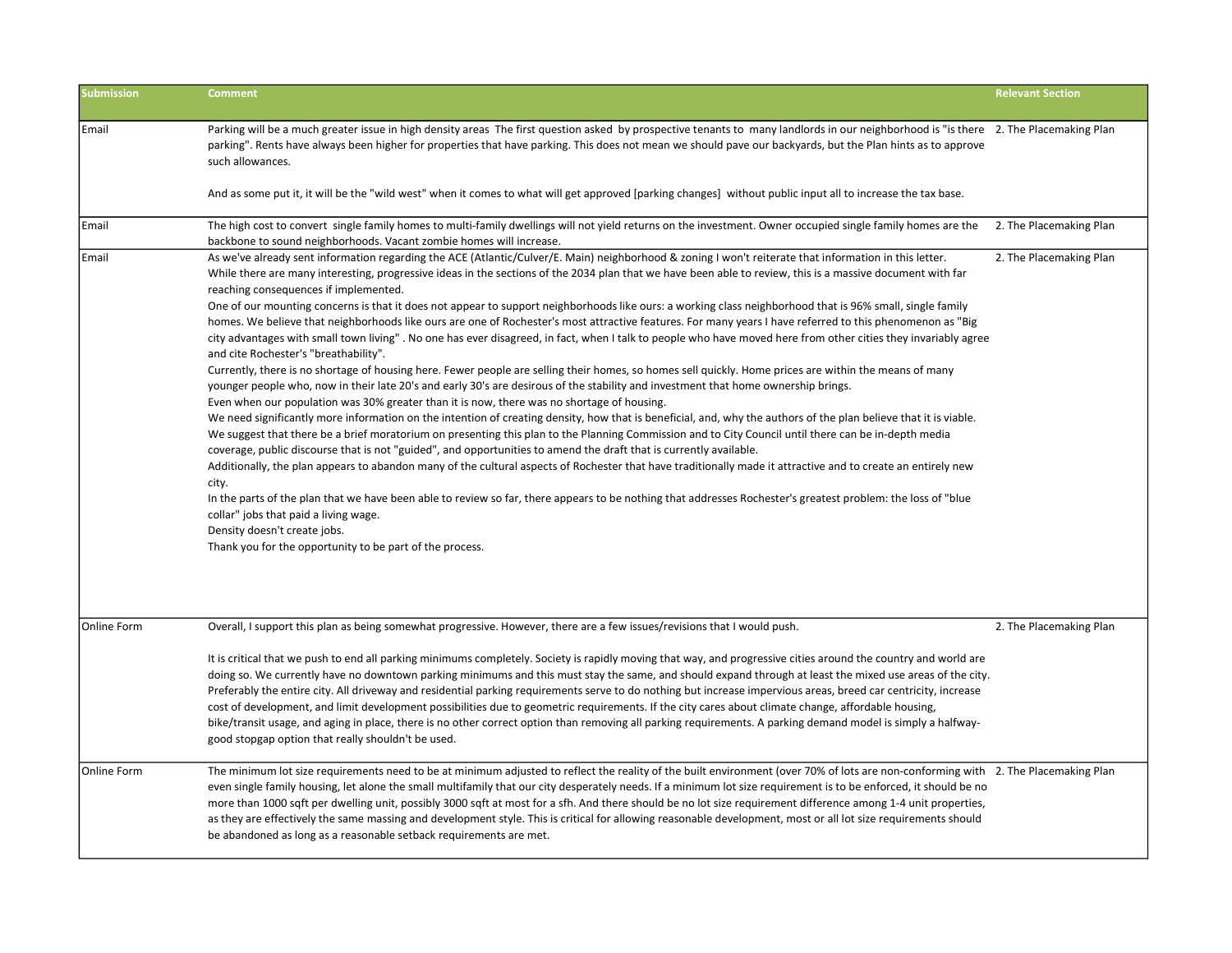| <b>Submission</b> | <b>Comment</b>                                                                                                                                                                                                                                                                                                                                                                                                                                                                                                                                                                                                                                                                                                                                                                                                                                                                                                                                                                                                                                                                                                                                                                                                                                                                                | <b>Relevant Section</b> |
|-------------------|-----------------------------------------------------------------------------------------------------------------------------------------------------------------------------------------------------------------------------------------------------------------------------------------------------------------------------------------------------------------------------------------------------------------------------------------------------------------------------------------------------------------------------------------------------------------------------------------------------------------------------------------------------------------------------------------------------------------------------------------------------------------------------------------------------------------------------------------------------------------------------------------------------------------------------------------------------------------------------------------------------------------------------------------------------------------------------------------------------------------------------------------------------------------------------------------------------------------------------------------------------------------------------------------------|-------------------------|
| Online Form       | Medium-density residential areas along the transit corridors are definitely a good thing, but I believe they should be widened to take in more land area, as well 2. The Placemaking Plan<br>as be expanded to all major corridors even if they will not immediately be a Reimagine RTS route (such as Bay St, which is currently a bus route and could<br>easily be reinstated as one in the near future if denser development were permitted, Atlantic Ave, Winton Rd, Merchants, etc). Perhaps define it by including<br>all county route level streets to the definition of a 'transit-supporting corridor'                                                                                                                                                                                                                                                                                                                                                                                                                                                                                                                                                                                                                                                                               |                         |
| Online Form       | Preserving existing multifamily- the text states that existing 2-family units in R-1 should be allowed to remain by-right even after abandonment/damage/etc,<br>but this definition should be expanded to cover multifamily units >2 as well. At least up to 4.                                                                                                                                                                                                                                                                                                                                                                                                                                                                                                                                                                                                                                                                                                                                                                                                                                                                                                                                                                                                                               | 2. The Placemaking Plan |
| Online Form       | Transit-Ido not agree with the outright dismissal of light rail transit options, which are far better than bus service in every way. The only reason they are not 2. The Placemaking Plan<br>currently in Rochester is our crippling car centricity, and the expense is only seen as expensive due to anti-transit sentiment. It may not be our top priority but<br>it should not be so harshly excluded. Ending car culture should be top priority                                                                                                                                                                                                                                                                                                                                                                                                                                                                                                                                                                                                                                                                                                                                                                                                                                           |                         |
| Online Form       | I just heard about this plan and read through. I'm a small scale developer who has done some rehabs and really wants to help make the city better, but there<br>are some big issues I see with the current zoning code and excited for it to change. It's hard to invest money into any r-1 neighborhoods because any of the<br>neighborhoods with vacant land are too low value to break even on a single family build. Now, I could easily make a duplex work out and give people a good<br>place to live for a reasonable cost, or even more ideally a 3-4 unit, but there's such limited area in the city. In addition, the lot size requirements for any sort of<br>multifamily in the city are ridiculous. 12,000 square feet to build a modest 4plex? I'd need to buy 3 sometimes 4 lots, just to build 4 units on them. It's asinine.<br>No lot size requirement for any number of units should be bigger than all the existing lots in the city. And the parking and driveway requirements are a waste,<br>almost none of my tenants have cars so all that does is add cost to the build and make it harder to make the numbers work. My tenants all want good bus<br>service, the 'medium density character area' should definitely be expanded to allow more development to occur. | 2. The Placemaking Plan |
| Online Form       | We applaud the use of character areas which will promote density, allow for more flexibility in types of housing and commercial uses, and, we hope, lead to a 2. The Placemaking Plan<br>greater availability of affordable housing options, particularly within some of the stronger market areas. We also believe that multi-family houses and<br>apartment buildings should be allowed by right on lots where there currently exist regardless of zoning designation and even in the case of fire or prolonged<br>vacancy. With that said, we realize that there may be instances where it makes sense to deconvert a house. For example, a built-as 1,500sqft single-family<br>that was awkwardly converted to a multi-family without adequate livable space to do so. Obviously, specific criteria would need to be established for making<br>such a determination.<br>We welcome the emphasis on increasing density along transit corridors. We hope this will lead to greater equity in our neighborhoods by way of a more robust                                                                                                                                                                                                                                                      |                         |
| Online Form       | and well-used transit system.<br>Parking enforcement. It is not uncommon for a car left on the wrong side of the street for a short time to be ticketed on the east side, while the rest of the city 2. The Placemaking Plan                                                                                                                                                                                                                                                                                                                                                                                                                                                                                                                                                                                                                                                                                                                                                                                                                                                                                                                                                                                                                                                                  |                         |
|                   | has unchecked problems with cars that are parked in travel lanes, bus stops, handicapped spots, in front of driveways, and so on. While I support lifting<br>parking minimums, a good portion of the opposition to it stems from concerns that it would result in more illegally parked cars.                                                                                                                                                                                                                                                                                                                                                                                                                                                                                                                                                                                                                                                                                                                                                                                                                                                                                                                                                                                                 |                         |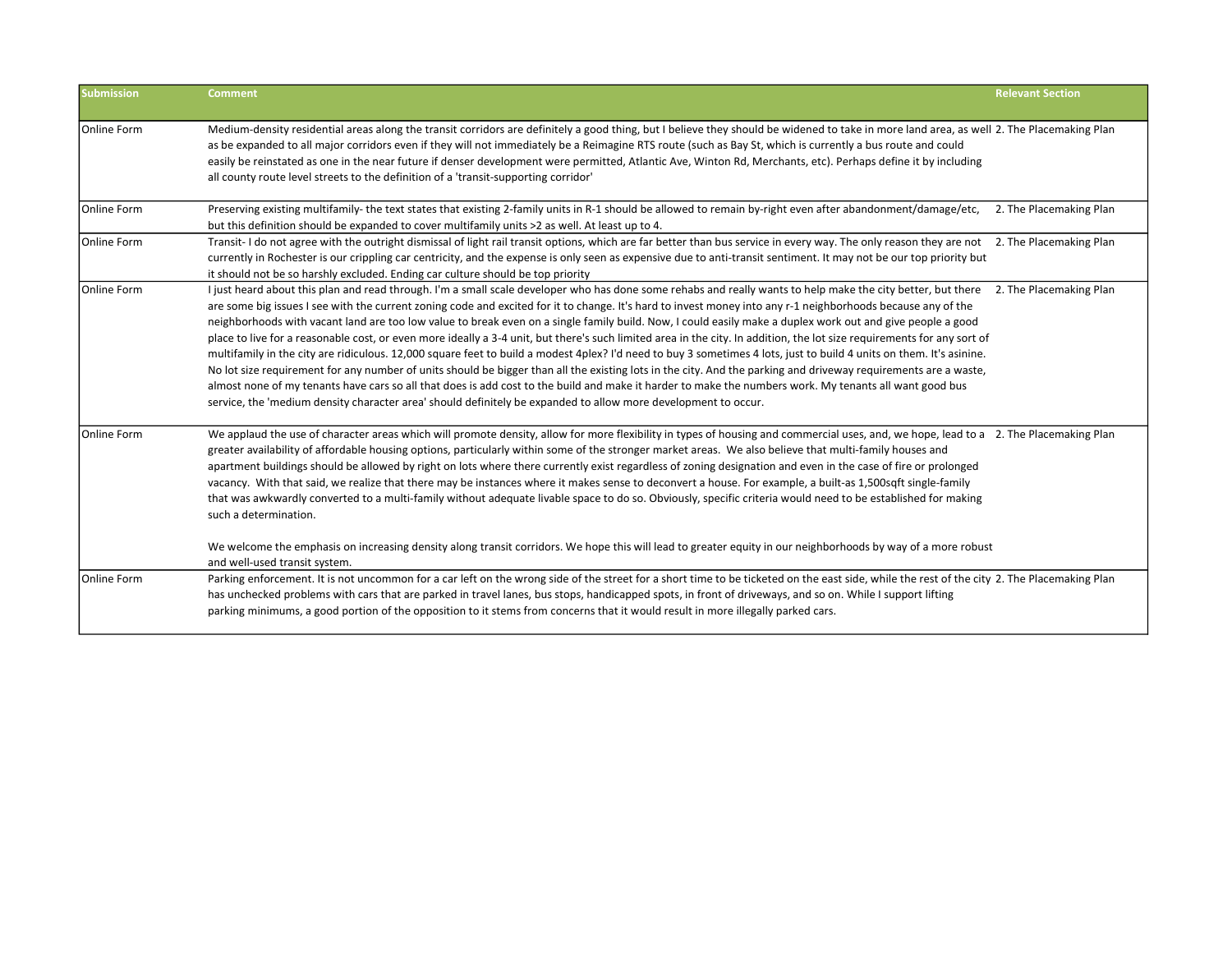| <b>Submission</b> | <b>Comment</b>                                                                                                                                                                                                                                                                                                                                                                                                                                                                                                                                                                                                                                                                                                                                                                                                                                                                                                                                                                                                                                                                                                                                                                                                                                                                                                                                                                                                                                                                                                                                                                                                                                                                                                                                                                                                                                                                                                                                                                                                                                                                                                                                                                                                                                                                                                                                                                                                                                                                                                                                                                                                                                                                                                                                                                                                                                                                                                                                                                                                                                                                                                                                                                                                                                                                                                                                                                    | <b>Relevant Section</b> |
|-------------------|-----------------------------------------------------------------------------------------------------------------------------------------------------------------------------------------------------------------------------------------------------------------------------------------------------------------------------------------------------------------------------------------------------------------------------------------------------------------------------------------------------------------------------------------------------------------------------------------------------------------------------------------------------------------------------------------------------------------------------------------------------------------------------------------------------------------------------------------------------------------------------------------------------------------------------------------------------------------------------------------------------------------------------------------------------------------------------------------------------------------------------------------------------------------------------------------------------------------------------------------------------------------------------------------------------------------------------------------------------------------------------------------------------------------------------------------------------------------------------------------------------------------------------------------------------------------------------------------------------------------------------------------------------------------------------------------------------------------------------------------------------------------------------------------------------------------------------------------------------------------------------------------------------------------------------------------------------------------------------------------------------------------------------------------------------------------------------------------------------------------------------------------------------------------------------------------------------------------------------------------------------------------------------------------------------------------------------------------------------------------------------------------------------------------------------------------------------------------------------------------------------------------------------------------------------------------------------------------------------------------------------------------------------------------------------------------------------------------------------------------------------------------------------------------------------------------------------------------------------------------------------------------------------------------------------------------------------------------------------------------------------------------------------------------------------------------------------------------------------------------------------------------------------------------------------------------------------------------------------------------------------------------------------------------------------------------------------------------------------------------------------------|-------------------------|
| Online Form       | The upper deck of the Broad Street Bridge must not be demolished due to the negative impacts that it would have on pedestrian, cyclist, and bus connectivity. 2. The Placemaking Plan<br>Section 4B recommendation number 45 states, "Remove the upper deck of the Broad Street Bridge" even though the future of the Broad Street Bridge is<br>supposed to be determined by a study. The city needs to take a serious look at the drawbacks of this plan before rushing to implement this pet project. This<br>proposal conflicts with the plan's emphasis on a walkability, bikeability, transit improvement, and historical preservation. The removal of the upper deck would<br>remove the recently-created bike lanes. Broad Street is one of only two east-west through streets that connect west of downtown. It is against good urban<br>transportation principles to restrict traffic to a single arterial. Broad Street is used as a bus route in the Reimagine RTS plan, and it is essential to bus<br>operations when Main Street is closed. Cyclists and pedestrians who currently proceed straight on Broad through Exchange Street and South Avenue would<br>now need to make four turns to make a detour using Court Street, thus exposing them to more conflicts with car traffic. While pedestrians could, in theory,<br>still use the Broad Street Bridge after a removal of the upper deck, the reality is that most pedestrians would not climb the approximately twenty-foot of stairs<br>that will be needed to scale the grade difference between the east and west banks at Broad Street. While the city touted that the recent two-way conversion<br>of a portion of East Broad Street would make downtown more navigable, the gains made by the two-way conversion would be more than erased by the<br>creation of a gap between the east and west portions of the street. A removal of the upper deck would destroy a major remaining portion of the historical<br>Rochester Subway. Since a new plaza would cover over the trackbed/aqueduct of the lower level, it would essential destroy the historical structures of the<br>Erie Canal as well. The city must place a higher priority on day-to-day connectivity for downtown workers and residents than it does on making connectivity<br>between recreational plazas. I recommend ROC the Riverway's emphasis on creating and improving pedestrian and bicycle connections, especially in<br>neighborhoods that currently have poor connectivity. However, the removal of Broad Street's upper deck would be a net negative for pedestrians and cyclists.<br>The upper deck of the Broad Street Bridge must be retained, and alternative connections between plazas be made either on the lower level of the Bridge or on<br>the South Avenue side of the Rundel Library building (which is only a short distance from the connection that was proposed in ROC the Riverway).<br>The argument that a removal of the upper deck of the Broad Street Bridge would bring about economic development rings hollow in light of the loss of<br>Thomson Reuters. Not only did the promise of landscaping efforts fail to keep Thomson Reuters, any positive effects of the decapitation of Broad Street will be<br>more than outweighed by the economic loss due to the departure of Thomson Reuters. |                         |
| Online Form       | The 2034 Comprehensive Plan is a great document, and I fully support the direction it guides the city. Below is my feedback and suggested edits. Thank you for 2. The Placemaking Plan<br>your consideration and your hard work, it's really appreciated.<br>I like the new plans to allow more dense housing development in the city. I think this is especially vital on transit corridors. Reimagine RTS will give more<br>people the option of going care free, and the new frequent network is a great opportunity to create density by using space that would normally be allocated to<br>parking.<br>I would encourage the city to expand opportunities to build dense housing on any street is wide enough to support a bus line, not just the current lines<br>proposed in Reimagine RTS. In the coming decade we will pass some sort of carbon tax, either at the state or federal level. This will both create a funding<br>opportunity for more bus lines, as well as make owning a car more expensive which will result in increased bus ridership. It'd be a shame if we couldn't support<br>these new riders with good housing options along the new lines. I support using all the tools available to increase density, including lowering minimum lot sizes<br>and doing away with parking minimums.<br>I think there is a lot of unfounded anxiety about high density neighborhoods and their ability to attract residents. I recently purchased a new home in the<br>Marketview Heights Neighborhood. This will be my "forever home" and I plan to live there as long as I'm able to live independently. I'm 40 years old, so I'm<br>hopeful my house will be my home for the next 30 years.<br>I paid \$95,000 for my new house. It was a competitive bidding process, multiple people wanted the opportunity to live there. My new neighborhood is<br>zoned R2. My new house does not have a driveway. But neither of those two factors deterred people for bidding on the house. I work for Rochester Regional<br>Health and commute to work by taking the number 33 bus every day. This move allowed me to sell my car, saving me \$350 a month in car payments,<br>insurance, fuel, etc. That's money I'm not happy to spend locally, furnishing, decorating and improving my new home.<br>I think there is a lot of pent up demand for housing without parking that is near bus lines. Who wants to shovel out a driveway every day? I really want to<br>encourage the city to expand the opportunities for others to live near bus lines and go car free.                                                                                                                                                                                                                                                                                                                                                                                                                                                                                                                                                                                                                                                                                                                                                                                               |                         |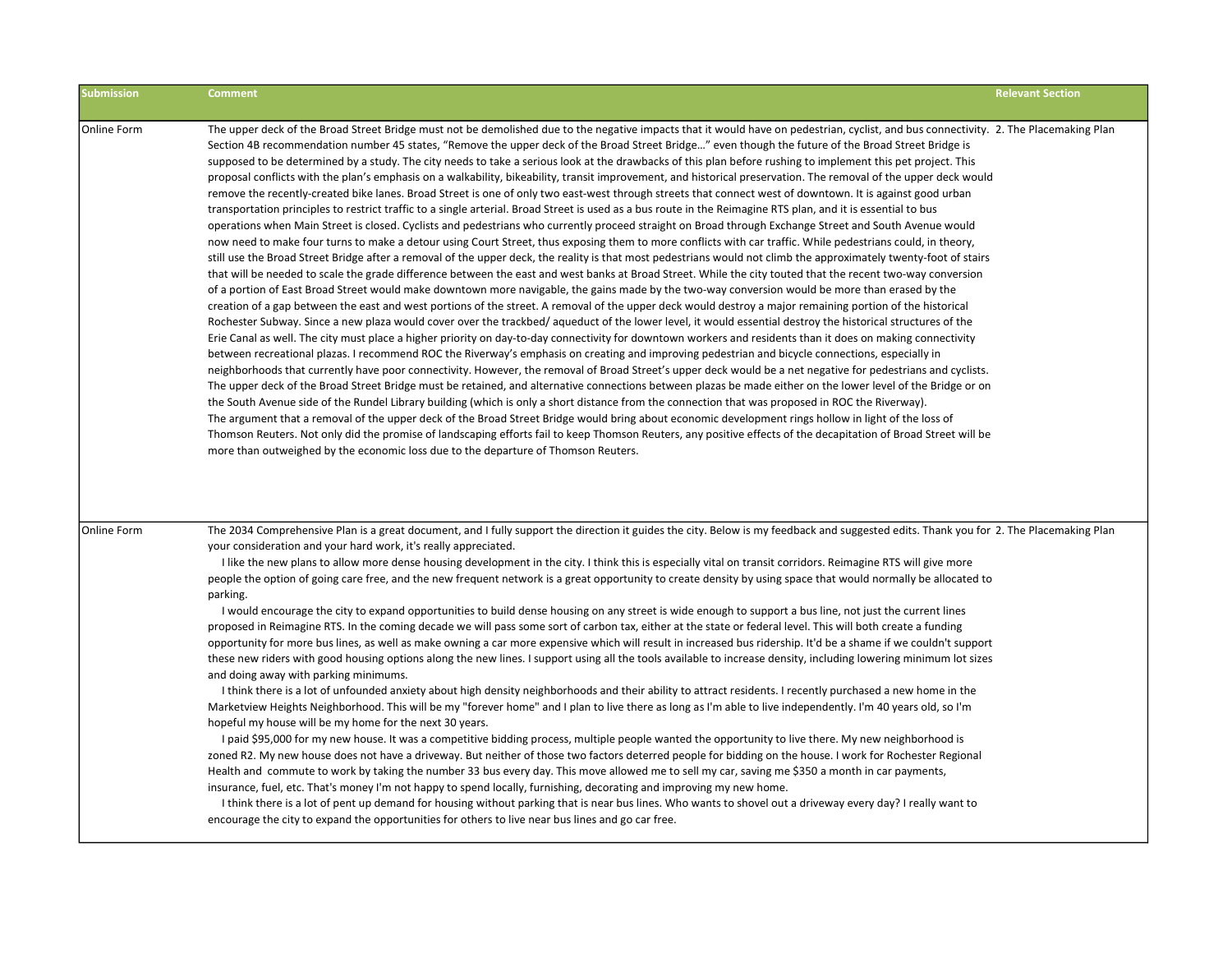| <b>Submission</b> | <b>Comment</b>                                                                                                                                                                                                                                                                                                                                                                                                                                                                                                                                                                                                                                                                                                                                                                                                                                                                                                                                                                                                                                       | <b>Relevant Section</b> |
|-------------------|------------------------------------------------------------------------------------------------------------------------------------------------------------------------------------------------------------------------------------------------------------------------------------------------------------------------------------------------------------------------------------------------------------------------------------------------------------------------------------------------------------------------------------------------------------------------------------------------------------------------------------------------------------------------------------------------------------------------------------------------------------------------------------------------------------------------------------------------------------------------------------------------------------------------------------------------------------------------------------------------------------------------------------------------------|-------------------------|
| Online Form       | Re: Strategy<br>2A. PMP-2e. In the future zoning district reflective of the Low Density Character Area, re-legalize existing two-family homes (as-built or converted) as of right.<br>Comment: No problem with existing as-built two-family homes.<br>Existing conversions however should be looked at situationally against a set of criteria. Some are code-compliant and acceptable. Some were done so poorly<br>that they may not meet NY Building Codes. During my tenure on the ZBA we were once asked to approve a make-shift conversion of a modest house whose<br>total square footage was 950. While we agree that a range of housing options is desirable, those options need to meet some minimum standards.<br>BTW the more common ZBA issue was typically a 3-unit conversion of a larger Park Ave. area home.                                                                                                                                                                                                                         | 2. The Placemaking Plan |
| Online Form       | Re: 2A. PMP-3b.<br>Re-legalize the use of as-built commercial spaces as offices and specified types of commercial uses in all residential zoning districts.<br>Comment: Disagree. Offices are OK, but not carte-blanch for other commercial uses (without seeing the specified types of commercial uses). The fact that re-<br>establishment of abandoned commercial uses in Residential districts requires Planning Commission approval of a Special Permit has been the only avenue the<br>community has been able to use to slow the proliferation of mini-marts. There are multiple examples, the most memorable being 599 Chili Ave. 419<br>Thurston is a case in progress. (details on request)<br>Forcing a Planning Commission approval with its public hearing gives community input to the approval process.<br>The 6 SW commercial corridors have commercial vacancy rates from 9% on Genesee to 24% on Jefferson. We would not encourage commercial uses in                                                                              | 2. The Placemaking Plan |
| Letter            | residential areas when there are ample vacancies in the mixed-use corridors.<br>I would like to ask that the City consider two additional items to the Vision 2034 Plan relative to Maplewood: 1. Establish recreational services/site within<br>Maplewood (Note: LaGrange is across the tracks on the northwest site so the majority of Maplewood youth cannot get there or will go there) and Edgerton<br>Rec is too far to the south for our children to walk to and 2. add exercise stations along the trail in upper Maplewood Park along the Gorge Trail similar to that<br>at Corn Hill. A model to reference would be Ithaca, NY along the outlet from the lake                                                                                                                                                                                                                                                                                                                                                                              | 2. The Placemaking Plan |
| Letter            | The City in keeping with the stated goals of "restoring critical population mass" is calling for the elimination of the reversion of abandoned non-conforming<br>two family homes back to single family. What is the City's justification for this? Many of these converted homes have no CofO (and the owner is not in<br>residence) and have been purchased for purpose of income property. Many of these properties are causing issues in neighborhoods with tenants in/out,<br>properties not maintained, properties potentially presenting a health and safety risk, etc. Also, in the plan there is a statement that "double houses" will not<br>be built in a LDR district, which is different than conversion, and is consistent with "form zoning" where in the appearance of a structure counts rather than the<br>use.                                                                                                                                                                                                                    | 2. The Placemaking Plan |
| Letter            | The plan references the possible future allowance of an additional "subordinate" unit; in other words single family (one unit) can become two family (two unit) 2. The Placemaking Plan<br>properties. The plan gives an example of a "subordinate unite" as an in-law apartment. However the plan does not define what else would be defined as a<br>"subordinate unit:? Why is this not clearly defined in the plan?                                                                                                                                                                                                                                                                                                                                                                                                                                                                                                                                                                                                                               |                         |
| Letter            | I am excited to see several items in the plan that specifically apply to Maplewood:<br>-The reference to the Maplewood Library enhancement though I would like to see changes/upgrades expanded to include footprint changes, community<br>rooms/space, accessibility (physical and language) and parking<br>-Redeveloping the LaGrange recreation and sports fields site<br>-Maintenance and upgrade of the Kings Landing Cemetery<br>Establishment of a proposed new Fire Station at King's Landing with Rescue Boat capacity since Kodak had previously provide d the emergency response boats<br>when fisherman and hikers were injured in the gorge in the lower falls/Maplewood area. I assume that this is not instead of the Dewey/Ridgeway Fire Station<br>and that the station would remain. If the City's plan is to close that station, there needs to be a conversation with the neighbors, and business about the plan<br>and the implications to the community. Also, the plan should clearly state that this is the intention of it. | 2. The Placemaking Plan |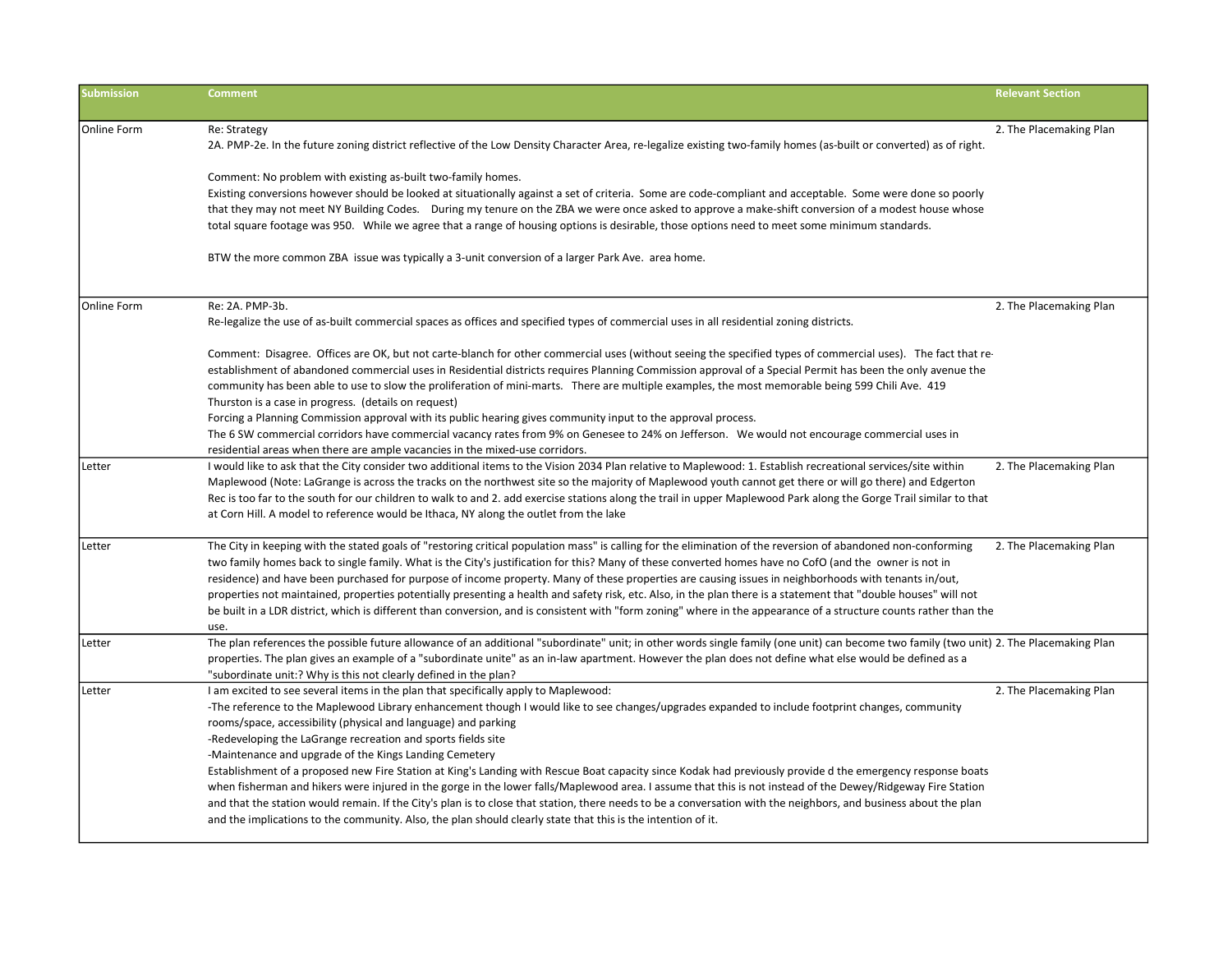| <b>Submission</b> | <b>Comment</b>                                                                                                                                                                                                                                                                                                                                                                                                             | <b>Relevant Section</b> |
|-------------------|----------------------------------------------------------------------------------------------------------------------------------------------------------------------------------------------------------------------------------------------------------------------------------------------------------------------------------------------------------------------------------------------------------------------------|-------------------------|
| Email             | We oppose the draft Rochester 2034 Comprehensive Plan in regard to zoning code. In particular, we do not support 2034 recommended primary uses in<br>medium density residential areas such as Lock 66 Neighborhood. We are disheartened that the City would even consider "strategies for encouraging more<br>four-family buildings and other small-scale, incremental development."                                       | 2. The Placemaking Plan |
|                   | At a community engagement session held at Cobbs Hill Park almost two years ago, we were asked to describe the character of our Monroe Avenue area<br>neighborhoods. Words such as "eclectic" and "walkable" were stated in reference to Monroe Avenue neighborhoods. No residents said or heard anything<br>about encouraging density and unfettered development.                                                          |                         |
|                   | How did we get from input of "eclectic" and "walkable" residents comments to the outcome of City's draft 2034 Plan "four-family buildings"?                                                                                                                                                                                                                                                                                |                         |
|                   | Residents and neighborhoods in the City are already struggling in the current economy to preserve our remaining limited resources. The character of our<br>neighborhoods is important to us. Density will destroy the fabric of our Monroe Avenue neighborhoods.                                                                                                                                                           |                         |
|                   | Our neighborhood houses a symbol of the unbalanced struggle between urban citizens and developers: the Monroe Theater. From the residents perspective,<br>developers are often government supported or at minimum favored by government. The Zoning Code should be a tool residents can use, not another tool<br>used against us. The Zoning Code should be a tool to balance development and residential character.       |                         |
|                   | We would encourage the City of Rochester as a next step to have a new series of public comment meetings to share feedback you received about Plan 2034.<br>We also recommend that the City hire more building/code inspectors and have a more transparent process for appointing Zoning Board members.                                                                                                                     |                         |
| lOnline Form      | There were several initiatives and recommendations that MNA would strongly support on behalf of not only our community, but the city as a whole. In no<br>particular order of importance, they are:<br>Section B Future Land Use - Other Place Making Recommendations:                                                                                                                                                     | 2. The Placemaking Plan |
|                   | $-Page 83$ :<br>-#13 - Implement the various recommendations of the Mt. Read Boulevard Corridor Study.<br>-#14 - Redevelop LaGrange Park including ball field reorganization and enhancement, property acquisition for expansion, and overall park improvements.<br>#15 - Per the Rochester Public Library Branch Facilities and Operations Master Plan, upgrade the Maplewood branch to serve as an immigrant and refugee |                         |
|                   | service hub. Include new and expanded programming, redesigned interior space, and expanded parking opportunities. Explore options to expand, co-locate<br>relocate the facility.<br>#18 - Establish a fire station and boat house in the King's Landing area of the river. This facility would include sheltered and secured boat storage and lift                                                                         |                         |
|                   | equipment to allow for faster response times.<br>#19 - Continue to partner with Eastman Business Park on implementation of their master plan. The City's land use, mobility, public access to the river, and<br>other placemaking objectives should be incorporated into the plan.                                                                                                                                         |                         |
|                   | -#20 - Develop a river-oriented nature center at the Maplewood Training Center site in Maplewood Park. The center could be part of a larger network of river<br>and urban ecology-oriented facilities along the Genesee.<br>-Page $84$ :                                                                                                                                                                                   |                         |
|                   | -#27 - Develop a car top boat launch/landing for canoes, kayaks, etc. in Maplewood Park.<br>-#29 - Identify alternatives for creating bicycle connections, whether on or off street, linking existing and recommended segments of the Genesee Riverway<br>Trail and providing a safe alternative to current conditions on Lake Ave.<br>-Page 88:                                                                           |                         |
|                   | #91 - Per the ROC the Riverway initiative, when separate bicycle and pedestrian paths exist, or when sufficient parallel space exists next to the trail, groom a<br>path for cross country skiers and/or snowshoers to help activate the river during winter months.                                                                                                                                                       |                         |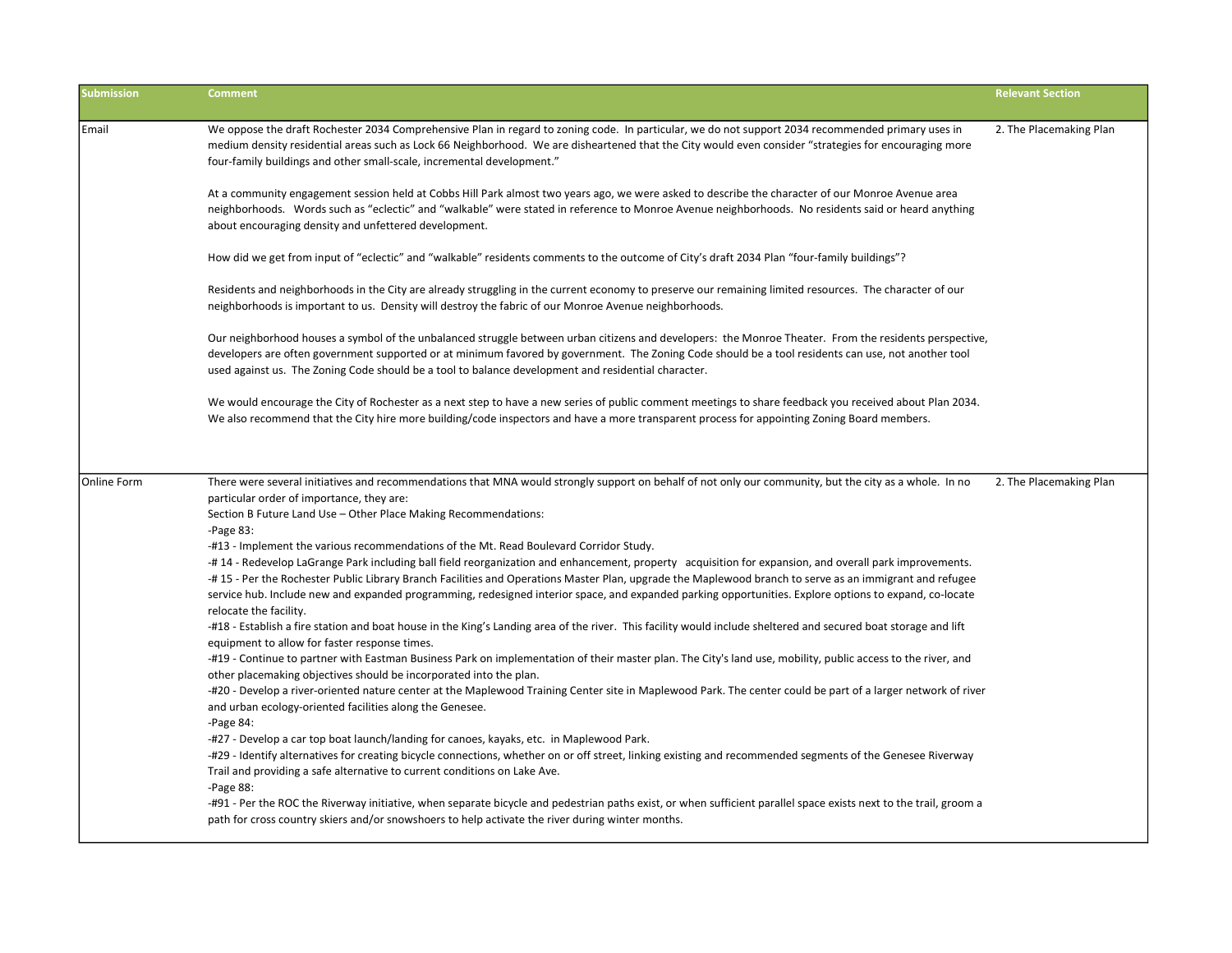| <b>Submission</b>  | <b>Comment</b>                                                                                                                                                                                                                                                                                                                                                                                                                                                                                                                                                                                                                                                                                                                                                                                                                                                                                                                                                                                                                                                                                                                                                                                                                                                                                                                                          | <b>Relevant Section</b> |
|--------------------|---------------------------------------------------------------------------------------------------------------------------------------------------------------------------------------------------------------------------------------------------------------------------------------------------------------------------------------------------------------------------------------------------------------------------------------------------------------------------------------------------------------------------------------------------------------------------------------------------------------------------------------------------------------------------------------------------------------------------------------------------------------------------------------------------------------------------------------------------------------------------------------------------------------------------------------------------------------------------------------------------------------------------------------------------------------------------------------------------------------------------------------------------------------------------------------------------------------------------------------------------------------------------------------------------------------------------------------------------------|-------------------------|
| <b>Online Form</b> | MNA Supports: Section B Parks, Recreation + Open Space:<br>-Page 296:                                                                                                                                                                                                                                                                                                                                                                                                                                                                                                                                                                                                                                                                                                                                                                                                                                                                                                                                                                                                                                                                                                                                                                                                                                                                                   | 2. The Placemaking Plan |
|                    | -PR-4g - Support community efforts to celebrate parks and direct residents to parks, such as the Southeast Area Coalition's--Playfinder program, the<br>Maplewood Neighborhood Association's Gorge Guides, Conkey Cruisers weekly community bike rides along the El Camino Trail, etc.<br>-Page 297:<br>-#PR-5b - Target infrastructure investments within existing parks, trails, and recreation facilities to areas that need improved access for people with disabilities,<br>particularly Washington Grove, Lower Falls Park, and other areas of the Genesee River Gorge.<br>-#PR-5c - Complete the Genesee Riverway Trail along the entire river corridor and improve and enhance its connectivity to the surrounding communities and<br>other local and regional trails.<br>-#PR-5d - Implement a Safe Routes to Parks and Recreation strategy that better connects parks and recreation facilities citywide for people who bike, walk, or<br>roll.                                                                                                                                                                                                                                                                                                                                                                                               |                         |
| <b>Online Form</b> | However, the MNA would be negligent in our responsibilities and commitment to our community if we did not express our concerns in some aspects.<br>Section B Future Land Use - Other Place Making Recommendations:<br>$-Page 83:$<br>-#14 - Redevelop LaGrange Park including ball field reorganization and enhancement, property acquisition for expansion, and overall park improvements.<br>-#15 - Per the Rochester Public Library Branch Facilities and Operations Master Plan, upgrade the Maplewood branch to serve as an immigrant and refugee<br>service hub. Include new and expanded programming, redesigned interior space, and expanded parking opportunities. Explore options to expand, co-locate<br>relocate the facility.<br>-The MNA advocates for a better and more user-friendly community center and recreation center. While expanding the current LaGrange location maybe<br>plausible it lacks accessibility, and functionality to the majority of the Maplewood community. The current location at LaGrange does not meet the needs of<br>the children and families of the Maplewood community. Also, the limited scope of the expansion of the Maplewood Library seems to lack a vision that would<br>benefit and enhance the residents of the community as a whole. As a suggestion, what about a collaboration of concepts? | 2. The Placemaking Plan |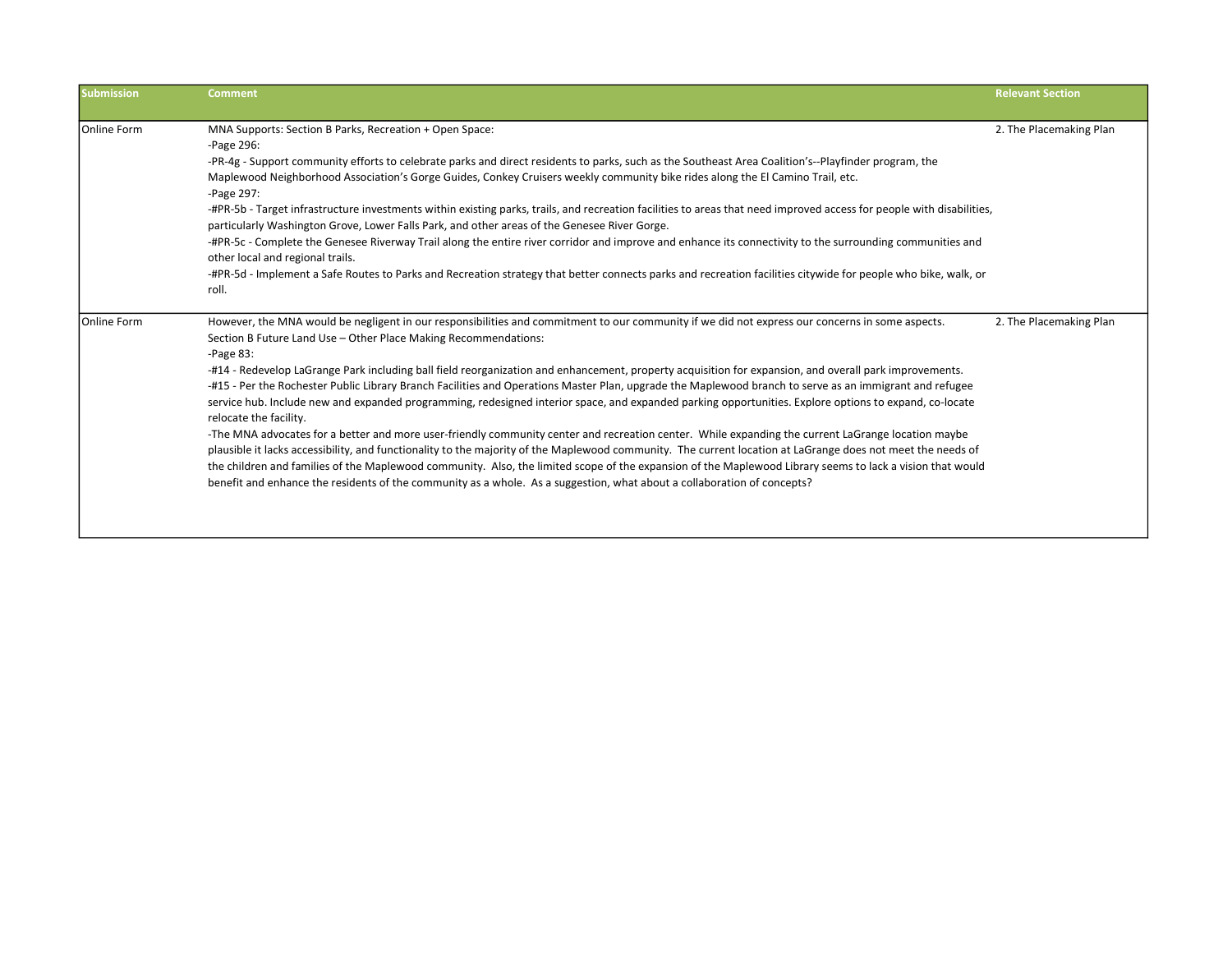| <b>Submission</b> | <b>Comment</b>                                                                                                                                                                                                                                                                                                                                                                                                                                                                                                                                                                                                                                                                                                                                                                                                                                                                                                                                                                                                                                                                                                                                                                                                                                                                                                                                                                                                                                                                                                                                                 | <b>Relevant Section</b> |
|-------------------|----------------------------------------------------------------------------------------------------------------------------------------------------------------------------------------------------------------------------------------------------------------------------------------------------------------------------------------------------------------------------------------------------------------------------------------------------------------------------------------------------------------------------------------------------------------------------------------------------------------------------------------------------------------------------------------------------------------------------------------------------------------------------------------------------------------------------------------------------------------------------------------------------------------------------------------------------------------------------------------------------------------------------------------------------------------------------------------------------------------------------------------------------------------------------------------------------------------------------------------------------------------------------------------------------------------------------------------------------------------------------------------------------------------------------------------------------------------------------------------------------------------------------------------------------------------|-------------------------|
| Online Form       | I first request that city residents be given more time to comment and be engaged about their feedback. I haven't been able to get through all 500 pages of the 2. The Placemaking Plan<br>plan and am relying on others interpretations for many sections.                                                                                                                                                                                                                                                                                                                                                                                                                                                                                                                                                                                                                                                                                                                                                                                                                                                                                                                                                                                                                                                                                                                                                                                                                                                                                                     |                         |
|                   | The main issue area that I'd like to address is a push back on the proposed Middle Neighborhood strategy for neighborhood development. My neighborhood<br>is defined as half middle market and half weak market.                                                                                                                                                                                                                                                                                                                                                                                                                                                                                                                                                                                                                                                                                                                                                                                                                                                                                                                                                                                                                                                                                                                                                                                                                                                                                                                                               |                         |
|                   | Beechwood and it's neighborhood coalition are fighting to slow gentrification the deplacement it is causing. This neighborhood will increase in value without<br>assistance from the city or from employee incentive programs. In the last 5 years, Beechwood housing prices and rents have skyrocketed. Just in the last year<br>my own home has appreciated in value by 8%                                                                                                                                                                                                                                                                                                                                                                                                                                                                                                                                                                                                                                                                                                                                                                                                                                                                                                                                                                                                                                                                                                                                                                                   |                         |
|                   | Instead, we - a city with extremely high poverty rates - should be investing our public money into lower income, weak market neighborhoods that have been<br>historically disinvested by our government due to institutional racism. Not investing in weak market areas because the city won't see the same rate of return<br>as in middle market areas, is not an acceptable justification.                                                                                                                                                                                                                                                                                                                                                                                                                                                                                                                                                                                                                                                                                                                                                                                                                                                                                                                                                                                                                                                                                                                                                                   |                         |
|                   | My question is, if we get more tax revenue from increase property values, but indigenous residents were pushed out in the process, who then is this increased<br>tax revenue benefitting, but transplants here from suburbs and universities.                                                                                                                                                                                                                                                                                                                                                                                                                                                                                                                                                                                                                                                                                                                                                                                                                                                                                                                                                                                                                                                                                                                                                                                                                                                                                                                  |                         |
|                   | It's time to reverse our development practices that have their roots in racism and begin to right the wrongs committed against communities of color by<br>investing in weak market neighborhoods instead of "repositioning them for development" that is not housing related.                                                                                                                                                                                                                                                                                                                                                                                                                                                                                                                                                                                                                                                                                                                                                                                                                                                                                                                                                                                                                                                                                                                                                                                                                                                                                  |                         |
|                   | This is about justice and I would like to see justice be our top priority as we lay out our way forward for the next 15 years.                                                                                                                                                                                                                                                                                                                                                                                                                                                                                                                                                                                                                                                                                                                                                                                                                                                                                                                                                                                                                                                                                                                                                                                                                                                                                                                                                                                                                                 |                         |
| Email             | The draft of the Rochester 2034 Comprehensive Plan is very disappointing. It establishes the basis for the revision of the City's Zoning Code in a way that will 2. The Placemaking Plan<br>favor unrestrained real estate and business development over a balanced approach to the preservation and expansion of viable residential neighborhoods. We<br>are concerned about the breakdown of balance because healthy residential neighborhoods provide the context for successful urban ventures of any sort, such<br>as landlord, retail, and commercial businesses.<br>Along the Monroe Corridor, we have seen for years how developers and owners of new businesses, large and small, want to maximize their short-term returns<br>on investment by transferring costs to the City and surrounding neighborhoods. They seek support through various City and County cash-based programs and<br>by transferring non-cash costs to nearby businesses and surrounding neighborhoods. They wish to appropriate, for their own individual advantage, the very<br>resources that make the residential areas attractive to small business, renters, and homeowners. These resources include parking, residential density, open<br>space, and current businesses and services.<br>We would like to see revisions to the draft of the Comprehensive Plan that recognize the need to adjust the Zoning Code in various ways but which also<br>recognize the need for a strong Zoning Code that balances personal greed with the longer term needs of a viable city. |                         |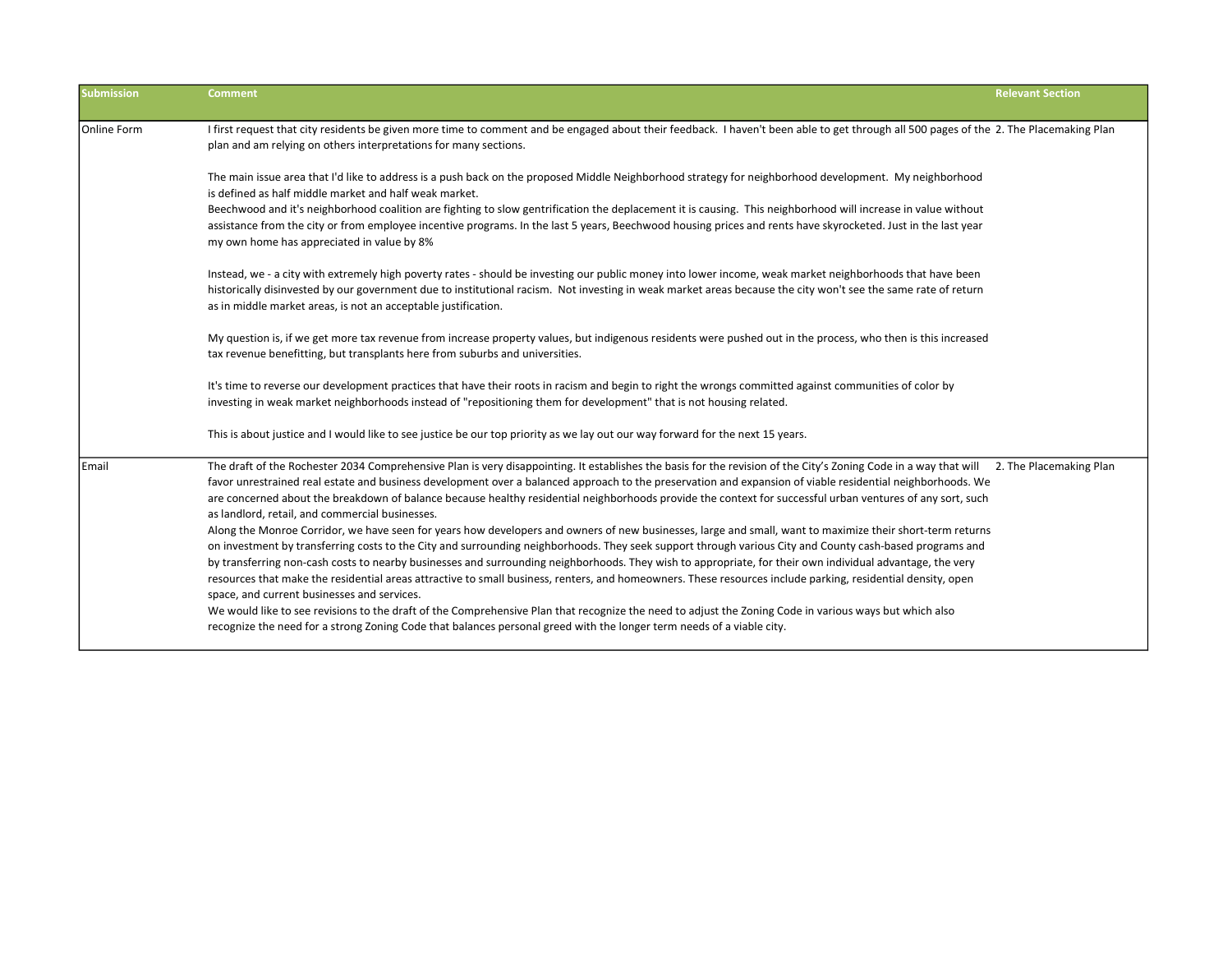| <b>Submission</b> | <b>Comment</b>                                                                                                                                                                                                                                                                                                                                                                                                                                                                                                                                                                                                                                                                                                                                                                                                                                                                                                                                                                                                                                                                                                                                                                                                                                                                                           | <b>Relevant Section</b> |
|-------------------|----------------------------------------------------------------------------------------------------------------------------------------------------------------------------------------------------------------------------------------------------------------------------------------------------------------------------------------------------------------------------------------------------------------------------------------------------------------------------------------------------------------------------------------------------------------------------------------------------------------------------------------------------------------------------------------------------------------------------------------------------------------------------------------------------------------------------------------------------------------------------------------------------------------------------------------------------------------------------------------------------------------------------------------------------------------------------------------------------------------------------------------------------------------------------------------------------------------------------------------------------------------------------------------------------------|-------------------------|
| Email             | The Park-Meigs Neighborhood Association Board of Directors (PMNA) reviewed again at its August 2019 meeting the progress to date of the 2034 Plan<br>Comprehensive campaign for adoption. Members commented that they generally liked the wonderfully comprehensive scope of the Plan citing in particular,<br>support for the Beautification, Arts & Culture, and Historic Preservation.                                                                                                                                                                                                                                                                                                                                                                                                                                                                                                                                                                                                                                                                                                                                                                                                                                                                                                                | 2. The Placemaking Plan |
|                   | PMNA notes that our general area (Union Street eastward to Dartmouth Street & Monroe Avenue to East Avenue with Prince Street and Strathallan Park) is<br>perhaps the busiest NA area in the City for new construction and remodeling (see hearing records for ZBA, Planning Commission, Preservation Board). Several<br>recent projects (Strathallan Hotel, Century Club, Genesee Hospital Campus currently, RSMC, George Eastman Museum, the Alexandrian apartments, Marriott<br>Hotel, Genesee Valley Club expansion, Lyric Opera House for example) to name only a few are ahead of the curve for rebuilding the City and yet co-exist quite<br>well with a very strong residential neighborhood comprised of condos, studio to 4-bedroom apartments, senior housing, single family housing, owner occupied<br>2 & 3-family houses, converted mansions, higher density 4 to 10 family dwellings, and many high-density structures of 20 to 100 units. The apartment rental<br>costs start at \$500/m to \$2,500/m in an area where millionaires live side-by-side with workers of all classifications, retirees, poor people. To be brief, the<br>PMNA area is most likely the neighborhood that is closest to mirroring the national demographic statistics (see City-data for actual census data). |                         |
|                   | The PMNA is already very dense with an average 5 apt. units per individual structure. There doesn't seem to be any available open space for new construction<br>without removing the few areas of greenspace that currently exist. Removal of parking requirements City wide would over stress the Park Avenue area<br>generally and in particular, the PMNA area. On-street parking has exceeded the 90+% usage rate for the past 50 years. Most rear and side yards are illegally<br>paved over which eliminates healthy recreational and greenspaces. The PMNA currently takes the brunt of the East End entertainment area (most businesses<br>do not have on-site parking demand with numerous bar/restaurant goers filling our side streets near East Avenue. The ensuing commotion from these patrons<br>is a constant quality-of-life annoyance and policing issue.                                                                                                                                                                                                                                                                                                                                                                                                                              |                         |
| Email             | PMNA currently has several small-scale business areas interspersed with boutique zones which are very fragile with a high rate of turnover. The Monroe<br>Avenue business corridor has a similar problem of non-support for businesses other than lifestyle-oriented (hair salon, tattoo shops, smoke shops) or food<br>purveyors (fast-food, take-out shops, etc.). Any expansion of building sizes would seem to require demolition of residential housing on the side streets, a<br>prospect that PMNA will vigorously oppose. PMNA is unable to review the proposals for the redevelopment of business areas without the "Business Corridor<br>Study" and therefore must withhold any support until the report is made available for a reasonable period of review and comment (45 days).                                                                                                                                                                                                                                                                                                                                                                                                                                                                                                            | 2. The Placemaking Plan |
| Email             | Higher residential and employment density are necessary ingredients for a robust public transportation system and a more vibrant community.                                                                                                                                                                                                                                                                                                                                                                                                                                                                                                                                                                                                                                                                                                                                                                                                                                                                                                                                                                                                                                                                                                                                                              | 2. The Placemaking Plan |
| Email             | As stated in our April 2018 ROC the Riverway feedback, we have concerns about the proposed removal of the Broad Street Bridge road deck. Removal is listed 2. The Placemaking Plan<br>in Area 4, Section B "Parks, Recreation + Open Space" placemaking recommendation number 45. It is our understanding that the future of the Broad Street<br>Bridge would be determined by a study. We believe a thorough review process that engages many community stakeholders is appropriate before taking any<br>such action. Downtown only has two major east/west surface streets that traverse downtown entirely - Main Street and Broad Street. If the road deck of the<br>Broad Street bridge is removed, it could have negative implications for east/west access, not only for pedestrians and cyclists, but also for public transit.<br>Rochester-Genesee Regional Transportation Authority and many other stakeholders should be included in a planning and discovery process to determine<br>whether this proposed action is prudent.                                                                                                                                                                                                                                                                 |                         |
| Email             | In the Placemaking Plan, many new trails and connectors are proposed, but better maintenance of existing trails is not. The current multi-use trail system was 2. The Placemaking Plan<br>created many years ago, in an inspired and farseeing project that was ahead of most cities. That trail system is showing its age. Some of the proposed projects<br>call for expanding and widening parts of the existing trails, which will be extremely useful. If the trail system is to be of continued use, it must be maintained.<br>Portions of it are very unpleasant to ride, pose tripping hazards for joggers and other pedestrians, and some are in such poor condition that they create ADA<br>concerns. The City trails are no less a part of the City's transportation system as other roads. As with our comprehensive road network, for the trail system to<br>be used and reliable, it should be regularly evaluated and repaired, repaved or reconstructed. We recommend adding a strategy for evaluation and<br>maintenance in the PMP portion of the plan.                                                                                                                                                                                                                                 |                         |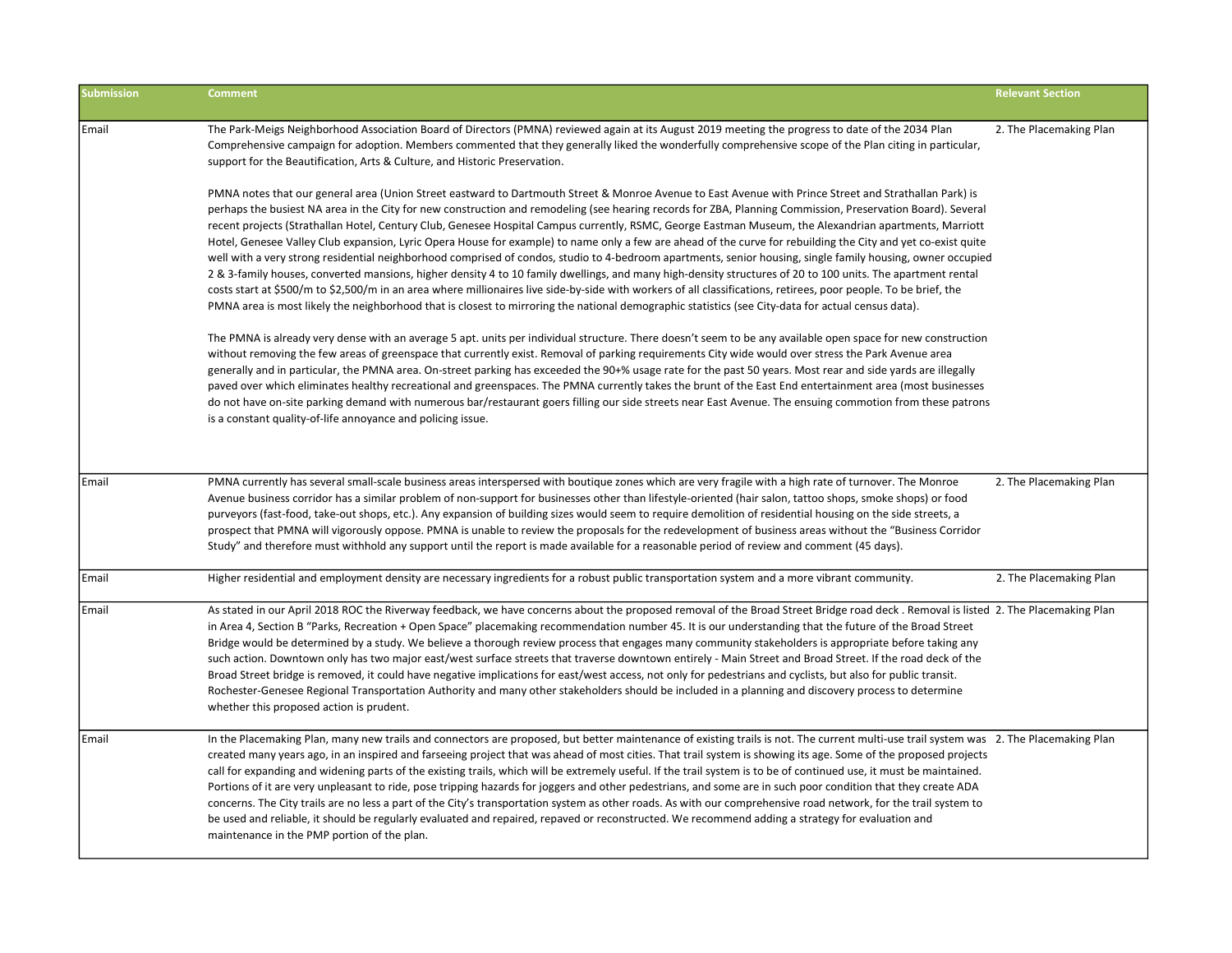| <b>Submission</b> | <b>Comment</b>                                                                                                                                                                                                                                                                                                                                                                                                                                                                                                                                                                                                                                                                                                                                                                                                                                                                                                                                                                                        | <b>Relevant Section</b> |
|-------------------|-------------------------------------------------------------------------------------------------------------------------------------------------------------------------------------------------------------------------------------------------------------------------------------------------------------------------------------------------------------------------------------------------------------------------------------------------------------------------------------------------------------------------------------------------------------------------------------------------------------------------------------------------------------------------------------------------------------------------------------------------------------------------------------------------------------------------------------------------------------------------------------------------------------------------------------------------------------------------------------------------------|-------------------------|
| Online Form       | Page 43: Careful with the word choice. There's WAY more at work here. Unless the regional attitude about cars changes massively, there's no guarantee that 2. The Placemaking Plan<br>density alone solves storefront occupancy issues.                                                                                                                                                                                                                                                                                                                                                                                                                                                                                                                                                                                                                                                                                                                                                               |                         |
| Online Form       | Page 48: While an aesthetic improvement, unless parking provision in zoning is more tightly governed with maximums, this won't change the overall land use 2. The Placemaking Plan<br>dynamic or address sustainability of transportation. Could also go a step further and limit access points per Street Design Guide. See latest North Winton for<br>an example where the extra curb cut is simply unnecessary.                                                                                                                                                                                                                                                                                                                                                                                                                                                                                                                                                                                    |                         |
| Online Form       | Page 54: You may be getting trapped by using terms like low/medium/high. I'm seeing huge houses as examples of low density. Have to disagree with the<br>exclusion of duplexes. Done properly, they absolutely fit the character of these example areas, save Browncroft.                                                                                                                                                                                                                                                                                                                                                                                                                                                                                                                                                                                                                                                                                                                             | 2. The Placemaking Plan |
| Online Form       | Page 56: A five unit cutoff between medium and high distorts the meanings of those terms. Small apartment buildings, along with other 'missing middle'<br>solutions belong dispersed within the 'medium' density areas described on the previous page (radial band). Also, the apartment complexes cited are terrible<br>examples of inefficient suburban form that mandates car ownership (often for those who can least afford it). They should be the non-conforming uses of the<br>future.                                                                                                                                                                                                                                                                                                                                                                                                                                                                                                        | 2. The Placemaking Plan |
| Online Form       | Page 62: Correct, so why those examples on the previous page?                                                                                                                                                                                                                                                                                                                                                                                                                                                                                                                                                                                                                                                                                                                                                                                                                                                                                                                                         | 2. The Placemaking Plan |
| Online Form       | Page 110: I hope we really stick to this to avoid abuse of overlays that aren't consistent with the aspirations of a character area. An egregious example is the O 2. The Placemaking Plan<br>LH put on Mt. Hope Avenue despite regional importance of the corridor (proximity to Collegetown/Hospital).                                                                                                                                                                                                                                                                                                                                                                                                                                                                                                                                                                                                                                                                                              |                         |
| <b>Email</b>      | We saw the summary presentation about Rochester Plan 2034 and have concerns about the effects this plan could have on long-established neighborhoods.                                                                                                                                                                                                                                                                                                                                                                                                                                                                                                                                                                                                                                                                                                                                                                                                                                                 | 2. The Placemaking Plan |
|                   | One concern is the possibility of having more buildings of five or more stories in areas along the Mt. Hope AVE, South AVE, South Clinton AVE corridors near<br>existing residences and small businesses. The apartment building under construction on Mt. Hope AVE at Gold ST is a prime example of how this will adversely<br>affect the neighborhood. The neighbor to this building cannot safely exit her driveway due to the building wall blocking her view.                                                                                                                                                                                                                                                                                                                                                                                                                                                                                                                                    |                         |
| Email             | Another concern is the concept of entertainment as a right in this plan. Businesses like the new beer park on South Clinton raise concerns about what the City 2. The Placemaking Plan<br>would allow if there were not opportunity for the neighborhood to contest individual plans for indoor and/or outdoor entertainment.                                                                                                                                                                                                                                                                                                                                                                                                                                                                                                                                                                                                                                                                         |                         |
| Email             | A third concern is the concept of flexible parking requirements. In a few cases, this might work to everyone's advantage. However, the assumption that<br>customers will walk or take public transportation is too optimistic in this day and age. People will still want to drive to the businesses or apartments. Public<br>transport in Rochester is not what it was in the early 1900's when motor vehicles were much less common.                                                                                                                                                                                                                                                                                                                                                                                                                                                                                                                                                                | 2. The Placemaking Plan |
|                   | Please carefully consider all the possible problems that could arise from trying to increase the population density along the selected corridors.                                                                                                                                                                                                                                                                                                                                                                                                                                                                                                                                                                                                                                                                                                                                                                                                                                                     |                         |
| Online Form       | Regarding plans for rewriting the zoning code and rezoning city neighborhoods, 2034 does not mention how this will be prioritized. We believe that areas<br>currently targeted for development—as highlighted on the City's new website promoting potential development parcels—should be highest priority for<br>rezoning. With the Port of Rochester being one of those parcels, we are very concerned about the urgent need for revisions to the Marina District Zoning<br>Code, particularly regarding the allowance of high-rise buildings that would significantly impact the land stability around the marina and also illegally interfere<br>with the U.S. Coast Guard's regulations pertaining to the 84' high and 105-degree wide Arc of Visibility required for the Charlotte-Genesee Lighthouse. At the<br>time that the M-D zoning code was adopted, the Lighthouse was not working; it is now and is therefore governed by those regulations for visibility of a<br>working lighthouse. | 2. The Placemaking Plan |
|                   | We did not see any mention in 2034 about dealing with abandoned property such as the CSX railroad tracks that run through Charlotte and significantly<br>impacts access to surrounding areas and the ability to develop those spaces.                                                                                                                                                                                                                                                                                                                                                                                                                                                                                                                                                                                                                                                                                                                                                                 |                         |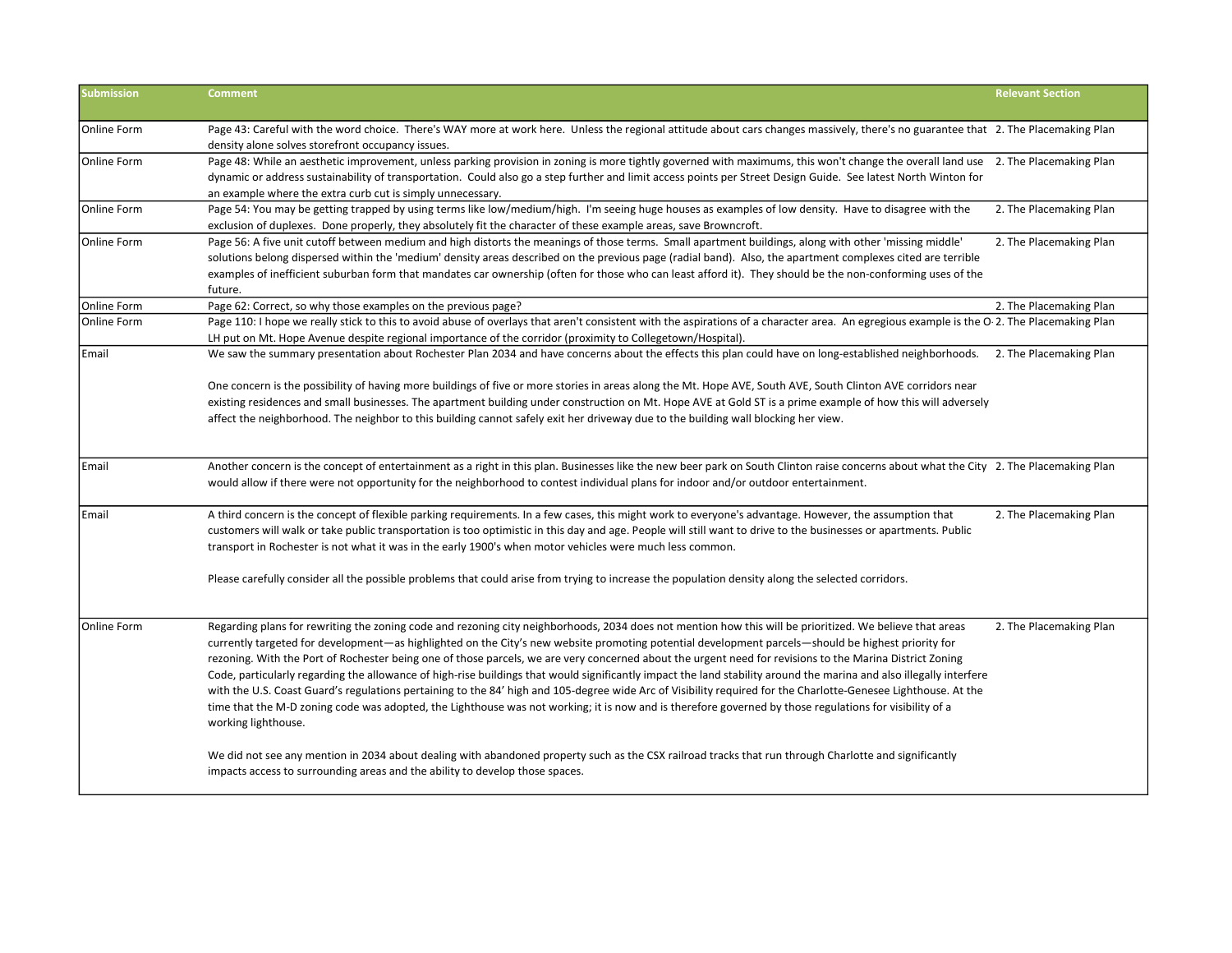| <b>Submission</b> | <b>Comment</b>                                                                                                                                                                                                                                                                                                                                                                                                                                                                                                                                                                                                                                                                                                                                                                                                                                                                                                                                                                                                                                                                                                                                                                                                                                                                                                                                                                                                                                   | <b>Relevant Section</b> |
|-------------------|--------------------------------------------------------------------------------------------------------------------------------------------------------------------------------------------------------------------------------------------------------------------------------------------------------------------------------------------------------------------------------------------------------------------------------------------------------------------------------------------------------------------------------------------------------------------------------------------------------------------------------------------------------------------------------------------------------------------------------------------------------------------------------------------------------------------------------------------------------------------------------------------------------------------------------------------------------------------------------------------------------------------------------------------------------------------------------------------------------------------------------------------------------------------------------------------------------------------------------------------------------------------------------------------------------------------------------------------------------------------------------------------------------------------------------------------------|-------------------------|
| Email             | Mount Hope Ave.: We recommend setting the southern boundary of the proposed Downtown Mixed-Use zoning designation (with no height limitations) north 2. The Placemaking Plan<br>to use I-490 as its southern boundary. The South Wedge is currently effectively cut off from Downtown, and pedestrians cannot currently walk downtown to<br>MLK Jr. Park or the Strong Museum of Play, particularly seniors and children. When the infrastructure is connected, there might be justification for extending<br>Downtown Mixed Use to the South Wedge. But it is premature to allow these uses without the connectivity. We do support changing the currently proposed<br>Downtown Mixed-Use and Flexible Mixed-Use areas on Mount Hope to Neighborhood Mixed-Use to support the Initiative of Reinforcing Strong<br>Neighborhoods and maintaining the neighborhood's historic character, encouraging walkability, and enhancing a neighborhood environment. However, we<br>want to discourage the incentives for developers, who have already bought up portions of Mount Hope Ave., to demolish the two-story former industrial<br>buildings the Plan intends for adaptive reuse and build more intrusive buildings that are allowed as of right. These arterials directly border single family, two<br>story homes, where allowing building higher than the current three stories would significantly impact the neighboring residential homes. |                         |
| Email             | South Ave: We support the proposed designation of Neighborhood Mixed-Use, except south of Caroline Street, where the houses are primarily owner-<br>occupied single-family houses, up to Highland Hospital for the reasons above.                                                                                                                                                                                                                                                                                                                                                                                                                                                                                                                                                                                                                                                                                                                                                                                                                                                                                                                                                                                                                                                                                                                                                                                                                | 2. The Placemaking Plan |
| Email             | South Clinton Ave.: The Plan proposes Flexible Mixed-Use from Byron St. to Meigs St. We urge limiting Flexible Mixed-Use to the areas between Byron St. and 2. The Placemaking Plan<br>Alexander St. and from Gregory St. to Meigs St. because of the larger-scaled buildings in those areas. Due to the character of the surrounding properties and<br>streets, we recommend changing the area between Alexander St. and Gregory St. to Neighborhood Mixed-Use along with the Plan-proposed 780 S. Clinton to<br>Beaufort St. Making this adjustment will help preserve the urban village character in the mix of smaller buildings and homes.                                                                                                                                                                                                                                                                                                                                                                                                                                                                                                                                                                                                                                                                                                                                                                                                  |                         |
| Email             | Residential areas: The Plan proposes Medium Density Residential for nearly all of the South Wedge and notes on page 45, "The City should explore strategies<br>for encouraging more four-family buildings" The City may be surprised to learn that a survey by members of the Community Engagement Committee (using<br>the City Property Information site) found that South Wedge homes are predominately single-family and owner-occupied. The housing stock is old, homes are<br>close together, and many do not have driveways, which creates a higher level of density. There are duplexes and some multi-family homes throughout the<br>neighborhood, but they are not the norm and many of those were built-as doubles. To preserve stability and homeownership, we recommend that areas<br>currently designated R-2 and R-1 be designated Low Density Residential. This neighborhood is already suffering the impacts of its proximity to the University of<br>Rochester and other colleges, where absentee landlords purchase homes, rent them to students, and they have become de-facto illegal boarding houses.<br>Development along the corridors encourages multi-family units, but the quiet, residential character of the side streets should be maintained.                                                                                                                                                                      | 2. The Placemaking Plan |
| Email             | Height Guidelines: SWPC's Community Engagement Committee recently submitted a proposal to the Zoning Department for a three-story Limited Height<br>Overlay on an important portion of Mount Hope Ave next to areas with historic designation. It was denied. We are adamant about maintaining a three-story<br>height limit for Neighborhood Mixed-Use buildings adjacent to residential properties. Not only are higher structures out of character in the general South<br>Wedge neighborhood, but they loom over surrounding two-story houses blocking light and visibility. The five-story Gold St. Lofts building is an example of this.<br>This will assist the Plan Principles of preserving Historic Character and valuable assets and infrastructure, and design at pedestrian scale. To that end, we do<br>not support conversion of the currently R-1 building at the corner of Mount Hope Ave. and Cypress St. to Boutique Mixed use, as it is nestled in a residential<br>area, bordering two-story R-1 homes and a Preservation District.                                                                                                                                                                                                                                                                                                                                                                                         | 2. The Placemaking Plan |
| Email             | Parking: As noted above, the South Wedge is comprised of housing stock that is historic and predates the automobile, so many structures do not have<br>driveways. Conversions of large single-family homes into apartments has created a shortage of parking spaces on many of the residential streets. While the<br>City is promoting walking, biking, and public transit, it is unrealistic to think that all the new people moving in along the main arteries will get rid of their cars.<br>Parking shortages are already an issue with student housing. We believe that smart development includes parking restrictions and/or guidelines that protect<br>the character of the neighborhood and all of the stakeholders. We strongly object to the current trend where Planning Commission decisions have allowed the<br>paving over of back yards in residential areas for parking. Should the transit situation change to significantly affect this in the future, the plan can then be<br>revised to address this.                                                                                                                                                                                                                                                                                                                                                                                                                       | 2. The Placemaking Plan |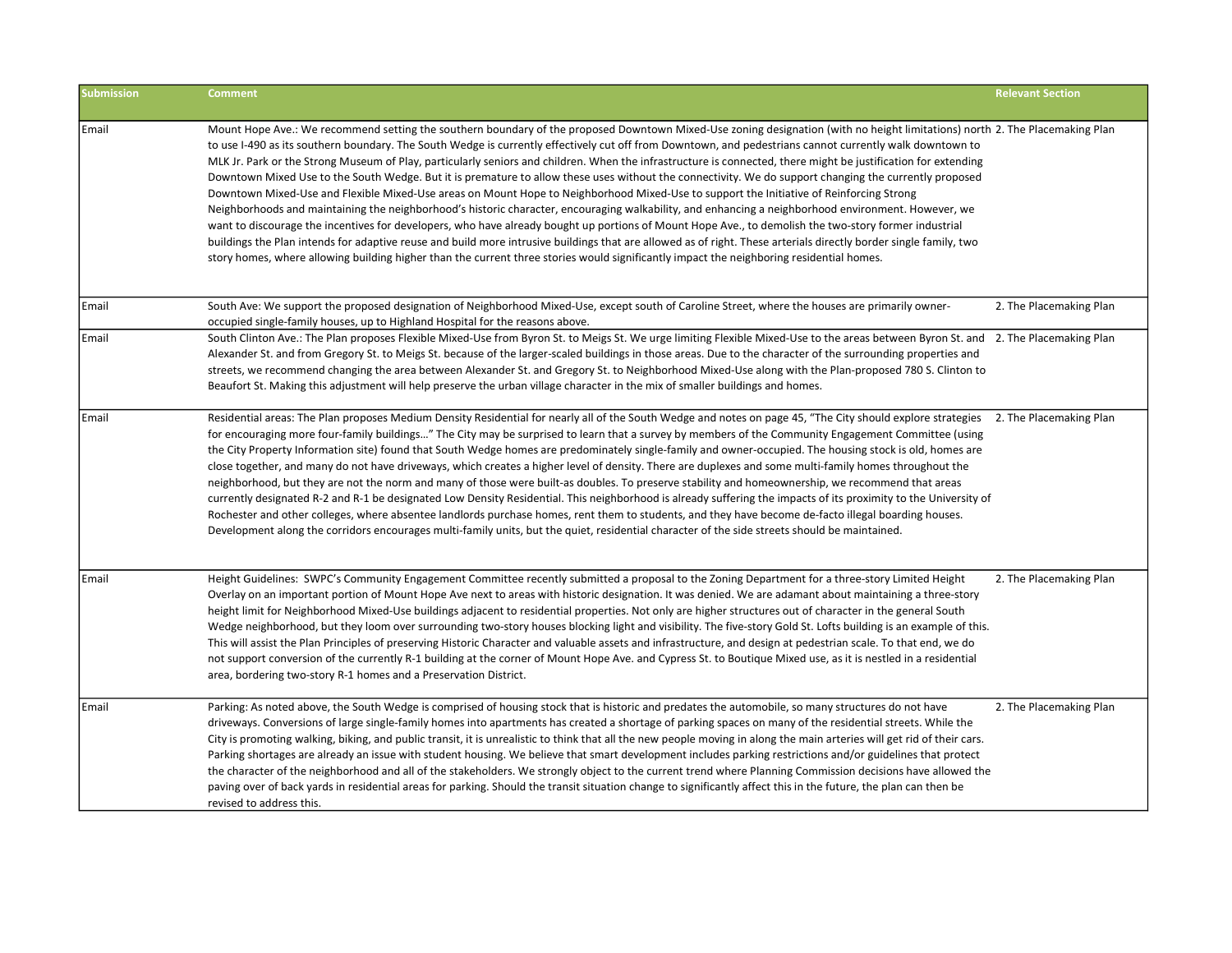| <b>Submission</b> | <b>Comment</b>                                                                                                                                                                                                                                                                                                                                                                                                                                                                                                                                                                                                                                                                                                                                                                                                                                                                                                                                                                                                                                                                                                                                                                                                                                                                                                                                                                                                                                                                                                                                                                                                                                                                                                                                                                                                                                                                                                                                                                                                                                                                                                                                                                                                                                                                                                                                                                                                            | <b>Relevant Section</b> |
|-------------------|---------------------------------------------------------------------------------------------------------------------------------------------------------------------------------------------------------------------------------------------------------------------------------------------------------------------------------------------------------------------------------------------------------------------------------------------------------------------------------------------------------------------------------------------------------------------------------------------------------------------------------------------------------------------------------------------------------------------------------------------------------------------------------------------------------------------------------------------------------------------------------------------------------------------------------------------------------------------------------------------------------------------------------------------------------------------------------------------------------------------------------------------------------------------------------------------------------------------------------------------------------------------------------------------------------------------------------------------------------------------------------------------------------------------------------------------------------------------------------------------------------------------------------------------------------------------------------------------------------------------------------------------------------------------------------------------------------------------------------------------------------------------------------------------------------------------------------------------------------------------------------------------------------------------------------------------------------------------------------------------------------------------------------------------------------------------------------------------------------------------------------------------------------------------------------------------------------------------------------------------------------------------------------------------------------------------------------------------------------------------------------------------------------------------------|-------------------------|
| Email             | Entertainment: Out of concern for the lack of information about how permitted entertainment works with the Plan proposals, our ability to comment on the 2. The Placemaking Plan<br>uses allowed in certain Character Areas is limited by our fear of the impacts for residences and other businesses next to areas where entertainment is allowed.<br>There has been change from long-time enforcing and the process of permitting entertainment through Zoning to solely enforcing and permitting by Rochester<br>Police Department. We have no clarity on the Plan entertainment uses and restrictions. For example, would entertainment of any type be allowed inside or<br>outside for a building/property in Boutique Mixed Use or Neighborhood Mixed Use? If a property is already allowed to have entertainment as a special<br>permit, it will now be allowed to have entertainment as a permitted use as of right without regard to indoor or outdoor, proximity to neighboring homes, etc.<br>We understand that limitations are unlikely to be put on a new RPD entertainment license applicant, because it is generally not until after a use has begun that<br>problems are apparent.                                                                                                                                                                                                                                                                                                                                                                                                                                                                                                                                                                                                                                                                                                                                                                                                                                                                                                                                                                                                                                                                                                                                                                                                                       |                         |
| Email             | Accessory Dwelling Units: We support permitting these only as long as the owner continues to live at the primary residence. To do otherwise incentivizes<br>investors to purchase properties and live there only so long as to convert garages for student, Air B&B or other rentals and then move away, leaving the<br>neighborhood to the consequences of non-traditional uses of an ancillary structure. Such a structure is generally in the back of a property, closer to a<br>neighbor's private yard/space and more intrusive. For this reason, as well, we do not support the conversion of the two-story second story.                                                                                                                                                                                                                                                                                                                                                                                                                                                                                                                                                                                                                                                                                                                                                                                                                                                                                                                                                                                                                                                                                                                                                                                                                                                                                                                                                                                                                                                                                                                                                                                                                                                                                                                                                                                           | 2. The Placemaking Plan |
| Email             | Upper Monroe Neighborhood Association appreciates the great amount of effort that has gone into creating the Rochester 2034 Plan draft. The sheer volume 2. The Placemaking Plan<br>of the plan makes it difficult for any group to comment on the entire plan. After careful review of the plan, we hereby voice our strong opposition to several<br>key points we find stand out as particularly harmful to the residents of Upper Monroe Neighborhood in particular and as well as the entire City.<br>We are especially concerned about proposed changes to the City's Zoning code as it would apply to areas currently zoned R-1. Rochester has a poverty and job<br>opportunity problem, not a housing shortage problem. Before the days of urban flight, our housing stock accommodated one-third as many more residents as<br>it does today. We are not NYC, Boston, San Francisco or similar large cities dealing with a true shortage of housing. In fact we all know numerous people who<br>have returned to Rochester over the last 10 years, after living for 5 - 10 years in large cities. They have returned specifically to escape the noisy, dense<br>housing; overcrowded public transit; inconvenience of not affording to own/drive a car or easily park in a large metro area; and desire to build equity by<br>purchasing affordable single-family homes in quiet urban neighborhoods. We also know of numerous people that have moved in from Rochester suburbs, only<br>to sell and move back out a few years later. They have fled the city after an unexpectedly short few years due to the noise and nuisance issues and<br>inconvenience that they didn't expect when moving into the Park Avenue, Upper Monroe and other neighborhoods. It was their close proximity to homes that<br>have been divided into multiple apartments over the years that they cite as the cause of their flight back out. Those multiple-unit properties often have<br>absentee landlords and more nuisance and noise issues than single-family owner-occupied homes. We urge you to keep our R-1 areas zoned for single family<br>residential use. Do not change the character of our neighborhoods, do not usher in more density which we firmly believe will degrade our neighborhoods,<br>make the city less attractive for our existing and potential new residents, and ultimately reduce property values. |                         |
| l Email           | Further, we are strongly opposed to decreasing or removing parking requirements. Keep the existing off-street parking requirements for the sake of our<br>business and residents. We are not a major urban area, and that's a good thing. While we see an uptick in bicycle use, it is few and far between that ride to<br>fulfill all their transportation needs and do so 12 months a year. Rochester remains an extremely difficult city to negotiate by public transit or bicycles alone.<br>Until such time are we might have an adequate system, which we do not see anywhere on the horizon, it will be a significant mistake to forego or loosen our<br>current parking requirements. Much of our city's business corridors and residential areas already struggle from inadequate parking. People are not willing to<br>walk for blocks, day and night, in all 4 seasons of our weather, to get to their residence or business destinations. If we ever do get to a time where the city has<br>significant use of buses, bikes, and Uber-like services such that parking demand measurably decreases, the city could then consider changes. It is far too<br>premature to do so now. We believe the proposed will be severely detrimental to our residential neighborhoods and businesses. We must be supporting, not<br>degrading our neighborhoods and businesses.                                                                                                                                                                                                                                                                                                                                                                                                                                                                                                                                                                                                                                                                                                                                                                                                                                                                                                                                                                                                                                             | 2. The Placemaking Plan |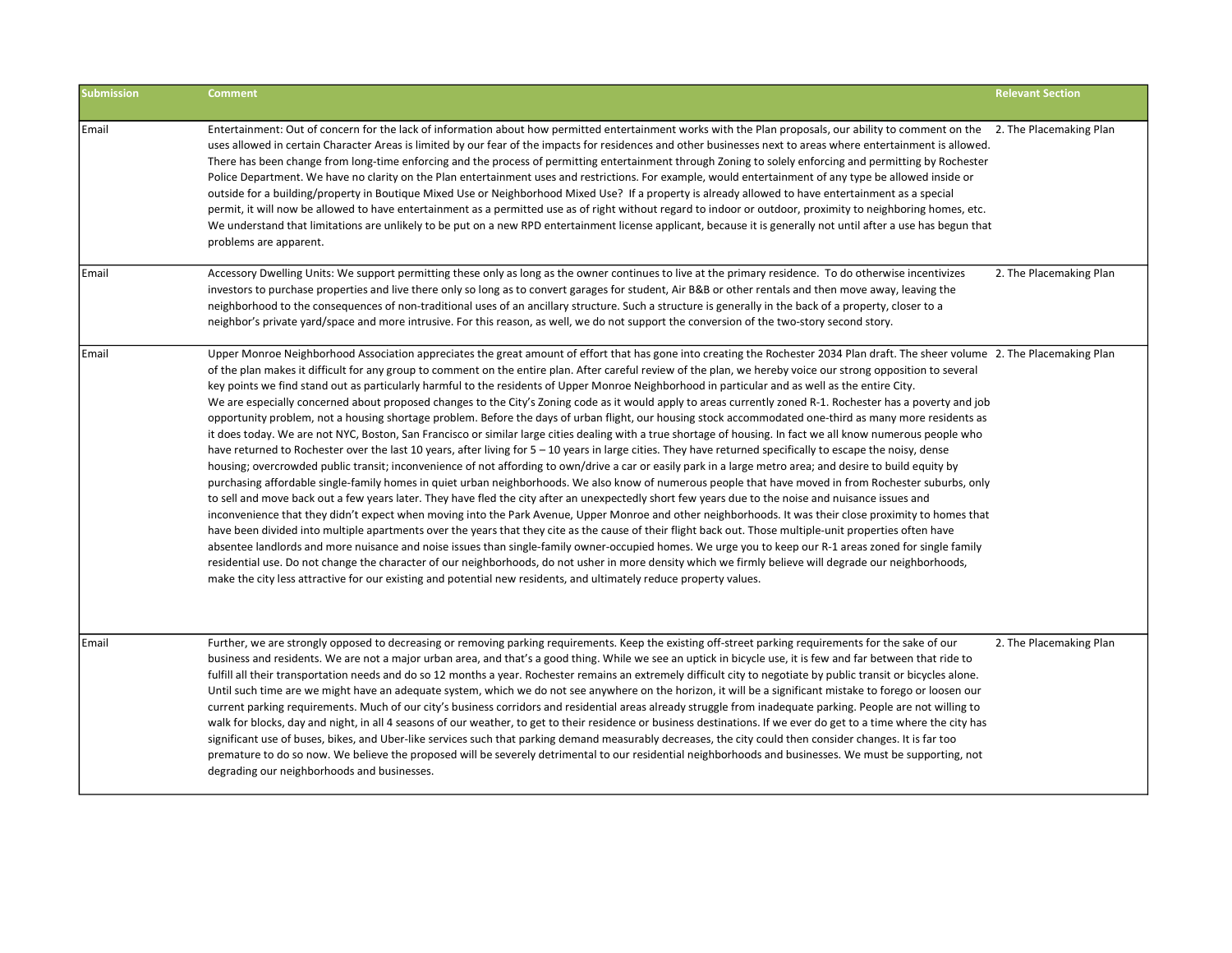| <b>Submission</b> | <b>Comment</b>                                                                                                                                                                               | <b>Relevant Section</b> |
|-------------------|----------------------------------------------------------------------------------------------------------------------------------------------------------------------------------------------|-------------------------|
|                   |                                                                                                                                                                                              |                         |
| Email             | We urge amendments to the draft vision plan to correct the above. It has taken decades for Rochester to see the reversal of urban flight and recent listing of 2. The Placemaking Plan       |                         |
|                   | Rochester on a national real-estate hotspot list. It is the quality of life has brought that on – our quiet neighborhoods, walkable streets, affordable good                                 |                         |
|                   | housing stock and ease of getting anywhere in a few short minutes. Let's support and build on that. Let our vision plan encourage more single-family owner-                                  |                         |
|                   | occupied home ownership and neighborhoods offering a high-quality of life. More housing density, more pressure on street parking will only degrade our                                       |                         |
|                   | neighborhoods and businesses.                                                                                                                                                                |                         |
| Email             | [summary] There is great concern and need to not have development negatively impact our R-1 residential streets, owner occupants, and rental residents. As 2. The Placemaking Plan           |                         |
|                   | development proceeds on our more likely business corridors, we need to make sure that development does not negatively impact any abutting residential                                        |                         |
|                   | properties. More density, height, and rentals will have a detrimental effect on neighborhoods, including UMNA. Less parked cars on properties. Need a greater                                |                         |
|                   | diversity of businesses. Need to regulate street parking to support the business community. Too much nighttime lighting, needs to be decreased through                                       |                         |
|                   | zoning. Neighborhood Associations should be involved in zoning decisions. Redefine family. Better code enforcement. Short term rentals need to be taxed.                                     |                         |
|                   | Several vacant properties need to be invested in appropriately. Multiple changes needed to the Placemaking Map.                                                                              |                         |
| Email             | Our Concerns                                                                                                                                                                                 | 2. The Placemaking Plan |
|                   | • Increased on-street parking congestion                                                                                                                                                     |                         |
|                   | • Serious harm to neighborhoods as residential owner occupants and businesses move out                                                                                                       |                         |
|                   | • Loss of owner occupied homes as people "hack up" into apartments with no parking                                                                                                           |                         |
|                   | • Decreased property values as vacancies increase due to lack of parking and more absentee landlords (We have a couple notorious ones in the neighborhood)                                   |                         |
|                   | <b>Explanation Of Concerns:</b>                                                                                                                                                              |                         |
|                   | Elimination of off street parking requirements in neighborhood mixed use and residential areas will negatively affect neighborhoods:                                                         |                         |
|                   | . Single family homes could be divided up with no off street parking further congesting streets.                                                                                             |                         |
|                   | . Absentee landlord ownership would be encouraged. Owner occupants, on the whole, provide more neighborhood involvement and better maintenance.                                              |                         |
|                   | • Projects like townhouses could be built with little or no off-street parking. (Our neighborhood just was very concerned about the new townhouse project                                    |                         |
|                   | that people felt had inadequate parking for residents and guests + the office could become the third bedroom).<br>The City's Position as We See It:                                          |                         |
|                   | . People should be willing to walk for blocks (day or night; winter or summer) to get to their house, apartment, business destination etc.                                                   |                         |
|                   | • The trend for the future is elimination of much of the parking in cities because of bicycles, Uber, etc. (Response: We are not anywhere near that yet, if ever,                            |                         |
|                   | and the neighborhood could be severely damaged in the mean time.)                                                                                                                            |                         |
|                   | • Building more housing units, businesses etc. will increase the tax base (Response: BUT if new development with inadequate parking causes vacancies and                                     |                         |
|                   | lower property values.-what do you gain?)                                                                                                                                                    |                         |
|                   | • There are no serious parking problems. (If you hunt long enough you will find a place).                                                                                                    |                         |
|                   | Our Position: Keep the existing off-street parking requirements. If someone has a legitimate case for an exception then they can apply for a variance and the                                |                         |
|                   | neighborhood can express its support or concerns at a public hearing.                                                                                                                        |                         |
|                   | T.A.P. Program as an alternative? No, an applicant could submit a Transportation Access Plan (TAP) and administratively (internally) it could be ruled on                                    |                         |
|                   | without a public hearing. Look how much we gained in appearance with a recent townhouse application by bringing it before the Zoning Board. Even though                                      |                         |
|                   | appearance was not the topic of the hearing., the Board listened and asked the applicant to meet with us and we negotiated a much better look and it was a                                   |                         |
|                   | win-win. Zoning hearings provide for neighborhood input! They can result in a better projects and definitely promote goodwill and positive PR with the                                       |                         |
|                   | community                                                                                                                                                                                    |                         |
|                   | The Wadsworth Square Neighborhood Association supports keeping the current off-street parking requirements as they exist now when Comprehensive Plan :                                       |                         |
|                   | Rochester 2034 is finalized. We also value the opportunity to have input using public hearings (zoning hearings etc.) in the current code and this should be                                 |                         |
| Online Form       | I totally agree with the idea of increasing density in the city. I'm a first generation American and would love to be able to get around easier (I don't have a car) 2. The Placemaking Plan |                         |
|                   | and I know that building more denser housing and less parking, will help to improve bus service and allow more things to survive in close walking distance. It                               |                         |
|                   | seems silly to me to require parking anyway, just let people build parking if they want to and not build it if they don't want to. Similar size cities to Rochester                          |                         |
|                   | where I come from have no place in them where only single houses are allowed, the whole city is full of apartment buildings. It's a city not a suburb so why                                 |                         |
|                   | require suburban housing?                                                                                                                                                                    |                         |
| Letter            | On Page 32 of the 2034 Plan, it states "numerous strategies to encorage the restoration of a critical mass of residents and businesses through re-legalizing                                 | 2. The Placemaking Plan |
|                   | the City's historic built form" can you clarify what this means?                                                                                                                             |                         |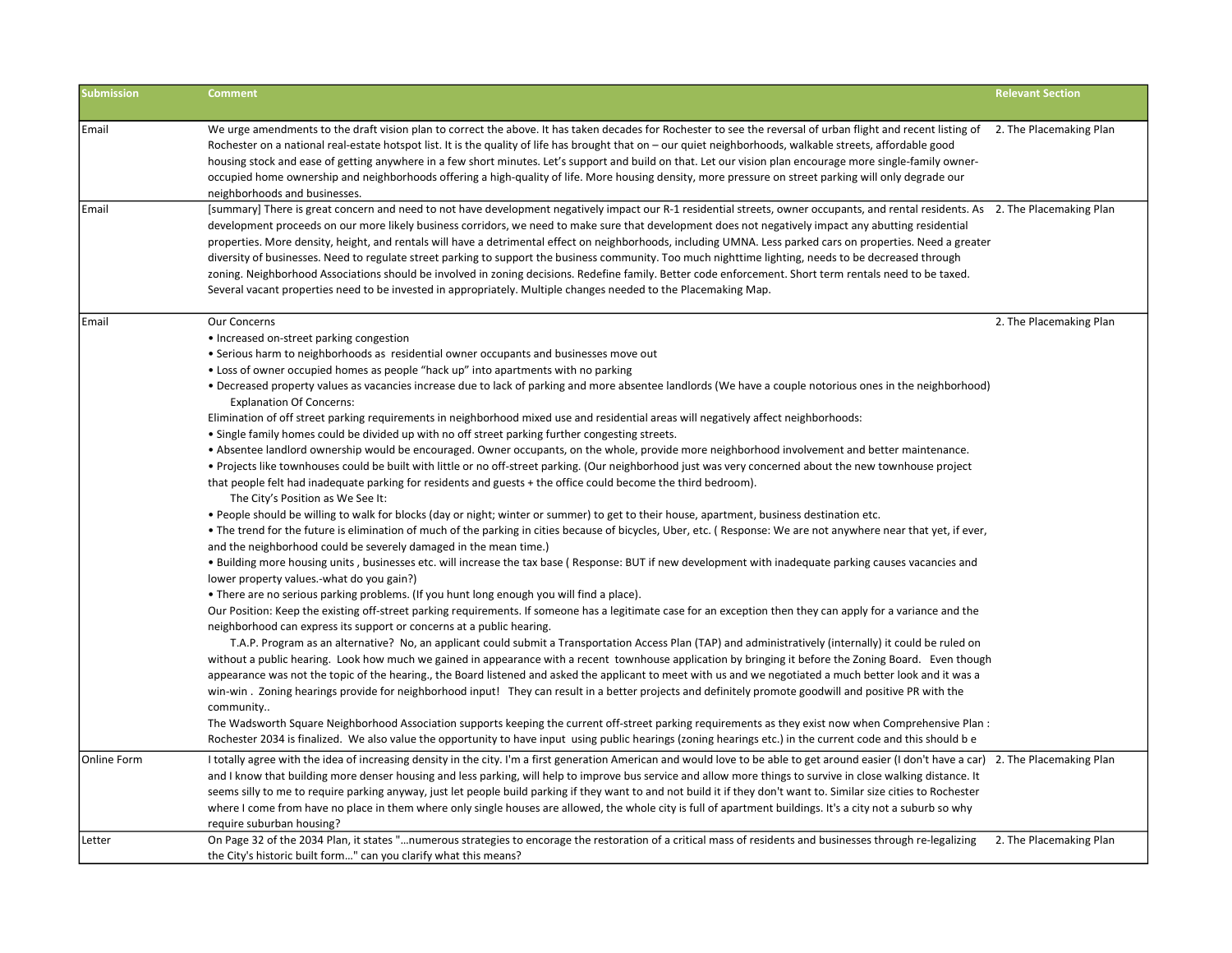| <b>Submission</b> | <b>Comment</b>                                                                                                                                                                                                                                                                                                                                                                                                                                                                                                                                                                                                                                                                                                                                                                                                                                                                                                                                                                                                                                                                                                                                                                                                                                                                                                                                                                                                                                                                                                                                                                                                                                                                                                                                                                                                                                                                                                                                                                                                                                                                                                                                                                                                                                                                                                                                                                                                                                                                                                                                                                                                                                                                                   | <b>Relevant Section</b> |
|-------------------|--------------------------------------------------------------------------------------------------------------------------------------------------------------------------------------------------------------------------------------------------------------------------------------------------------------------------------------------------------------------------------------------------------------------------------------------------------------------------------------------------------------------------------------------------------------------------------------------------------------------------------------------------------------------------------------------------------------------------------------------------------------------------------------------------------------------------------------------------------------------------------------------------------------------------------------------------------------------------------------------------------------------------------------------------------------------------------------------------------------------------------------------------------------------------------------------------------------------------------------------------------------------------------------------------------------------------------------------------------------------------------------------------------------------------------------------------------------------------------------------------------------------------------------------------------------------------------------------------------------------------------------------------------------------------------------------------------------------------------------------------------------------------------------------------------------------------------------------------------------------------------------------------------------------------------------------------------------------------------------------------------------------------------------------------------------------------------------------------------------------------------------------------------------------------------------------------------------------------------------------------------------------------------------------------------------------------------------------------------------------------------------------------------------------------------------------------------------------------------------------------------------------------------------------------------------------------------------------------------------------------------------------------------------------------------------------------|-------------------------|
| Letter            | Since the plan is based on the "character model" for zoning areas. Has the "character model/method" of zoning been used in other cities or is it a locally<br>developed concept? If it has been used in other cities, where, when, and what has been the results? What were the intended results and did they achieve<br>them?                                                                                                                                                                                                                                                                                                                                                                                                                                                                                                                                                                                                                                                                                                                                                                                                                                                                                                                                                                                                                                                                                                                                                                                                                                                                                                                                                                                                                                                                                                                                                                                                                                                                                                                                                                                                                                                                                                                                                                                                                                                                                                                                                                                                                                                                                                                                                                   | 2. The Placemaking Plan |
| Email             | There are a number of included proposals and details that we are especially pleased to see and hope will remain in the final report, specifically:<br>The designation of character areas in general and in the Beechwood Neighborhood in particular, whose boundaries consist of Culver Road, Bay St, Webster<br>Ave, N. Goodman St, and East Main Street (map, page 80). We believe this strikes a good balance between Low Density Residential (which we have known as<br>R1) in the majority of the neighborhood while encouraging business growth and density on our main corridors (as outlined above as our boundaries). We<br>suggest that Bay St. be considered for a similar designation. Additionally, we are supportive of the proposed Medium Density and Boutique zones along<br>Parsells Ave. For example, we're excited about the possibility of businesses like New City Cafe being able to expand their seating as well as lowering the barrier<br>for businesses other than simply corner stores to occupy some of the existing store fronts along this corridor. We're also aware that the potential increase in<br>density will help to support the bus line that is essential to so many of our neighbors.                                                                                                                                                                                                                                                                                                                                                                                                                                                                                                                                                                                                                                                                                                                                                                                                                                                                                                                                                                                                                                                                                                                                                                                                                                                                                                                                                                                                                                                                  | 2. The Placemaking Plan |
| Email             | With regard to the suggested use of parking assessment as an alternative to parking minimums in Mixed-Use character zones: We believe that the Plan makes 2. The Placemaking Plan<br>a strong case for adjusting the minimums in these regions in favor of using a parking assessment tool, which factors in anticipated use, potential impact, on-<br>street parking, nearby shared lots, bike facilities, etc, (page 103).                                                                                                                                                                                                                                                                                                                                                                                                                                                                                                                                                                                                                                                                                                                                                                                                                                                                                                                                                                                                                                                                                                                                                                                                                                                                                                                                                                                                                                                                                                                                                                                                                                                                                                                                                                                                                                                                                                                                                                                                                                                                                                                                                                                                                                                                     |                         |
| Email             | We have a question. Would it not be more accurate to mark as an institutional campus, with light gray on the map (pg 80), the anticipated new Neighborhood 2. The Placemaking Plan<br>Service Center and Police Station coming to Main and Laura Streets?                                                                                                                                                                                                                                                                                                                                                                                                                                                                                                                                                                                                                                                                                                                                                                                                                                                                                                                                                                                                                                                                                                                                                                                                                                                                                                                                                                                                                                                                                                                                                                                                                                                                                                                                                                                                                                                                                                                                                                                                                                                                                                                                                                                                                                                                                                                                                                                                                                        |                         |
| Email             | [Need] the benefit of having street-facing buildings and parking behind buildings whenever possible. This makes for more aesthetically pleasing streets and<br>neighborhoods, and greatly enhances the walkability and perception of safety. Pages 35 and 55 in the Placemaking Plan are spots which give reference to this<br>concept, but additional emphasis is requested.                                                                                                                                                                                                                                                                                                                                                                                                                                                                                                                                                                                                                                                                                                                                                                                                                                                                                                                                                                                                                                                                                                                                                                                                                                                                                                                                                                                                                                                                                                                                                                                                                                                                                                                                                                                                                                                                                                                                                                                                                                                                                                                                                                                                                                                                                                                    | 2. The Placemaking Plan |
| Email             | Regarding the term "Boutique mixed use." We are concerned that the label of "boutique" may be perceived as exclusive. We encourage changing this to<br>"Small Mixed-Use" which would be clearer and less context-laden.                                                                                                                                                                                                                                                                                                                                                                                                                                                                                                                                                                                                                                                                                                                                                                                                                                                                                                                                                                                                                                                                                                                                                                                                                                                                                                                                                                                                                                                                                                                                                                                                                                                                                                                                                                                                                                                                                                                                                                                                                                                                                                                                                                                                                                                                                                                                                                                                                                                                          | 2. The Placemaking Plan |
| Email             | Regarding Medium Density Residential Areas across the city. We note that there seems to be some correlation between these areas and the areas within our<br>city that are most economically impoverished. We caution that considerable care must be taken so that these designations do not become a repeat of<br>redlining practices of the past.                                                                                                                                                                                                                                                                                                                                                                                                                                                                                                                                                                                                                                                                                                                                                                                                                                                                                                                                                                                                                                                                                                                                                                                                                                                                                                                                                                                                                                                                                                                                                                                                                                                                                                                                                                                                                                                                                                                                                                                                                                                                                                                                                                                                                                                                                                                                               | 2. The Placemaking Plan |
| Email             | In the Placemaking Plan [PMP] Action Plan, Goal number 4 discusses various measures that would both protect the history of the neighborhoods as well as<br>promote inclusion in future development of the area. There is no strategy in this goal specifically targeting inclusion of the Disability Community. Beyond that,<br>PMP-4J strategy actively encourages using housing types that are inaccessible by design to members of the Disability Community and are not generally<br>mandated to consider accessibility in their build. By including strategies such as this and completely ignoring any language in this goal regarding diversity and<br>inclusion as far as disability goes, it sends the message that people with disabilities should not be hopeful to be integrated into the community. Beyond finding<br>housing that is accessible for a disabled person, our community should be welcomed into their friends' and families' homes. Access in your local neighborhood<br>should be the expectation not the exception. This should also carry into Goal number 6 of the PMP section which discusses public facilities and parks. Many<br>members of the disability community are also in poverty, whether it be for lack of a paycheck or increased costs of living, so free or cheap public spaces and<br>events are often times the only entertainment options for disabled people, however for people with disabilities looking to utilize spaces or join in such<br>festivities throughout Rochester barriers to enjoyment still exist. Thus it is vital to consider and prioritize the impact improvements could have on the quality<br>of life for disabled people; inclusion of strategies that center improvements to access and center the concerns of the Disability Community could build support<br>and engagement with disabled people. Also it is important for the planners to reconsider how some of the current strategies may create or further enforce<br>access issues for disabled people, in particular I find strategy PMP-6F to be problematic in its current state. Many active streets in Rochester, such as Park Ave,<br>are already made inaccessible by restaurants who see their legal obligations as flexible. When sidewalk usage does not account for room for disabled<br>individuals using mobility devices, such as walkers or wheelchairs, very quickly disabled people are literally left to walk in the streets. For many people with<br>disabilities increasing flexibility as far as outdoor seating goes without any mention of ensuring access is effectively eliminating our option to enjoy this same<br>community safely. | 2. The Placemaking Plan |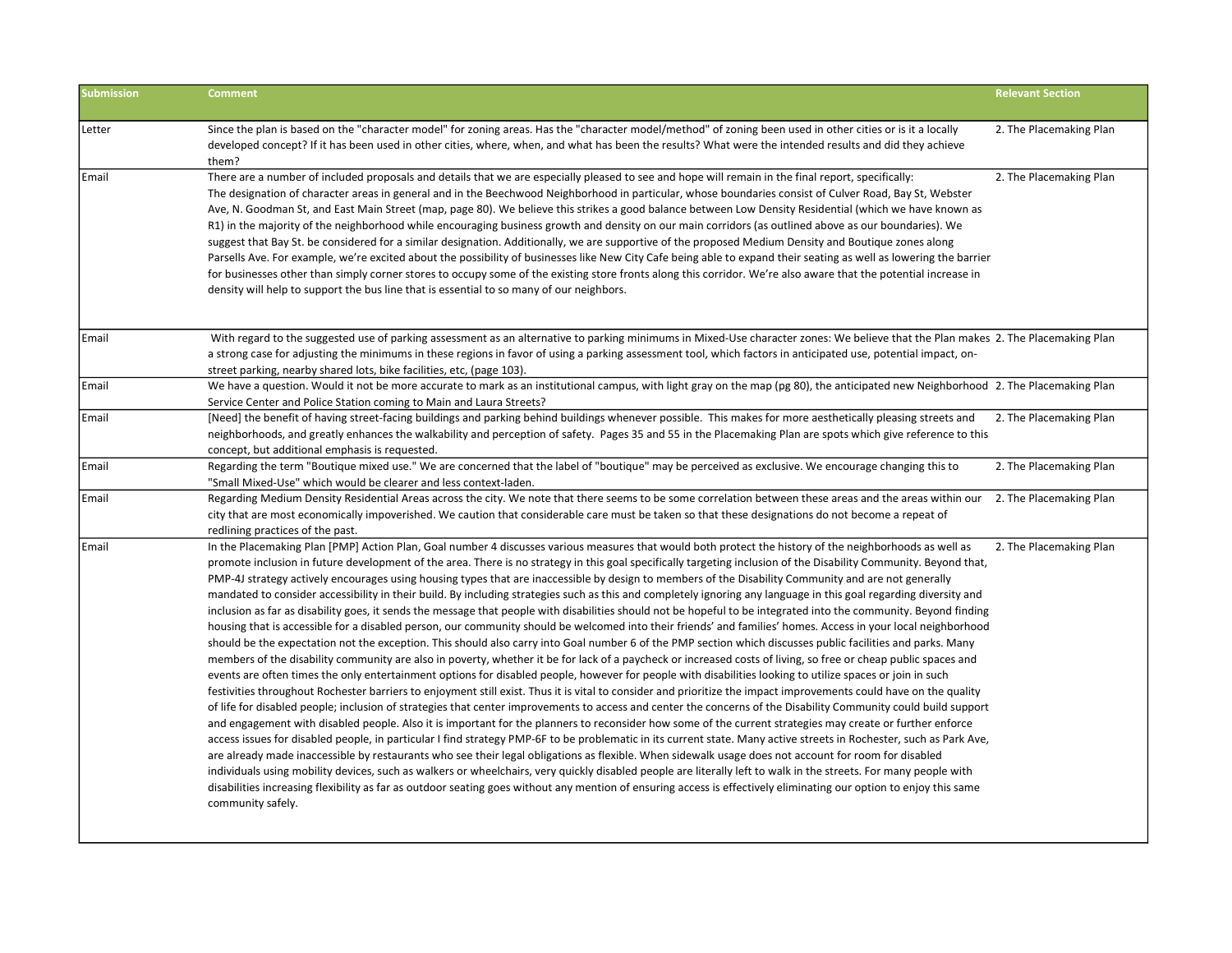| <b>Submission</b>                      | <b>Comment</b>                                                                                                                                                                                                                                                                                                                                                                                                                                                                                                                                                                                                                                                                                                                                                                                                                                                   | <b>Relevant Section</b>    |
|----------------------------------------|------------------------------------------------------------------------------------------------------------------------------------------------------------------------------------------------------------------------------------------------------------------------------------------------------------------------------------------------------------------------------------------------------------------------------------------------------------------------------------------------------------------------------------------------------------------------------------------------------------------------------------------------------------------------------------------------------------------------------------------------------------------------------------------------------------------------------------------------------------------|----------------------------|
| Launch Party                           | I do not make the major, major moolah, but I am able to live in a very nice building in which a few of the apartments are set aside for the Section 8 residents. 3A. Housing<br>This has been a huge help for me, and I deeply appreciate it.                                                                                                                                                                                                                                                                                                                                                                                                                                                                                                                                                                                                                    |                            |
| <b>Online Form</b>                     | I work in the city and would like to move into the city soon. I am interested in owning an apartment but what seems to be being built are rentals. One way to 3A. Housing<br>protect against rent inflation is to own. Please find a way to have more owner occupied apartments built in the city - condos. OR alternatively, a rent<br>control/stabilization program that will not disappear. Thank you!                                                                                                                                                                                                                                                                                                                                                                                                                                                        |                            |
| Community Mtg. #2                      | Holistic housing sounds great, more in tune with the environment                                                                                                                                                                                                                                                                                                                                                                                                                                                                                                                                                                                                                                                                                                                                                                                                 | 3A. Housing                |
| Community Mtg. #2                      | Arvine Park: Enforcement/restrictions fro student housing in low density residential neighborhoods:<br>-Enforce rules to limit # of student occupants<br>-Require registration of license plates to cut down on number of cars with each house                                                                                                                                                                                                                                                                                                                                                                                                                                                                                                                                                                                                                   | 3A. Housing                |
|                                        | -Consider design of house - is it designed for 5 students?                                                                                                                                                                                                                                                                                                                                                                                                                                                                                                                                                                                                                                                                                                                                                                                                       |                            |
| Community Mtg. #3                      | Use tiny homes as infill housing<br>Work with a company to give discounts to Neighborhood Associations and block clubs to purchase their own homes                                                                                                                                                                                                                                                                                                                                                                                                                                                                                                                                                                                                                                                                                                               | 3A. Housing<br>3A. Housing |
| Community Mtg. #3<br>Community Mtg. #4 | Support the expansion of the City roots community land trust                                                                                                                                                                                                                                                                                                                                                                                                                                                                                                                                                                                                                                                                                                                                                                                                     | 3A. Housing                |
| Community Mtg. #4                      | I'm concerned about how Rochester will maintain affordable housing prices (especially for renters) if/when we start to see an influx of climate refugees. The<br>City's climate vulnerability assessment identifies this as something we need to be planning for,                                                                                                                                                                                                                                                                                                                                                                                                                                                                                                                                                                                                | 3A. Housing                |
| Community Mtg. #4                      | What is going to happen with PLEX and University of Rochester?                                                                                                                                                                                                                                                                                                                                                                                                                                                                                                                                                                                                                                                                                                                                                                                                   | 3A. Housing                |
| Community Mtg. #4                      | Rochester should opt-in to the recently passed rent regulations. If this not necessary. The City should be sure to consistently enforce those laws in each and<br>every case. I would like to see an online database of abusing and deceptive landlords (individual and corporate created)                                                                                                                                                                                                                                                                                                                                                                                                                                                                                                                                                                       | 3A. Housing                |
| Community Mtg. #5                      | More enforcement of building code to abate disrepair of homes. Removal of unlicensed, junk cars.                                                                                                                                                                                                                                                                                                                                                                                                                                                                                                                                                                                                                                                                                                                                                                 | 3A. Housing                |
| Community Mtg. #5                      | The road to be targeted matters for homeownership in specific neighborhoods of our city, so we can tell that this plan was actually successful in implementing 3A. Housing<br>the middle neighborhood strategy (which is probably the most important part of the plan for increasing neighborhood stability and safety). We need more<br>owner-occupant home owners! and a goal of what we want that number increased to!!!                                                                                                                                                                                                                                                                                                                                                                                                                                      |                            |
| Community Mtg. #5                      | Increased investment and development is not a worthwhile measure of housing improvement for our residents. Outside landlords are a serious issue within<br>our neighborhoods to be livable, unsafe, and unfortunate places to raise children! Increased investment by outside investors with no stake in the well-being of<br>our neighborhoods is a mark of failure of the housing initiative!!! The over abundance of poorly manufactured rental properties is a plague against our<br>homeowners support in unsafe and unlivable neighborhoods, investment from people with disdain and no interest in the improvement of our neighborhoods<br>is not helpful in making Rochester a worthwhile place to live!!                                                                                                                                                | 3A. Housing                |
| Community Mtg. #5                      | Middle neighborhood strategy to increase long home ownership to stabilize neighborhoods like the 19th ward are Absolutely Critical. That should be the first 3A. Housing<br>and foremost concern of the housing plan. I would consider this housing plan a failure if every other point was successful, but long-term homeownership in the<br>middle neighborhoods did not increase!                                                                                                                                                                                                                                                                                                                                                                                                                                                                             |                            |
| Community Mtg. #5                      | Seriously consider Tiny Homes model for homeless and down-sizes, mixed communities. Works in many other cities                                                                                                                                                                                                                                                                                                                                                                                                                                                                                                                                                                                                                                                                                                                                                   | 3A. Housing                |
| <b>Online Form</b>                     | AFFORDABLE HOUSING. I believe another root policy issue is ensuring that housing for people of all incomes is available in all neighborhoods--that all housing<br>developments need to provide some units for lower income tenants and owners. I know that urbanists debate whether gentrification is a real thing in<br>Rochester--but when a solid earner in my neighborhood can't afford to move from one apartment to a better, more suitable one within the same<br>neighborhood just because she happens to be single and a one-person household-to me, that's gentrification, displacement. I believe that if the market is left<br>entirely to determine these things, gentrification and displacement will occur--that there need to be careful "checks and balances" in policy and program to<br>ensure as much equal access and fairness as possible. | 3A. Housing                |
| Online Form                            | There is a large increase in older population - more creative services/housing/age in place options are needed.                                                                                                                                                                                                                                                                                                                                                                                                                                                                                                                                                                                                                                                                                                                                                  | 3A. Housing                |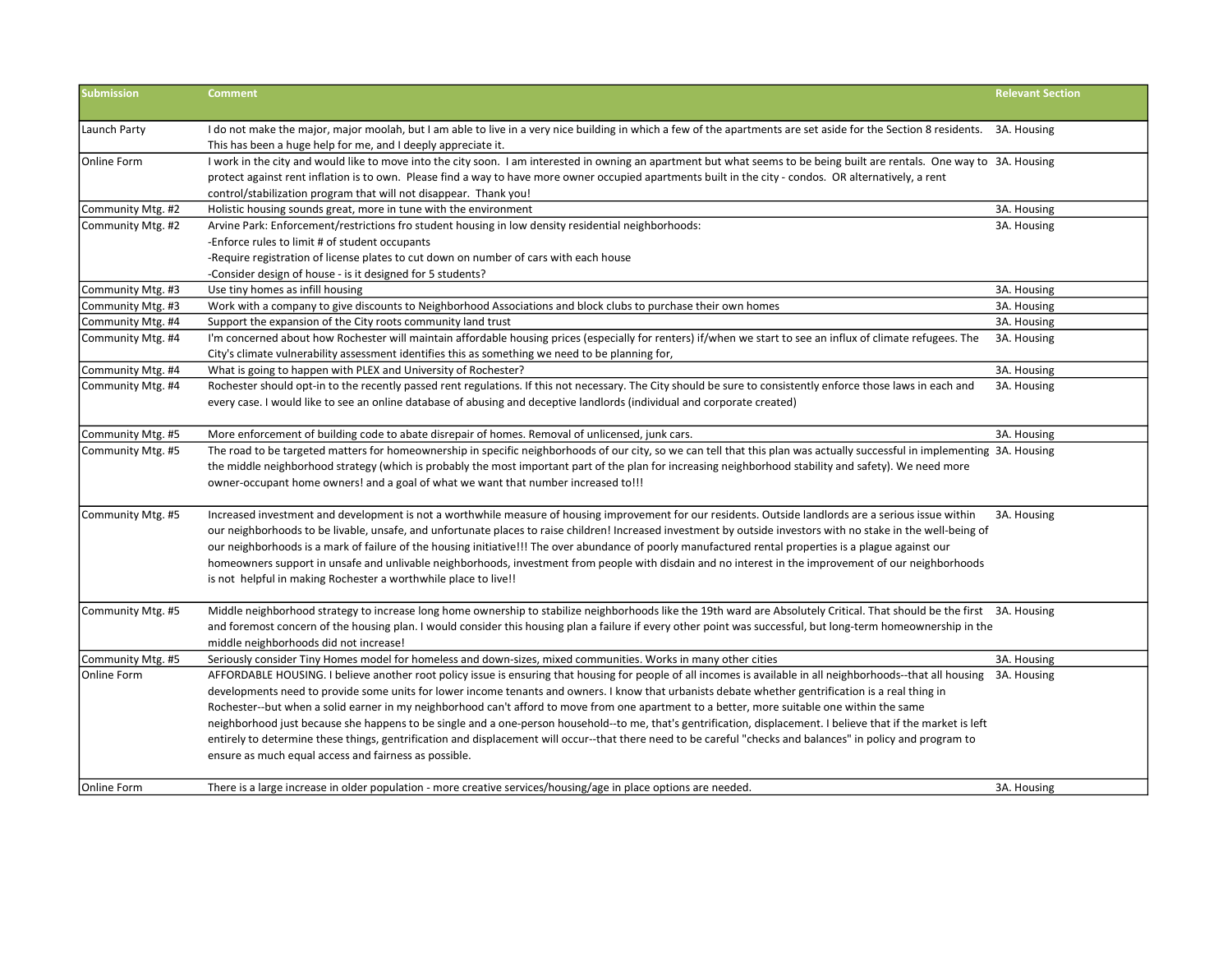| <b>Submission</b> | <b>Comment</b>                                                                                                                                                                                                                                                                                                                                                                                                                                                                                                                                                                                                                                                    | <b>Relevant Section</b> |
|-------------------|-------------------------------------------------------------------------------------------------------------------------------------------------------------------------------------------------------------------------------------------------------------------------------------------------------------------------------------------------------------------------------------------------------------------------------------------------------------------------------------------------------------------------------------------------------------------------------------------------------------------------------------------------------------------|-------------------------|
| Email             | In my cursory reading of the Housing Market Study and the Vision 2034 documents I see many references to the goals of densifying, diversifying (housing<br>types, uses?) and creating opportunities for more affordability in the "high demand" areas of the city, specifically, but not exclusively, the southeast quadrant:                                                                                                                                                                                                                                                                                                                                     | 3a. Housing             |
|                   | On page 11 - "We will work to preserve existing housing stock while also providing more diverse options within all neighborhoods that expand our range of<br>housing types, densities, and prices.                                                                                                                                                                                                                                                                                                                                                                                                                                                                |                         |
|                   | On page 119's the Key Takeaways box in the 4th bullet down it says the same.                                                                                                                                                                                                                                                                                                                                                                                                                                                                                                                                                                                      |                         |
|                   | Then on page 121 "Changing Needs" mentions "generational and societal shifts in housing preferences have taken place  may mean that the city's current<br>housing stock is outdated relative to emerging preferences." You mentioned that as well.                                                                                                                                                                                                                                                                                                                                                                                                                |                         |
|                   | Question - What specific housing stock is outdated, and consequently subjected by the plan's proposal to allow "condos, co-housing, housing cooperatives,<br>tiny houses, and in-law apartments to go in, as referenced there and on page 112 in "PMP-4j"? Are these a fuller definition of "subordinate units" referenced<br>in the "Low Density Residential" Character Area? If so, I see a definite borrowing from the form zoning model statute for low density residential zones that<br>those infamous private Buffalo attorneys drew up, and a definite allowance for two units in the switch from R-1 Single Family Zoning to Low Density<br>Residential. |                         |
|                   | Also, can we have a more precise accounting as to how "regulatory burdens should be reduced" for Low Density Residential home occupations to encourage<br>"zoning for jobs". What is an example of a "live work space" and what additional businesses will be allowed as of right as home occupations?                                                                                                                                                                                                                                                                                                                                                            |                         |
|                   | Statements such as those in the Plan, as well as the introduction of removing parking requirements and replacing them with a "parking analysis", where one<br>system involves public hearings before boards with neighborhood notice and input, while the other may enable administrative decisions behind closed doors,<br>is troublesome.                                                                                                                                                                                                                                                                                                                       |                         |
|                   |                                                                                                                                                                                                                                                                                                                                                                                                                                                                                                                                                                                                                                                                   |                         |
| Email             | We must do better at encouraging low-income housing developments. It is NOT the case that we have no land available for such developments. We have seen 3A. Housing<br>MANY new housing developments in recent years in high-income areas, but somehow few of these have resulted in ANY significant amount of low-income<br>housing. Therefore, the idea that increasing density will increase the availability of low-income housing in healthy areas make no sense in the absence of<br>stronger requirements for such housing.                                                                                                                                |                         |
| Email             | With lower owner-occupancy rates, we need much more code inspection resources and much better code enforcement mechanisms (we need this even in the 3A. Housing<br>absence of lower owner-occupancy). A portion of the increased taxes resulting from increased density should be dedicated to code inspection and<br>enforcement resources.                                                                                                                                                                                                                                                                                                                      |                         |
| Online Form       | Having the main goal of this plan to increase density of population in the City of Rochester is a mistake. Throughout this draft, the creators admit that there is 3A. Housing<br>already too much housing. To create more would exacerbate a problem we already have.                                                                                                                                                                                                                                                                                                                                                                                            |                         |
| Online Form       | Most of us in the city have recognized that our "proactive code enforcement" isn't really working. City workers who drive around looking for infractions do<br>not create a climate of community. Go to a complaint-based system.                                                                                                                                                                                                                                                                                                                                                                                                                                 | 3A. Housing             |
| Online Form       | Drive up housing costs? Where are our poor people supposed to go?                                                                                                                                                                                                                                                                                                                                                                                                                                                                                                                                                                                                 | 3A. Housing             |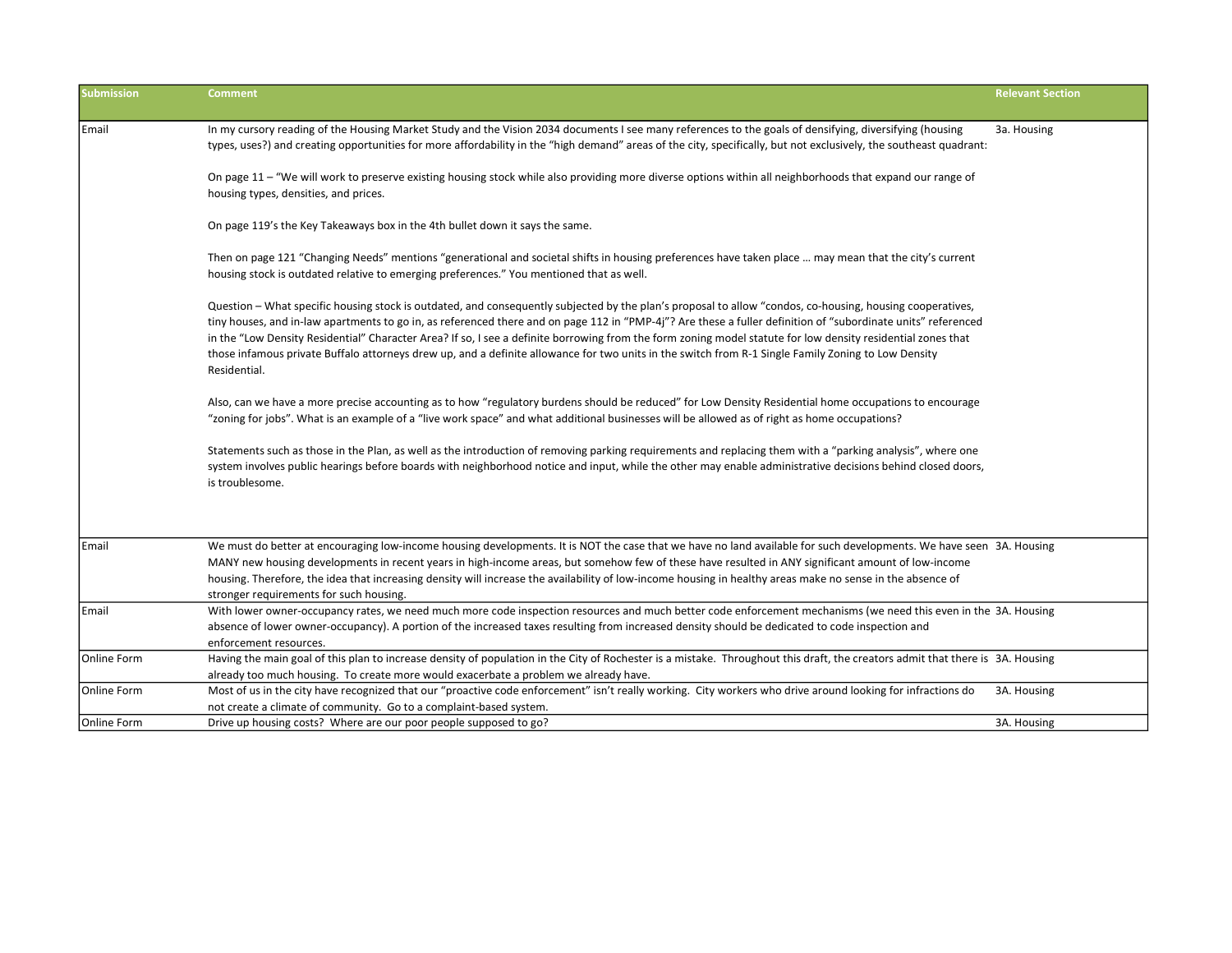| Submission  | <b>Comment</b>                                                                                                                                                                                                                                                                                                                                                                                                                                                                                                                                                                                                                                                                                                                                                                                                                                                                                                                                                                                                                                                                                                                                                                                                                                                                                                                                                                                                                                                                                                                                                                                                                                                                                                                                                                                                                                                                                           | <b>Relevant Section</b> |
|-------------|----------------------------------------------------------------------------------------------------------------------------------------------------------------------------------------------------------------------------------------------------------------------------------------------------------------------------------------------------------------------------------------------------------------------------------------------------------------------------------------------------------------------------------------------------------------------------------------------------------------------------------------------------------------------------------------------------------------------------------------------------------------------------------------------------------------------------------------------------------------------------------------------------------------------------------------------------------------------------------------------------------------------------------------------------------------------------------------------------------------------------------------------------------------------------------------------------------------------------------------------------------------------------------------------------------------------------------------------------------------------------------------------------------------------------------------------------------------------------------------------------------------------------------------------------------------------------------------------------------------------------------------------------------------------------------------------------------------------------------------------------------------------------------------------------------------------------------------------------------------------------------------------------------|-------------------------|
| Email       | Rethinking the size of a city lot for a future housing will allow the possibility of a tiny home movement in Rochester that meets the needs of people for stability 3A. Housing<br>and who by choice may live modestly and thereby would own a home. Building more ranch style homes in specific neighborhoods allows people to age in place<br>rather than move out of the city as one can no longer navigate stairs in older city homes. Clear guidelines on what constitutes a buildable lot should be clearly<br>defined, especially with the 5,000 sq ft is relaxed.<br>Characterizing Swillburg as low density with its modest older single family homes with some 2-3 story apartment buildings is an accurate designation. Keeping<br>it low density promotes a neighborhood of homeowners or long time renters thereby stabilizing the neighborhood and maintaining its character. It should not<br>be a right to convert single family homes into two family without due process, for often the conversion is into rental. Owner occupied homes stabilize a                                                                                                                                                                                                                                                                                                                                                                                                                                                                                                                                                                                                                                                                                                                                                                                                                                    |                         |
|             | neighborhood. South Clinton from from<br>Nowhere in the plan are Airbnb's mentioned, yet they are a growing part of the once owner occupied neighborhoods. Zoning guidelines should be developed<br>to address the issue for our future.                                                                                                                                                                                                                                                                                                                                                                                                                                                                                                                                                                                                                                                                                                                                                                                                                                                                                                                                                                                                                                                                                                                                                                                                                                                                                                                                                                                                                                                                                                                                                                                                                                                                 |                         |
| Email       | Given the importance of children and families to the current and future success of the city of Rochester, we are concerned that the housing action plan pays<br>little specific attention to the housing needs of families. Children are particularly harmed by housing instability, unsafe housing, and the consequences of our<br>community's unacceptably high poverty rate. The Children's Agenda acknowledges that the economics of building larger unit affordable housing is challenging,<br>and developers instead typically build smaller units that can comfortably house one or two people. However, we still need to make affordable and safe housing<br>for families a specific priority. Instead, the draft plan is nearly silent on the housing needs of children and families, aside from acknowledging that more<br>households are childless than in the past. For example, the draft plan makes repeated references to the particular needs of seniors who desire to age in place,<br>and some of the potential zoning changes explored through this plan are designed to help support that goal. We would like to see a similar articulation of the<br>unique needs of families and a plan for how to achieve that goal. The city has considerable authority from the mayor's responsibility to appoint Rochester<br>Housing Authority commissioners, Community Development Block Grant funds, housing rehabilitation funds, zoning and use policy, code enforcement, and<br>other means. The city's Certificate of Occupancy process and implementation of the 2005 lead law provides an excellent example of how an existing inspection<br>process was leveraged to pay particular attention to the needs of children. That lead law is a model for other communities in New York State and should be for<br>Rochester as it identifies more ways to support children and families. | 3A. Housing             |
| Letter      | Unlike many urban areas, there is not a housing shortage within the City of Rochester. A great deal of housing has fallen into disrepair and/or abandonment as 3A. Housing<br>a result of predatory lending practices or neglectful absentee landlords. These issues can and should be addressed administratively or through appropriate<br>legislation rather than through zoning changes which would affect neighborhoods such as Browncroft.                                                                                                                                                                                                                                                                                                                                                                                                                                                                                                                                                                                                                                                                                                                                                                                                                                                                                                                                                                                                                                                                                                                                                                                                                                                                                                                                                                                                                                                          |                         |
| Email       | The Housing study does not include the inventory of the current housing. Establishing guidelines on what is needed seems to be putting the cart before the<br>horse.                                                                                                                                                                                                                                                                                                                                                                                                                                                                                                                                                                                                                                                                                                                                                                                                                                                                                                                                                                                                                                                                                                                                                                                                                                                                                                                                                                                                                                                                                                                                                                                                                                                                                                                                     | 3A. Housing             |
| Email       | Stating that low incomes are the root of housing affordability challenges and that job creation and workforce development are the key to affordability issues,<br>is unrealistic. It may sound and be good to the young and healthy, but seniors, disabled citizens and others that must rely solely on fixed incomes will still face<br>housing cost, that are not affordable.                                                                                                                                                                                                                                                                                                                                                                                                                                                                                                                                                                                                                                                                                                                                                                                                                                                                                                                                                                                                                                                                                                                                                                                                                                                                                                                                                                                                                                                                                                                          | 3A. Housing             |
| Online Form | Nowhere within the draft does the word "gentrification" appear. We can appreciate that as it is too often seen as a divisive word that may not lead to any sort 3A. Housing<br>of productive conversation or understanding. It does seem, though, that the plan goes further than just not using the word in that it appears to be arguing<br>against the existence of gentrification without ever mentioning it directly. Along these lines, we believe the current draft sometimes borders on<br>dismissiveness of the residents who have raised these concerns. See page 127, for example. We wish to point out that many city residents believe<br>gentrification to be an issue for our city, as we're sure you are aware. With that said, we much prefer the term "development without displacement", which<br>we feel gets to the heart of the issue. That is, how do we develop/revitalize/invest in our neighborhoods without displacing people either economically or<br>culturally? We hope you will consider including that in the plan.                                                                                                                                                                                                                                                                                                                                                                                                                                                                                                                                                                                                                                                                                                                                                                                                                                                     |                         |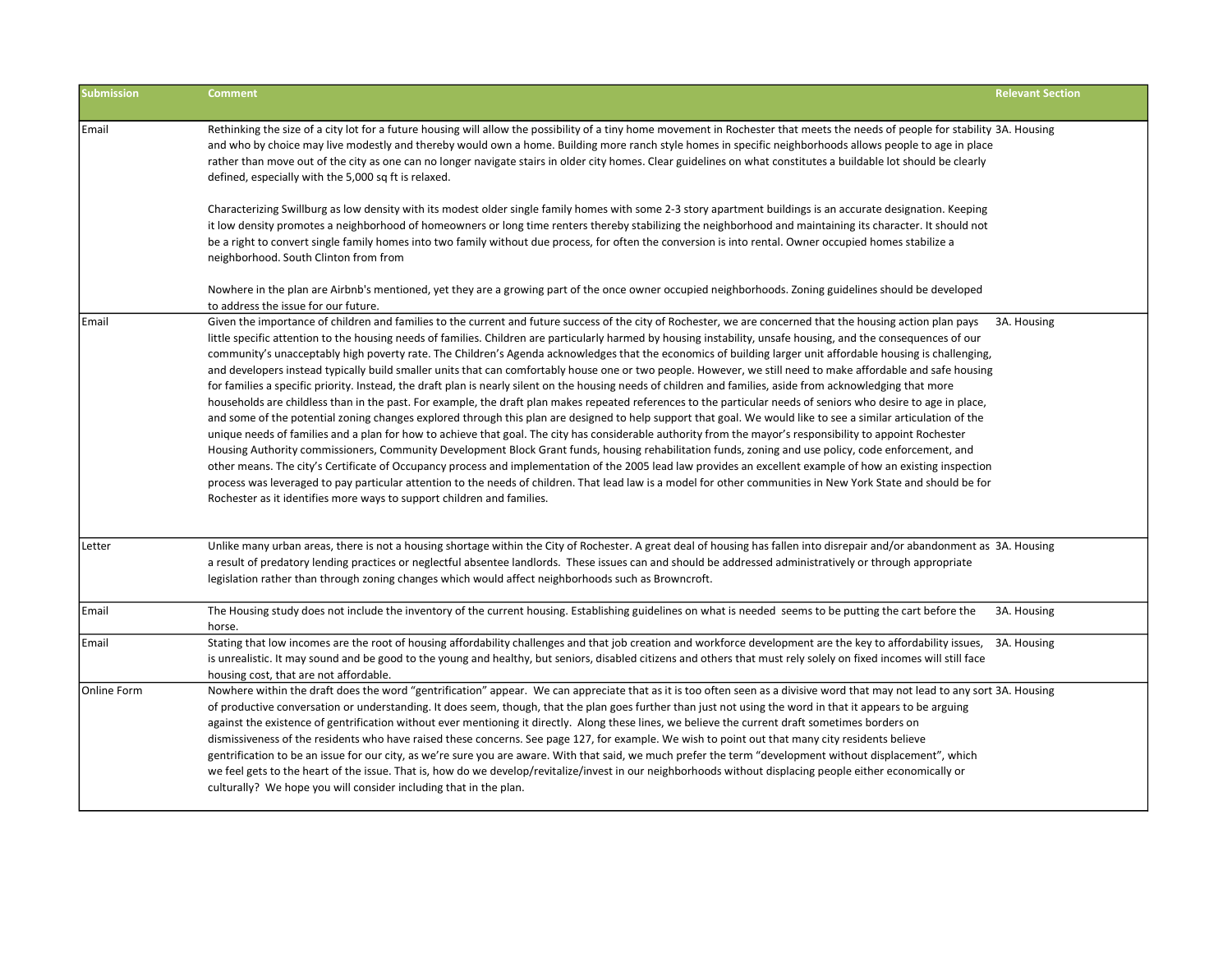| <b>Submission</b> | <b>Comment</b>                                                                                                                                                                                                                                                                                                                                                                                                                                                                                                                                                                                                                                                                                                                                                                                                                                                                                                                                                                                                                                                                                                                                                                                                                                                                                                                                                                                                                                                                                                                                                                                                                                                                                                                                                                                                                                                                                                                                                                                                                                                                                                                                                                                                                                                                                                                                                                                                                                                                                                                                                                                                                                  | <b>Relevant Section</b> |
|-------------------|-------------------------------------------------------------------------------------------------------------------------------------------------------------------------------------------------------------------------------------------------------------------------------------------------------------------------------------------------------------------------------------------------------------------------------------------------------------------------------------------------------------------------------------------------------------------------------------------------------------------------------------------------------------------------------------------------------------------------------------------------------------------------------------------------------------------------------------------------------------------------------------------------------------------------------------------------------------------------------------------------------------------------------------------------------------------------------------------------------------------------------------------------------------------------------------------------------------------------------------------------------------------------------------------------------------------------------------------------------------------------------------------------------------------------------------------------------------------------------------------------------------------------------------------------------------------------------------------------------------------------------------------------------------------------------------------------------------------------------------------------------------------------------------------------------------------------------------------------------------------------------------------------------------------------------------------------------------------------------------------------------------------------------------------------------------------------------------------------------------------------------------------------------------------------------------------------------------------------------------------------------------------------------------------------------------------------------------------------------------------------------------------------------------------------------------------------------------------------------------------------------------------------------------------------------------------------------------------------------------------------------------------------|-------------------------|
| Online Form       | There is a need for permanently affordable housing of a high quality for a large percentage of our residents, as the plan points out. We agree that low-incomes 3A. Housing<br>are at the root of the problem and that increasing those incomes should be a focus (more on this below). However, in the near term, the need for major<br>investment in deeply affordable housing should be noted and addressed in this plan. Referring back to historical context, huge investments in housing<br>subsidies are not unprecedented. In the past, they were used to the detriment of our black and brown neighbors. Rochester should lead by calling for new<br>subsidies that work to right those wrongs. We believe the model presented by City Roots Community Land Trust is an essential tool for addressing the need for<br>permanently affordable housing and commercial opportunities as well as the concerns surrounding displacement (either current or potential). As noted on<br>page 475, meeting Rochester's demand for affordable housing would require subsidies far beyond what is currently available. The permanent affordability<br>offered by the CLT, means that a one-time subsidy is being made in a property. That subsidy is passed on from owner to owner in a pay-it-forward model.<br>Further, the subsidy actually grows in value as the market value of a property increases. The retention and growth of the subsidy enables a greater impact long-<br>term and, potentially, a greater investment upfront. In other words, the Community Land Trust makes sense not just from an equity perspective, but from a<br>fiscal perspective as well. This is one of the reasons why the Rochester Land Bank has identified City Roots as a key partner. Likewise, it's among the reasons<br>why organizations like the Beechwood Neighborhood Coalition, PLEX, RMAPI, and Connected Communities are so supportive of our efforts. Further, City Roots<br>just won a large grant for which the City of Rochester applied on our behalf. As is such, we ask that City Roots Community Land Trust be named in the<br>comprehensive plan and included as a partner both for developing strategies around the creation of permanently affordable housing as in reference to<br>reducing vacant / zombie properties. Among the other opportunities to include the CLT are pages 121, 131, 159. We also feel strongly that City Roots should<br>be included as a key partner with the Rochester Land Bank (pages 151, 156, 158) as well as referenced as partnering with the City on strategic rehab and repair<br>(page 136). |                         |
| Letter            | The Housing Market Study stated that there is NOT a housing shortage in Rochester such as exists in other urban centers. The Housing Study referenced<br>throughout the 2034 plan appears to be flawed. In order to "rank" neighborhoods they looked at house sales and foreclosures only. Neighborhoods that had<br>stable population - not many sales/turnovers in property were penalized and scored low. The Housing Study also failed to include an inventory of housing<br>stock/units. Since the plan looks at transportation systems/strategies, business development, a recreational services, etc., it would seem imperative that the<br>City also know the number of units, type of units, and vacancy when planning where and how to allocate resources. Why is there no housing inventory done or<br>planned to be done?                                                                                                                                                                                                                                                                                                                                                                                                                                                                                                                                                                                                                                                                                                                                                                                                                                                                                                                                                                                                                                                                                                                                                                                                                                                                                                                                                                                                                                                                                                                                                                                                                                                                                                                                                                                                           | 3A. Housing             |
| Letter            | [Add to Plan] Add more code inspectors to assist income challenged residents with home improvement/repairs that allow the resident to remain in the home 3A. Housing                                                                                                                                                                                                                                                                                                                                                                                                                                                                                                                                                                                                                                                                                                                                                                                                                                                                                                                                                                                                                                                                                                                                                                                                                                                                                                                                                                                                                                                                                                                                                                                                                                                                                                                                                                                                                                                                                                                                                                                                                                                                                                                                                                                                                                                                                                                                                                                                                                                                            |                         |
| Email             | The Land Use and Housing sections were met with general disapproval because of several indications or proposals of change for our area. PMNA leadership<br>was told the "Place Making Maps" are purposely vague or fuzzy to allow for further definition at later date. PMNA cannot responsibly rely on these vague<br>statements.                                                                                                                                                                                                                                                                                                                                                                                                                                                                                                                                                                                                                                                                                                                                                                                                                                                                                                                                                                                                                                                                                                                                                                                                                                                                                                                                                                                                                                                                                                                                                                                                                                                                                                                                                                                                                                                                                                                                                                                                                                                                                                                                                                                                                                                                                                              | 3A. Housing             |
| Online Form       | Page 138: Rather than allowing variances, the City should define an access management requirement that requires mitigating TDM/mobility amenities or<br>impact fee payments when exceeding maximums. See Poughkeepsie's Downtown Parking Improvement Plan.<br>Could condense the content on pages 131-141                                                                                                                                                                                                                                                                                                                                                                                                                                                                                                                                                                                                                                                                                                                                                                                                                                                                                                                                                                                                                                                                                                                                                                                                                                                                                                                                                                                                                                                                                                                                                                                                                                                                                                                                                                                                                                                                                                                                                                                                                                                                                                                                                                                                                                                                                                                                       | 3A. Housing             |
| Online Form       | I think that one of the most important things the city can do for the neighborhoods of Rochester is to do all you can (donating Land Bank houses, giving grants, 3A. Housing<br>whatever help you can think of) to support the Community Land Trust so that neighborhoods can stave off gentrification and have permanent affordability and<br>community control.                                                                                                                                                                                                                                                                                                                                                                                                                                                                                                                                                                                                                                                                                                                                                                                                                                                                                                                                                                                                                                                                                                                                                                                                                                                                                                                                                                                                                                                                                                                                                                                                                                                                                                                                                                                                                                                                                                                                                                                                                                                                                                                                                                                                                                                                               |                         |
| Email             | Affordable Housing: Because of its popularity, the South Wedge housing prices have increased exponentially over the last 20 years, while the population<br>remains largely a diverse mix and working-class. We also have a significant number of homelessness services and shelters, such as St. Joseph's Neighborhood<br>Center, the VOC Richards House, Otto House and Priscilla's House. The Plan mentions "work[ing] together to diversify housing choices, affordability, and<br>income across all neighborhoods." We support maintaining what we have and making sure there is a mix of affordable and market rate housing available here.<br>Affordability should include keeping long-time residents in their homes to age in place and making new housing options available to an aging population that<br>wants to downsize and remain in the South Wedge.                                                                                                                                                                                                                                                                                                                                                                                                                                                                                                                                                                                                                                                                                                                                                                                                                                                                                                                                                                                                                                                                                                                                                                                                                                                                                                                                                                                                                                                                                                                                                                                                                                                                                                                                                                            | 3A. Housing             |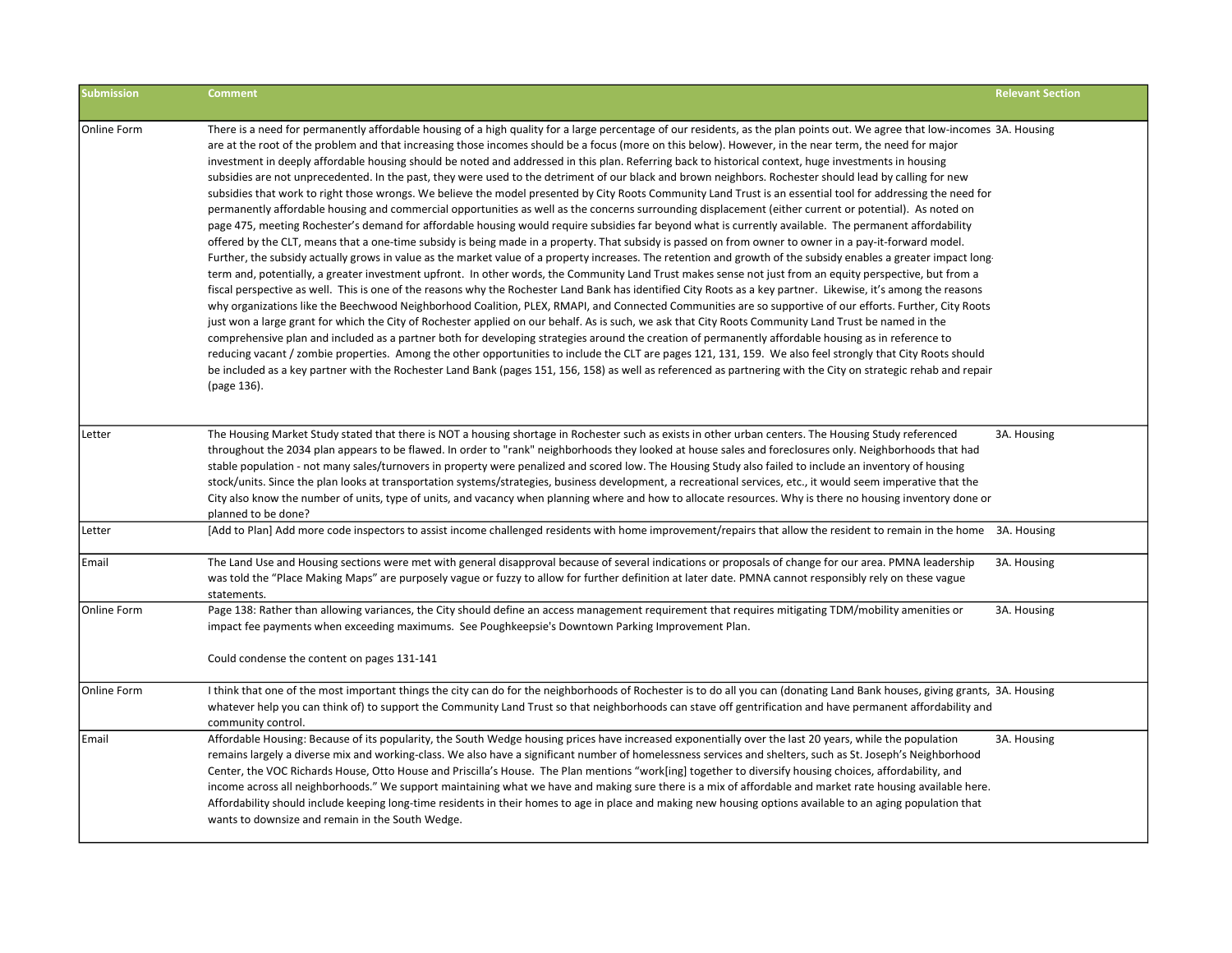| <b>Submission</b> | <b>Comment</b>                                                                                                                                                            | <b>Relevant Section</b> |
|-------------------|---------------------------------------------------------------------------------------------------------------------------------------------------------------------------|-------------------------|
| Email             | We strongly encourage any effort to support existing single-family owner-occupied home ownership and to assist more                                                       | 3A. Housing             |
|                   | families to own homes. Programs to help provide down-payments to get first-time owners into their own homes, and                                                          |                         |
|                   | funding programs for home repair to keep owners in their own homes ought to be developed and strengthened.                                                                |                         |
| Email             | [Summary]. Millennials wanting to rent homes is false. Home ownership needs to be encouraged. Lack of affordable senior housing. Encourage                                | 3A. Housing             |
|                   | homeownership near UR. Issue with student rentals in the neighborhood.                                                                                                    |                         |
| Email             | We agreed that Wadsworth Square Neighborhood Association (WSNA) supports Owner Occupied housing, even in multiple unit buildings. Ownership matters. 3A. Housing          |                         |
|                   | We encourage the City to explore multiple methods for encouraging owner occupied housing -- incentives for City employees to own homes in the City (school                |                         |
|                   | teachers, hospitals, firefighters, police, etc.); to explore what has worked in other cities (such as Mitch Alama housing lotteries in NYC for moderate income            |                         |
|                   | ownership); and other grants for housing.                                                                                                                                 |                         |
| Email             | Regarding housing strategies. We are concerned that there is much emphasis on strategies for "middle markets", but little in the way of specifics for "weaker 3A. Housing |                         |
|                   | markets". As the latter encompassing a significant portion of the city, including much of Beechwood, we believe there is a need for the goals for these markets           |                         |
|                   | to be further fleshed-out in the Plan. We call attention to the fact that many who live in "weaker markets" frequently must move from one place to another.               |                         |
|                   | This transience limits their own economic progress and stability, contribution to the weak market and all of the concerns that accompany poverty. We want to              |                         |
|                   | break the pattern of addressing poverty by just moving residents from one area to another. Simply providing services to those in "weaker markets" which has               |                         |
|                   | been done for decades, will not be enough to improve the quality of life in Rochester.                                                                                    |                         |
| Email             | First time homebuyers. Well aware that there are those in our neighborhood and beyond who yearn for the opportunity to purchase their first home, we                      | 3A. Housing             |
|                   | would like to see additional incentives for first-time homebuyers to purchase single family homes, particularly those who have limited means.                             |                         |
|                   |                                                                                                                                                                           |                         |
| Email             | Displacement of our current residents. We see a vital need for quality, permanently affordable housing for folks who want to remain in their neighborhoods,               | 3A. Housing             |
|                   | including ours. We believe that the vision put forth by City Roots Community Land Trust is one of the best ways we have to address this increasing concern.               |                         |
|                   | As such, we would like to see City Roots included as a partner for developing strategies for creating permanent affordable housing and as a key partner in the            |                         |
|                   | plan to reduce vacant and zombie properties. We see numerous additional opportunities to include the Land Trust (pages 121, 131, 151, 159). We are                        |                         |
|                   | convinced that City Roots needs to be be included as a strategic partner with Rochester Land Bank (pages 151, 156, 158, and Finding Your Way sections                     |                         |
|                   | beginning on page 6). We would like to see inclusion of the City partnering with City Roots Community Land Trust for strategic rehab and repair (page 136).               |                         |
|                   | Avoidance of the value-laden word "gentrification." Our preferred wording, and the one that we see most often in like-minded industry literature, is                      |                         |
|                   | "development without Displacement, including that of current residents." • we agree that currently existing multi-family structures should be able to be                  |                         |
|                   | rebuilt as such in the case of fire or demolition. As for houses that were converted from single to multi-family and then sat vacant for 9+ months, there may             |                         |
|                   | be instances where it makes sense to allow for a house to remain as multi-family upon rehabilitation whereas the house may be better suited for a single-                 |                         |
|                   | family in others. This should be determined case-by-case or based upon other specific criteria such as the total square footage of livable space.                         |                         |
|                   |                                                                                                                                                                           |                         |
| Email             | Need to deal with slumlords. Affordable homes should still be pretty and high quality to last long.                                                                       | 3A. Housing             |
| Email             | What should Rochester do or not do, based on what we've learned about the Clarissa St. Experience?                                                                        | 3A. Housing             |
|                   | -Start fundings and opportunities for people without a home                                                                                                               |                         |
|                   | -Do something with abandoned buildings                                                                                                                                    |                         |
|                   | -Rochester shouldn't have guideline to where people live                                                                                                                  |                         |
| Email             | What should Rochester do to help fix the harm it caused re:redlining/restrictive covenants?                                                                               | 3A. Housing             |
|                   | -Fund for POC housing                                                                                                                                                     |                         |
| Email             | Housing Goal:                                                                                                                                                             | 3A. Housing             |
|                   | a. Ensure that new and emerging housing types and developments use the Fair Housing Act Design Manual and meet universal design standards, promoting                      |                         |
|                   | accessibility and increasing housing stock for disabled community members                                                                                                 |                         |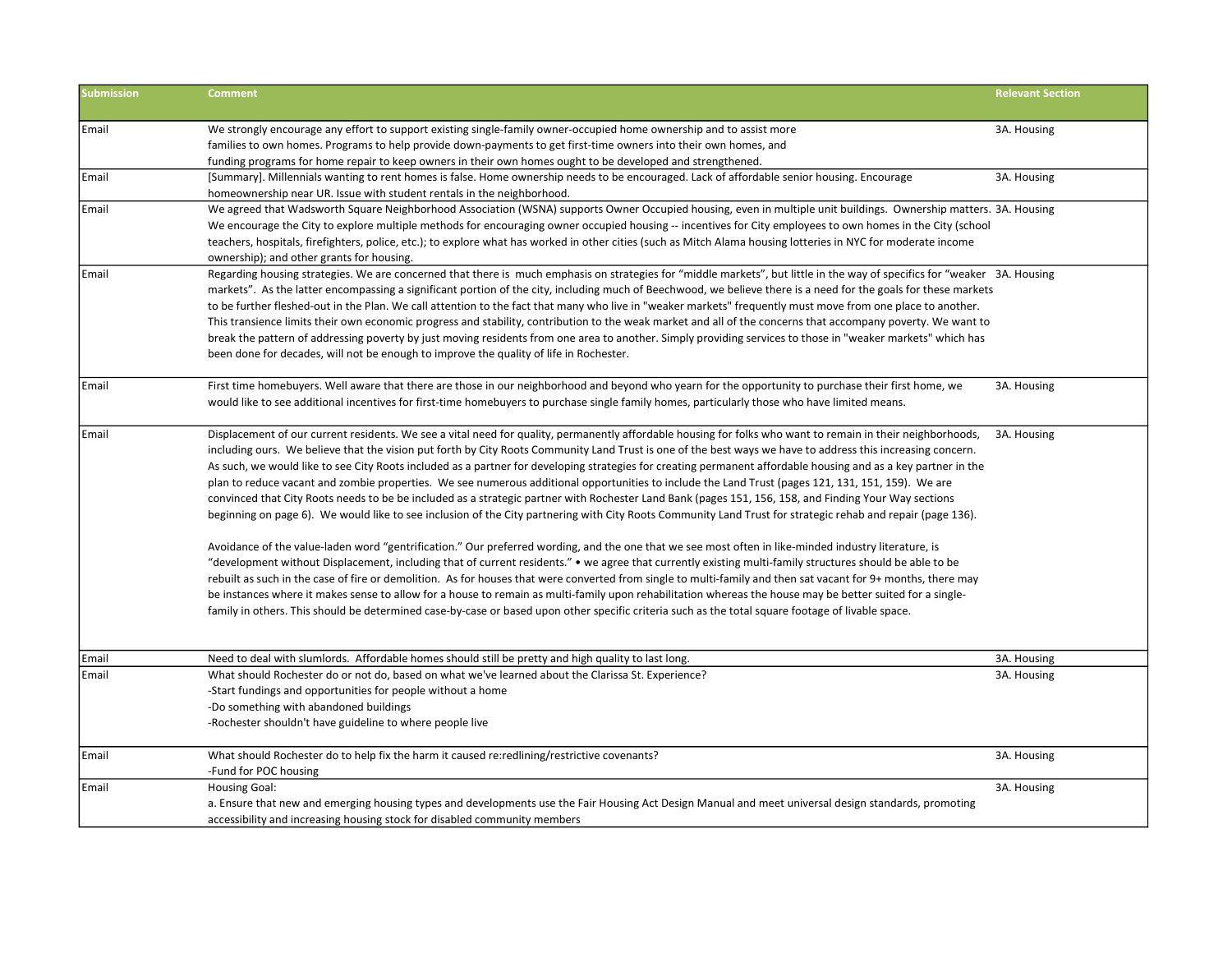| <b>Submission</b> | <b>Comment</b>                                                                                                                                                                                                                                                                                                                                                                                                                                                                                                                                                                                                                                                                                                                                                                                                                                                                                                                                                                                                                                                                                                                                                                                                                                                                                                                                                                                                                                                                                                                                                                                                                                                                                                                                                                                                                                                                                                                                                                                                                                                                                                                                                                                                                                                                                                                                              | <b>Relevant Section</b> |
|-------------------|-------------------------------------------------------------------------------------------------------------------------------------------------------------------------------------------------------------------------------------------------------------------------------------------------------------------------------------------------------------------------------------------------------------------------------------------------------------------------------------------------------------------------------------------------------------------------------------------------------------------------------------------------------------------------------------------------------------------------------------------------------------------------------------------------------------------------------------------------------------------------------------------------------------------------------------------------------------------------------------------------------------------------------------------------------------------------------------------------------------------------------------------------------------------------------------------------------------------------------------------------------------------------------------------------------------------------------------------------------------------------------------------------------------------------------------------------------------------------------------------------------------------------------------------------------------------------------------------------------------------------------------------------------------------------------------------------------------------------------------------------------------------------------------------------------------------------------------------------------------------------------------------------------------------------------------------------------------------------------------------------------------------------------------------------------------------------------------------------------------------------------------------------------------------------------------------------------------------------------------------------------------------------------------------------------------------------------------------------------------|-------------------------|
| Email             | The Housing Action Plan is a little bit more considerate of the death of accessibility for disabled and elderly community members, at least it mentions<br>accessibility more than once. However, it's still vastly limited in creating strategies and steps that will lead to inclusion of disabled people in the neighborhoods<br>of Rochester. A year ago, the City of Rochester implemented Visitability Home Design Guidelines for all new one and two family dwellings constructed in the<br>city of Rochester when supported by any one of the available programs through the Department of Neighborhood and Business Development. These<br>guidelines are simple and would vastly increase the number of homes in Rochester that are visitable by disabled citizens. The guidelines state that each house<br>must have a no-step entrance, an accessible bathroom on the ground floor, and wide doorways and halls. Despite this being part of City policy there is no<br>mention of it in the plan nor goals to build more upon the current policy. The goals discuss having a list of the housing inventory that is accessible, however<br>beyond discussions of "Age-Friendly Communities" there is no mention of creating further accessible housing stock, which is direly needed in Rochester. We<br>need to be talking about Disability-Friendly Communities (HSG-3d), about new housing meeting universal design standards (HSG-4d), and about integrating<br>modifications to homes for people with disabilities looking to live in healthy housing (HSG-5b). The City of Rochester cannot continue to pursue innovative and<br>equitable housing if we do not include goals for accessible, affordable, and integrated housing for disabled people. It's not a welcoming community if your<br>answer to accessible housing is shoving all disabled people into the handful of high rises. Beyond adding measures to build accessible housing, we also need to<br>consider affordability, many disabled people live in poverty, so owning their own home is out of the question and for many renting an affordable option is as<br>well. If it is not both affordable and accessible, it will still leave disabled people on the streets. Disabled people should be welcome to own, rent, or visit any<br>house on any street in the city. | 3A. Housing             |
| Online Form       | p. 121 - This is great, but doesn't go nearly far enough. We need more units, and housing sizes outside the city are also shrinking, but with a stable population, 3A. Housing<br>that means all the growth is concentrated where all the units are being produced (and for no other reason - we don't have any traffic or anything).                                                                                                                                                                                                                                                                                                                                                                                                                                                                                                                                                                                                                                                                                                                                                                                                                                                                                                                                                                                                                                                                                                                                                                                                                                                                                                                                                                                                                                                                                                                                                                                                                                                                                                                                                                                                                                                                                                                                                                                                                       |                         |
| Online Form       | p. 142 - This significantly underplays the city's leverage over housing. They could do far more to get out of their own way. To promote and make available their 3A. Housing<br>real estate holdings. To leave development ready sites when they demo. To more quickly remediate brownfields. To streamline processes to reduce NIMBYs<br>ability to stop good projects. And this is end to end - from starting a project, to jumping through hoops to get a CofO.                                                                                                                                                                                                                                                                                                                                                                                                                                                                                                                                                                                                                                                                                                                                                                                                                                                                                                                                                                                                                                                                                                                                                                                                                                                                                                                                                                                                                                                                                                                                                                                                                                                                                                                                                                                                                                                                                          |                         |
| Online Form       | p. 148 - Reducing regulatory hurdles (generally speaking, zoning) in the most successful neighborhoods will allow for that success to continue. Neighborhoods 3A. Housing<br>change as more people move to them, to be sure, but you'd be hard pressed to come up with an example of neighborhoods that have gotten worse with the<br>increased population. All of the city's most dangerous neighborhoods are losing it.                                                                                                                                                                                                                                                                                                                                                                                                                                                                                                                                                                                                                                                                                                                                                                                                                                                                                                                                                                                                                                                                                                                                                                                                                                                                                                                                                                                                                                                                                                                                                                                                                                                                                                                                                                                                                                                                                                                                   |                         |
| Online Form       | p. 152 - HSG6 - An additional idea would be to develop a non-predatory rent-to-own program wherein the city agrees to backstop a developer who works with 3A. Housing<br>a purchaser and a bank to do such a thing.                                                                                                                                                                                                                                                                                                                                                                                                                                                                                                                                                                                                                                                                                                                                                                                                                                                                                                                                                                                                                                                                                                                                                                                                                                                                                                                                                                                                                                                                                                                                                                                                                                                                                                                                                                                                                                                                                                                                                                                                                                                                                                                                         |                         |
| Online Form       | I am concerned about a few things. I am especially worried about the displacement of Beechwood's current residents. I see a vital need for affordable housing 3A. Housing<br>below 50% of the AMI for folks who want to remain in their neighborhoods, including mine. I believe that the vision put forth by City Roots Community Land<br>Trust is one of the best ways we have to address this increasing concern. As such, I would like to see City Roots included as a partner for developing strategies<br>for creating permanent affordable housing and as a key partner in the plan to reduce vacant and zombie properties.                                                                                                                                                                                                                                                                                                                                                                                                                                                                                                                                                                                                                                                                                                                                                                                                                                                                                                                                                                                                                                                                                                                                                                                                                                                                                                                                                                                                                                                                                                                                                                                                                                                                                                                          |                         |
| Online Form       | I also think it is important that a section which references redlining and previous policies of urban renewal. In numerous areas this comprehensive plan notes 3A. Housing<br>historical material, informing the reader of the context in which we currently find our City. Acknowledging our past, regardless of how painful, is a critical and<br>important part of moving forward, and I believe none is more important than this. There is a growing awareness of redlining and the detriments of previous<br>policies, but much of the community does not yet understand that the concentration of poverty which so strongly shapes our current context did not happen<br>naturally or by accident. Addressing this, simply by acknowledging it, has the potential to be one of the most powerful effects of this plan, if it is included. I<br>have done extensive research on this subject and would the opportunity to share more with you. Here is a link to the presentation that I give all over town and<br>that RMAPI has been giving as well https://docs.google.com/presentation/d/1z6YVBYn5yhWMFErM5nT2-d3CF6iqBWeX_dJr_DRq3Lc/edit?usp=sharing                                                                                                                                                                                                                                                                                                                                                                                                                                                                                                                                                                                                                                                                                                                                                                                                                                                                                                                                                                                                                                                                                                                                                                                             |                         |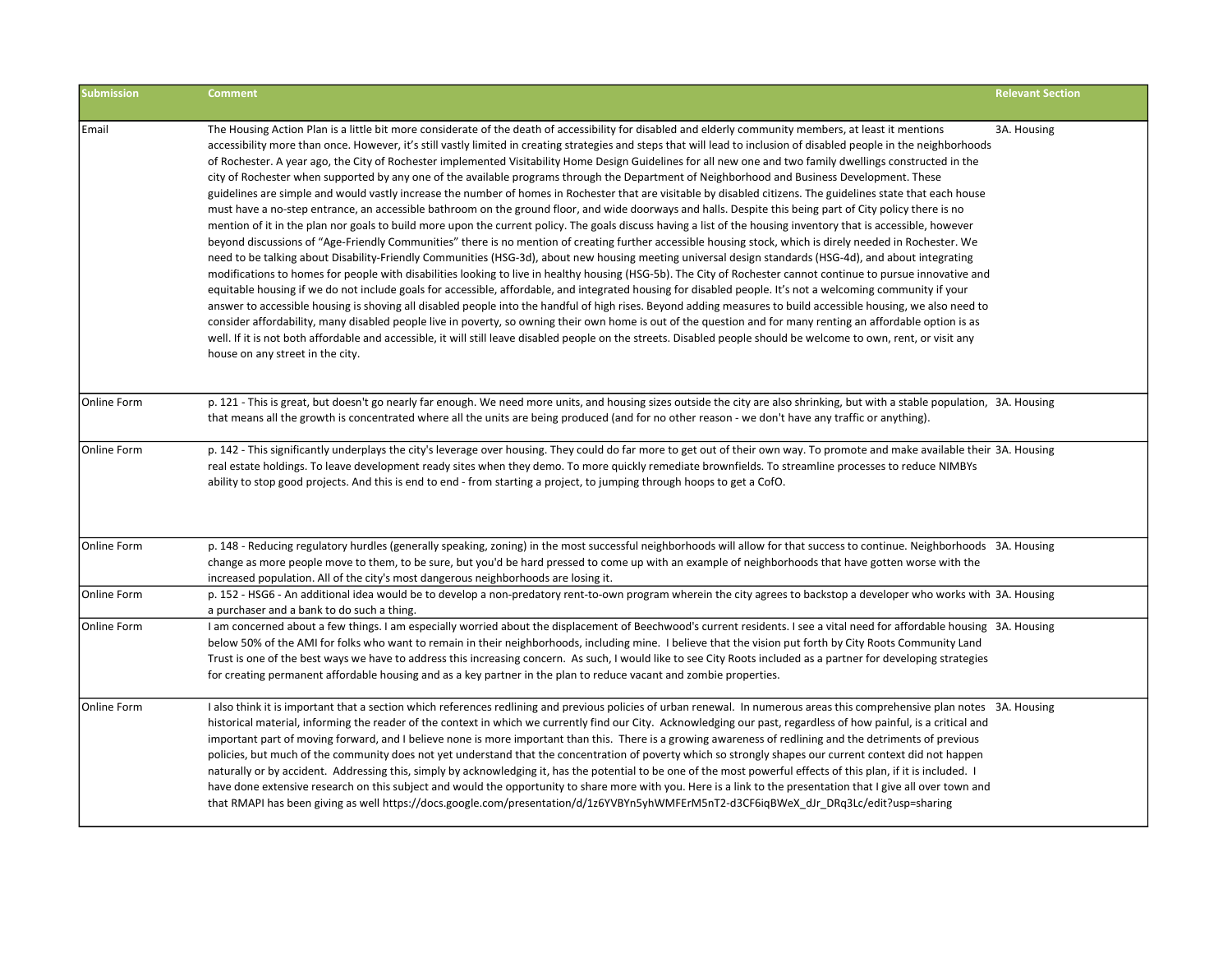| <b>Submission</b>  | <b>Comment</b>                                                                                                                                                                                                                                                                                                                                                                                                                                                                                                                                                                                                                                                                                                                                                                                                                                                                                                                                                                                                                                                                                                                                                                                                                                                                                                                                                                                                                                                                                                                                                                                                 | <b>Relevant Section</b> |
|--------------------|----------------------------------------------------------------------------------------------------------------------------------------------------------------------------------------------------------------------------------------------------------------------------------------------------------------------------------------------------------------------------------------------------------------------------------------------------------------------------------------------------------------------------------------------------------------------------------------------------------------------------------------------------------------------------------------------------------------------------------------------------------------------------------------------------------------------------------------------------------------------------------------------------------------------------------------------------------------------------------------------------------------------------------------------------------------------------------------------------------------------------------------------------------------------------------------------------------------------------------------------------------------------------------------------------------------------------------------------------------------------------------------------------------------------------------------------------------------------------------------------------------------------------------------------------------------------------------------------------------------|-------------------------|
| Email              | Unlike many urban areas, there is not a housing shortage within the City of Rochester. A great deal of housing has fallen into disrepair and/or abandonment as 3A. Housing<br>a result of predatory lending practices or neglectful absentee landlords. These issues can and should be addressed administratively or through appropriate<br>legislation rather than through zoning changes which would affect neighborhoods such as Browncroft.                                                                                                                                                                                                                                                                                                                                                                                                                                                                                                                                                                                                                                                                                                                                                                                                                                                                                                                                                                                                                                                                                                                                                                |                         |
| <b>Online Form</b> | The section on housing does a good job of identifying some of the problems affecting housing in Rochester. The statement that, "Low-incomes are at the root 3A. Housing<br>of Rochester's housing affordability challenges, so we must work on job creation, economic development, and workforce development in addition to housing<br>policy to address our housing affordability issues" is particularly good. However, there are several key missing elements in the plan:<br>- The section on housing does not recognize the impact that crime and quality-of-life problems have on housing values.<br>- There are several areas in the plan that imply that the loss of population in the city was an inevitable trend that must be countered by reducing the number<br>of residential units.<br>- The importance of preserving quality architecture and historic structures is not integrated into the housing discussion.<br>Like the 2007 City-Wide Rochester Housing Market Study, the 2034 plan is much weaker on identifying effective solutions than it is on identifying problems.                                                                                                                                                                                                                                                                                                                                                                                                                                                                                                                |                         |
| <b>Online Form</b> | During my two terms as president of the 19th Ward Community Association I received a lot of feedback that crime is a major factor in decisions to move out of 3A. Housing<br>the 19th Ward (or to not move into it). Crime has a chilling effect on property values and faith in the future in the neighborhood (which leads to a reluctance<br>to make improvements to properties, which in turn further erodes property values). The section on schools has a good discussion on the impact of crime on<br>schools, but there is no discussion of the impact of crime on neighborhood stability. The section on public safety brags about a decline in crime statistics;<br>however, these statistic do not provide an accurate picture of crime and its impact on neighborhoods. Even though violent crime statistics have been down,<br>the 19th Ward is being plagued again by a number of shootings. Shootings do more to destroy the reputation of a neighborhood than any other problem, and<br>the failure to prevent yet another string of shootings is eroding confidence that our neighborhood will turn the corner.<br>The issue of crime also needs to be included in the Transportation section on Pedestrians. Throughout much of Rochester, the greatest deterrents to increased<br>pedestrian travel are not street design issues, but rather problems with violent crime, harassment, reckless drivers, loose dogs, and dangerous dogs.                                                                                                                                                     |                         |
| <b>Online Form</b> | The housing section suggests that our older housing stock is a negative (it is in fact one our greatest strengths). It also implies that our housing supply should<br>be reduced as a result of our population loss. Our real solutions lie in reversing the economic and quality of life issues that have contributed to our population<br>loss-not in reducing the supply of housing stock. The decline of our population was not inevitable, but rather was the result of a number negative forces,<br>including transportation and mortgage policies that encouraged suburban development, transportation policies that encouraged jobs sprawl, lack of access to<br>sprawling jobs, racial divide, Urban Renewal policies, and a lack of appreciation for older architecture. If we reduce housing stock without adequately<br>addressing our problems, we will simply see yet more structures become vacant, and we will continue a downward spiral.<br>A fundamental problem with city housing policies for decades has been the failure to recognize that moderate-demand markets are held back (in part) by<br>deteriorated and poorly maintained properties, hence proactive code enforcement is just as important as it is in weaker demand markets. Weaker-demand<br>markets are simply former moderate-demand markets that have been allowed to deteriorate further, and moderate-demand markets are former high-<br>demand markets that suffered from inadequately-addressed problems. Thus the recommended strategies for moderate-demand markets simply will be (and<br>have been) inadequate. | 3A. Housing             |
| lOnline Form       | The plan brags that "Rochester has one of the most proactive and comprehensive code enforcement programs in the country." Unfortunately, code<br>enforcement is very uneven, with some of the strongest enforcement in neighborhoods that are the strongest, and very weak enforcement in neighborhoods<br>that have the greatest code problems. Part of the opposition to upzoning in lower-demand areas stems from a concern that more permissive zoning would<br>result in more poorly-kept properties. I support upzoning, but the city is going to face a lot of opposition to it until the city earns a better reputation for<br>addressing code problems.                                                                                                                                                                                                                                                                                                                                                                                                                                                                                                                                                                                                                                                                                                                                                                                                                                                                                                                                               | 3A. Housing             |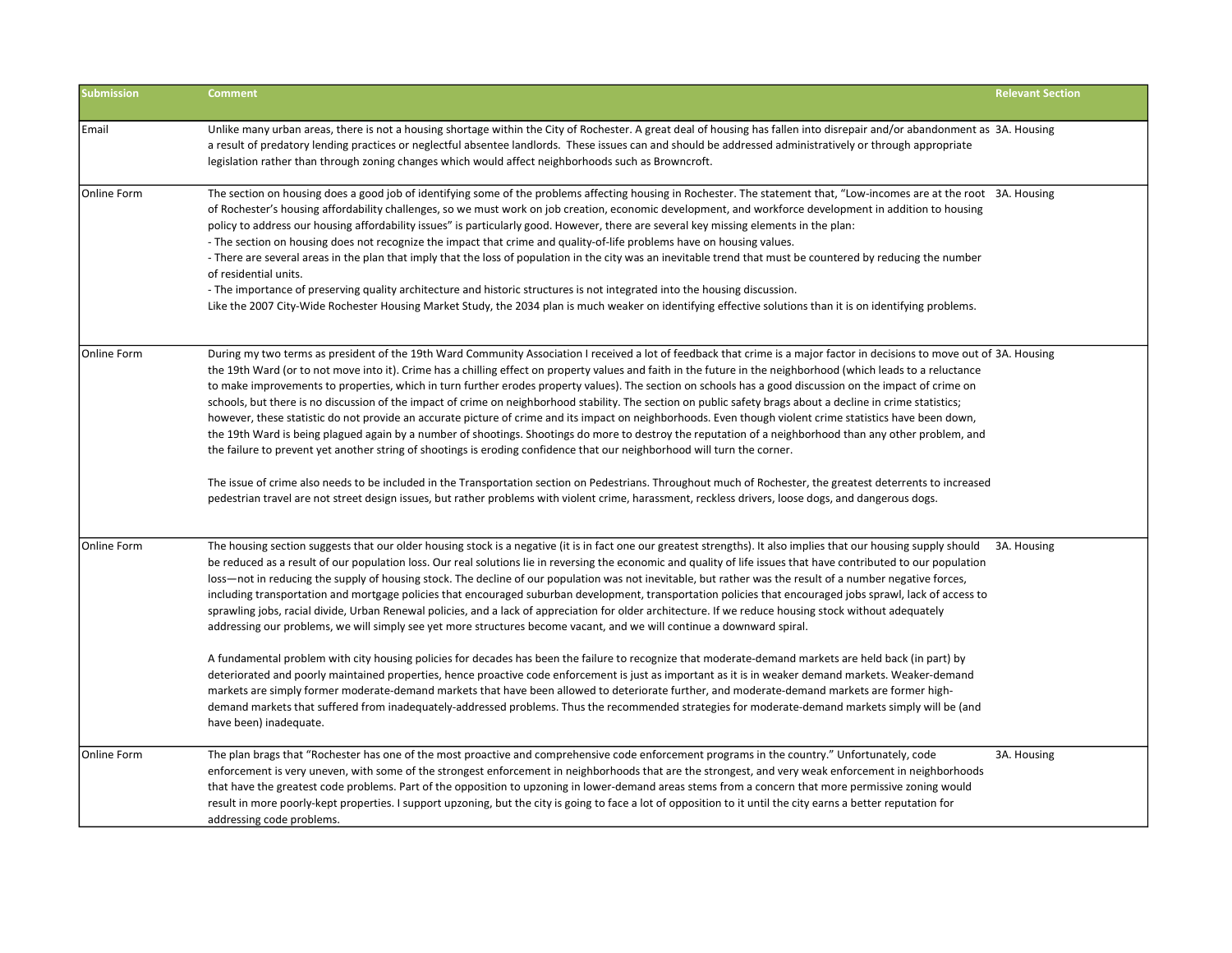| <b>Submission</b>           | <b>Comment</b>                                                                                                                                                                                                                                                                                                                                                                                                                                                                                                                                                                                                                                                                                                                                                                                                                                                                                                                                                                                                                                                                                                                                                   | <b>Relevant Section</b> |
|-----------------------------|------------------------------------------------------------------------------------------------------------------------------------------------------------------------------------------------------------------------------------------------------------------------------------------------------------------------------------------------------------------------------------------------------------------------------------------------------------------------------------------------------------------------------------------------------------------------------------------------------------------------------------------------------------------------------------------------------------------------------------------------------------------------------------------------------------------------------------------------------------------------------------------------------------------------------------------------------------------------------------------------------------------------------------------------------------------------------------------------------------------------------------------------------------------|-------------------------|
| Online Form                 | The plan should include a strategy to address not only affordable housing but housing conditions. Too many of our children are faced with sharing space with 3A. Housing<br>rodents, bedbugs and roaches. The infestation of rats in our community has increased tremendously. When children are addressing the problem in their<br>writing in school, its time to stop attributing it to individual family decisions and recognize that landlords and the city have a part to play in this problem and its<br>resolution.<br>It poses health risk our children just can't afford to face. There needs to be regulation of all landlords. The Cof O process needs to be overseen. Too many<br>families are paying for housing that do not have or have pending C of O. The city is aware and is a part of this growing problem. Landlords are given way too<br>much leniency while home owners are penalized. This has to change. In addition the city needs more unconventional pathways to homeownership as the<br>traditional process does not support people of color. The process still leans heavily toward gentrification, oppression and discrimination. |                         |
| Community Mtg. #2           | Please focus on gardens! People need to eat!                                                                                                                                                                                                                                                                                                                                                                                                                                                                                                                                                                                                                                                                                                                                                                                                                                                                                                                                                                                                                                                                                                                     | 3B. Vacant Lands        |
| Community Mtg. #3           | Use Taylor Instruments Site as an additional Dept. of Environmental Services Campus (for composting, nursing for trees, mattress and tire recycling,<br>agriculture, vermiculture)                                                                                                                                                                                                                                                                                                                                                                                                                                                                                                                                                                                                                                                                                                                                                                                                                                                                                                                                                                               | 3B. Vacant Lands        |
| Email                       | 4. In line with that, we recommend that the list of Recommended Primary Uses (p. 39) be extended to include community gardens, small spaces such as vacant 3B. Vacant Lands<br>lots, and street malls. We further recommend (p. 39) the use vacant spaces be assessed for best use using a set of accepted criteria, which may be for green<br>space or a community garden, not necessarily housing or commercial development.                                                                                                                                                                                                                                                                                                                                                                                                                                                                                                                                                                                                                                                                                                                                   |                         |
| Community Mtg. #4           | There are at least 2-3 vacant lots on the end of Jefferson Ave that is parallel to the Susan B. Anthony neighborhood. I think that if the soil is free of chemicals 3B. Vacant Lands<br>these should be used for gardens.                                                                                                                                                                                                                                                                                                                                                                                                                                                                                                                                                                                                                                                                                                                                                                                                                                                                                                                                        |                         |
| Community Mtg. #4           | The children living near the Susan B Anthony neighborhood do not have a proper playground. Children living on Brown St, Silver St, New York St need a<br>playground.                                                                                                                                                                                                                                                                                                                                                                                                                                                                                                                                                                                                                                                                                                                                                                                                                                                                                                                                                                                             | 3B. Vacant Lands        |
| Community Mtg. #5           | Yes for play on vacant lots -don't just leave them empty. Promote lots for tots, and expand success of Treyer St garden across the city.                                                                                                                                                                                                                                                                                                                                                                                                                                                                                                                                                                                                                                                                                                                                                                                                                                                                                                                                                                                                                         | 3B. Vacant Lands        |
| Young Professionals<br>Mtg. | Is it worth offering very low taxes on vacant buildings till the landowner fills the vacancies, vacant buildings make a city feel dead!                                                                                                                                                                                                                                                                                                                                                                                                                                                                                                                                                                                                                                                                                                                                                                                                                                                                                                                                                                                                                          | 3B. Vacant Lands        |
| Online Form                 | The plan promotes the use of vacant lands by the community, but only until a developer wants to make money off of that land, then the community is out.<br>This is either an over reliance on trickle-down economics (that we know does not work) or that our government does not really function for its citizens.                                                                                                                                                                                                                                                                                                                                                                                                                                                                                                                                                                                                                                                                                                                                                                                                                                              | 3B. Vacant Lands        |
| Online Form                 | p. 155 - These are all incredible ideas, but going one further and leaving utility connections and a curb cut (10s of 1000s of dollars of work to come back and<br>do) would really seal the deal on being able to reuse sites. Even in the hardest off neighborhoods in Rochester there is demand for good, clean, new housing at<br>\$900-\$1100 a month (affordable for barely more than 60% AMI), and it could be built with shovel ready sites.                                                                                                                                                                                                                                                                                                                                                                                                                                                                                                                                                                                                                                                                                                             | 3B. Vacant Lands        |
| Online Form                 | p. 166 - VNT-1e - I love this idea. Further sitting down and working with banks on a single close solution for a construction/permanent loan would go even<br>further towards making the numbers on these sorts of projects work.                                                                                                                                                                                                                                                                                                                                                                                                                                                                                                                                                                                                                                                                                                                                                                                                                                                                                                                                | 3B. Vacant Lands        |
| Online Form                 | Rochester has a network of wonderful parks that provide needed recreation and connections with nature. However, smaller, easily accessible greenspaces<br>have been shown to improve physical and mental health for city residents. Currently Rochester, like many of New York's upstate cities, has thousands of city-<br>owned vacant lots scattered throughout its primarily residential neighborhoods. The lots will provide for some of the future growth and development of the<br>City but also need to be thought of as spaces for people and nature to thrive. The City is planning for growth in the high and medium demand areas, but in low<br>demand sections more flexibility is given for how vacant lands can be managed by neighbors. We encourage the City to consider longer term arrangements<br>(beyond the 5-year garden permit) for lots that have a track record of productive use. And while immediate neighbors may benefit from acquiring adjacent<br>vacant lots, we would like to see these lots continue to provide permeable surfaces. We want the City to consider both rules and incentives to maintain<br>permeability.        | 3B. Vacant Lands        |
| Online Form                 | The Nature Conservancy believes the open spaces of Rochester-traditional parks, greenways, blueways, brownfields, and vacant lots-are critical connective 3B. Vacant Lands<br>tissue to the populated spaces where people live and work. Many of these open spaces can be developed and maintained, possibly after restoration, and<br>provide jobs and job training while enhancing ecosystems services such as flood retention (Genesee River Gorge) or clean air and lower summer air<br>temperatures (urban forests). In planning for how open spaces are used in the future, we encourage the City to consider the needs of current residents first to<br>minimize unintended displacement.                                                                                                                                                                                                                                                                                                                                                                                                                                                                 |                         |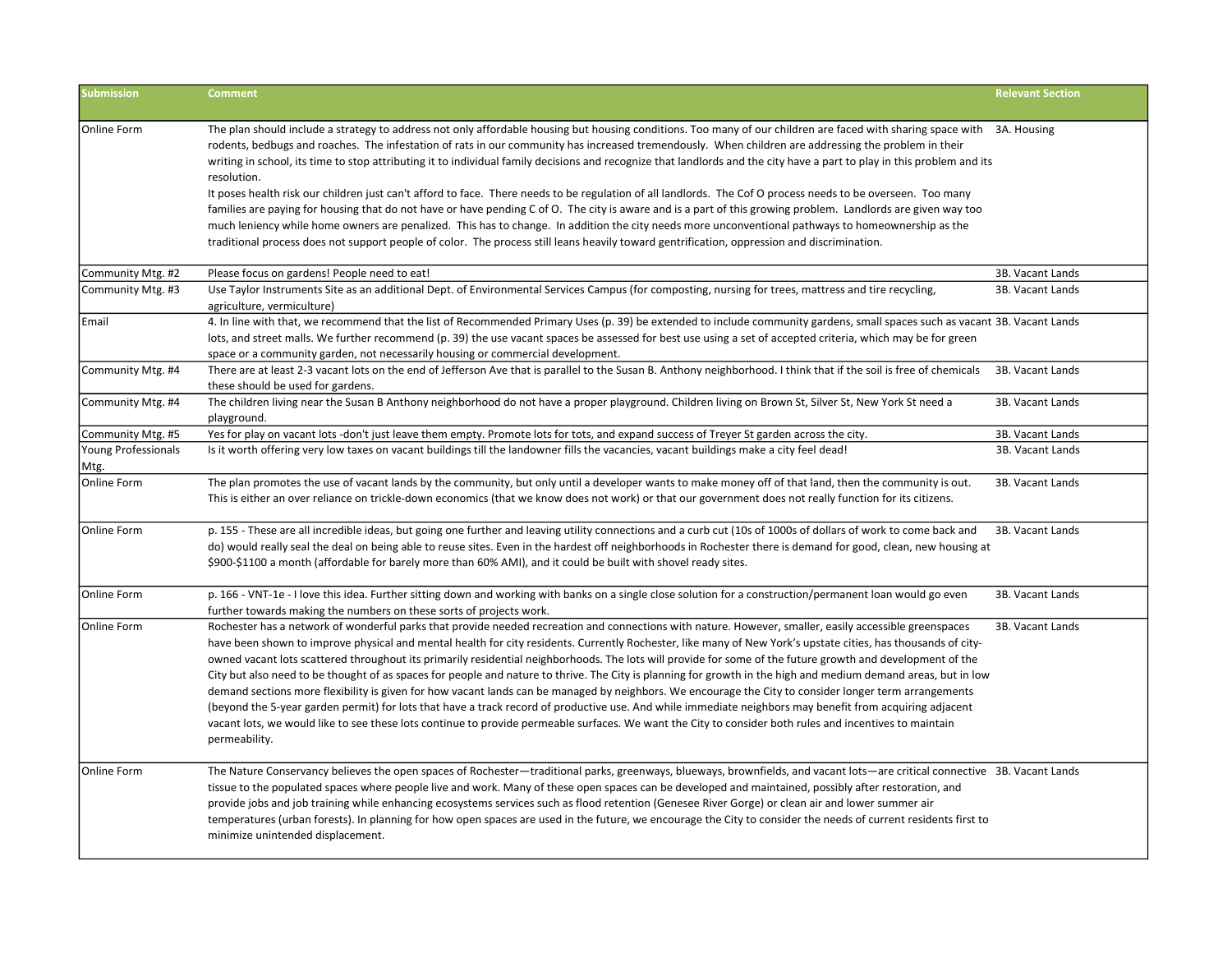| <b>Submission</b> | <b>Comment</b>                                                                                                                                                                                                                                                                                                                                                                                                                                                                                                                                                                                                                                                                                                                                                                                                                                                                                                                                                                                                                                                                                                                                                                                                                                                       | <b>Relevant Section</b> |
|-------------------|----------------------------------------------------------------------------------------------------------------------------------------------------------------------------------------------------------------------------------------------------------------------------------------------------------------------------------------------------------------------------------------------------------------------------------------------------------------------------------------------------------------------------------------------------------------------------------------------------------------------------------------------------------------------------------------------------------------------------------------------------------------------------------------------------------------------------------------------------------------------------------------------------------------------------------------------------------------------------------------------------------------------------------------------------------------------------------------------------------------------------------------------------------------------------------------------------------------------------------------------------------------------|-------------------------|
| Online Form       | The section recognizes the challenges that scattered vacant lots pose, but it also seems to view demolition as the default option. We have too much emphasis 3B. Vacant Lands<br>on demolition and not enough emphasis on preventing vacancies and structural deterioration in the first place. Rochester has been more aggressive with<br>demolition than it has been with revitalization.                                                                                                                                                                                                                                                                                                                                                                                                                                                                                                                                                                                                                                                                                                                                                                                                                                                                          |                         |
|                   | While most cities have learned that Urban Renewal was a failure, Rochester still uses it. The most egregious recent example is the Bulls Head project. The city<br>allowed a number of properties in Bulls Head to deteriorate so severely that they had to be demolished. Rather than keep the solid remaining buildings and<br>encourage infill development, the city is clearing out an entire block (despite local opposition). The city's approach to Bulls Head fails to address the reasons<br>why the area declined, and its approach to "redevelopment" will likely result in buildings that are less attractive than the ones that the city demolished.<br>Similarly, the city's approach to residential demolitions relies on the outdated concept of "blight removal." While it is true that deteriorated homes have a very<br>negative impact on surrounding properties, the deterioration was not a natural or unavoidable process-it was largely the result of uncorrected problems.<br>Merely demolishing a deteriorated house without addressing the underlying problems will only result in another deteriorated house in the future (and yet<br>another demolition). The bottom line is that we cannot demolish our way to a better neighborhood. |                         |
| Email             | We want to find out more about programs for green space and community usage.                                                                                                                                                                                                                                                                                                                                                                                                                                                                                                                                                                                                                                                                                                                                                                                                                                                                                                                                                                                                                                                                                                                                                                                         | 3B. Vacant Lands        |
| Email             | The next section discusses rejuvenation of vacant land, while we support many of the goals in this action plan, it's disconcerting that throughout it, there is no 3B. Vacant Lands<br>mention of accessibility in the suggestions. Disabled people would love to partake in playable spaces and community gardens, however without explicit<br>language included in the action plan, we can generally assume our community will not be considered in the planning of these spaces.                                                                                                                                                                                                                                                                                                                                                                                                                                                                                                                                                                                                                                                                                                                                                                                  |                         |
| Launch Party      | The percent for art ordinance should include a percentage for art maintenance                                                                                                                                                                                                                                                                                                                                                                                                                                                                                                                                                                                                                                                                                                                                                                                                                                                                                                                                                                                                                                                                                                                                                                                        | 3C. Arts + Culture      |
| Launch Party      | Hello! I would be very supportive of implementing the "percent-for-art" ordinance, and incorporating local art into more city street/river projects. So many of 3C. Arts + Culture<br>my favorite elements in the city are sculptures - by MAG, with WALL/THERAPY- it adds so much to the fabric and vibrancy of a neighborhood                                                                                                                                                                                                                                                                                                                                                                                                                                                                                                                                                                                                                                                                                                                                                                                                                                                                                                                                      |                         |
| Community Mtg. #4 | Rec Centers and Public school are great locations to place public art. Make public art "portable" so it can be move to multiple locations, and rotate out so<br>everyone can see multiple public art pieces                                                                                                                                                                                                                                                                                                                                                                                                                                                                                                                                                                                                                                                                                                                                                                                                                                                                                                                                                                                                                                                          | 3C. Arts + Culture      |
| l Email           | I am unable to attend the meeting, but with regard to the Plan, Park Avenue is grossly omitted from sections for arts, entertainment and food venues. It's a<br>thriving merchant/neighbor neighborhood and the City should capitalize on it.                                                                                                                                                                                                                                                                                                                                                                                                                                                                                                                                                                                                                                                                                                                                                                                                                                                                                                                                                                                                                        | 3C. Arts + Culture      |
| Online Form       | $ac-1$<br>thank you for the opportunity to share my reflections on the city of Rochester's 2034 plan.<br>One of the overall comments I noticed is the lack of artists sitting at these tables adding to this vision prior to this survey request. The creative arts economy is<br>vital to promoting Rochester as a city of the arts but it is in investing in the grassroots artists and arts communities that will make Rochester a city FOR the<br>Arts.                                                                                                                                                                                                                                                                                                                                                                                                                                                                                                                                                                                                                                                                                                                                                                                                          | 3C. Arts + Culture      |
|                   | I am disappointed that in creating a city plan for 15 years down the road it does not include an Arts Commissioner position as an essential part to a city's<br>economic success. Please consider adding an Arts Commissioner position in this plan so that Rochester makes the investment in the arts as a valued asset to<br>our economic growth. An Arts Commissioner would ensure a strategic plan for integrating arts into every aspect of our city's vision plan, not just maintain our<br>national raking but grow to being one of the top 5 cities in the nation for the arts. Rochester is blessed to have all the bones and content for promoting<br>ourselves as a city of the arts but it is with vision and commitment that we set new standards for arts in our city. This position would also ensure a transparent<br>process of equity and inclusion, develop a master arts plan and administer the process, track arts funding, support tourism and development projects and<br>ensure artists and community input among many other duties.                                                                                                                                                                                                        |                         |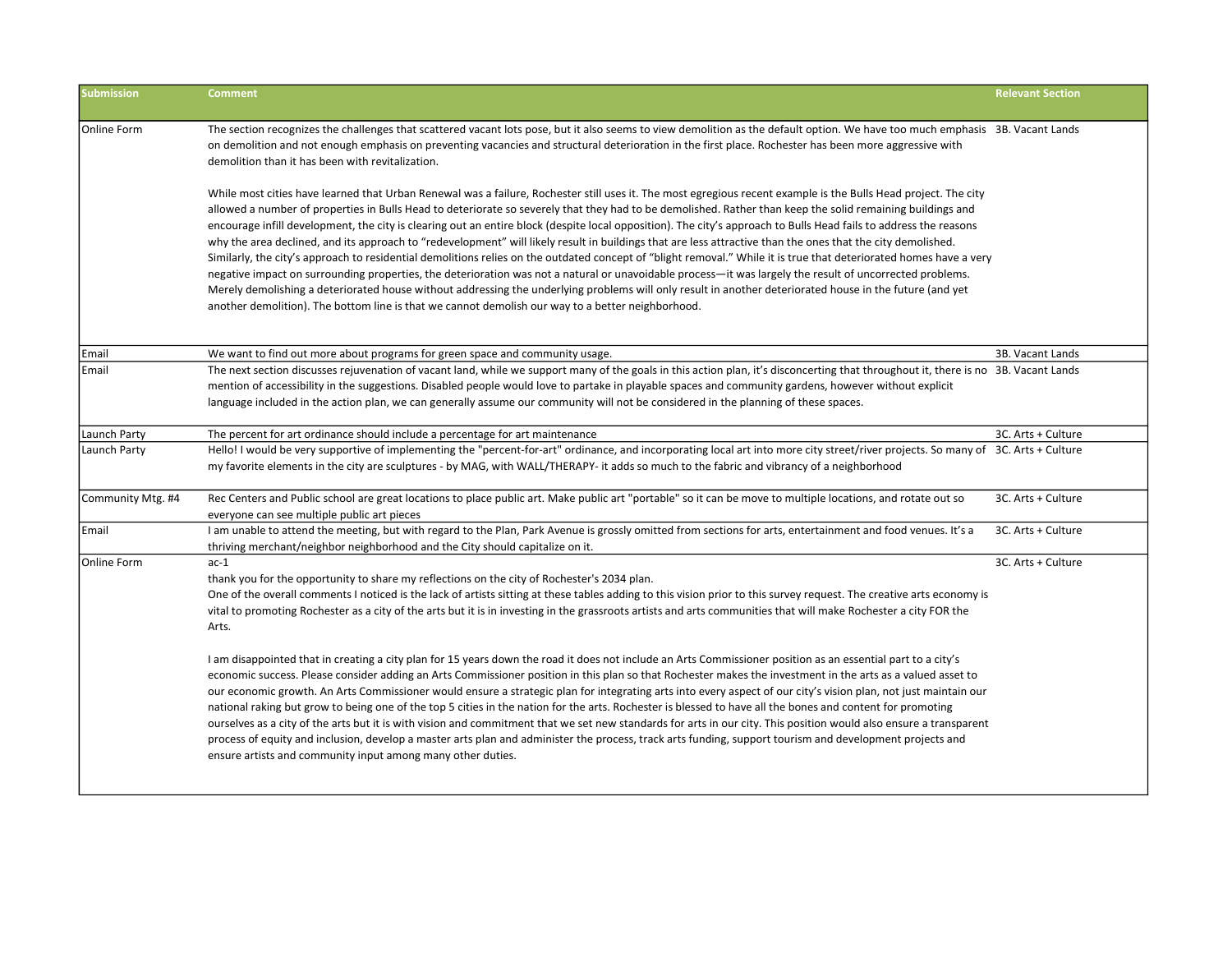| <b>Submission</b> | <b>Comment</b>                                                                                                                                                                                                                                                                                                                                                                                                                                                                                                                                                                                                                                                                                                                                                                                                                                                                                                                                                                                                                                                                                                               | <b>Relevant Section</b> |
|-------------------|------------------------------------------------------------------------------------------------------------------------------------------------------------------------------------------------------------------------------------------------------------------------------------------------------------------------------------------------------------------------------------------------------------------------------------------------------------------------------------------------------------------------------------------------------------------------------------------------------------------------------------------------------------------------------------------------------------------------------------------------------------------------------------------------------------------------------------------------------------------------------------------------------------------------------------------------------------------------------------------------------------------------------------------------------------------------------------------------------------------------------|-------------------------|
| Online Form       | $ac-1b)$<br>Rochester needs affordable housing and artist relocation programs that turn over zombie city properties into thriving artist communities stimulating<br>neighborhood revitalization. How can Rochester replicate the success of the Artist Relocation Program, a national model for using the arts for economic<br>development? We also need to include creating an arts asset map and update it yearly to include new art venues, Pop-ups and Placemaking events.                                                                                                                                                                                                                                                                                                                                                                                                                                                                                                                                                                                                                                               | 3C. Arts + Culture      |
| Online Form       | $ac-1c$<br>A city arts business plan needs to be added to 2034 plan in partnership with the tourism and business sectors. The City needs to track all arts funding to have a<br>realistic picture of where it contributes to the arts, to whom and the process needs to be transparent and accessible to all artists and grassroots art<br>organizations. By knowing what the city spends now, we can access the 1% arts funding allocation in city and county budgets, increasing these funds that exist<br>already through legislation on the books and find new avenues of revenue for funding the arts. A 15 year plan created now with an Arts Commissioner would<br>increase outcomes and add new revenue streaming sources for our city.                                                                                                                                                                                                                                                                                                                                                                              | 3C. Arts + Culture      |
| Online Form       | $ac-1d)$<br>The Art in the Loop, research done by the East School of Music already has garnered the success stories of other cities similar to Rochester. Now we need to<br>design and implement a community vision for the arts in Rochester. One need is to include public arts projects & Pop-up incubator artist retail venues in<br>underserved city communities stimulating economic growth.<br>Rochester can tape into already existing national programs and bring these resources to our underserved communities:<br>Art Education Programs like Every Student Succeeds Act (ESSA) and Comprehensive Resources for Entrepreneurs in the Arts to Transform the Economy<br>(CREATE) Act is legislation that already exists that could/would garner new resources for the creative economy in Rochester.<br>(https://www.tomudall.senate.gov/news/press-releases/udall-dingell-reintroduce-create-act-to-expand-arts-opportunities-for-american-students-families-and-<br>entrepreneurs)<br>https://www.americansforthearts.org/by-program/reports-and-data/legislation-policy/legislative-issue-center/the-create-act | 3C. Arts + Culture      |
| Online Form       | $Ac-1e$<br>As we have seen, Rochester residents want public spaces for arts gatherings. Parcel 5 is primed to become that new community space in the heart of<br>downtown. Organizing year round programing would continue to drive new audiences to downtown and build our inner city and foster stronger community<br>bonds.                                                                                                                                                                                                                                                                                                                                                                                                                                                                                                                                                                                                                                                                                                                                                                                               | 3C. Arts + Culture      |
| Online Form       | $Ac-1f$<br>In regards to what kind of support? We need to ensure diverse voices are at the tables that impact the acts sector in Rochester not just the majors. Equity and<br>Inclusion needs to happen at every level of the plan including implementation.                                                                                                                                                                                                                                                                                                                                                                                                                                                                                                                                                                                                                                                                                                                                                                                                                                                                 | 3C. Arts + Culture      |
| Online Form       | $Ac-1g$<br>The voice of arts needs to be at the highest tables not just delegated to backroom grant writing. An Arts Commissioner would ensure that. We need to also<br>include the working artists of our community and support professional development thru a comprehensive art business plan that simulates the creative<br>economy.                                                                                                                                                                                                                                                                                                                                                                                                                                                                                                                                                                                                                                                                                                                                                                                     | 3C. Arts + Culture      |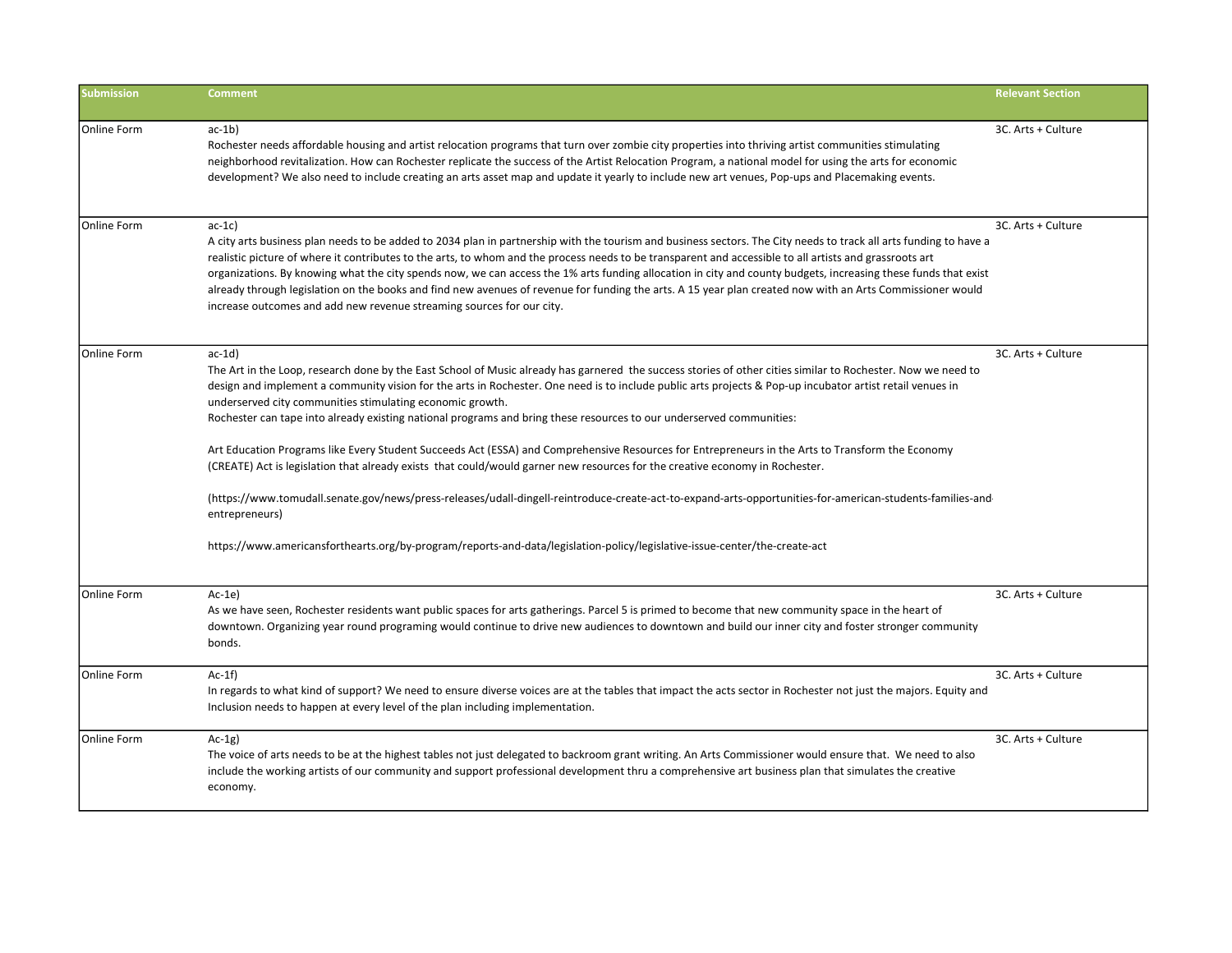| <b>Submission</b>  | <b>Comment</b>                                                                                                                                                                                                                                                                                                                                                                                                                                                                                                                                                                      | <b>Relevant Section</b> |
|--------------------|-------------------------------------------------------------------------------------------------------------------------------------------------------------------------------------------------------------------------------------------------------------------------------------------------------------------------------------------------------------------------------------------------------------------------------------------------------------------------------------------------------------------------------------------------------------------------------------|-------------------------|
| Online Form        | $Ac-2a$<br>An annual citywide arts symposium inviting ALL arts organizations and artists for a day of brainstorming sessions, panels discussions, collaborative project<br>generators and funding circles where we build a year of arts vision together. This would include a calendar of all arts related events and co-hosting social<br>networking events as well.                                                                                                                                                                                                               | 3C. Arts + Culture      |
| Online Form        | $Ac-2b$<br>Parcel 5 is the best venue for a city arts center. Increase the performance calendar of city public spaces, increase use of pocket parks & city owned lots through<br>placemaking with Art Pop-up retail markets. Also work with grassroots organizations in underserved communities to ensure equity and inclusion in the arts.                                                                                                                                                                                                                                         | 3C. Arts + Culture      |
| Online Form        | $Ac-3a)$<br>Totally agree with a Public Art Master Plan for Rochester that includes city residents and artists voices. An Arts Commissioner would ensure a community<br>vision is developed, ensure growth and strengthen partnerships, provide opportunities for collaborations with grassroots community groups and ensure that<br>local artists in these communities are also part of the process.                                                                                                                                                                               | 3C. Arts + Culture      |
| Online Form        | Ac-3b) Equity and Inclusion needs to be a mission of any city that claims to be a city of the arts for all. I believe we need to set a standard for equity and<br>inclusion at all levels of an arts organization. Part of a cities art mission needs to include an equity and inclusion statement as its base and we must hold<br>accountable art institutions that do not reflect that. Also we need to make greater efforts to invite and include, multiple times if needed and go into the<br>communities we care to serve and celebrate the resources they bring to the table. | 3C. Arts + Culture      |
| Online Form        | $Ac-3c)$<br>I will be clear that my focus is in the Latinx community as the second largest city in population of Latinx outside of NYC, we are invisible with no arts center,<br>gallery or community arts space to call home. The work must be sincere, intentional and authentic in its outreach and inclusion efforts. I will continue to<br>advocate, garner and bring arts resources to the Clinton Avenue - El Camino Trail neighborhood working with grassroots community groups.                                                                                            | 3C. Arts + Culture      |
| Online Form        | $Ac-3d)$<br>Rochester's ArtWalk neighborhood is a prime example of grassroots efforts and engagement, here the arts drove revitalization and economic development.<br>Lets replicate that model of success throughout the city's underserved communities through public arts installations. Lets paint garbage cans, add<br>neighborhood street flags and artistic bus covers where functional art serves the community it lives in. Having community artists designs these would revitalize<br>a neighborhoods image and create pride in ownership.                                | 3C. Arts + Culture      |
| <b>Online Form</b> | $Ac-3e$<br>With an Arts Commissioner and master arts plan we can create a holistic plan for Rochester's creative arts economy. Working with community partners, the<br>business and tourism sector, arts organizations and artists would design a plan that fits each neighborhoods character and cross pollinate new arts forms and<br>fields. After all Rochester is filled with a rich history of visionaries, transformers and creatives who dared to dream big and did the work to make it a reality.                                                                          | 3C. Arts + Culture      |
| Online Form        | Ac-3f) In Rochester's master arts plan we will identify and work with neighborhood groups to ensure culturally relevant arts within these communities. Adding 3C. Arts + Culture<br>to the city website a page for the arts with a yearly arts schedule of events, an -arts venue asset map, artists resources, open community projects, directory of<br>artists and resources ensures transparency increasing equity and inclusion.                                                                                                                                                |                         |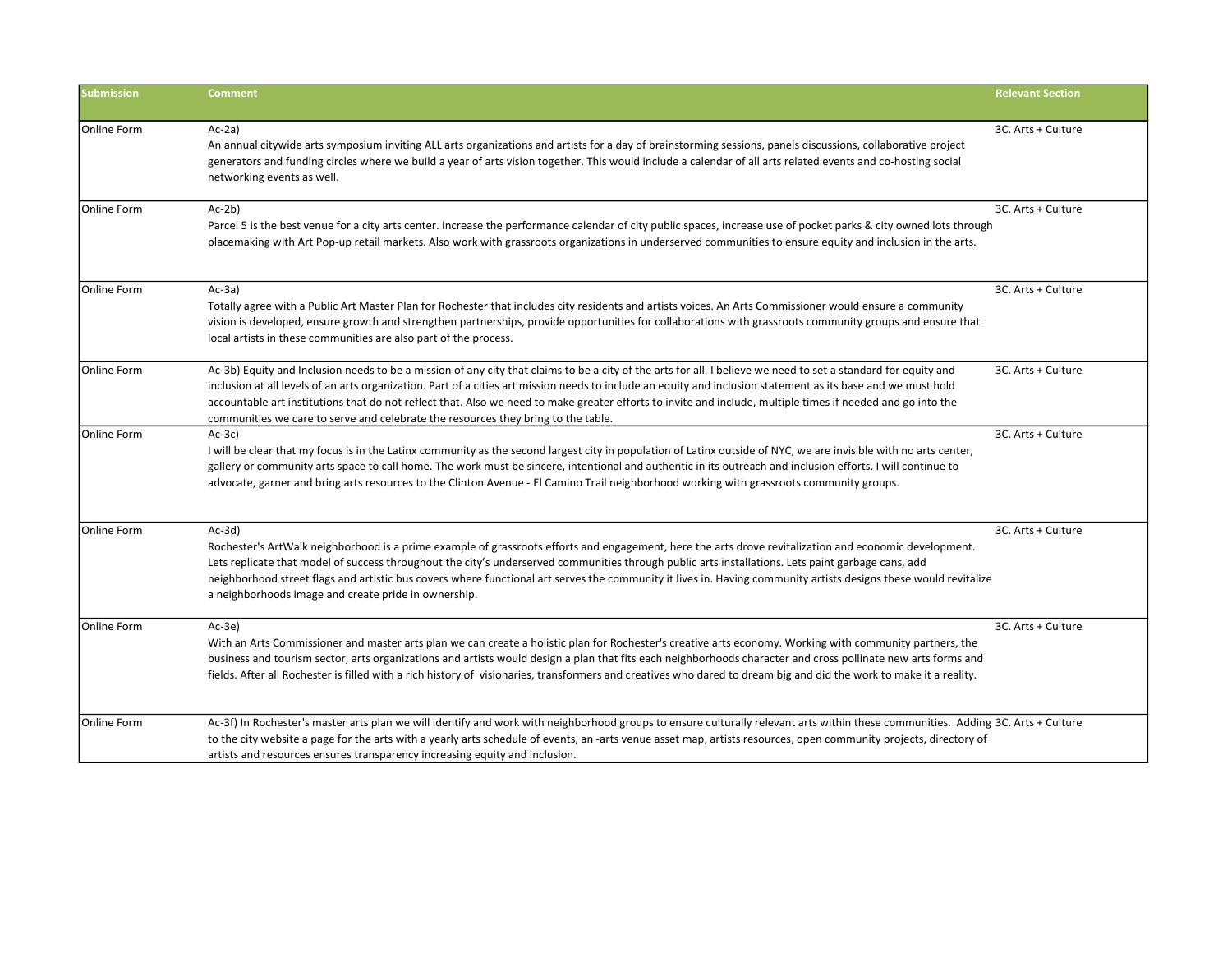| <b>Submission</b> | Comment                                                                                                                                                                                                                                                     | <b>Relevant Section</b> |
|-------------------|-------------------------------------------------------------------------------------------------------------------------------------------------------------------------------------------------------------------------------------------------------------|-------------------------|
|                   |                                                                                                                                                                                                                                                             |                         |
| Email             | What resources (spaces, funding types, knowledge bases) would you like to see more in ROC to help you create?                                                                                                                                               | 3C. Arts + Culture      |
|                   | -Funding for local residencies, whether at a particular space or home-based, to give local artists financial freedom to work for a time. Also, easily searchable                                                                                            |                         |
|                   | databases of spaces and services available locally.                                                                                                                                                                                                         |                         |
|                   | -Large Multi-Use meeting rooms available 24/7 with reservation. Could be free or with a rental fee. Access could be with combination locks on the doors or                                                                                                  |                         |
|                   | key card entry, like a hotel room. Something similar to what they have at the Irondequoit -Public Library. The meeting rooms at the libraries are only available                                                                                            |                         |
|                   | during library hours which, especially on the weekends when many arts events happen, are limited.                                                                                                                                                           |                         |
|                   | What would you do with \$1000? How would you use it? What about \$5000?                                                                                                                                                                                     |                         |
|                   | -I would use it as a sustainability grant so I could devote more time to writing instead of hours at a day job to make ends meet.                                                                                                                           |                         |
|                   | -\$1000, It would depend- there are some pet projects that I would love to work on to share with the public, but the ones that "make money" have to come                                                                                                    |                         |
|                   | first. \$1000 would let me take a few days to make something happen and not feel too guilty about it/worry about keeping the doors open. At \$5k, I could take<br>a solid week, possibly 2 and have a budget for materials that I could sink my teeth into. |                         |
|                   | -At 5k, if I needed to "directly invest it" and not use it to offset studio costs/"pay for my work hours" I would hire someone to write and design promotional                                                                                              |                         |
|                   | materials.                                                                                                                                                                                                                                                  |                         |
|                   | -Create a Creative Space where Artists can have access to resources ie. canvases, paints and have access to supplies and technology to create various mediums                                                                                               |                         |
|                   | of art.                                                                                                                                                                                                                                                     |                         |
|                   | -\$1000 would probably go toward continuing ed for myself -- writing classes, hiring a dev editor for a particularly tricky work, etc. \$5000 could fund an entire                                                                                          |                         |
|                   | anthology of contemporary work translated from Malagasy, which doesn't really exist in English yet -- paying translators, buying rights, funding my time as an                                                                                              |                         |
|                   | editor.                                                                                                                                                                                                                                                     |                         |
|                   | -\$1000- buy a pro Wacom to draw digitally.                                                                                                                                                                                                                 |                         |
|                   | -\$5000 - put it toward the first semester of on-line animation classes.                                                                                                                                                                                    |                         |
|                   |                                                                                                                                                                                                                                                             |                         |
|                   |                                                                                                                                                                                                                                                             |                         |
| Email             | As someone who creates art, what would make Rochester an "Arts Friendly Community" for you?                                                                                                                                                                 | 3C. Arts + Culture      |
|                   | -Marginalized peoples such as those with special needs should be regularly included. Network with area agencies such as CDS Monarch, Heritage Christian,                                                                                                    |                         |
|                   | Autism Up, as well as organizations representing the hearing impaired like NTID or the visually impaired. More importantly, make sure those with special                                                                                                    |                         |
|                   | needs have access to scholarships, and representation in gallery shows the same as any other artist. As well, make sure marginalized groups have the same                                                                                                   |                         |
|                   | access and representation as white artists.                                                                                                                                                                                                                 |                         |
|                   | -No curbs and wheelchair access at concerts and clothesline shows.                                                                                                                                                                                          |                         |
|                   | -This is very specific, but: we need an independent bookstore! (In addition to all our used bookshops, which are wonderful.)                                                                                                                                |                         |
| Email             | Do you have an arts-based business? What others do you purchase from?                                                                                                                                                                                       | 3C. Arts + Culture      |
|                   | -Rochester Art Supply, Rochester Picture Framing Hardware stores, Rochester Art Supply, a local helium supplier, Wegmans (not just food, but supplies for get                                                                                               |                         |
|                   | togethers) thrift shops. Crazy Dog T-Shirts (custom t-shirts and towels), Sunscape Farms (flower bouquets), Dollar Tree (balloons, cleaning supplies), Walmart                                                                                              |                         |
|                   | (party supplies)                                                                                                                                                                                                                                            |                         |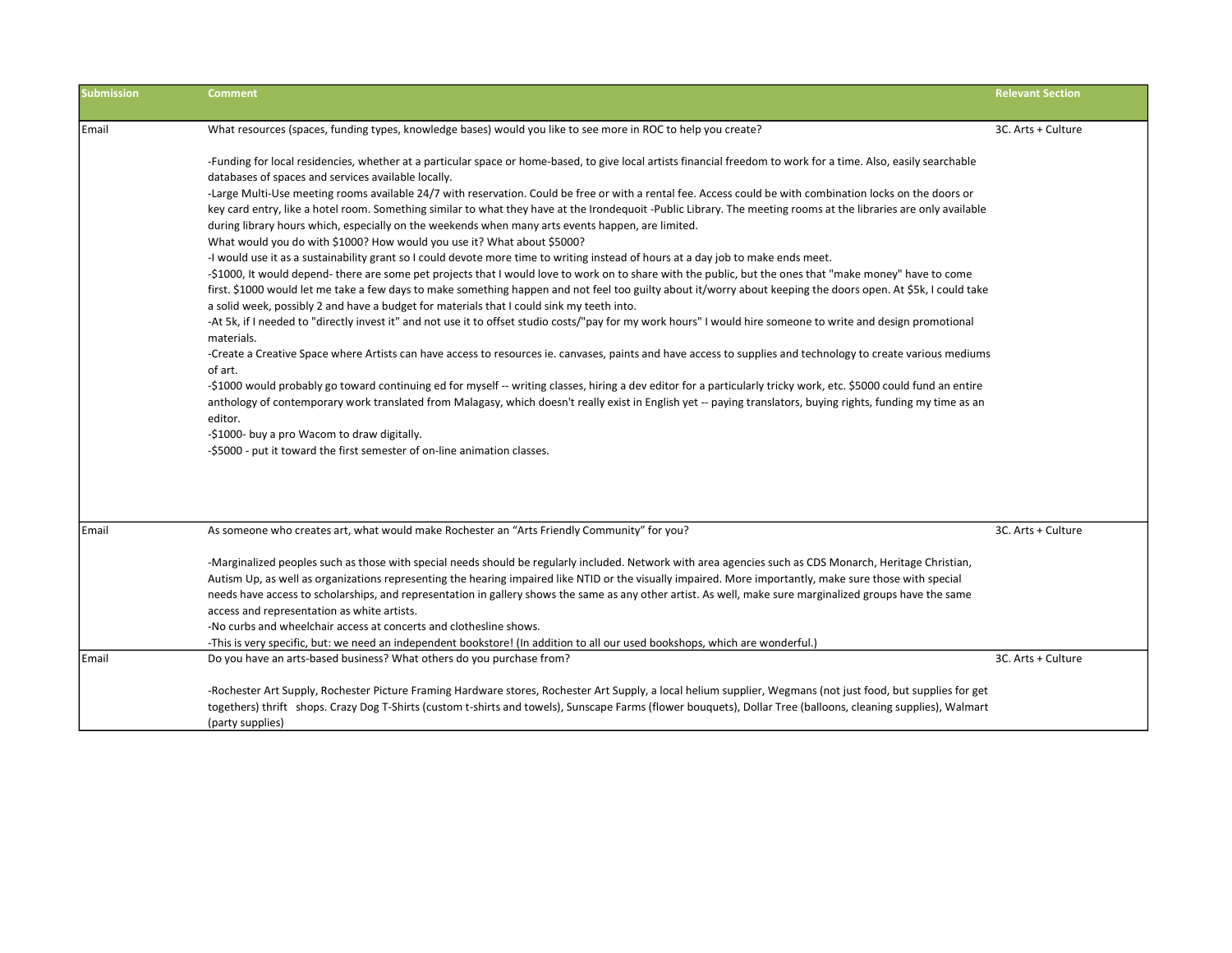| <b>Submission</b> | <b>Comment</b>                                                                                                                                                                                                                                                                                                                                                                                                                                                                                                                                                                                                                                                                                                                                                                                                                                                                                                                                                                                                                                                                                                                                                                                                                                                                                                                                                                                                                                                                                                                                                  | <b>Relevant Section</b>   |
|-------------------|-----------------------------------------------------------------------------------------------------------------------------------------------------------------------------------------------------------------------------------------------------------------------------------------------------------------------------------------------------------------------------------------------------------------------------------------------------------------------------------------------------------------------------------------------------------------------------------------------------------------------------------------------------------------------------------------------------------------------------------------------------------------------------------------------------------------------------------------------------------------------------------------------------------------------------------------------------------------------------------------------------------------------------------------------------------------------------------------------------------------------------------------------------------------------------------------------------------------------------------------------------------------------------------------------------------------------------------------------------------------------------------------------------------------------------------------------------------------------------------------------------------------------------------------------------------------|---------------------------|
| Email             | I would like to see First Friday firstfridayrochester.org (organized by RoCo) recognized for the role the project has played in advancing the visual arts, and<br>connecting patrons, artists and venues on a monthly basis.<br>-ROC Arts United and Arts in the Loop should be named along with the Greater Rochester Arts & Cultural Council as partners in developing and promoting<br>collaboration and communication and should play major roles in developing and offering ongoing feedback on the vision of Rochester as a "city for the arts."<br>-First Friday should also be named as playing a major role in coordinating and advancing small & mid-sized Visual Arts organizations.<br>-The city must do a better job in seeking input from the arts community and artists on any future public projects or programs, as well as invite<br>participation/input for entrepreneurship initiatives.<br>-The city must do a better job in seeking input from the arts community and artists on any future public projects or programs, as well as invite<br>participation/input for entrepreneurship initiatives.<br>-It should also enforce and implement its own Percent for the Art legislation, first included in 2009-10 budget.<br>-The City speaks about being the City of the Arts, but needs to back that up with action.<br>Appoint an Art Commissioner so we have someone to talk to<br>Transparent funding streams for City art projects<br>Collaborate with the many cultural treasures that already exist/Treat us like welcomed partners | 3C. Arts + Culture        |
| Online Form       | We need an Arts Commissioner<br>How will this plan make sure small groups, people, and grassroots groups have access to arts funding<br>How will developers be made to contribute to arts<br>How does this plan intend to address collaboration with other suburbs, the county and the state<br>How will the city ensure any change or access to arts funding is equitable and just?                                                                                                                                                                                                                                                                                                                                                                                                                                                                                                                                                                                                                                                                                                                                                                                                                                                                                                                                                                                                                                                                                                                                                                            | 3C. Arts + Culture        |
| Email             | I believe today is the last day to submit ideas for the Rochester 2034 Where the River Flows plan. I have been working on this proposal for the creation of a<br>unique museum in Rochester. I hope some of the ideas are viable. I may continue to work on this document. If you have any questions please let me know.                                                                                                                                                                                                                                                                                                                                                                                                                                                                                                                                                                                                                                                                                                                                                                                                                                                                                                                                                                                                                                                                                                                                                                                                                                        | 3C. Arts + Culture        |
| Email             | Some of these Takeaways overlap -- Arts & Culture can be enhanced by pedestrian increases and walk-ability. For example, the crosswalks around the Strong 3C. Arts + Culture<br>Museum of Play are nearly impossible to cross with a child or elderly walker. Mature Trees that provide shade for walking, incorporating water, and clearing<br>for snow -- these all will make enjoyment of the Arts & Culture easier and stronger.                                                                                                                                                                                                                                                                                                                                                                                                                                                                                                                                                                                                                                                                                                                                                                                                                                                                                                                                                                                                                                                                                                                            |                           |
| Email             | We appreciate the efforts the City has planned to make Art more available to different Rochesterians, and we hope you will consider broadening that reach by 3C. Arts + Culture<br>including more strategies that are inclusive to the disability community. We would love to see a strategy relating to increasing art experiences for blind people,<br>as part of the third goal to increase access to public art. Specifically adding a strategy to include braille descriptions or a tactile/textured model<br>display of murals and art. Textured displays also provide patrons with an alternative way to enjoy the art. Beyond this particular change, I believe there is<br>opportunity to incorporate creativity and beautification of our infrastructure discussed in AC-3e with basic accessibility elements, such as a painted ramp.<br>Including this small edit to the language helps to improve general considerations of the disability community in all projects.                                                                                                                                                                                                                                                                                                                                                                                                                                                                                                                                                                              |                           |
| Online Form       | Preservation and historic district codes, besides encouraging safety and aesthetics, should prioritize building energy efficiency and renewable energy both<br>solar and wind. Some may want the look and feel of Rochester past, but we don't want to carry the inefficiencies forward.                                                                                                                                                                                                                                                                                                                                                                                                                                                                                                                                                                                                                                                                                                                                                                                                                                                                                                                                                                                                                                                                                                                                                                                                                                                                        | 3D. Historic Preservation |
| Online Form       | The discussion about historic preservation is isolated into a stand-alone section rather than also being integrated into other sections. Historic preservation is<br>not just a job for the Landmark Society. City policies need to value our historic assets. Architectural character and historic value need to be factors that<br>encourage the city to avoid demolition.<br>The "Challenges" sidebar erroneously creates the impression that our historic buildings are more of a liability than an asset. While there are indeed financial<br>challenges in renovating historic property, it is even more challenging to re-create the level of architectural quality of a historic building in a new building.<br>Thus, our historic properties are valuable resources that are well worth public funding and effort.                                                                                                                                                                                                                                                                                                                                                                                                                                                                                                                                                                                                                                                                                                                                     | 3D. Historic Preservation |
| Email             | We encourage the City to simplify and promote the process for placing buildings on the National Registry. City can provide website for information and<br>explain advantages.                                                                                                                                                                                                                                                                                                                                                                                                                                                                                                                                                                                                                                                                                                                                                                                                                                                                                                                                                                                                                                                                                                                                                                                                                                                                                                                                                                                   | 3D. Historic Preservation |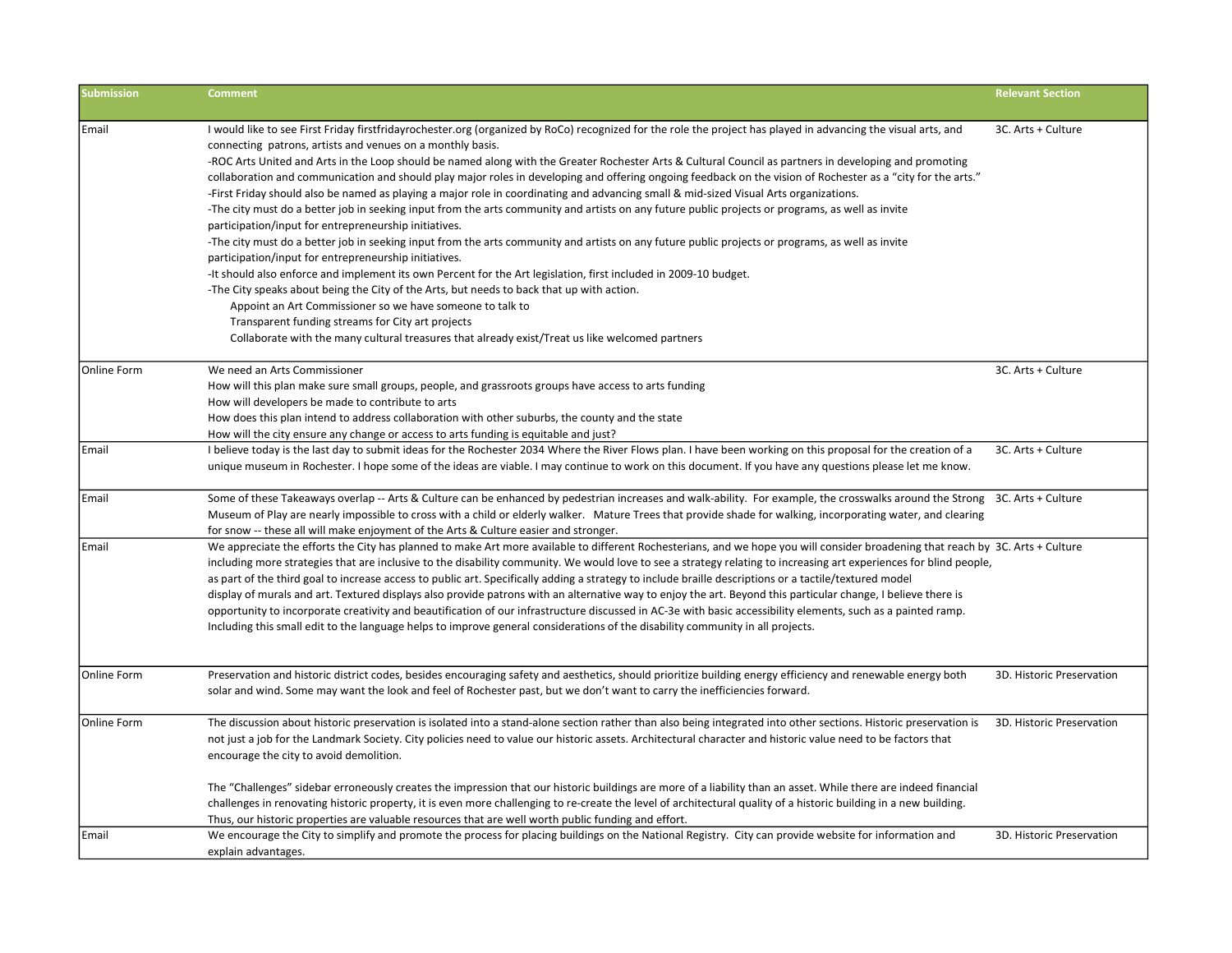| <b>Submission</b> | <b>Comment</b>                                                                                                                                                       | <b>Relevant Section</b>              |
|-------------------|----------------------------------------------------------------------------------------------------------------------------------------------------------------------|--------------------------------------|
| Email             | What should Rochester do or not do, based on what we've learned about the Clarissa St. Experience?                                                                   | 3D. Historic Preservation            |
|                   | -Do more tours around Rochester and talk about the history and historic events and places.                                                                           |                                      |
|                   | -Rochester shouldn't get rid of historic landmarks/places                                                                                                            |                                      |
| Online Form       | Teaching climate science in our schools is crucial for our future. Informed citizens are more likely to support the City's climate actions. I know the City isn't in | 3E. Schools and Community            |
|                   | charge of local schools' curriculum, but the City does have an influence. The City could also support more climate education via libraries and their materials.      | Centers                              |
| Community Mtg. #3 | Work with the schools to open the tennis courts, basketball courts, and tracks to the public                                                                         | 3E. Schools and Community<br>Centers |
| Community Mtg. #3 | Encourage neighborhood-based schools with services - provide short distance busing                                                                                   | 3E. Schools and Community<br>Centers |
| Email             | 8. We propose that there be an initiative for ongoing community and primary school education to communicate the worth of green space, perhaps integrated             | 3E. Schools and Community            |
|                   | into health and climate change education.                                                                                                                            | Centers                              |
| Community Mtg. #4 | Go back to student and family support model to address mental health, physical health, etc. in the school                                                            | 3E. Schools and Community<br>Centers |
| Community Mtg. #4 | Use the global Future Search process of bringing people from a wide variety of backgrounds to address the city school district's inability to provide stable and     | 3E. Schools and Community            |
|                   | effective education for inner city children. Avoid "nominating" boards who are not grass roots advocates                                                             | Centers                              |
| Community Mtg. #5 | Love the focus on community schools and promoting equitable education. RCSD needs to take the Pre-K mode that's nationally recognized for its out comes              | 3E. Schools and Community            |
|                   | and expand that for all grades                                                                                                                                       | Centers                              |
| <b>Email</b>      | Incorporate regularly scheduled school field trips to the Hall of Justice and to the Appellate Division Law Library Fourth Department M. Dolores Denman              | 3E. Schools and Community            |
|                   | Courthouse for urban middle school and high school students. There seems to be a precedent set by Harris Hill Elementary School.                                     | Centers                              |
|                   | https://www.penfield.edu/HarrisHill.cfm?subpage=1380578                                                                                                              |                                      |
|                   | http://ww2.nycourts.gov/court-tours-5001#3jd                                                                                                                         |                                      |
|                   | http://ww2.nycourts.gov/court-tours-5001                                                                                                                             |                                      |
|                   | http://ww2.nycourts.gov/sites/default/files/document/files/2018-11/LearningAboutCourts-COLOR.PDF                                                                     |                                      |
|                   | http://ww2.nycourts.gov/sites/default/files/document/files/2018-11/Learning%20AboutCourts-BW.pdf                                                                     |                                      |
|                   | https://spectrumlocalnews.com/nys/rochester/news/2019/02/11/just-law-hall-justice-students-tour                                                                      |                                      |
| <b>Email</b>      | Form a partnership and establish a citywide spelling bee.                                                                                                            | 3E. Schools and Community<br>Centers |
|                   | http://spellingbee.com/enrollment                                                                                                                                    |                                      |
|                   | https://www.boston.gov/calendar/bcyf-spelling-bee-2019                                                                                                               |                                      |
|                   | https://www.chicagotribune.com/news/ct-cps-spelling-bee-photos-20190314-photogallery.html                                                                            |                                      |
| Online Form       | It would be nice if all employees of the libraries in Rochester wore badges that included their first names and positions within the library.                        | 3E. Schools and Community<br>Centers |
| Online Form       | The plan praises libraries yet we cut funding every year. They should be open 7 days a week for most of the day and evening.                                         |                                      |
| Online Form       | Buses as mobile day care centers? How about creating cooperatively owned & run day care centers within schools so that we don't have to bus children                 | 3E. Schools and Community            |
|                   | across town.                                                                                                                                                         | Centers                              |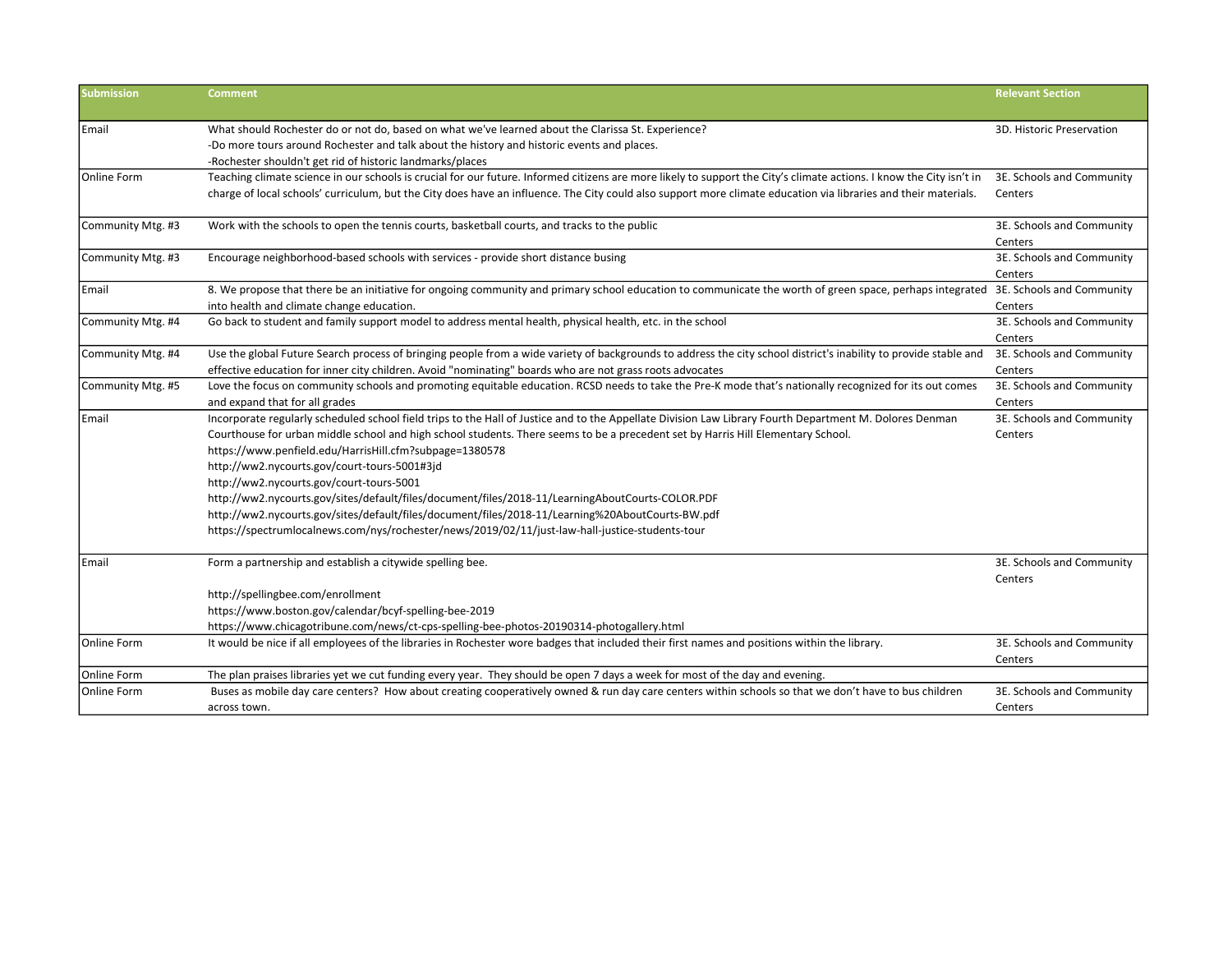| <b>Submission</b> | <b>Comment</b>                                                                                                                                                                                                                                                                                                                                                                                                                                                                                                                                                                                                                                                                                                                                                                                                                                                                                                                                                                                                                                                                                                                                                                                                                                                                                                                                             | <b>Relevant Section</b>              |
|-------------------|------------------------------------------------------------------------------------------------------------------------------------------------------------------------------------------------------------------------------------------------------------------------------------------------------------------------------------------------------------------------------------------------------------------------------------------------------------------------------------------------------------------------------------------------------------------------------------------------------------------------------------------------------------------------------------------------------------------------------------------------------------------------------------------------------------------------------------------------------------------------------------------------------------------------------------------------------------------------------------------------------------------------------------------------------------------------------------------------------------------------------------------------------------------------------------------------------------------------------------------------------------------------------------------------------------------------------------------------------------|--------------------------------------|
| Online Form       | I'm glad you are addressing schools and education because they are an important City ECONOMIC development tool and schools are typically omitted from<br>Comp Plans. However, the entire focus is on Community Schools with no mention of regional schools. We need BOTH/AND. Community Schools do not<br>address poverty and segregation, and they focus on elementary schools. Because of extreme poverty, the RCSD can no longer do it alone (educational<br>research has shown that once a school has reached more than 40% poverty, schools are overcome with social problems and learning is impaired). We need<br>regional solutions like the Great Schools for All voluntary regional magnet schools proposal. We need to study and implement the Raleigh/Wake County<br>magnet schools and the Omaha "learning communities" solutions. However, these magnet schools can only serve a limited number and they generally are<br>focused on junior and senior high school levels. Thus, we need BOTH to address poverty and segregation in our area. Our schools are more segregated now<br>than when the 1954 Brown vs. Board of Education Supreme Court outlawed separate but equal schools. Shame on us. The comp plan should recognize more<br>than one form of school reform.                                                                  | 3E. Schools and Community<br>Centers |
| Online Form       | support for community and neighborhood schools (page 216, 223). Thank you for mentioning the pathway from school 33 and East High School, which I<br>strongly support.                                                                                                                                                                                                                                                                                                                                                                                                                                                                                                                                                                                                                                                                                                                                                                                                                                                                                                                                                                                                                                                                                                                                                                                     | 3E. Schools and Community<br>Centers |
| Email             | We commend the Rochester 2034 Comprehensive Plan for: prioritizing the community school model, committing to support Roc the Future's collective impact 3E. Schools and Community<br>work on education, support for collaboration between local universities and RCSD, commitment to data sharing, addressing race and cultural competence in<br>education, and support for organizations doing youth leadership development like Teen Empowerment. We believe some of these strategies could be<br>strengthened and others added to improve the academic and social-emotional development of children in Rochester.                                                                                                                                                                                                                                                                                                                                                                                                                                                                                                                                                                                                                                                                                                                                       | Centers                              |
| Email             | Community Schools: A community school is both a physical location and a broader set of partnerships between a school, health and social service providers<br>and other community resources. Our organization is strongly supportive of this model, and we commend the city for its commitment to the implementation of Centers<br>this approach. We hope to help expand and strengthen community schools throughout the city over the next few years.                                                                                                                                                                                                                                                                                                                                                                                                                                                                                                                                                                                                                                                                                                                                                                                                                                                                                                      | 3E. Schools and Community            |
|                   | Specifically, we support these strategies:<br>-Examining opportunities to co-locate community facilities and programs such as libraries, rec centers, neighborhood service centers, health clinics, childhood<br>development centers, day care, and after-school programs; (SCC-2b & SCC-3b)<br>-Increase the number of neighborhood and community schools. (SCC-3d)<br>We also suggest the following revisions and additions:<br>-Co-located facilities should be attached to public schools whenever possible, and<br>centrally located within neighborhoods. This would help promote the community<br>school model and foster greater parent engagement;<br>-Police stations should be kept separate from co-located facilities that serve children<br>to limit their exposure to the criminal justice system;<br>-The city should explore shared staffing and programs at schools to keep buildings<br>open longer during the day;<br>-The 2034 Plan mentions the need to provide busing for students who live within 1.5<br>miles of their school (Page 216), but does not mention short-distance busing as a<br>strategy in the action plan. Advocacy at the state level for changing the<br>reimbursement formula for Rochester should be a strategy to create neighborhood<br>schools, reduce chronic absenteeism, and increase parent engagement. |                                      |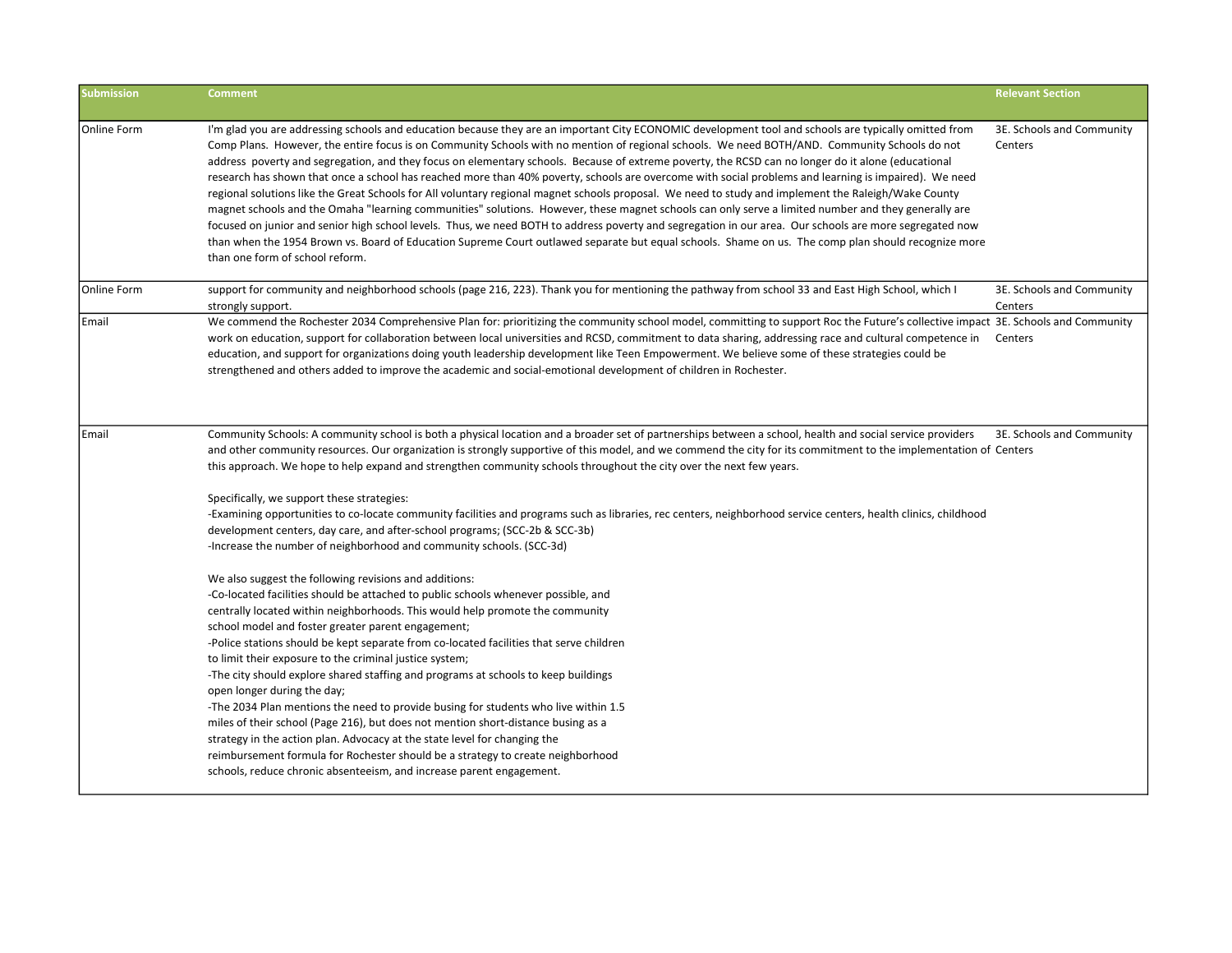| <b>Submission</b> | <b>Comment</b>                                                                                                                                                                                                                                                                                                                                                                                                                                                                                                                                                                                                                                                                                                                                                                                                                                                                                                                                                                                                                                                                                                                                                                                                                                                                                                                                                                                                                                                                                                                                                           | <b>Relevant Section</b>              |
|-------------------|--------------------------------------------------------------------------------------------------------------------------------------------------------------------------------------------------------------------------------------------------------------------------------------------------------------------------------------------------------------------------------------------------------------------------------------------------------------------------------------------------------------------------------------------------------------------------------------------------------------------------------------------------------------------------------------------------------------------------------------------------------------------------------------------------------------------------------------------------------------------------------------------------------------------------------------------------------------------------------------------------------------------------------------------------------------------------------------------------------------------------------------------------------------------------------------------------------------------------------------------------------------------------------------------------------------------------------------------------------------------------------------------------------------------------------------------------------------------------------------------------------------------------------------------------------------------------|--------------------------------------|
| Email             | Partnerships between Universities and RCSD: Our community has the opportunity to benefit from the knowledge, resources, and capacities of our local<br>institutions of higher learning. We are in full support of the following strategies:<br>-Support for Educational Partnership Organization agreements between RCSD and the University of Rochester, SUNY Geneseo and others; (SCC-1d)<br>-Partner with and support the Warner School of Education's Center for Urban Education Success. (SCC-1e)<br>We also suggest the following revisions and additions:<br>Rochester Early College International High School has one of the highest graduation rates in RCSD (87% August 2018), and should be strengthened and<br>expanded to serve more students.<br>-The city of Rochester should work with Monroe Community College and RCSD to create mutually beneficial financial agreements that would allow more<br>students to take classes at the downtown MCC campus;                                                                                                                                                                                                                                                                                                                                                                                                                                                                                                                                                                                                | 3E. Schools and Community<br>Centers |
| Email             | City and School District Cooperation: Effective and constructive cooperation between the city and RCSD is essential to the success of our community's young<br>people. We are therefore highly supportive of efforts to encourage better student-based data development and sharing between DRYS, RPL, and RCSD; (SCC-<br>1 <sub>f</sub><br>We also believe the city of Rochester and RCSD should cooperate more closely on financial matters to ensure financial stability for RCSD and the best use of<br>city-owned school buildings as student enrollment declines.<br>-Disburse property taxes to the city school district in a timely manner to avoid stopgap borrowing by the city school district and ensure predictable revenue;<br>-Cooperatively develop long-term plan for excess school building capacity due to declining enrollment.                                                                                                                                                                                                                                                                                                                                                                                                                                                                                                                                                                                                                                                                                                                      | 3E. Schools and Community<br>Centers |
| Email             | We fully endorse efforts to empower young people to share their experiences and perspectives as a way to facilitate their development and ensure youth<br>services are meeting their needs. Specifically, we support the growth and reach of organizations like Teen Empowerment that foster dialogue and leadership<br>development among young people; (SCC-4e).                                                                                                                                                                                                                                                                                                                                                                                                                                                                                                                                                                                                                                                                                                                                                                                                                                                                                                                                                                                                                                                                                                                                                                                                        | 3E. Schools and Community<br>Centers |
| Email             | The Rochester City School District has made large investments in restorative practices as a foundation for relationship building, social-emotional learning, and 3E. Schools and Community<br>as an alternative to harmful exclusionary discipline. These investments appear to have resulted in higher course completion rates and improved school climate. Centers<br>However, students' interactions with adults go beyond school buildings, and all adults who regularly work with youth should employ restorative practices. The<br>community should have a unified approach, and that means becoming a restorative city. We specifically recommend:<br>-Ongoing professional development for all city employees, especially youth facing staff, in:<br>o Restorative Practices<br>o De-escalation Techniques<br>o Trauma-informed approaches<br>-The use of community-building circles at libraries, rec centers, and neighborhood<br>service centers                                                                                                                                                                                                                                                                                                                                                                                                                                                                                                                                                                                                              |                                      |
| Online Form       | Would like to see the document include statement challenging and encouraging the City to seek out and engage in expanded collaborative partnerships with<br>the County and across the multiple municipal, school and other boundaries that artificially divide us.<br>And related to that, I would love to have seen a statement encouraging the City to work closely with the RCSD in pushing for voluntary collaborative cross-<br>district partnerships between the city and suburban school districts that create socioeconomically-diverse magnet schools that would bring our young people<br>together and begin to diminish the insidious effects of concentrated poverty in the city, and improve student outcomes, consistent with years of extensive<br>national research. Such cross-district approaches are evidence-based initiatives, and would expand options for city students and parents, consistent with<br>Great Schools for All's Both-And approach, suggesting that this option should be one of a number of approaches needed to improve student outcomes, along<br>with strong community schools, university partnerships, expanded focus on race and culturally competent curriculum, restorative practices and other<br>important directions needed within the District. Professional survey data from both city and suburban parents strongly support interest in creating such<br>options, and the City can be helpful in pushing RCSD to engage in needed discussions with suburban districts, regents and legislators to make this happen. | 3E. Schools and Community<br>Centers |
| Online Form       | I support the wording of the attached plan.<br>ROCHESTER 2034 COMPREHENSIVE PLAN INITIATIVE AREA 3 - DRAFT [pg 220-223]                                                                                                                                                                                                                                                                                                                                                                                                                                                                                                                                                                                                                                                                                                                                                                                                                                                                                                                                                                                                                                                                                                                                                                                                                                                                                                                                                                                                                                                  | 3E. Schools and Community<br>Centers |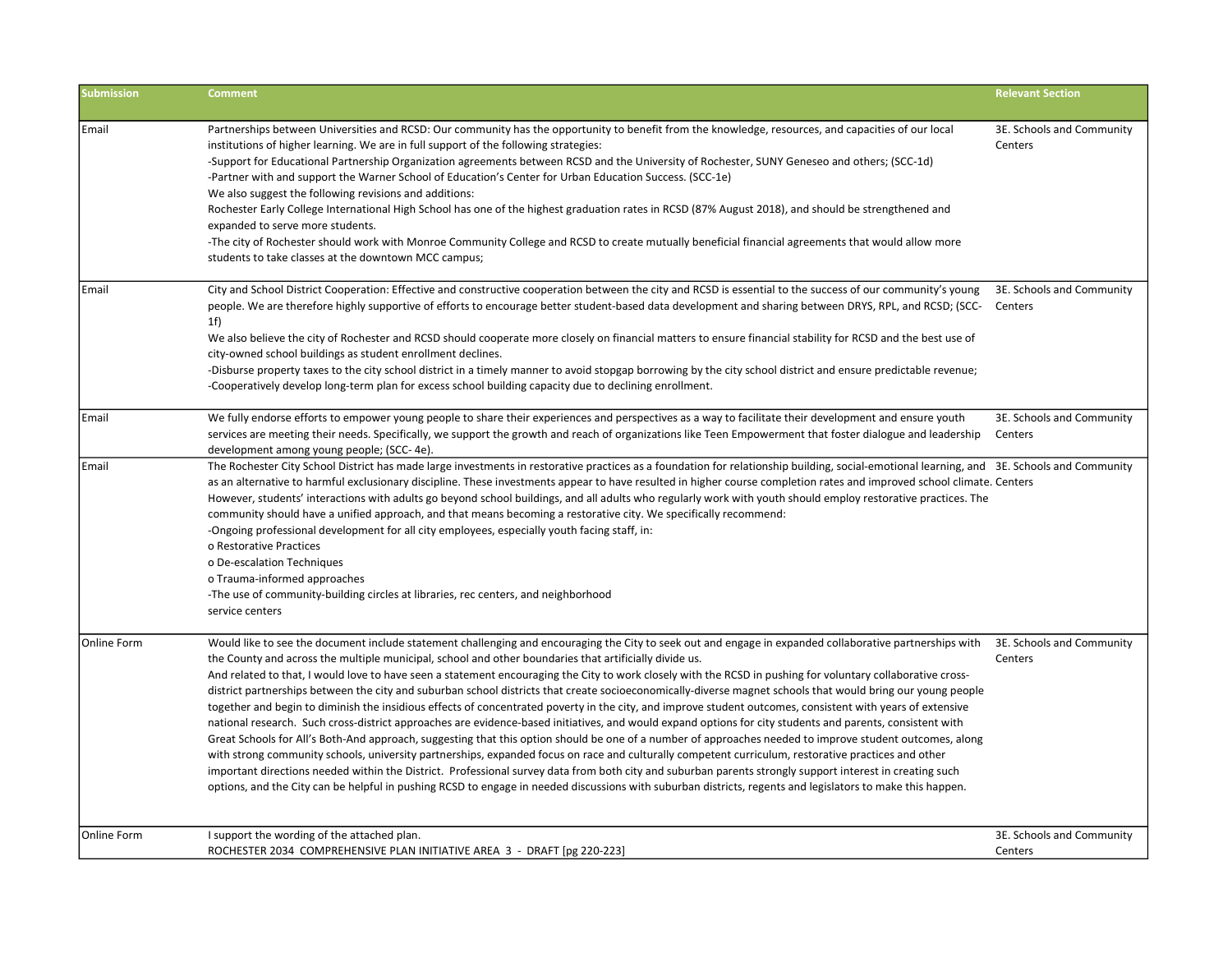| <b>Submission</b> | <b>Comment</b>                                                                                                                                                                                                                                                                                                                                                                                                                                                                                                                                                                                                                                                                                                                                                                                                                                                                                                                                                                                                                                                                                                                                                                                                                                                                                                                                                                                                                                                                                  | <b>Relevant Section</b>              |
|-------------------|-------------------------------------------------------------------------------------------------------------------------------------------------------------------------------------------------------------------------------------------------------------------------------------------------------------------------------------------------------------------------------------------------------------------------------------------------------------------------------------------------------------------------------------------------------------------------------------------------------------------------------------------------------------------------------------------------------------------------------------------------------------------------------------------------------------------------------------------------------------------------------------------------------------------------------------------------------------------------------------------------------------------------------------------------------------------------------------------------------------------------------------------------------------------------------------------------------------------------------------------------------------------------------------------------------------------------------------------------------------------------------------------------------------------------------------------------------------------------------------------------|--------------------------------------|
| Online Form       | MNA Supports: Section E Schools + Community Centers:<br>-Page 223:<br><b>If #SCC-4d - Support the development of a nature center in Maplewood Park, serving as a hub for nature-based educational enrichment and expeditionary</b><br>experiences.                                                                                                                                                                                                                                                                                                                                                                                                                                                                                                                                                                                                                                                                                                                                                                                                                                                                                                                                                                                                                                                                                                                                                                                                                                              | 3E. Schools and Community<br>Centers |
| Online Form       | Regarding the strategy to co-locate City facilities to incorporate with libraries and schools, we are concerned what this could mean for the Charlotte Branch<br>Library. There is mention in 2034 of a Public Library Branch Facilities and Operations Master Plan, but we have not even heard of such a thing. It certainly was Centers<br>not presented to the community.                                                                                                                                                                                                                                                                                                                                                                                                                                                                                                                                                                                                                                                                                                                                                                                                                                                                                                                                                                                                                                                                                                                    | 3E. Schools and Community            |
| Online Form       | On behalf of myself and the SWCC Education Committee I want to give my full support to the "Exploring neighborhood and community schools" Pages 220,<br>221, 222, and 223 of the ROCHESTER 2034 COMPREHENSIVE PLAN INITIATIVE AREA 3 - DRAFT.                                                                                                                                                                                                                                                                                                                                                                                                                                                                                                                                                                                                                                                                                                                                                                                                                                                                                                                                                                                                                                                                                                                                                                                                                                                   | 3E. Schools and Community<br>Centers |
|                   | In particular I want to encourage the City to lobby NY State for removing the 1.5 mile minimum busing requirement from the NY State busing reimbursement<br>formula. This 1.5 mile provision has significantly harmed our neighborhood and community schools because parents value the safety of using busing for their<br>children and consequently choose schools over 1.5 miles away to get busing for their children. This disconnect parents from their child's school and weakens<br>all schools.                                                                                                                                                                                                                                                                                                                                                                                                                                                                                                                                                                                                                                                                                                                                                                                                                                                                                                                                                                                         |                                      |
| Email             | For our neighborhood to become vibrant and have young families not flee when their children reach school-age, we need at least a neighborhood primary<br>school and nearby middle/Jr. High/High School that meets no lower than state standards. In addition, it needs to accommodate the languages of many<br>neighborhood families that do not speak English at home. We're not alluding to Spanish, but rather Mandarin, the two major languages of India, and perhaps<br>others. We and the City need to better understand the demographics of our UR/Strong students/employees with young children that might consider staying in<br>or moving to the neighborhood if we had the right school system. Without the right schools, there will continue to be a vacuum excluding families with school-<br>age children.<br>• The neighborhood might prefer if a charter school could be brought in to address the language challenges many of the students may bring.<br>• There is currently no primary school that could be considered within our neighborhood or within walking distance. The ideal locations for such a primary<br>school are a) one of the two buildings currently setup for school-like use behind St. Anne's, currently used by Al Sigl, the Lattimore Building, currently used by<br>UR, a site on Science Parkway, a building within the State Psych Center that would need to be repurposed. If the city could facilitate some property swap, it<br>would be ideal. | 3E. Schools and Community<br>Centers |
| Email             | Greater access and public support for libraries.<br>We encourage the City to explore opportunity to become a City Year location, to promote graduation.                                                                                                                                                                                                                                                                                                                                                                                                                                                                                                                                                                                                                                                                                                                                                                                                                                                                                                                                                                                                                                                                                                                                                                                                                                                                                                                                         | 3E. Schools and Community<br>Centers |
| Letter            | As noted in the Vision 2034 Plan, Rochester has lost more than a third of its population since the 1960s. This loss of population was/is the result of many<br>factors including loss of several major employers and the dismal performance in the RCSD causing many families to move out. The plan in many areas sepasks Centers<br>to growing the Ctiy population again, but it is not clear how character zoning and more "flexibility" in usage of buildings will cause the growth to occur. The<br>plan barely mentions the elephant in the roomRCSD and the impact that has oon attracting and maintaining residents, mention in the plan or a strategy to<br>address RCSD performance and image.                                                                                                                                                                                                                                                                                                                                                                                                                                                                                                                                                                                                                                                                                                                                                                                         | 3E. Schools and Community            |
| Email             | Support for community and neighborhood schools (page 216, 223). Thank you for mentioning the pathway (We prefer this wording over "feeder program".)<br>from school 33 and East High School, which we strongly support. We would like to see School 33 be the default, unless parents or guardians request another<br>school. (We acknowledge that our neighbors in EMMA consider school 28 to be their neighborhood school, which they would also like to be a pathway to East<br>High). Likewise, we appreciate the note in the comprehensive plan draft (page 216) and strongly support City advocacy for RCSD to provide busing for students<br>even within 1.5 miles of a school                                                                                                                                                                                                                                                                                                                                                                                                                                                                                                                                                                                                                                                                                                                                                                                                           | 3E. Schools and Community<br>Centers |
| Email             | LOVE the idea of the soccer stadium becoming a Youth Sports Complex. Their questions/concerns were: what guarantees it will happen? To be successful, it 3E. Schools and Community<br>will need to be very focused on programming and building youth up, team-building, leadership, etc., not just holding games where people come to fight.                                                                                                                                                                                                                                                                                                                                                                                                                                                                                                                                                                                                                                                                                                                                                                                                                                                                                                                                                                                                                                                                                                                                                    | Centers                              |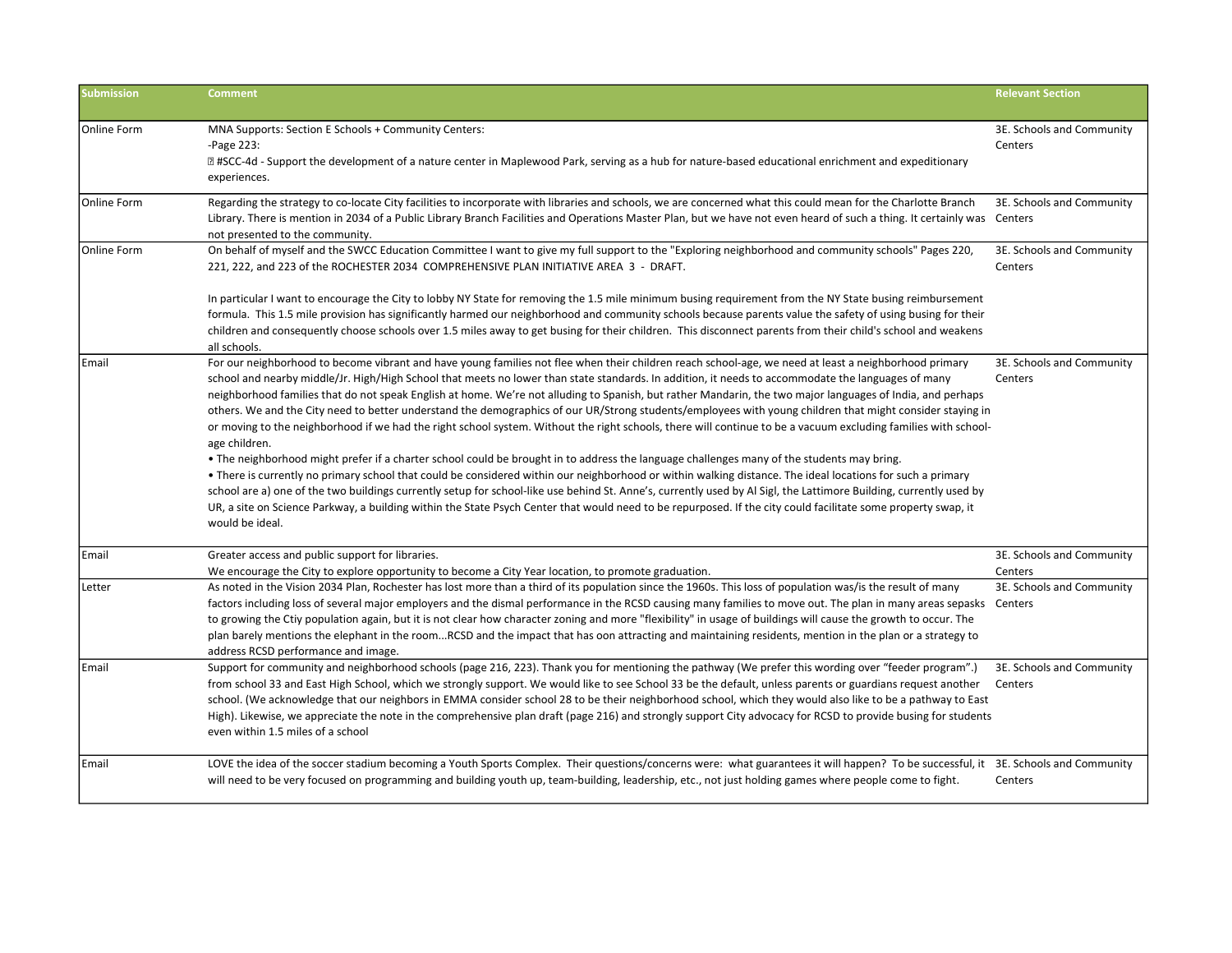| <b>Submission</b> | Comment                                                                                                                                                                                     | <b>Relevant Section</b>    |
|-------------------|---------------------------------------------------------------------------------------------------------------------------------------------------------------------------------------------|----------------------------|
|                   |                                                                                                                                                                                             |                            |
| Email             | What do youth want/need to make this a great city?                                                                                                                                          | 3E. Schools and Community  |
|                   | -We need better connections with each other                                                                                                                                                 | Centers                    |
|                   | -Get teen clubs and spaces for us to hang and chill                                                                                                                                         |                            |
|                   | -Youth need to have input on city choices and school options and rules                                                                                                                      |                            |
|                   | -Areas for you th to play sports and be in open environments                                                                                                                                |                            |
|                   | -More school activities                                                                                                                                                                     |                            |
|                   | -Updated resources for school                                                                                                                                                               |                            |
|                   | -better school lunch                                                                                                                                                                        |                            |
| Email             | What should Rochester do to help fix the harm it caused re:redlining/restrictive covenants?                                                                                                 | 3E. Schools and Community  |
|                   | -Sponsor a Rec Center                                                                                                                                                                       | Centers                    |
|                   | -Pay for school activities                                                                                                                                                                  |                            |
| Email             | While reading through the School and Community Center section, my hope was increased that there would be goals and strategies to assist the disabled                                        | 3E. Schools and Community  |
|                   | students and children, however I was disappointed once more. There is only one mention of a universally accessible system in the action plan and no goals or                                | Centers                    |
|                   | strategies explicitly indicating efforts to build inclusivity and equity in these spaces. Some potential goals may be working with community partners to make                               |                            |
|                   | adaptive athletic programs accessible to more Rochesterians with disabilities or increase integrated educational and employment training options. Too often,                                |                            |
|                   | disabled students are written off and limited to the programs others see fit. Considering the high population of Deaf individuals in Rochester and its                                      |                            |
|                   | surroundings, there should be strategies that discuss better integration of Deaf families as well as including ASL in afterschool programs (like those discussed                            |                            |
|                   | in SCC-3g). We cannot fail the next generation of Rochester leaders, simply because we fail to make the tools to success accessible to them.                                                |                            |
| Launch Party      | More cameras especially in High Falls                                                                                                                                                       | 3F. Public Health + Safety |
| Community Mtg. #2 | More citizen groups patrolling the streets                                                                                                                                                  | 3F. Public Health + Safety |
| Community Mtg. #3 | Do not brown out RFD                                                                                                                                                                        | 3F. Public Health + Safety |
| Community Mtg. #3 | New development should include RFD and RPD to determine if they will need more man power or tools to service the new development                                                            | 3F. Public Health + Safety |
| Community Mtg. #3 | Key Takeaways: Everyone has the right to live in a safe, healthy, and peaceful community. This statement maybe refers to 1/2 the city. I live on Lyell Ave. Very 3F. Public Health + Safety |                            |
|                   | unsafe drugs. Drug houses unhealthy. The 2034 plan must access these areas first with funding.                                                                                              |                            |
| Community Mtg. #4 | Bring RPD/RFD/EMT professionals into the classroom setting starting in elementary school. They can help make the children more at ease with them                                            | 3F. Public Health + Safety |
| Email             | Expand the service locations and availability of Foodlink's Curbside Market.                                                                                                                | 3F. Public Health + Safety |
| Email             | Where will city residents buy groceries etc. ?                                                                                                                                              | 3F. Public Health + Safety |
|                   | The police are very professional and courteous.                                                                                                                                             |                            |
| Online Form       | I would like to see continued strong enforcement of City Noise Code.                                                                                                                        | 3F. Public Health + Safety |
|                   | I feel that is important for public health and quality of life.                                                                                                                             |                            |
|                   | I suggest a more active public education effort about the noise code (starting ASAP).                                                                                                       |                            |
| Online Form       | Public Health & Safety: We need to start de-emphasizing the police. We continue to rely on police officers to deal with issues that they are not trained for.                               | 3F. Public Health + Safety |
|                   | Increase mental health counselors that respond to calls and add peer addiction counselors as well.                                                                                          |                            |
| Online Form       | p. 246 - PHS6d - If you're willing to write a CBA with developers, why not with convenience stores?                                                                                         | 3F. Public Health + Safety |
| Online Form       | Wegmans - this is the biggest impact you could have on the City of Rochester - PHS-6D                                                                                                       | 3F. Public Health + Safety |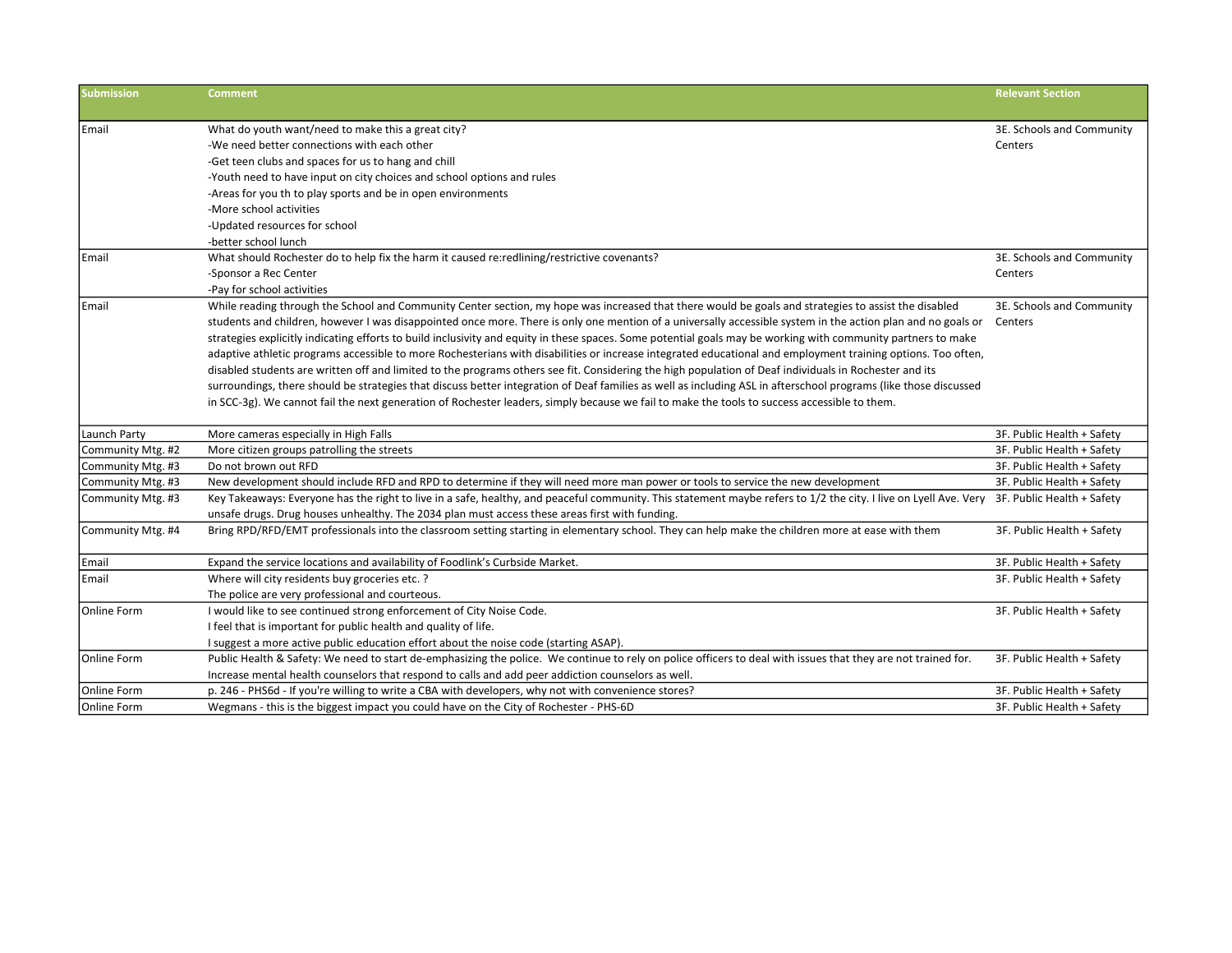| <b>Submission</b> | <b>Comment</b>                                                                                                                                                                                                                                                                                                                                                                                                                                                                                                                                                                                                                                                                                                                                                                                                                                                                                                                                                                                                                                                | <b>Relevant Section</b>      |
|-------------------|---------------------------------------------------------------------------------------------------------------------------------------------------------------------------------------------------------------------------------------------------------------------------------------------------------------------------------------------------------------------------------------------------------------------------------------------------------------------------------------------------------------------------------------------------------------------------------------------------------------------------------------------------------------------------------------------------------------------------------------------------------------------------------------------------------------------------------------------------------------------------------------------------------------------------------------------------------------------------------------------------------------------------------------------------------------|------------------------------|
| Online Form       | Wish we could develop a strategy to manage the negative impacts of convenience stores on our lo-mod commercial corridors. In my 20 years working on SW 3F. Public Health + Safety<br>commercial corridors these stores have been the nexus of negative impacts on our mixed-use streets. And it has little to do with nutrition.                                                                                                                                                                                                                                                                                                                                                                                                                                                                                                                                                                                                                                                                                                                              |                              |
|                   | The most obvious negative impact is crime. RPD Calls-For-Service and Part-1 crime records spike around these markets. They generally offer a range of<br>products that support the use of illegal drugs. Store owners tell us that they make very little profit on drug-related products, but they make a ton of profit on<br>the food & drink sales that accompany the drug-related products.                                                                                                                                                                                                                                                                                                                                                                                                                                                                                                                                                                                                                                                                |                              |
|                   | According to national research the number one C-store sales driver is tobacco. RPD very infrequently monitors sales to minors and tobacco license violations<br>(looseys, unstamped packs and cigs from Indian reservations). Store operators know their customers and are able to avoid detection.                                                                                                                                                                                                                                                                                                                                                                                                                                                                                                                                                                                                                                                                                                                                                           |                              |
|                   | Another impact is on parking & traffic. Many have zero off-street parking. The typical customer may only be in the store 5 minutes, but there are hundreds<br>of customers daily. While it's true that some customers walk/bike/bus, many many more drive. A check of most mini marts at "drive time" will show cars<br>double-parked, parked on sidewalks, parked blocking adjacent business' driveways, etc. The offenses are so transient that offenders are gone before RPD can<br>respond.                                                                                                                                                                                                                                                                                                                                                                                                                                                                                                                                                               |                              |
|                   | C-store appearance is another detractor. Code enforcement for signage, lighting and window coverage is lax for reasons I'll never understand. I hope to work<br>with our SW NSC to 'get tough' on at least one of our SW commercial corridors.                                                                                                                                                                                                                                                                                                                                                                                                                                                                                                                                                                                                                                                                                                                                                                                                                |                              |
| Email             | Public safety is improved when complete street design is implemented. Accommodating the turn radius of the emergency response vehicle fleet is mentioned 3F. Public Health + Safety<br>in the plan. It is a challenge communities around the nation are facing as they try to make streets safer for all people, regardless of mode of transportation.<br>One solution that many cities are examining is not mentioned in the current plan: exploring the purchase of fleet vehicles that are more suitably sized for city<br>streets. We feel that such a solution should be explored by the City in partnership with emergency responders so that response time and public safety goals<br>can be achieved.                                                                                                                                                                                                                                                                                                                                                 |                              |
| Email             | In Initiative Areas 3 (Reinforcing Strong Neighborhoods), Public Health and Safety Action Plan, PHS-2b and 3k referring to designing and supporting safer<br>streets. However, "traffic violence" (i.e. deaths and injuries caused by motor vehicles) has been rising both locally, statewide, and nationally, despite<br>innovations in auto safety technology. A movement to reverse this trend, called "Vision Zero" has been spreading worldwide, with the goal of eliminating<br>traffic deaths in the cities that have adopted this policy. This is done through a combination of street design, enforcement and public education. Besides the<br>increase in public health due to the direct reduction of traffic violence, safer streets further reduce youth and adult obesity and increase fitness as playing in or<br>near the streets become safe again. A clear commitment to making Rochester a "Vision Zero" City should be included as a goal, as opposed to developing "a<br>multi-modal traffic safety initiative modeled on vision zero.". | 3F. Public Health + Safety   |
| Email             | Reality is that people barely play outside now (because of safety issues); it's hard to be playful when there's so much violence.                                                                                                                                                                                                                                                                                                                                                                                                                                                                                                                                                                                                                                                                                                                                                                                                                                                                                                                             | 3F. Public Health + Safety   |
| Email             | What do youth want/need to make this a great city?<br>-More safe places                                                                                                                                                                                                                                                                                                                                                                                                                                                                                                                                                                                                                                                                                                                                                                                                                                                                                                                                                                                       | 3F. Public Health + Safety   |
| Email             | At the risk of sounding like a broken record, the Public Health and Safety Action Plan discussed in the Rochester 2034 plan is an additional area severely<br>lacking. We need to make sure both the RPD and RFD have the training and resources to understand and properly interact with community members that are<br>disabled and may have different forms of communication, emergencies, and barriers. Interactions can escalate and emergencies heighten, if those expected to<br>bring safety and order cause further distress for disabled individuals who are not receiving the information or resources they need. We also need to consider<br>the barriers that may prevent disabled community members from accessing healthy food options. Limited incomes and limited accessible transportation can<br>make it particularly difficult for disabled people to have any healthy food or health planning options.                                                                                                                                    | 3F. Public Health + Safety   |
| Community Mtg. #1 | The community means something to us and to the world. It is your responsibility to keep your neighborhood good, and mot messy at all. Do something nice,<br>never leave your neighborhood dirty because it will be nasty. You should pick up the trash and throw it away. If you see a garbage can or garbage bag,<br>something you can through everything that is not supposed to be there at all. The problem is that people do not like to pick up the garbage at all. The solution<br>is that keep your community clean, or pick it up, throw it away.                                                                                                                                                                                                                                                                                                                                                                                                                                                                                                    | 3G. Community Beautification |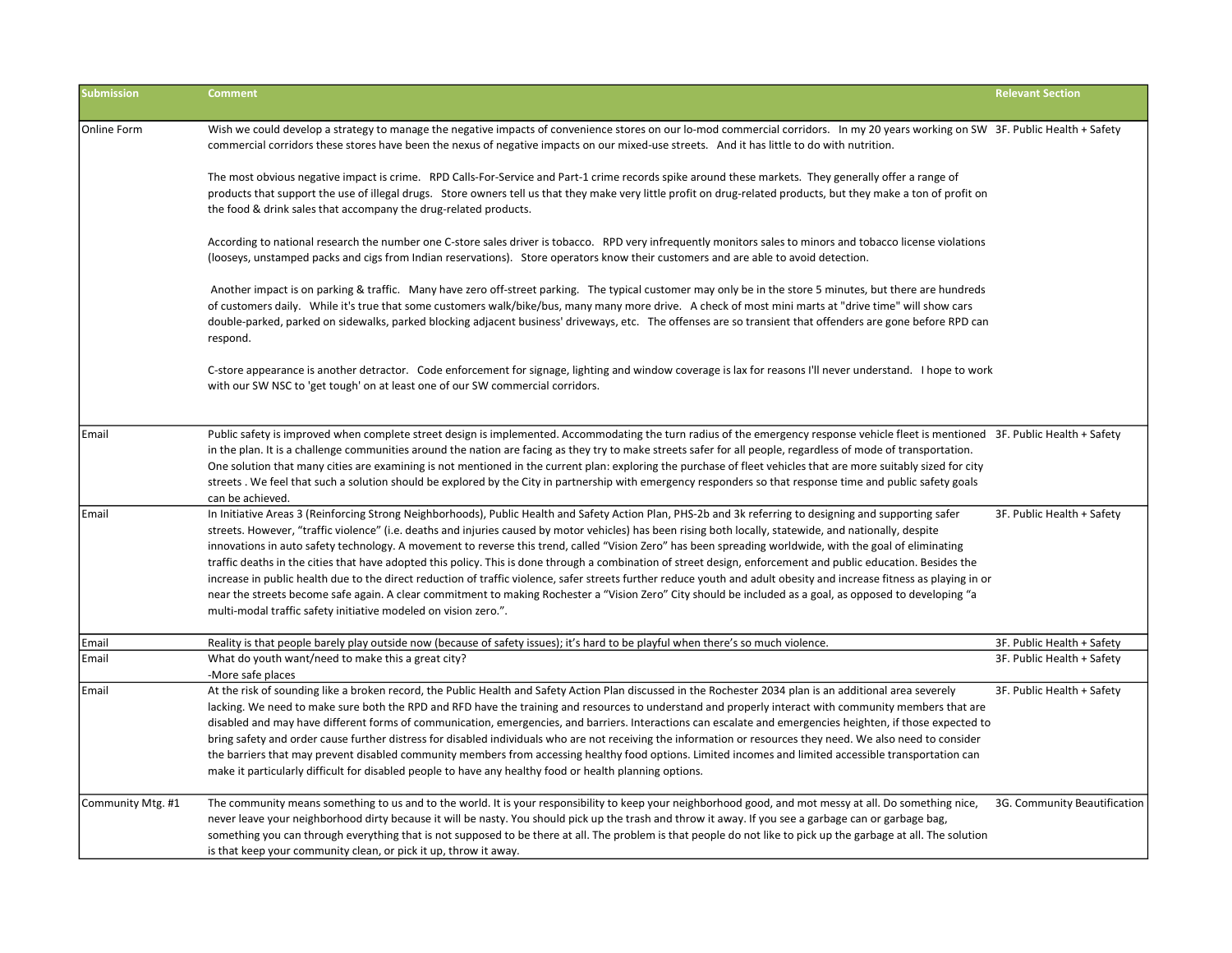| <b>Submission</b> | <b>Comment</b>                                                                                                                                                                                                                                                                                                                                                                                                                                                                                                                                                                                                                                                                                                                                                                                                                                                                                                                                                                                                                                                                                                                                                                                                                                                                                                                                                                                                                                                                                           | <b>Relevant Section</b>      |
|-------------------|----------------------------------------------------------------------------------------------------------------------------------------------------------------------------------------------------------------------------------------------------------------------------------------------------------------------------------------------------------------------------------------------------------------------------------------------------------------------------------------------------------------------------------------------------------------------------------------------------------------------------------------------------------------------------------------------------------------------------------------------------------------------------------------------------------------------------------------------------------------------------------------------------------------------------------------------------------------------------------------------------------------------------------------------------------------------------------------------------------------------------------------------------------------------------------------------------------------------------------------------------------------------------------------------------------------------------------------------------------------------------------------------------------------------------------------------------------------------------------------------------------|------------------------------|
| Community Mtg. #2 | Please get the river trail on the river the whole way! Its beautiful                                                                                                                                                                                                                                                                                                                                                                                                                                                                                                                                                                                                                                                                                                                                                                                                                                                                                                                                                                                                                                                                                                                                                                                                                                                                                                                                                                                                                                     | 3G. Community Beautification |
| Community Mtg. #4 | Why is clean sweep only once a year? I see a lot of garbage accumulating around businesses that are no longer operative. This trash (look near Olean and Van 3G. Community Beautification<br>Auker properties)                                                                                                                                                                                                                                                                                                                                                                                                                                                                                                                                                                                                                                                                                                                                                                                                                                                                                                                                                                                                                                                                                                                                                                                                                                                                                           |                              |
| Community Mtg. #4 | Neighborhood grants for beautification great idea. Even "mini" grants for small dollar amounts would send positive message How small projects will need a<br>process to make neighborhood aware of these type of grants and make it single process to apply                                                                                                                                                                                                                                                                                                                                                                                                                                                                                                                                                                                                                                                                                                                                                                                                                                                                                                                                                                                                                                                                                                                                                                                                                                              | 3G. Community Beautification |
| Community Mtg. #4 | Consider litter app used by NW Rotary. Global, easy to use app. Tracks litter and cleanup.                                                                                                                                                                                                                                                                                                                                                                                                                                                                                                                                                                                                                                                                                                                                                                                                                                                                                                                                                                                                                                                                                                                                                                                                                                                                                                                                                                                                               | 3G. Community Beautification |
| Community Mtg. #4 | Children/Students could be offered community services credits for helping with mini clean sweeps in various neighborhoods. The litter near some of the<br>vacant properties on W Main is very unappealing                                                                                                                                                                                                                                                                                                                                                                                                                                                                                                                                                                                                                                                                                                                                                                                                                                                                                                                                                                                                                                                                                                                                                                                                                                                                                                | 3G. Community Beautification |
| Community Mtg. #5 | Yes to small neighborhood grants. Beautification can happen at a small scale. Look beyond just flowers/litter pick up to other placemaking opportunities (eg.<br>public art, boulevard, playful sidewalks                                                                                                                                                                                                                                                                                                                                                                                                                                                                                                                                                                                                                                                                                                                                                                                                                                                                                                                                                                                                                                                                                                                                                                                                                                                                                                | 3G. Community Beautification |
| Phone Call        | Add a strategy in the subject section around holding a community video contest about cleaning up litter. It should have a youth focus - so have kids make a<br>video and enter it into a contest.                                                                                                                                                                                                                                                                                                                                                                                                                                                                                                                                                                                                                                                                                                                                                                                                                                                                                                                                                                                                                                                                                                                                                                                                                                                                                                        | 3G. Community Beautification |
| Online Form       | The appearance of the City affects quality of life - public education about liter.<br>(You don't see this level of liter elsewhere/nearby.)<br>RCSD needs serious help - priority problem.<br>thank you                                                                                                                                                                                                                                                                                                                                                                                                                                                                                                                                                                                                                                                                                                                                                                                                                                                                                                                                                                                                                                                                                                                                                                                                                                                                                                  | 3G. Community Beautification |
| Email             | This ties to our comments on Arts & Culture. Walk-ability enhances beauty, pleasure and community interest.<br>Basics like -- maintaining the greenery along our streets; providing basic street maintenance, trimming and trash cans, benches. Providing a website for city<br>and community resources for neighborhood beautification. We encourage the City to explore energy conscious lighting, and to consider impact on wildlife.                                                                                                                                                                                                                                                                                                                                                                                                                                                                                                                                                                                                                                                                                                                                                                                                                                                                                                                                                                                                                                                                 | 3G. Community Beautification |
| Community Mtg. #2 | Zero pollution allowed into Genesee! Please focus on this                                                                                                                                                                                                                                                                                                                                                                                                                                                                                                                                                                                                                                                                                                                                                                                                                                                                                                                                                                                                                                                                                                                                                                                                                                                                                                                                                                                                                                                | 4A. Natural Resources        |
| Community Mtg. #2 | Partner with neighborhood and nonprofit orgs to promote Lower Falls. One of Rochester's unappreciated awesome outdoor spaces                                                                                                                                                                                                                                                                                                                                                                                                                                                                                                                                                                                                                                                                                                                                                                                                                                                                                                                                                                                                                                                                                                                                                                                                                                                                                                                                                                             | 4A. Natural Resources        |
| Email             | 5. We propose adding references and text on additional benefits of trees and green space. For example:<br>a. These include the health benefits of trees in neighborhoods. A study of street trees in Toronto neighborhoods, for example, (Kardan et al. (2015).<br>"Neighborhood greenspace and health in a large urban center," Scientific Reports: 5, Article # 11610) has shown quantifiable increases in cardio-metabolic<br>health; just 11 more street trees in a neighborhood are equal to an effect of giving each resident \$20K more per year or turning back time for each resident by<br>$1.4$ years).<br>b. Well-planned and managed green space in, for example, vacant lots, can increase a sense of safety and decrease crime rates (See, for e.g.: Branas et al.<br>(2018). "Citywide cluster randomized trial to restore blighted vacant land and its effects on violence, crime, and fear," PNAS, March 20, 2018. Vol 115 no. 12.).<br>Add this information and approach to the section on vacant land: pp.153 ff. In short, vacant land may not only cost the city money, if selectively developed<br>according to these principles, it may also diminish certain expenditures.<br>c. Giving students access to adequate green spaces can increase student learning (Kuo, Ming & Browning, Matthew & L. Penner, Milbert. (2018). "Do Lessons<br>in Nature Boost Subsequent Classroom Engagement? Refueling Students in Flight." Frontiers in Psychology. 8. 10.3389/fpsyg.2017.02253 | 4A. Natural Resources        |
| Community Mtg. #4 | To improve air quality, encourage beneficial electrification. "Go All Electric"                                                                                                                                                                                                                                                                                                                                                                                                                                                                                                                                                                                                                                                                                                                                                                                                                                                                                                                                                                                                                                                                                                                                                                                                                                                                                                                                                                                                                          | 4A. Natural Resources        |
| Community Mtg. #4 | Health and safety benefits of nature and green spaces is well documented - especially important to a city like Rochester with high poverty and crime                                                                                                                                                                                                                                                                                                                                                                                                                                                                                                                                                                                                                                                                                                                                                                                                                                                                                                                                                                                                                                                                                                                                                                                                                                                                                                                                                     | 4A. Natural Resources        |
| Community Mtg. #4 | Zoning to protect green spaces is very important - several current examples where building is permitted where there will be a detrimental impact on park<br>space, eg Cobbs Hill Village                                                                                                                                                                                                                                                                                                                                                                                                                                                                                                                                                                                                                                                                                                                                                                                                                                                                                                                                                                                                                                                                                                                                                                                                                                                                                                                 | 4A. Natural Resources        |
| Community Mtg. #4 | Emphasis on rezoning a positive. Need to reposition Rochester for a growth but not at expense of green spaces                                                                                                                                                                                                                                                                                                                                                                                                                                                                                                                                                                                                                                                                                                                                                                                                                                                                                                                                                                                                                                                                                                                                                                                                                                                                                                                                                                                            | 4A. Natural Resources        |
| Online Form       | NR 3d - Please provide the value of soil health for healthy tree plantings                                                                                                                                                                                                                                                                                                                                                                                                                                                                                                                                                                                                                                                                                                                                                                                                                                                                                                                                                                                                                                                                                                                                                                                                                                                                                                                                                                                                                               | 4A. Natural Resources        |
| Online Form       | NR 3d - Please provide the value of soil health for healthy tree plantings<br>NR 5 - Education for the public and for schools should include information about soil health and how to nurture it.                                                                                                                                                                                                                                                                                                                                                                                                                                                                                                                                                                                                                                                                                                                                                                                                                                                                                                                                                                                                                                                                                                                                                                                                                                                                                                        | 4A. Natural Resources        |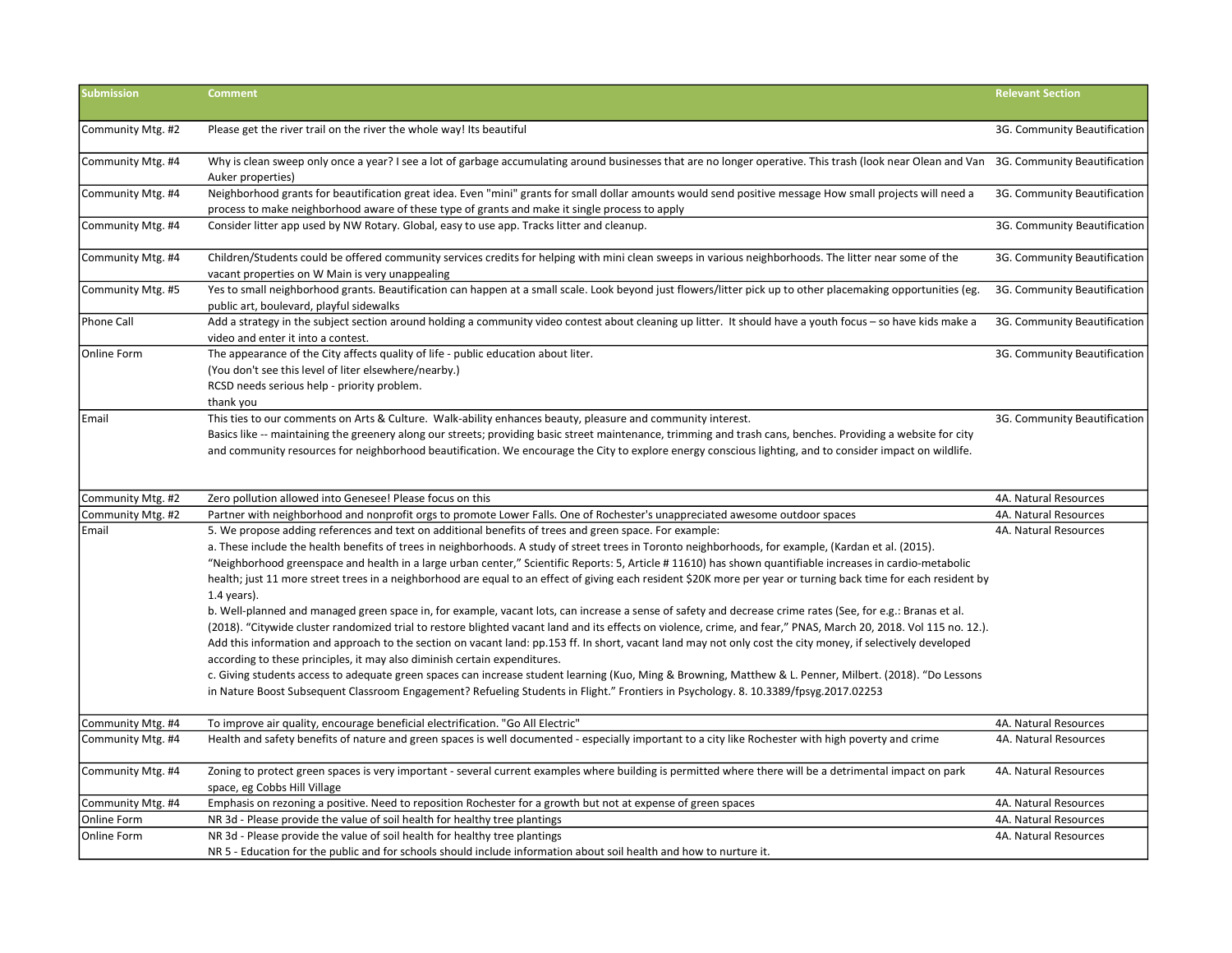| <b>Submission</b>          | <b>Comment</b>                                                                                                                                                                                                                                                                                                                                                                                                                                                                                                                                                                                                                                                                                                                                                                                                                                                                                                                                                                                                                                                                                                                                                                                                                                                                                                                                                                                                                                                                                                                                                                                                                                                                                                                  | <b>Relevant Section</b>                        |
|----------------------------|---------------------------------------------------------------------------------------------------------------------------------------------------------------------------------------------------------------------------------------------------------------------------------------------------------------------------------------------------------------------------------------------------------------------------------------------------------------------------------------------------------------------------------------------------------------------------------------------------------------------------------------------------------------------------------------------------------------------------------------------------------------------------------------------------------------------------------------------------------------------------------------------------------------------------------------------------------------------------------------------------------------------------------------------------------------------------------------------------------------------------------------------------------------------------------------------------------------------------------------------------------------------------------------------------------------------------------------------------------------------------------------------------------------------------------------------------------------------------------------------------------------------------------------------------------------------------------------------------------------------------------------------------------------------------------------------------------------------------------|------------------------------------------------|
| Online Form                | I suggest this addition to the Comprehensive Plan - cooperation with upstream communities to clean up the Genesee River. The Genesee River waters become 4A. Natural Resources<br>extremely turgid when it rains hard as it usually does in the spring and as it has done repeatedly recently. That turgidity is largely caused by run-off from farm<br>fields upstream - heavy erosion that carries away top soil along with fertilizers and pesticides that the farmers may have applied. If the City could cooperate<br>with upstream communities to encourage farmers to use cover crops and build soil health, there would be a dramatic reduction in this turgidity. When<br>farmers raise the organic matter in their soils by 1%, each acre is capable of holding an additional 20,000 gallons of water from rain. Cornell researchers in soil<br>science have a set of tests that they demonstrate to farmers. The researchers set up columns of water and place in a small cage at the top of each column a<br>sample of soil. Soils from fields where no cover crops are used and where cash crops are grown year after year disintegrate immediately when added to the<br>water column. Soils from pastures or from fields that have high organic matter from the use of composts, manure and cover crops do not disintegrate. Those<br>soils have aggregates that are held together by gooey substances like glomalin. Soils like these with high organic matter suffer less erosion, hold water, and<br>are more nourishing to crops.<br>The brown color of the Genesee can be changed by action to improve soil health. The city will also benefit from the higher quality of food from those upstream<br>farms. |                                                |
| Email<br>Online Form       | Loss of greenspace, especially trees, as density increases:<br>a. Concerns: loss of quality of life, increased carbon footprint.<br>b. Strict requirements regarding street trees wherever possible<br>i. Street trees budgeted and required for developments that strip lawn trees. E.g. 441 East Avenue – lots of space for development, but the carbon sink<br>and cooling effects of those trees need to be compensated for.<br>ii. Developers should be required to submit carbon offset plans when developments decrease existing vegetation, especially trees - vertical gardens,<br>artificial carbon capture technologies, especially in traffic-congested areas where carbon emissions are especially high.<br>Natural Resources: Don't just identify the city's tree canopy - plant trees! You mention other cities starting edible forests. Yes! Create greenspace (and more 4A. Natural Resources                                                                                                                                                                                                                                                                                                                                                                                                                                                                                                                                                                                                                                                                                                                                                                                                                  | 4A. Natural Resources                          |
|                            | parks) in residential neighborhoods. We can't just preserve resources to fight climate change; we have to create more of that infrastructure. (see below)                                                                                                                                                                                                                                                                                                                                                                                                                                                                                                                                                                                                                                                                                                                                                                                                                                                                                                                                                                                                                                                                                                                                                                                                                                                                                                                                                                                                                                                                                                                                                                       |                                                |
| Online Form<br>Online Form | Air quality needs to be addressed<br>Goal NR-4 - "The City of Rochester has consistently been awarded for having the best tasting water in New York State."<br>For a city with great tasting water, the opportunity to taste it is limited. Water Fountains in public spaces are nearly non-existent and are often tucked away in<br>a corner. They do nothing to describe our water and history. Festivals always selling bottled water that isn't City water and is overcharged.                                                                                                                                                                                                                                                                                                                                                                                                                                                                                                                                                                                                                                                                                                                                                                                                                                                                                                                                                                                                                                                                                                                                                                                                                                              | 4A. Natural Resources<br>4A. Natural Resources |
| <b>Online Form</b>         | The Nature Conservancy protects land and water and seeks to transform the way we as a society meet our needs for food, water, and energy. Cities are an<br>important part of our mission. Today, over half of the world's population lives in cities, and by 2050 that percentage will grow to two-thirds. Cities need to be<br>healthy places for people and nature, and also be sustainable in their use of energy, water, and other natural resources.                                                                                                                                                                                                                                                                                                                                                                                                                                                                                                                                                                                                                                                                                                                                                                                                                                                                                                                                                                                                                                                                                                                                                                                                                                                                       | 4A. Natural Resources                          |
| Email                      | Water - maintenance and security. Impact on wildlife and climate change must be considered.                                                                                                                                                                                                                                                                                                                                                                                                                                                                                                                                                                                                                                                                                                                                                                                                                                                                                                                                                                                                                                                                                                                                                                                                                                                                                                                                                                                                                                                                                                                                                                                                                                     | 4A. Natural Resources                          |
| Email                      | The value of landscaping within and around current parking areas when they are repaved or designed and the requirement of such when any new surface<br>parking is built. We appreciate the recommendation that new surface parking be discouraged (page 70), but given the warming of our climate there is<br>considerable need for landscaping -- trees and green areas -- to mitigate the heat-exaggerating effects of pavement. Additionally, new surface parking should<br>be discouraged whenever possible in favor of shared parking areas and infrastructure that includes alternative modes of transportation.                                                                                                                                                                                                                                                                                                                                                                                                                                                                                                                                                                                                                                                                                                                                                                                                                                                                                                                                                                                                                                                                                                          | 4A. Natural Resources                          |
| Community Mtg. #1          | We need senior exercise equipment in 14621 (Wilkins St). There is a great example in Atlanta at Washington Park. We need Exercise Equipment for our<br>children too                                                                                                                                                                                                                                                                                                                                                                                                                                                                                                                                                                                                                                                                                                                                                                                                                                                                                                                                                                                                                                                                                                                                                                                                                                                                                                                                                                                                                                                                                                                                                             | 4B. Parks, Recreation, and<br>Open Space       |
| Community Mtg. #3          | Keep the trails simple yet maintained. Nature will do the rest                                                                                                                                                                                                                                                                                                                                                                                                                                                                                                                                                                                                                                                                                                                                                                                                                                                                                                                                                                                                                                                                                                                                                                                                                                                                                                                                                                                                                                                                                                                                                                                                                                                                  | 4B. Parks, Recreation, and<br>Open Space       |
| Community Mtg. #3          | Updates to the Roger Robach Center                                                                                                                                                                                                                                                                                                                                                                                                                                                                                                                                                                                                                                                                                                                                                                                                                                                                                                                                                                                                                                                                                                                                                                                                                                                                                                                                                                                                                                                                                                                                                                                                                                                                                              | 4B. Parks, Recreation, and<br>Open Space       |
| Email                      | 1. We are gratified by the extent of public support for parks and green space among those who participated in giving feedback on this planning initiative. We<br>note that support extended to those from all income levels.                                                                                                                                                                                                                                                                                                                                                                                                                                                                                                                                                                                                                                                                                                                                                                                                                                                                                                                                                                                                                                                                                                                                                                                                                                                                                                                                                                                                                                                                                                    | 4B. Parks, Recreation, and<br>Open Space       |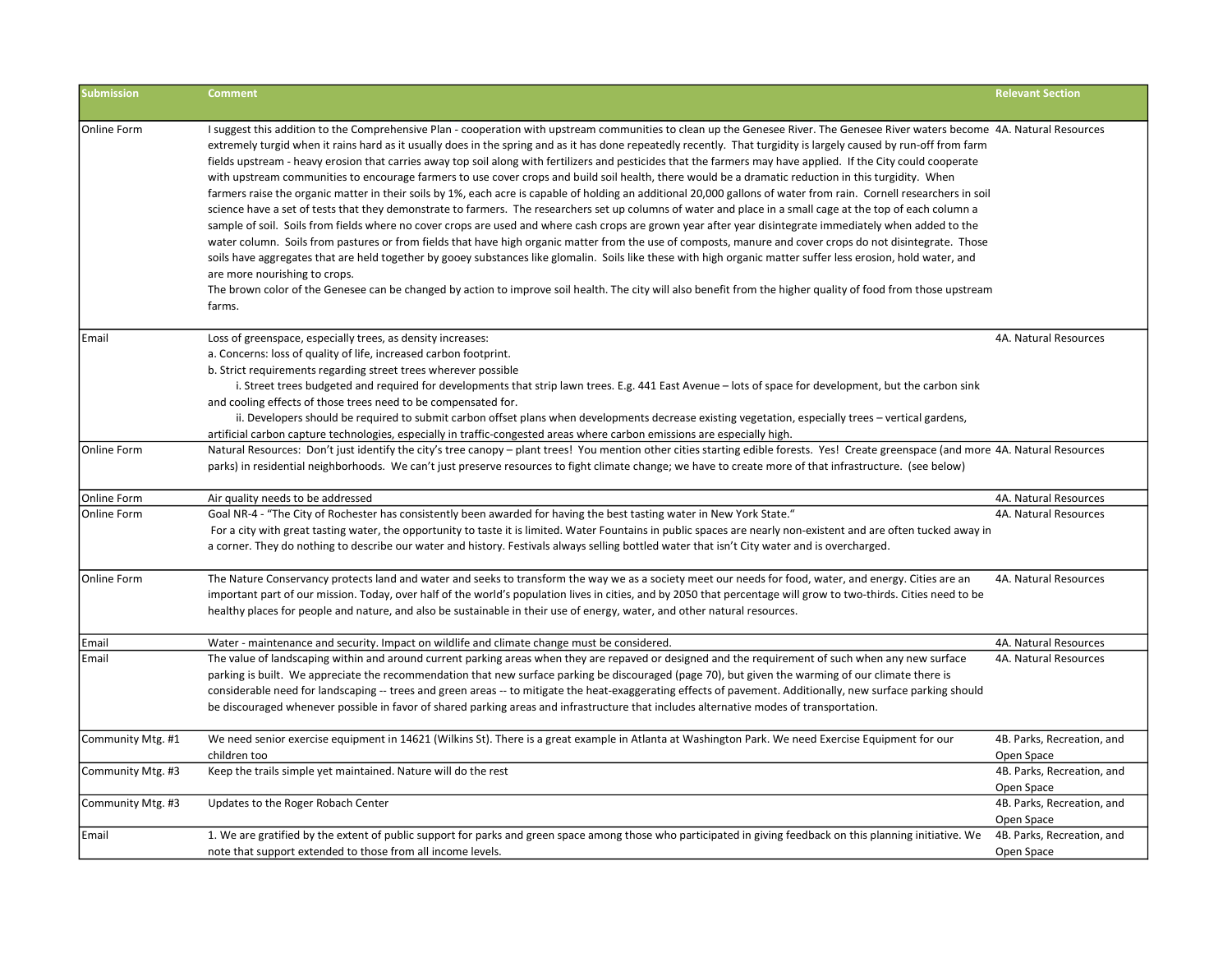| <b>Submission</b>  | <b>Comment</b>                                                                                                                                                                                                                                                                                                                                                                                                                                                                                                                                                                                                                                                                                                                                                                                                                                                                                                                                                                                                                                                                                                                                                                                                                                                                                                                                                                                                                                                                                                                                                                                                                                                                                                                                                                                                                                                                                                                                                                                                                                                                                                          | <b>Relevant Section</b>                  |
|--------------------|-------------------------------------------------------------------------------------------------------------------------------------------------------------------------------------------------------------------------------------------------------------------------------------------------------------------------------------------------------------------------------------------------------------------------------------------------------------------------------------------------------------------------------------------------------------------------------------------------------------------------------------------------------------------------------------------------------------------------------------------------------------------------------------------------------------------------------------------------------------------------------------------------------------------------------------------------------------------------------------------------------------------------------------------------------------------------------------------------------------------------------------------------------------------------------------------------------------------------------------------------------------------------------------------------------------------------------------------------------------------------------------------------------------------------------------------------------------------------------------------------------------------------------------------------------------------------------------------------------------------------------------------------------------------------------------------------------------------------------------------------------------------------------------------------------------------------------------------------------------------------------------------------------------------------------------------------------------------------------------------------------------------------------------------------------------------------------------------------------------------------|------------------------------------------|
| Email              | 2. We appreciate the references to the research on a robust park system.                                                                                                                                                                                                                                                                                                                                                                                                                                                                                                                                                                                                                                                                                                                                                                                                                                                                                                                                                                                                                                                                                                                                                                                                                                                                                                                                                                                                                                                                                                                                                                                                                                                                                                                                                                                                                                                                                                                                                                                                                                                | 4B. Parks, Recreation, and<br>Open Space |
| Email              | 3. We propose that the report be amended to note that most of those benefits extend to green space generally, not just parks.                                                                                                                                                                                                                                                                                                                                                                                                                                                                                                                                                                                                                                                                                                                                                                                                                                                                                                                                                                                                                                                                                                                                                                                                                                                                                                                                                                                                                                                                                                                                                                                                                                                                                                                                                                                                                                                                                                                                                                                           | 4B. Parks, Recreation, and<br>Open Space |
| Email              | 6. Parks and green space contribute to Rochester's climate initiative. We recommend that this connection be integrated into the report.                                                                                                                                                                                                                                                                                                                                                                                                                                                                                                                                                                                                                                                                                                                                                                                                                                                                                                                                                                                                                                                                                                                                                                                                                                                                                                                                                                                                                                                                                                                                                                                                                                                                                                                                                                                                                                                                                                                                                                                 | 4B. Parks, Recreation, and<br>Open Space |
| Email              | 7. We suggest changes and additions to the report's recommendations on Parks, Recreation and Open Space. We also propose establishing priorities rather<br>than a simple listing:<br>a. We recommend that first priority be given to systemic changes rather than particular projects. Without systemic changes we doubt that the rest of the<br>recommendations will be fully implemented, and Rochester will always be playing catch-up. We consider the following systemic changes should be given<br>precedence:<br>i. Create a parks and open spaces department. This step, which would create a single contact and voice for Rochester parks and green space is, we suggest,<br>essential to all that follows.<br>ii. Create a community support and advocacy organization of representatives of Rochester's parks and other green space initiatives to leverage the city's<br>limited resources.<br>iii. Recommend that consideration of green space be included in Rochester's climate initiative.<br>iv. Integrate contemporary green infrastructure best practice into the revision of Rochester's zoning code and into city planning. The Green Infrastructure                                                                                                                                                                                                                                                                                                                                                                                                                                                                                                                                                                                                                                                                                                                                                                                                                                                                                                                                               | 4B. Parks, Recreation, and<br>Open Space |
|                    | Ontario Coalition guide for Small Cities, Towns and Rural Communities, for example recommends the following guiding principles: a) Implement a green<br>infrastructure first policy; b) Incorporate the multiple benefits of a green infrastructure; c) apply best practices in green infrastructure design and<br>maintenance; d)preserve and protect natural heritage and existing vegetation; and e) Integrate green infrastructure into asset management. LEED also offers<br>resources.<br>v. Integrate into the new city zoning codes and ordinance that specifically protects intrusion onto parks. Require that new buildings on land adjoining parks<br>(not other green space) be set back 15 feet, and require a plant screen between that building and the adjoining park.<br>vi. Bring expertise on green space into considerations of Rochester's Department of Building and Zoning and its Zoning Board of Appeals.<br>b. Once a new department is in place, conduct an inventory of Rochester's parks and green spaces, and also of potential community resources as the city will<br>always have limited resources of its own.<br>c. Use the inventory to develop a master plan for the city and use this plan to sequence and implement additional plans. Create a plan that identifies key<br>priorities/actions, roles/responsibilities, key stakeholders for engagement, and a realistic timeline.<br>d. Increase the data collection capacity of the new parks department and the city generally, but also rely on data and research from other cities and entities<br>with greater resources than Rochester. Ideally develop partnerships with Rochester or regional institutions of higher education to supplement Rochester's<br>capacity in data collection, research and expertise as well as informal partnerships with existing park-supportive organizations like Friends of Highland Park,<br>Friends of Washington Grove.<br>e. Regarding PR-4c "Activate parks with community-oriented programming for diverse audiences, ages, interests, and abilities," ensure that there are ample |                                          |
| Community Mtg. #4  | Identify every statue in the City of Rochester. Create a database of these symbols                                                                                                                                                                                                                                                                                                                                                                                                                                                                                                                                                                                                                                                                                                                                                                                                                                                                                                                                                                                                                                                                                                                                                                                                                                                                                                                                                                                                                                                                                                                                                                                                                                                                                                                                                                                                                                                                                                                                                                                                                                      | 4B. Parks, Recreation, and<br>Open Space |
| Community Mtg. #4  | Maplewood Park and other parks in Rochester are underutilized by the public. Citizens should be encouraged to utilize the parks for celebrations and<br>ceremonies.                                                                                                                                                                                                                                                                                                                                                                                                                                                                                                                                                                                                                                                                                                                                                                                                                                                                                                                                                                                                                                                                                                                                                                                                                                                                                                                                                                                                                                                                                                                                                                                                                                                                                                                                                                                                                                                                                                                                                     | 4B. Parks, Recreation, and<br>Open Space |
| Community Mtg. #4  | I really don't see people using the Susan B. Anthony/Frederick Douglass Park. I think the city should encourage residents and business owners to host events in 4B. Parks, Recreation, and<br>this space. There are businesses on Genesee St, Chili Ave, W Main, and on Jefferson Ave that could be asked to donate and participate. Residents could be<br>encouraged to hold birthday, anniversary, and other celebrations in the park. I don't really see the allure of two bronze figures sitting there alone.                                                                                                                                                                                                                                                                                                                                                                                                                                                                                                                                                                                                                                                                                                                                                                                                                                                                                                                                                                                                                                                                                                                                                                                                                                                                                                                                                                                                                                                                                                                                                                                                       | Open Space                               |
| <b>Online Form</b> | For the eventual Park Master Plan Update: Farmington Park could use some work. Tennis courts are totally unused as far as I can tell and there are drainage<br>issues in the field (used by East Side Little League). The main impediment to making this a park that the neighborhood can truly enjoy is the ugly RG&E<br>substation on the east side. Probably not going away anytime soon but wondering if a wall with a mural or even just a tall fence could go up here. Could<br>imagine having a dual warning track for the baseball diamond and trolley bike/ped trail along this stretch of the park.                                                                                                                                                                                                                                                                                                                                                                                                                                                                                                                                                                                                                                                                                                                                                                                                                                                                                                                                                                                                                                                                                                                                                                                                                                                                                                                                                                                                                                                                                                           | 4B. Parks, Recreation, and<br>Open Space |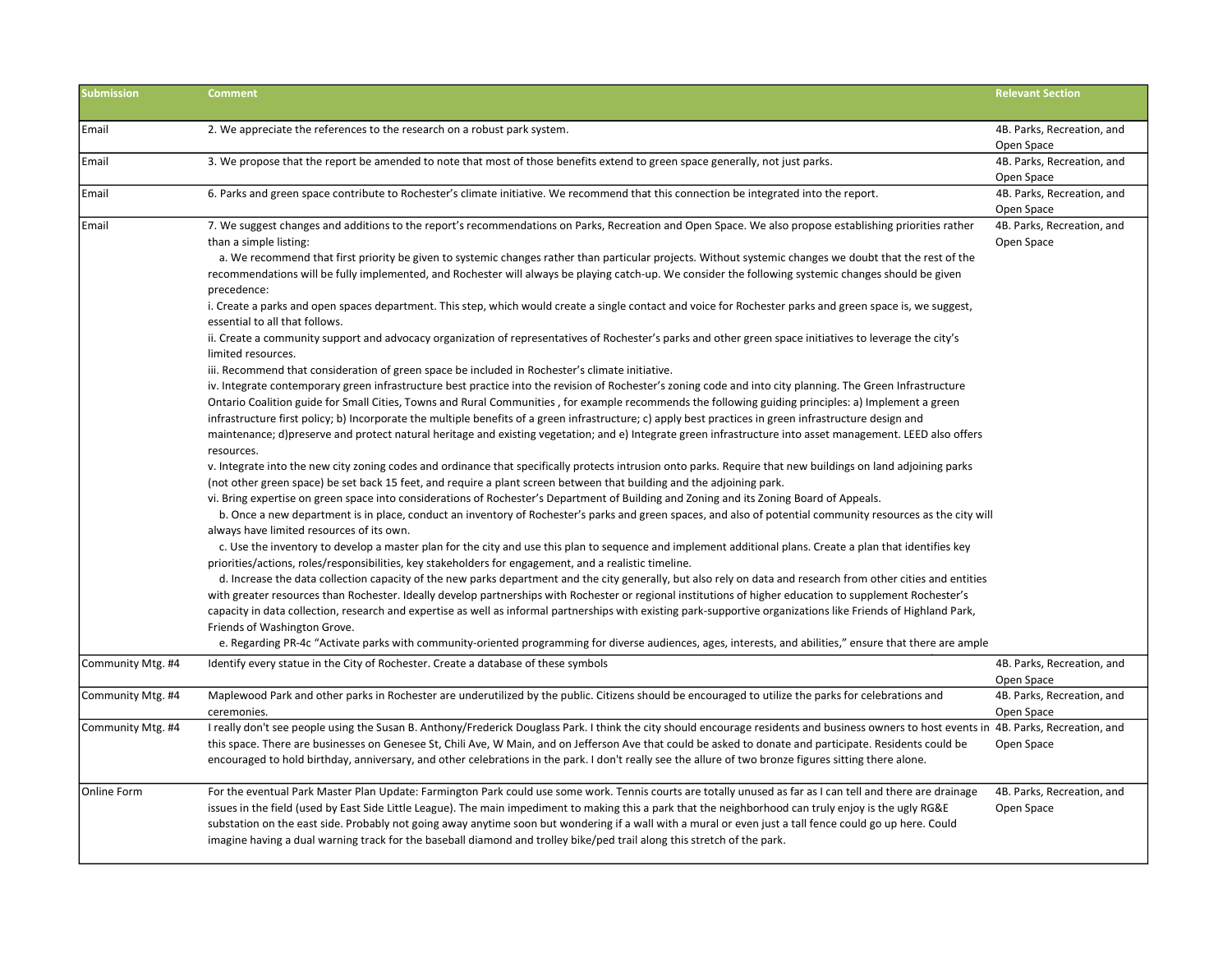| <b>Submission</b> | <b>Comment</b>                                                                                                                                                                                                                                                                                                                                                                                                                                                                                                                                                                                                                                                                                                                                                                                                                                                                                                                                                                                                                                                                  | <b>Relevant Section</b>                         |
|-------------------|---------------------------------------------------------------------------------------------------------------------------------------------------------------------------------------------------------------------------------------------------------------------------------------------------------------------------------------------------------------------------------------------------------------------------------------------------------------------------------------------------------------------------------------------------------------------------------------------------------------------------------------------------------------------------------------------------------------------------------------------------------------------------------------------------------------------------------------------------------------------------------------------------------------------------------------------------------------------------------------------------------------------------------------------------------------------------------|-------------------------------------------------|
| Online Form       | All city-owned lands and especially parks would benefit from healthy soil management.<br>PR 2 d The plan for park management should include guidelines on healthy soils, eliminating chemical fertilizers, reducing tillage and recycling nutrients<br>PR 3 - maintenance and operations should include a focus on practices that build soil carbon<br>PR 4 The goal to increase awareness, pride and engagement is very well stated!                                                                                                                                                                                                                                                                                                                                                                                                                                                                                                                                                                                                                                           | 4B. Parks, Recreation, and<br>Open Space        |
| Email             | The South corner of Field Street and South Clinton (along the Pinnacle Hill moraine) should be designated as parkland and kept forever wild. It is a beautiful<br>wooded parcel backing up to Brighton and used extensively for hiking, biking, dog walking and simple enjoyment for not only Swillburg residents but also<br>people throughout the neighborhoods including Upper Monroe.                                                                                                                                                                                                                                                                                                                                                                                                                                                                                                                                                                                                                                                                                       | 4B. Parks, Recreation, and<br>Open Space        |
|                   | We support the concept of preserving green spaces such as Otto Henderberg Park for it is an urban oasis worthy of city improvements and maintenance.                                                                                                                                                                                                                                                                                                                                                                                                                                                                                                                                                                                                                                                                                                                                                                                                                                                                                                                            |                                                 |
| Online Form       | We love the strategy of developing plans for reconstituting a city-wide Department of Parks & Recreation that will operate under a Master Plan. However, the 4B. Parks, Recreation, and<br>strategy mentions a City-County Parks Agreement but does not explain what that means for parks like Ontario Beach Park that is owned by the city but<br>maintained by the county. We experience great frustration with the lack of communication and cohesive planning between the City of Rochester and Monroe<br>County regarding Ontario Beach Park. A city Master Plan will not work without better cooperation between municipalities.                                                                                                                                                                                                                                                                                                                                                                                                                                          | Open Space                                      |
| Email             | Parks and other amenities: We support the Plan initiatives to enhance parks and other amenities. We note that the Gateway Park, north and south, have been 4B. Parks, Recreation, and<br>omitted from the initiative to enhance parks. Several of our members continue to work with City staff to upgrade this park and would like this oversight<br>corrected. We also hope to have the South Avenue R Center, our only recreation center, included in the initiative to enhance centers that combine multiple<br>services, such as our South Ave. R Center, Frederick Douglas Library and Anna Murray Douglas School combination.                                                                                                                                                                                                                                                                                                                                                                                                                                             | Open Space                                      |
| Email             | We had questions as to whether anything in the Plan specifically addressed Wadsworth Square. We encourage the City to include neighborhoods in planning<br>improvements, so that the specific needs of a neighborhood can be addressed and tweaked to fit. Planning for parks near schools should include the school<br>population as well.                                                                                                                                                                                                                                                                                                                                                                                                                                                                                                                                                                                                                                                                                                                                     | 4B. Parks, Recreation, and<br>Open Space        |
| Online Form       | Overall, I am pleased with the Draft Rochester 2034 plan. It displays a comprehensive and confident attitude towards our City's future. My biggest concern is 4C. Climate Change,<br>how uninvolved Monroe County has been in Rochester's planning—especially the Climate Action Plan. Much of what Rochester wants to do to prepare for the Mitigation, + Adaptation<br>future involves updating and making our infrastructures more resilient. And many of our most important infrastructures—transportation, waste, sewage,<br>water, etc.—are under the county's control. Much more coordination with the county is needed to make Rochester's dreams come true.                                                                                                                                                                                                                                                                                                                                                                                                            |                                                 |
| Online Form       | The only real solution to managing our waste is to seriously reduce plastic pollution. Much could be done right now for the City to encourage customers to use 4C. Climate Change,<br>reusable bags, instead of plastic or paper, before the NYS plastic ban begins next year.                                                                                                                                                                                                                                                                                                                                                                                                                                                                                                                                                                                                                                                                                                                                                                                                  | Mitigation, + Adaptation                        |
| Online Form       | "Sustaining Green and Active Systems" a primary initiative area, while also asking that the greenhouse gas emission reduction targets in the Climate Action<br>Plan be dramatically strengthened to net zero emissions within a decade, in order to align with current climate science (the latest IPCC report). According to<br>the Climate Action Plan, the current target is to reduce GHG emissions 40% by 2030, and 80% by 2050, which simply isn't enough! To achieve rapid<br>decarbonization, the City should ambitiously promote beneficial electrification of our building and transportation sector.                                                                                                                                                                                                                                                                                                                                                                                                                                                                 | 4C. Climate Change,<br>Mitigation, + Adaptation |
| Online Form       | I am concerned that climate change and actions taken every day to address it are not discussed or highlighted on a daily basis. To address climate change<br>we need to make it part of our daily routine and habits. At home and in the community we need to make that part of our collective routine. We hear of<br>solar panel farms, wind turbines, and some recycling but we do not see everyday implementation of green practices. Public buildings should set the example.<br>Rooftop gardens reduce energy use, urban heat sinks, rain water run off. They can offer a place to cultivate vegetables, raise honey bees and offer a refuge to<br>employees working in the buildings as well. More green space and replacement of lost trees along curbs will help as well. Permeable pavers rather than<br>concrete or tarmac for sidewalks and parking lots can significantly reduce run in urban settings. New construction of public buildings need to be more<br>progressive and highlight their benefits with signage. We need to make this part of out daily life. | 4C. Climate Change,<br>Mitigation, + Adaptation |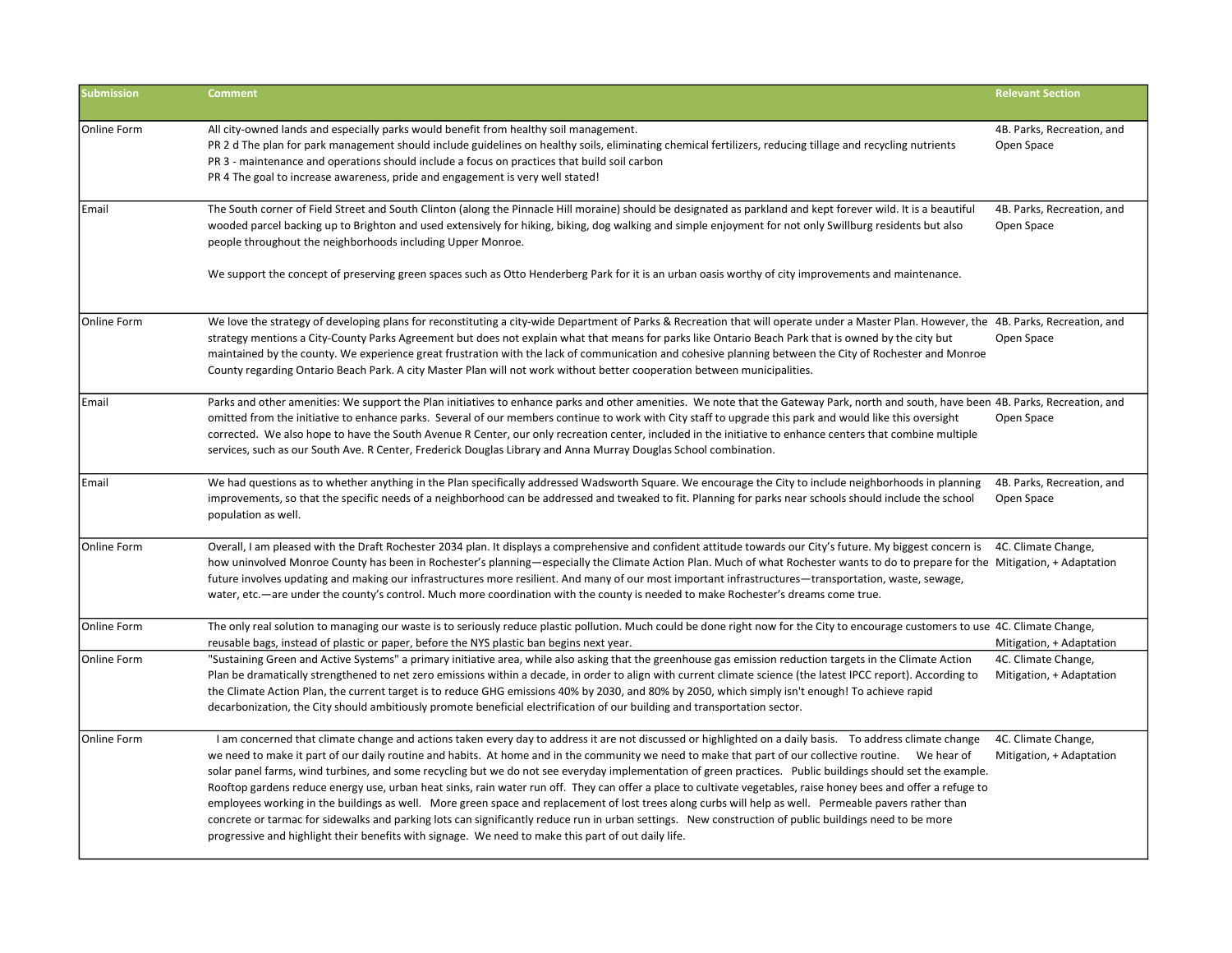| <b>Submission</b> | <b>Comment</b>                                                                                                                                                                         | <b>Relevant Section</b>                         |
|-------------------|----------------------------------------------------------------------------------------------------------------------------------------------------------------------------------------|-------------------------------------------------|
|                   |                                                                                                                                                                                        |                                                 |
| Online Form       | I was reading over the plan, specifically in the climate change and mitigation section and I noticed there were no concrete metrics in the plan. I did not see any 4C. Climate Change, |                                                 |
|                   | carbon dioxide reduction metrics or sustainable agriculture metrics that we would be able to see and target for the future. Not having metrics in a long term Mitigation, + Adaptation |                                                 |
|                   | plan allows for excuses to be made and inaction to occur. Without the proper metrics and targets, this plan is kind of useless and provides an "out" to powerful                       |                                                 |
|                   | people in our community.                                                                                                                                                               |                                                 |
| Community Mtg. #2 | Charge business for polluting the city - built in tax                                                                                                                                  | 4C. Climate Change,<br>Mitigation, + Adaptation |
| Email             | I would encourage Rochester, when looking 15 years forward, to incorporate the ability of property owners to have rights to solar, especially when developers 4C. Climate Change,      |                                                 |
|                   | want taller buildings in close proximity to residential properties and units.                                                                                                          | Mitigation, + Adaptation                        |
|                   | We need to not limit ourselves to community solar plans, but consider solar hot water, the visual downsides of home/yard shading by taller buildings (and city-                        |                                                 |
|                   | owned/new trees), and technologies, especially in NYS, that readily allow for individual home grid connection (Tesla Solar Roof and others that now and will                           |                                                 |
|                   | look to compete in the residential market space).                                                                                                                                      |                                                 |
|                   | The references I found below should be sufficient to chew on                                                                                                                           |                                                 |
|                   | Definitions                                                                                                                                                                            |                                                 |
|                   | https://en.wikipedia.org/wiki/Solar access                                                                                                                                             |                                                 |
|                   | https://en.wikipedia.org/wiki/Right_to_light                                                                                                                                           |                                                 |
|                   | https://en.wikipedia.org/wiki/Solar_easement                                                                                                                                           |                                                 |
|                   | Model Code                                                                                                                                                                             |                                                 |
|                   | From NY Planning Federation: http://nypf.org/editable/documents/NYPF-ZoningforAlternativeEnergy-04.23.18.pdf                                                                           |                                                 |
|                   | Link from NYS Orange County: https://www.orangecountygov.com/DocumentCenter/View/1635/New-York-State-Model-Solar-Zoning-Ordinance-Draft-<br>PDF?bidId=                                 |                                                 |
|                   | Link from Livingston County: https://www.livingstoncounty.us/DocumentCenter/View/5261/Zoning-for-Solar-Energy-Resource-Guide                                                           |                                                 |
|                   | (Yates county has same link as above)                                                                                                                                                  |                                                 |
|                   | From NYSBA: https://www.nysba.org/WorkArea/DownloadAsset.aspx?id=61248                                                                                                                 |                                                 |
|                   | From NYSERDA: https://www.nyserda.ny.gov/-/media/NYSun/files/Model-Solar-Energy-Law-Guidance-Document.pdf                                                                              |                                                 |
|                   | (Western Pennsylvania) Final Solar Zoning Ordinance. Prepared for Penn Future by Environmental Planning and Design, LLC.                                                               |                                                 |
|                   | Implemented:                                                                                                                                                                           |                                                 |
|                   | http://www.townofbristol.org/documents/files/Local%20Law%202%20of%202017%20Solar%20Energy%20Code.pdf                                                                                   |                                                 |
|                   | Ithaca (New York), Town of. 2014. Town Code. Chapter 270, Zoning; Article III, Terminology; Section 270-5, Definitions. Article XXVI, Special Regulations;                             |                                                 |
|                   | Section 270-219.1, Solar Collectors and Installations.                                                                                                                                 |                                                 |
|                   | Elmira (New York), Town of. 2013. Municipal Code. Chapter 217, Zoning; Article IX, Development Guidelines and Supplementary Regulations; Section 217-73,                               |                                                 |
| Community Mtg. #3 | The Climate Change Plan looks great. Using the High Falls Eco-District as an example ad making it a prototype for other neighborhoods                                                  | 4C. Climate Change,                             |
|                   |                                                                                                                                                                                        | Mitigation, + Adaptation                        |
| Community Mtg. #4 | Yes! Expand health housing to include energy efficiency (with good ventilation) and clean heating and cooling technologies (i.e. heat pumps. This is a key                             | 4C. Climate Change,                             |
|                   | argument for why we need to prioritize beneficial electrification.                                                                                                                     | Mitigation, + Adaptation                        |
| Community Mtg. #4 | Block and district geothermal would be great! What is the process for making sure that developers prioritize that? And any chance that the next round of inner 4C. Climate Change,     |                                                 |
|                   | loop development might incorporate geothermal?                                                                                                                                         | Mitigation, + Adaptation                        |
| Community Mtg. #4 | We need to do our part! New single use plastic bag law in NYS leaves room for communities to step up and promote reusable bags to redevelop over all use of 4C. Climate Change,        |                                                 |
|                   | plastic which is now a world-wide problem. Recycling not the answer and I am distressed at how the US sends so much plastic to SE Asia and Africa - poor                               | Mitigation, + Adaptation                        |
|                   | countries.                                                                                                                                                                             |                                                 |
| Community Mtg. #4 | Waste Reduction and mitigation a plus. Keep in mind that education is crucial. Example - recycling is much less effective in than reducing plastic and                                 | 4C. Climate Change,                             |
|                   | conserving                                                                                                                                                                             | Mitigation, + Adaptation                        |
| Community Mtg. #4 | Important to influence businesses as well as community - example - reaching out to Wegmans to reduce plastics                                                                          | 4C. Climate Change,                             |
|                   |                                                                                                                                                                                        | Mitigation, + Adaptation                        |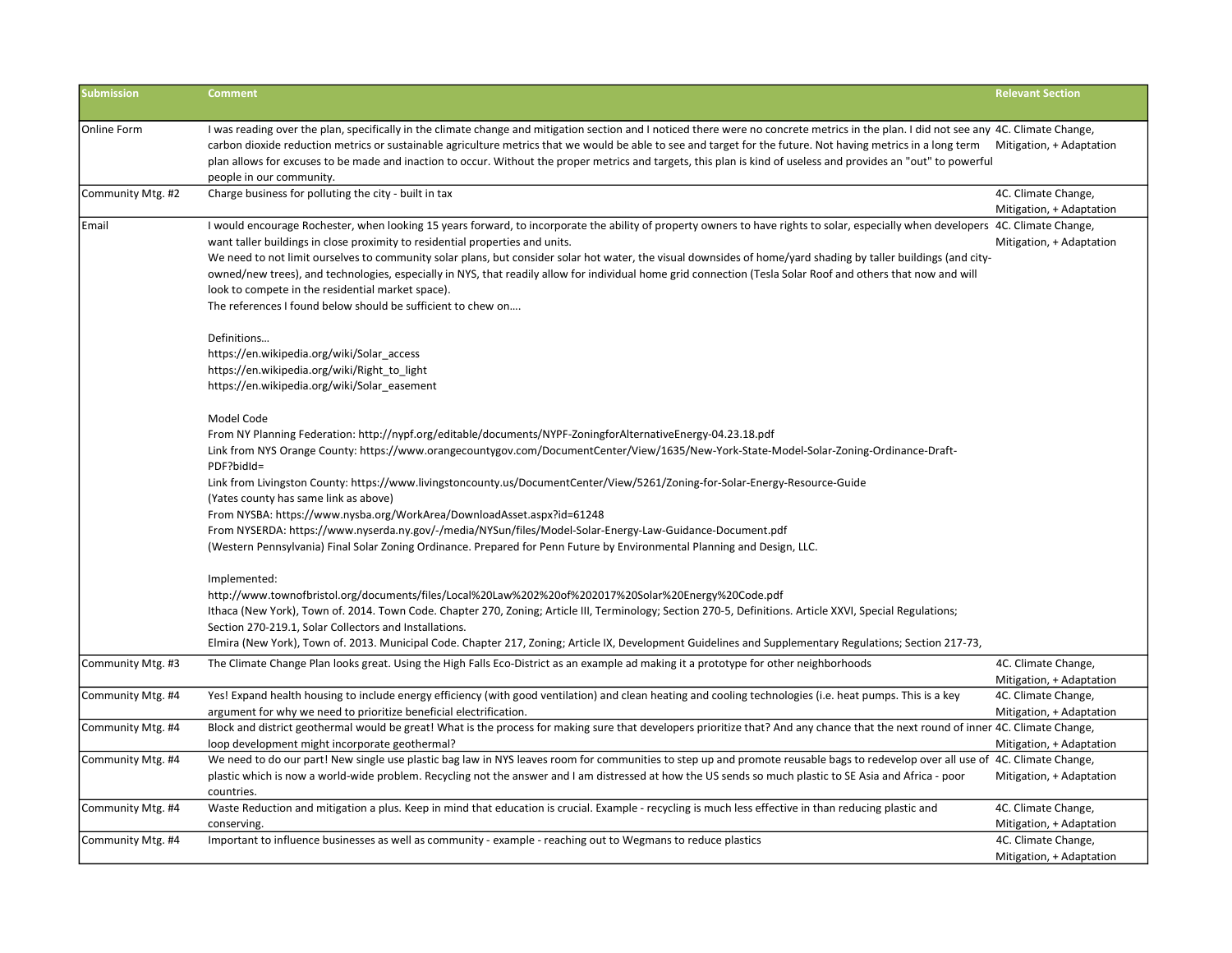| <b>Submission</b> | <b>Comment</b>                                                                                                                                                                                                                                                                                                                                                                                                                                                                                                                                                                                                                                                                                                                                                                                                                                                                                                                                                                                                                                                                     | <b>Relevant Section</b>                         |
|-------------------|------------------------------------------------------------------------------------------------------------------------------------------------------------------------------------------------------------------------------------------------------------------------------------------------------------------------------------------------------------------------------------------------------------------------------------------------------------------------------------------------------------------------------------------------------------------------------------------------------------------------------------------------------------------------------------------------------------------------------------------------------------------------------------------------------------------------------------------------------------------------------------------------------------------------------------------------------------------------------------------------------------------------------------------------------------------------------------|-------------------------------------------------|
| Community Mtg. #4 | Make beneficial electrification one of the 34 key strategies. Fuel switching is already in the Climate Action Plan, when that was created, none of us realized<br>that we already have the cleanest electricity grid in the nation (91% fossil fuel free) and that transitioning our buildings and transportation to electricity is<br>going to be critical for reducing local emissions. The city of Rochester RPCC, Causewave, and 16 other organizations are beginning to develop a "Go All Electric"<br>campaign to help accelerate this transition. The city also has the sustainable Homes Rochester campaign that is focused on education residents about heat<br>pumps, which is part of this overarching effort to promote electrification. Anne Spaulding could certainly tell you more about this.                                                                                                                                                                                                                                                                      | 4C. Climate Change,<br>Mitigation, + Adaptation |
| Community Mtg. #4 | Improve the energy efficiency of people's homes to reduce their energy burden. Making this happen in rental housing is likely to be challenging, but the C of O 4C. Climate Change,<br>process could be used to inspire landlords to invest in energy efficiency measures                                                                                                                                                                                                                                                                                                                                                                                                                                                                                                                                                                                                                                                                                                                                                                                                          | Mitigation, + Adaptation                        |
| Community Mtg. #4 | Put people to work upgrading the energy efficiency of homes and installing green infrastructure. PUSH Buffalo provides a great model that we could/should<br>emulate                                                                                                                                                                                                                                                                                                                                                                                                                                                                                                                                                                                                                                                                                                                                                                                                                                                                                                               | 4C. Climate Change,<br>Mitigation, + Adaptation |
| Email             | Include reference to something like "generating/supporting/proposing projects that advance the FLREDC's Environmental Justice Strategy"                                                                                                                                                                                                                                                                                                                                                                                                                                                                                                                                                                                                                                                                                                                                                                                                                                                                                                                                            | 4C. Climate Change,<br>Mitigation, + Adaptation |
| Online Form       | CC 1b - the development of the resilience plan should include increasing soil health because of its power to reduce erosion, buffer climate extremes by<br>increasing the capacity of soils to act as a sponge. Increasing the organic matter in soil by 1% enables one acre to hold an additional 20,000 gallons of water.<br>CC. 1e - It is important to increase composting. Instead of developing one central site, it would be better to have a composting area in every neighborhood to<br>reduce trucking of heavy materials and to encourage citizens to participate in composting and vermicomposting by having easy access to products they can use<br>in home gardens and community gardens.<br>CC 2j - the green infrastructure construction specs should include guidelines on healthy soil management<br>The City of Rochester Sustainable Practice pragmatic guide would also be strengthened by the addition of information about healthy soil management. The<br>guide does not include anything about gardening and landscape practices that foster soil carbon. | 4C. Climate Change,<br>Mitigation, + Adaptation |
| Online Form       | Honestly, I see the section "Climate Change Mitigation + Adaption" as the linchpin for everything else. Without addressing climate change many of the other<br>initiatives seem more difficult to achieve. I want to believe this is an area where Rochester could be a national leader in creating a resilient, energy efficient,<br>sustainable community, especially given some of our other local strengths, such as the UofR and RIT. After all, who wouldn't rather live here than, say, Austin --<br>especially after a few more years of heat waves and droughts? In other words, I'm advising having the courage to make this the main focus of the strategic<br>plan--because without this the rest of the plan doesn't really matter.                                                                                                                                                                                                                                                                                                                                   | 4C. Climate Change,<br>Mitigation, + Adaptation |
| Email             | All developments over a certain size (square footage limit and a cost limit) must be net zero in carbon emissions. For rehabs, the cost limit only would apply<br>(i.e. minor projects in existing large structures would not impose net zero requirements). For smaller developments, city planners and property owners should Mitigation, + Adaptation<br>be required to investigate availability of energy efficiency incentives that can be integrated with the proposed project.                                                                                                                                                                                                                                                                                                                                                                                                                                                                                                                                                                                              | 4C. Climate Change,                             |
| Online Form       | Climate Change: Most of this is just data gathering, planning, encouraging, etc. We have to be more aggressive. Zoning changes to demand that all new<br>buildings are at least carbon neutral are necessary. We can't wait for other cities to do it. We should be a leader on this and if we tout it correctly, will help<br>with economic development.                                                                                                                                                                                                                                                                                                                                                                                                                                                                                                                                                                                                                                                                                                                          | 4C. Climate Change,<br>Mitigation, + Adaptation |
| Online Form       | We have to insist that our local architects and planners use carbon neutral designs. No exceptions.                                                                                                                                                                                                                                                                                                                                                                                                                                                                                                                                                                                                                                                                                                                                                                                                                                                                                                                                                                                | 4C. Climate Change,<br>Mitigation, + Adaptation |
| Online Form       | p. 310 - This section is woefully inadequate. There's no discussion of regional planning. Further, building a house in the city is already so much more carbon-<br>efficient than one in Penfield, it's a real stretch to then force the new city home to be twice as expensive to meet some sort of environmental requirement. It<br>will just allow for that many more houses in Penfield while the city continues to drain.                                                                                                                                                                                                                                                                                                                                                                                                                                                                                                                                                                                                                                                     | 4C. Climate Change,<br>Mitigation, + Adaptation |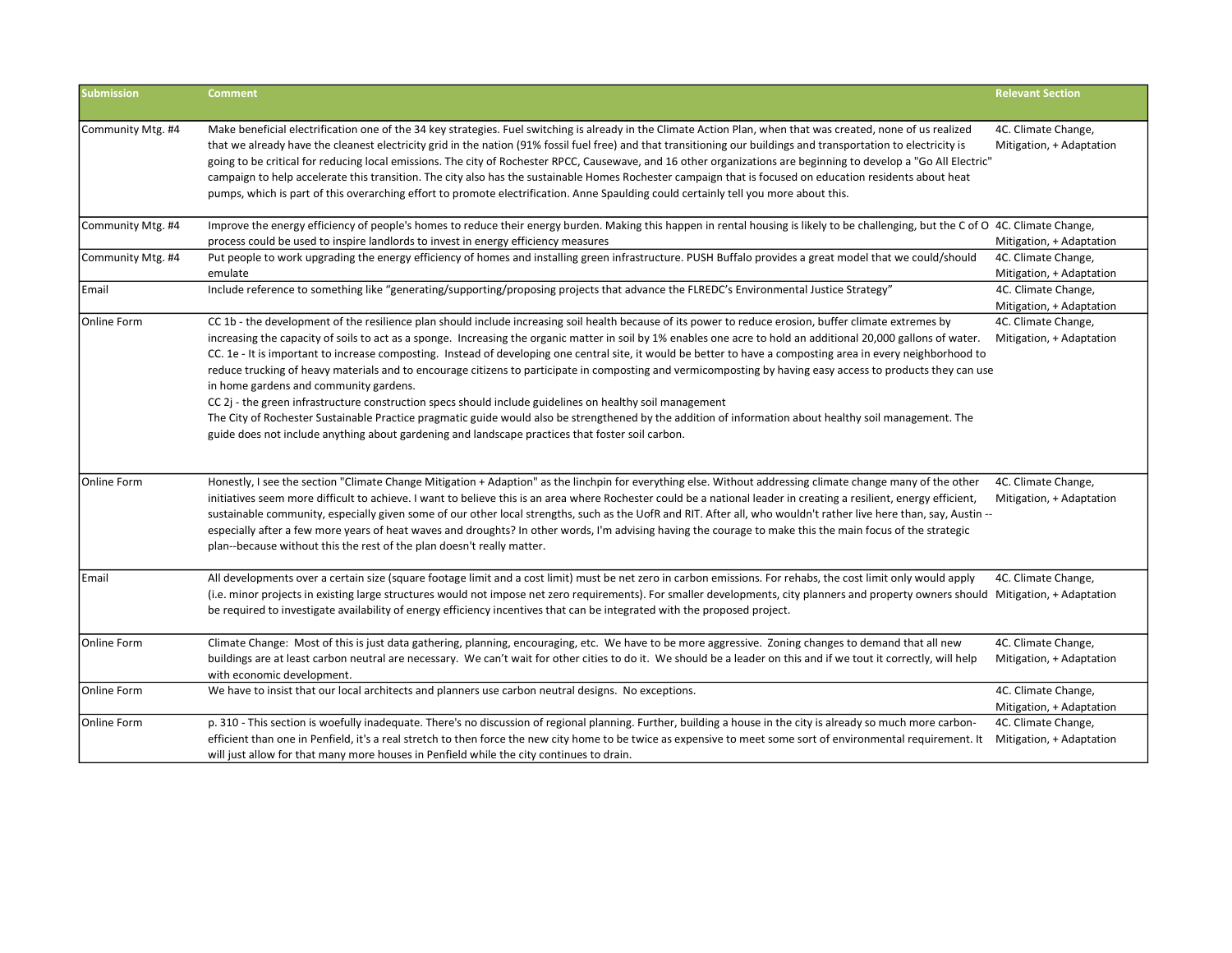| <b>Submission</b> | <b>Comment</b>                                                                                                                                                                                                                                                                                                                                                                                                                                                                                                                                                                                                                                                                                                                                                                                                                                                                                                                                                                                                                                                                                                                                                                                                                                                                                                                                                                                                                                                                                                                                                                                                                                                                                                                                                                                                                                                                                                                                                                                                                                                                                                                                                                                                                                                                                                                                                                                                                                                                 | <b>Relevant Section</b>                         |
|-------------------|--------------------------------------------------------------------------------------------------------------------------------------------------------------------------------------------------------------------------------------------------------------------------------------------------------------------------------------------------------------------------------------------------------------------------------------------------------------------------------------------------------------------------------------------------------------------------------------------------------------------------------------------------------------------------------------------------------------------------------------------------------------------------------------------------------------------------------------------------------------------------------------------------------------------------------------------------------------------------------------------------------------------------------------------------------------------------------------------------------------------------------------------------------------------------------------------------------------------------------------------------------------------------------------------------------------------------------------------------------------------------------------------------------------------------------------------------------------------------------------------------------------------------------------------------------------------------------------------------------------------------------------------------------------------------------------------------------------------------------------------------------------------------------------------------------------------------------------------------------------------------------------------------------------------------------------------------------------------------------------------------------------------------------------------------------------------------------------------------------------------------------------------------------------------------------------------------------------------------------------------------------------------------------------------------------------------------------------------------------------------------------------------------------------------------------------------------------------------------------|-------------------------------------------------|
| Online Form       | Climate Change<br>Climate change is the overarching challenge of our world today. Cities must play an essential role in finding solutions. With more people living in cities around Mitigation, + Adaptation<br>the world, and with Rochester poised to grow again, planning for this growth in a way that reduces greenhouse gases and improves the resilience of natural<br>and built systems is necessary for people to thrive. There are other actions the City can take to address climate change, such as how energy is procured from<br>outside its borders, but for Rochester to increase the amount of renewable energy produced in Rochester, we encourage you to consider 3 things:<br>-Revisit building codes and revise them to encourage (or require) energy production on-site for new construction. Just like city building codes require on-site<br>stormwater management, the City should consider on-site energy management (production and savings), ramp up efficiency requirements and inspections<br>(because enforcement is a huge issue that limits the efficacy of energy efficiency requirements). The City could require that all new buildings be built solar-<br>ready (that is, capable of supporting solar on the roof) so that solar can be added in the future. Retrofitting a roof to support the added load of solar is more<br>challenging. The City could require that a certain percentage of rooftop space be covered with solar. The bottom line is that in densely developed areas,<br>rooftop space is a premium site for solar.<br>-Promote existing, appropriately constructed, rooftops and parking lots as sites for solar installations. Solar in these spaces is often supported by community<br>members and can be used for community shared solar too. The City can be creative and drive solar to these spaces.<br>-Keep proposed solar installations on currently vacant lands open for public use where possible. There is no reason for solar arrays to be fenced off and<br>inaccessible for community members—with intentional design, the lots can remain accessible under solar arrays. It would be a shame for solar arrays to be<br>another land use that limits access for neighbors. Parks, meeting spaces, etc., can all be situated in the shade of a solar array, providing multiple benefits to<br>residents beyond possible energy costs savings. We would be happy to go into further detail about these. | 4C. Climate Change,                             |
| Online Form       | We noticed that the Rochester Climate Action Plan sets an ambitious goal of reducing GHG emissions to 80% below 2010 levels by 2050. These goals were set 4C. Climate Change,<br>prior to the recently signed Climate Leadership and Community Protection Act, which establishes a New York State goal of 85% below 1990 levels by 2050. We Mitigation, + Adaptation<br>anticipate there will be programs and incentives to help cities meet the new state-wide goals but the assistance of variety of partners will be needed as well.<br>The Nature Conservancy would be happy to discuss ways we may be able to help Rochester achieve the new State-wide goals.                                                                                                                                                                                                                                                                                                                                                                                                                                                                                                                                                                                                                                                                                                                                                                                                                                                                                                                                                                                                                                                                                                                                                                                                                                                                                                                                                                                                                                                                                                                                                                                                                                                                                                                                                                                                            |                                                 |
| Online Form       | We would also like to recognize Rochester for acknowledging that dual action towards both mitigation and adaptation are necessary to address Climate<br>Change, as we must adapt to the substantial changes already set in motion. We encourage the speedy release of the City's Climate Change Resilience Plan,<br>which should complement mitigation planning with adaptation-focused thinking.                                                                                                                                                                                                                                                                                                                                                                                                                                                                                                                                                                                                                                                                                                                                                                                                                                                                                                                                                                                                                                                                                                                                                                                                                                                                                                                                                                                                                                                                                                                                                                                                                                                                                                                                                                                                                                                                                                                                                                                                                                                                              | 4C. Climate Change,<br>Mitigation, + Adaptation |
| Email             | In Initiative Area 4 (Sustaining Green and Active Systems, Climate Change and Mitigation subsection), there is mention of promotion of active transportation in 4C. Climate Change,<br>the City's Climate Action Plan. There is also mention of increasing alternative transportation infrastructure in the Action Plan portion of the Comprehensive<br>Plan. There doesn't appear to be a goal set forth to encourage and incentivize City employees to use active transportation or to disincentivize single occupancy<br>vehicles. We believe the Plan should contain an overall mode shift goal for the city as a whole, such as a 10% shift from car trips being shifted to other modes<br>of travel, and that the City workforce should model this activity for the community by achieving that shift within 7 years. Reduction of car use by City<br>employees could arguably have more direct impact on the City's carbon emissions than any other single action in the report. There are many ways that such a<br>shift to non-automobile transportation could work, especially with improvements to bus service provided by Reimagine RTS, City Hall's location near the<br>Transit Center, and the Pace bike share system. Incentives for City employees to use alternate forms of transportation would help with that effort.                                                                                                                                                                                                                                                                                                                                                                                                                                                                                                                                                                                                                                                                                                                                                                                                                                                                                                                                                                                                                                                                                                                                      | Mitigation, + Adaptation                        |
| Email             | The Rochester Climate Action Plan (referenced on page 303) calls for reduced vehicle miles traveled. We share that priority, and encourage the City to identify 4C. Climate Change,<br>a specific reduction goal. We also ask that the City develop strategies to achieve that reduction. These strategies (many of which are found elsewhere in the<br>plan) should include multi-modal transportation improvements, zoning reforms to allow greater housing density within the city, and the elimination of parking<br>minimums (among many other things).                                                                                                                                                                                                                                                                                                                                                                                                                                                                                                                                                                                                                                                                                                                                                                                                                                                                                                                                                                                                                                                                                                                                                                                                                                                                                                                                                                                                                                                                                                                                                                                                                                                                                                                                                                                                                                                                                                                   | Mitigation, + Adaptation                        |
| Email             | We encourage long range planning and incorporating this topic across all others.                                                                                                                                                                                                                                                                                                                                                                                                                                                                                                                                                                                                                                                                                                                                                                                                                                                                                                                                                                                                                                                                                                                                                                                                                                                                                                                                                                                                                                                                                                                                                                                                                                                                                                                                                                                                                                                                                                                                                                                                                                                                                                                                                                                                                                                                                                                                                                                               | 4C. Climate Change,<br>Mitigation, + Adaptation |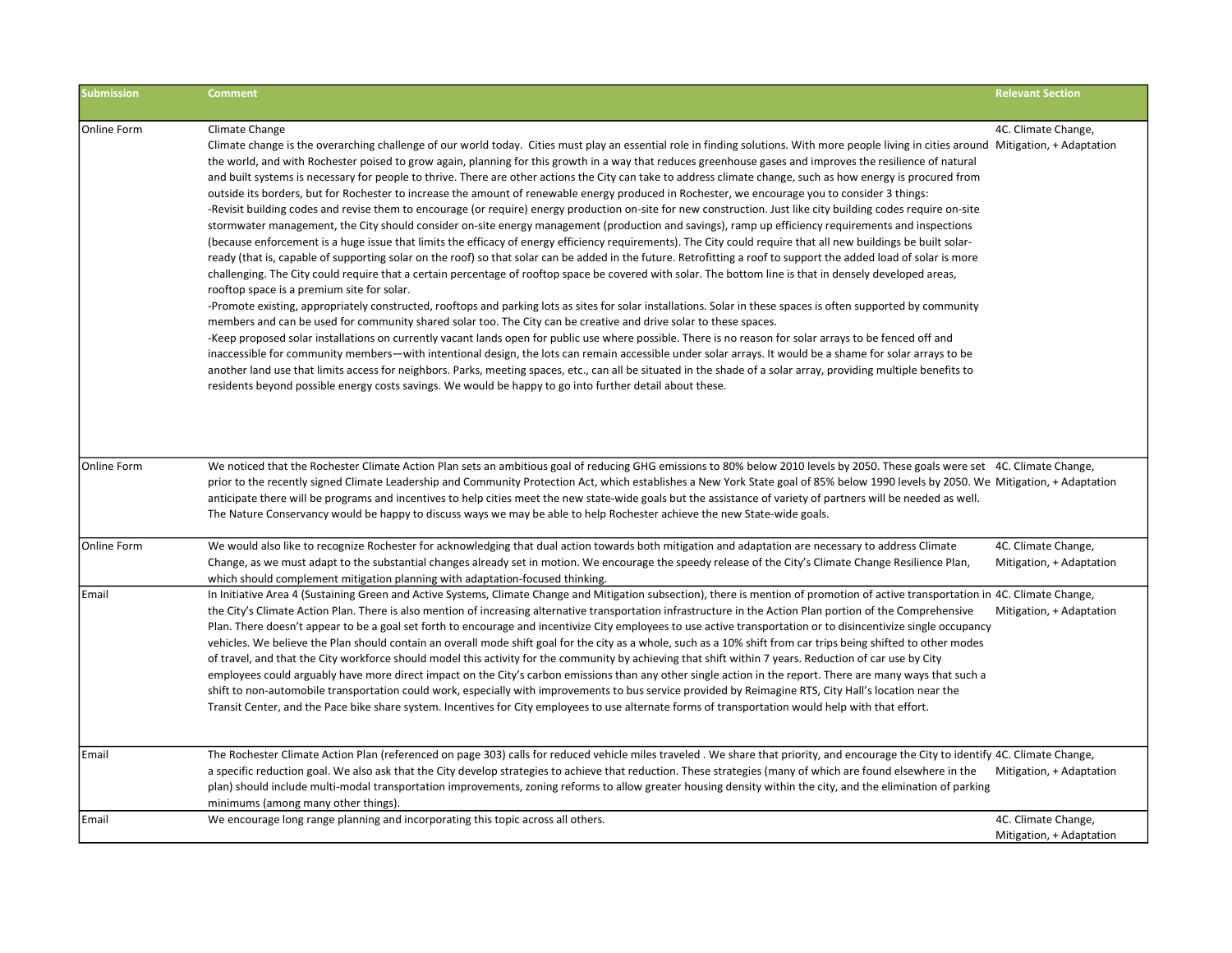| <b>Submission</b> | <b>Comment</b>                                                                                                                                                                                                                                                                                                                                                                                                                  | <b>Relevant Section</b>                             |
|-------------------|---------------------------------------------------------------------------------------------------------------------------------------------------------------------------------------------------------------------------------------------------------------------------------------------------------------------------------------------------------------------------------------------------------------------------------|-----------------------------------------------------|
| Launch Party      | Yay, community gardens! I'd recommend reaching out to the City's immigrant & refugee communities to seek their input on how we can create space for a<br>range of cultures and garden plans - the Beacon Hill Food Forest in Seattle might be a good model here.                                                                                                                                                                | 4D. Urban Agriculture +<br><b>Community Gardens</b> |
|                   | The local indigenous communities may also have suggestions on how we can work with Rochester's Climate & local edible plants that grow with minimal<br>irrigation & fertilizer.                                                                                                                                                                                                                                                 |                                                     |
|                   | My last suggestion is to keep accessibility and affordability in mind. Everyone would be welcome regardless of race, education level, income, or physical<br>abilities/                                                                                                                                                                                                                                                         |                                                     |
| Community Mtg. #3 | Encouraging as much urban agriculture and community gardens as possible is great!                                                                                                                                                                                                                                                                                                                                               | 4D. Urban Agriculture +<br><b>Community Gardens</b> |
| Community Mtg. #5 | Love that food deserts are called out - would like to see more ways to do pop-up markets or allow community gardeners to sell their produce to neighbors                                                                                                                                                                                                                                                                        | 4D. Urban Agriculture +<br><b>Community Gardens</b> |
| Online Form       | Urban agriculture                                                                                                                                                                                                                                                                                                                                                                                                               | 4D. Urban Agriculture +                             |
|                   | UAG 1c - I suggest cutting hydroponic and focusing instead on aquaponic operations. Aquaponic systems cycle nutrients between the fish that are raised and<br>the plants that are raised. Hydroponics depend on water soluble materials to feed plants. While you can grow plants that way, they will never be as healthy<br>and nutritious as plants grown in soil or in an integrated system like the best aquaponic systems. | <b>Community Gardens</b>                            |
|                   | UAC 1 i - I am very pleased to see that this calls for convening a food policy council. Rochester would benefit from a council that would have as its overarching                                                                                                                                                                                                                                                               |                                                     |
|                   | goal the elimination of hunger and malnutrition in the city. In a region like this one with so much productive farmland and adequate supplies of water, it                                                                                                                                                                                                                                                                      |                                                     |
|                   | should be possible to produce and deliver enough locally grown, nutritious and culturally appropriate food to everyone or to provide people with the<br>resources to feed themselves.                                                                                                                                                                                                                                           |                                                     |
| Online Form       | Initiative 4, Section D: Urban Agriculture + Community Gardens:                                                                                                                                                                                                                                                                                                                                                                 | 4D. Urban Agriculture +                             |
|                   | Adding on page 311 the text in upper case:                                                                                                                                                                                                                                                                                                                                                                                      | <b>Community Gardens</b>                            |
|                   | " teaching youth about NUTRITION, where food comes from, basic business principles, the importance of community, environmental sustainability, and job<br>and life skills." If the Comp Plan goes a little further in recognizing the potential of urban ag to promote nutrition education, that would lay the foundation for                                                                                                   |                                                     |
|                   | a wider range of future City policies, grants, etc. This doesn't have to come at the expense of the other benefits of urban ag that are recognized in the comp<br>plan.                                                                                                                                                                                                                                                         |                                                     |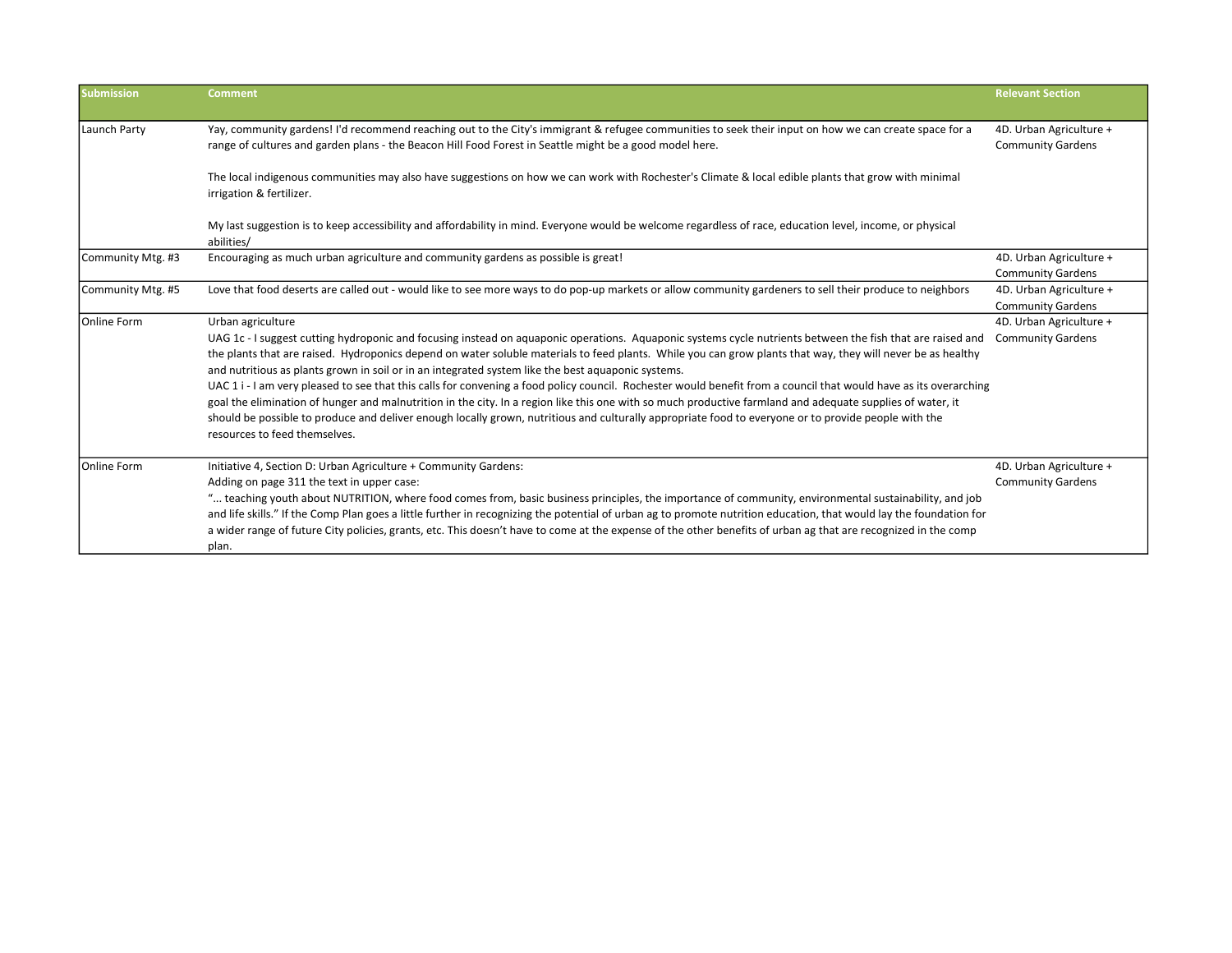| <b>Submission</b> | <b>Comment</b>                                                                                                                                                                                                                                                                                                                                                                                                                                                                                                                                                                                                                                                                                                                                                                                                                                                                                                                                                                                                                                                                                                                                                                                                                                                | <b>Relevant Section</b>                             |
|-------------------|---------------------------------------------------------------------------------------------------------------------------------------------------------------------------------------------------------------------------------------------------------------------------------------------------------------------------------------------------------------------------------------------------------------------------------------------------------------------------------------------------------------------------------------------------------------------------------------------------------------------------------------------------------------------------------------------------------------------------------------------------------------------------------------------------------------------------------------------------------------------------------------------------------------------------------------------------------------------------------------------------------------------------------------------------------------------------------------------------------------------------------------------------------------------------------------------------------------------------------------------------------------|-----------------------------------------------------|
| lOnline Form      | <b>UAG Action Plan:</b><br>".Strategy UAG-1a: change to "environmental, health, social AND ECONOMIC benefits of urban agriculture.                                                                                                                                                                                                                                                                                                                                                                                                                                                                                                                                                                                                                                                                                                                                                                                                                                                                                                                                                                                                                                                                                                                            | 4D. Urban Agriculture +<br><b>Community Gardens</b> |
|                   | Strategy UAG-1c: Suggested text change: "Market strategic sites for large-scale URBAN AGRICULTURE operations, INCLUDING BOTH SOIL-BASED AND SOIL-<br>LESS SYSTEMS to support food production" Large-scale urban agriculture operations that can have workforce and employment impact can and should<br>include soil-based agriculture and livestock, including greenhouses, high tunnels and other production aids.                                                                                                                                                                                                                                                                                                                                                                                                                                                                                                                                                                                                                                                                                                                                                                                                                                           |                                                     |
|                   | Strategy UAG-1g: add the State Community Garden Working Group as a possible partner.                                                                                                                                                                                                                                                                                                                                                                                                                                                                                                                                                                                                                                                                                                                                                                                                                                                                                                                                                                                                                                                                                                                                                                          |                                                     |
|                   | Strategy UAG-1i: Include Urban Agriculture Working Group in list of Partners for this strategy.                                                                                                                                                                                                                                                                                                                                                                                                                                                                                                                                                                                                                                                                                                                                                                                                                                                                                                                                                                                                                                                                                                                                                               |                                                     |
|                   | We would like to propose adding the following focus areas to Goal "UAG-3: Explore innovative urban agriculture initiatives":<br>-Explore support for installation of high tunnels, hoop houses and other season-extending production aids on City-owned and private land. Specifically, work<br>with NYS Natural Resources Conservation Service to extend state High Tunnel Initiative to urban farmers. This could be based on Cleveland's urban High<br>Tunnel Initiative where state and federal money is leveraged to assist first-generation, low-income and/or socially disadvantaged farmers with up to 90% of<br>the costs of high tunnel installation.<br>Soil Health and Soil Safety:<br>- Provide programming to educate farmers and gardeners about building healthy productive soils in urban environments.<br>- Educate residents on mitigating environmental exposure risks on potentially contaminated land.<br>- Eliminate blanket ban on in-situ growing in favor of evidence-based approach where allowed use is based on soil test results. For example, in Cleveland,<br>leasing City-owned land involves soil testing that yields a red/yellow/green ranking: "Red" land may not be used for growing any food; "Yellow" requires raised |                                                     |
|                   | beds or other remediation/containment strategies; "Green" land can support any type of growing. Actively explore successful models and programs in other<br>legacy industry cities and facilitate field trips and exchange programs.                                                                                                                                                                                                                                                                                                                                                                                                                                                                                                                                                                                                                                                                                                                                                                                                                                                                                                                                                                                                                          |                                                     |
| Online Form       | Change zoning and promote front yards as gardens.                                                                                                                                                                                                                                                                                                                                                                                                                                                                                                                                                                                                                                                                                                                                                                                                                                                                                                                                                                                                                                                                                                                                                                                                             | 4D. Urban Agriculture +<br><b>Community Gardens</b> |
| Email             | Promoting Green space adds to the vitality of a city and promotes a quality of life. A vital part of building community can be seen in people working together<br>on community gardens. Although the plan supports community gardens there's an underlying thread that implies that as home values increase and land, in<br>certain sections like the Southeast, becomes scarce that the city will sell community garden lots for homes. Community gardens have played a vital role in<br>giving city residents that have small yards, or renters an opportunity to grow nutritious food. The community garden lots (like the Victory Garden on South<br>Wedge) should not be sold to increase housing but maintained as an integral part of a healthy neighborhood. Green spaces should be protected not<br>developed.                                                                                                                                                                                                                                                                                                                                                                                                                                       | 4D. Urban Agriculture +<br><b>Community Gardens</b> |
| Launch Party      | RTS service to wegmans too sporadic on weekends                                                                                                                                                                                                                                                                                                                                                                                                                                                                                                                                                                                                                                                                                                                                                                                                                                                                                                                                                                                                                                                                                                                                                                                                               | 4E. Transportation                                  |
| Launch Party      | Hello! I love and adore the online bike lane map. Is it possible to update it more frequently? It is a valuable tool and I would love to see it become even more<br>valuable                                                                                                                                                                                                                                                                                                                                                                                                                                                                                                                                                                                                                                                                                                                                                                                                                                                                                                                                                                                                                                                                                  | 4E. Transportation                                  |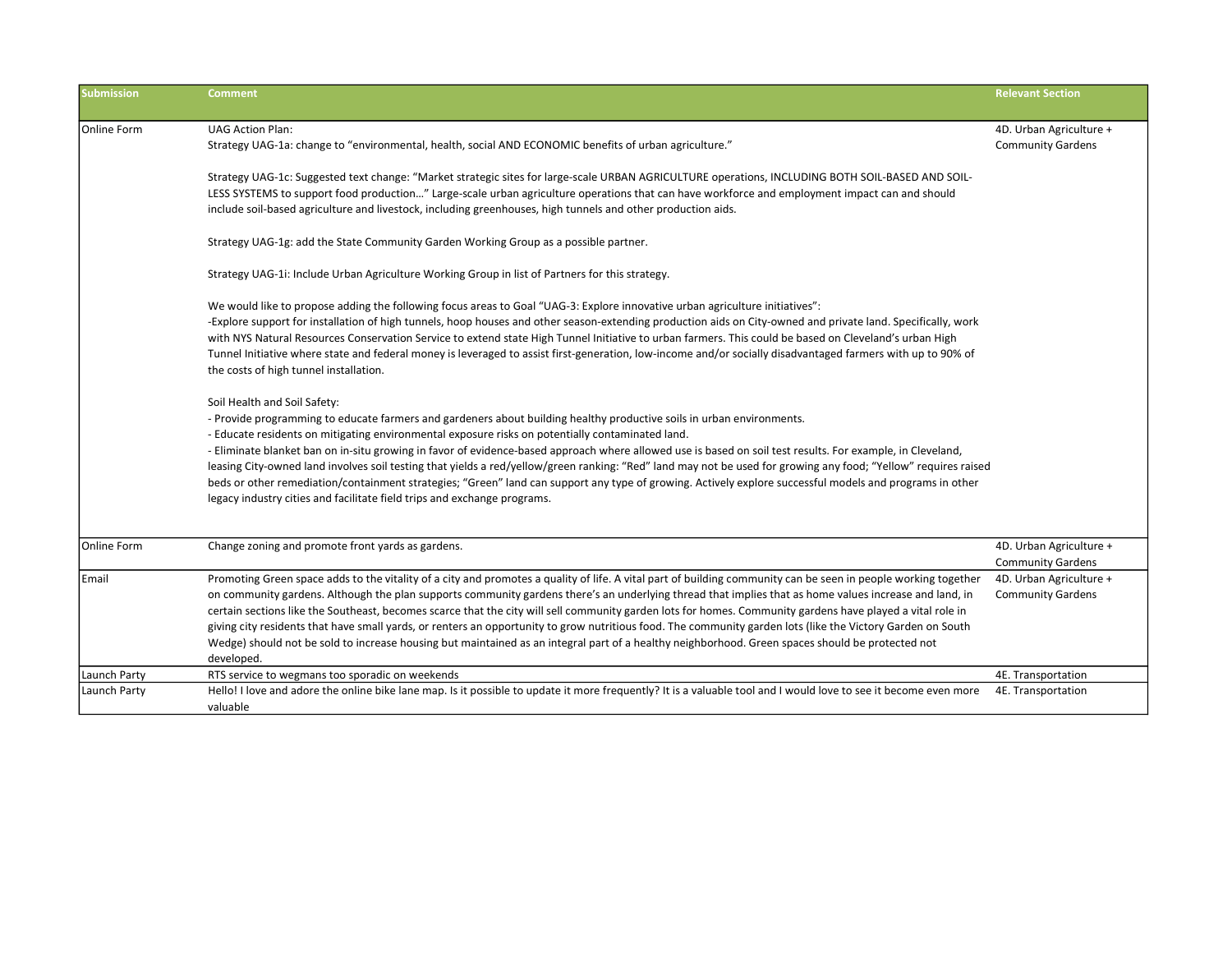| <b>Submission</b> | <b>Comment</b>                                                                                                                                                                                                                                                                                                                                                                                                                                                                                                                                                                                                                                                                                                                                                                                                                                                                                                                                                                                                                                                                                                                                                                                                                                                                                                                                                                                                                                                                                                                                    | <b>Relevant Section</b> |
|-------------------|---------------------------------------------------------------------------------------------------------------------------------------------------------------------------------------------------------------------------------------------------------------------------------------------------------------------------------------------------------------------------------------------------------------------------------------------------------------------------------------------------------------------------------------------------------------------------------------------------------------------------------------------------------------------------------------------------------------------------------------------------------------------------------------------------------------------------------------------------------------------------------------------------------------------------------------------------------------------------------------------------------------------------------------------------------------------------------------------------------------------------------------------------------------------------------------------------------------------------------------------------------------------------------------------------------------------------------------------------------------------------------------------------------------------------------------------------------------------------------------------------------------------------------------------------|-------------------------|
| Launch Party      | Hello! Thank you all so much for your hard work on this Plan. I am deeply grateful for the City's investment in equality, diversity, sustainability, history, art &<br>culture, and so much more.<br>I'm thrilled to hear that Rochester is including walkability and mass transit in its vision for 2034. I'm a bit disappointed to hear that light rail is not immediately<br>under consideration, though I am happy to hear that the City is planning to work with RTS to create a reliable mass transit system that will serve the entire<br>city, including areas that depend on it the most.<br>I do ask, though, that Rochester & RTS keep light rail in mind as a goal. Trolleys/Subways/Light rail are zero-waste, reliable, and affordable ways to move large<br>numbers of People. As global climate change worsens, we need to move beyond cars. We also need transit that will get people to work fast. To stay<br>competitive with cities like Portland, OR, Minneapolis, MN, Austin, TX, and elsewhere, we need to follow their lead and rebuild the mass transit lines that we<br>tore out during the 1950s-70s. Young people want to live where they can catch a train to a ballgame or ride the light rails from their apartment to the airport.<br>Corporation know this and are attracted to cities with this infrastructure already in Place. I hope that rochester & RTS will consider a light rail feasibility study<br>before the city's 200th birthday. I'm honestly not sure that I want to wait that long for transit. | 4E. Transportation      |
| Launch Party      | Consider having a vehicle that circulates and can be texted/called to rent helmets for the bikes                                                                                                                                                                                                                                                                                                                                                                                                                                                                                                                                                                                                                                                                                                                                                                                                                                                                                                                                                                                                                                                                                                                                                                                                                                                                                                                                                                                                                                                  | 4E. Transportation      |
| Online Form       | Mainly I'm looking for connectivity of trails, bike lanes, sidewalks, and even tunnels/renewed skyway to synchronize and unify non-auto modes. On the whole, I 4E. Transportation<br>like the idea of pulling together all the various plans under this comprehensive plan -- all of these issues themselves are interconnected.<br>I'm confused about the maps -- Dewey, Main, Lyell  they all have bike lines. I realize they're all rather difficult, but I'm still advocating for updating and<br>completing the bike lines.                                                                                                                                                                                                                                                                                                                                                                                                                                                                                                                                                                                                                                                                                                                                                                                                                                                                                                                                                                                                                  |                         |
| Online Form       | I'm intrigued with the idea of geothermal heating of our sidewalks (as indicated by this item at transportation station at the launch party) and wonder if this<br>valuable infrastructure would or could be connected to public and private buildings.                                                                                                                                                                                                                                                                                                                                                                                                                                                                                                                                                                                                                                                                                                                                                                                                                                                                                                                                                                                                                                                                                                                                                                                                                                                                                           | 4E. Transportation      |
| Online Form       | While making Rochester a top-notch 'Bicycle-Friendly Community", to achieve that requires a lot of educational programs so more active transportation<br>(walking and bicycling) are safer and more likely to be accepted and tolerated by the public.                                                                                                                                                                                                                                                                                                                                                                                                                                                                                                                                                                                                                                                                                                                                                                                                                                                                                                                                                                                                                                                                                                                                                                                                                                                                                            | 4E. Transportation      |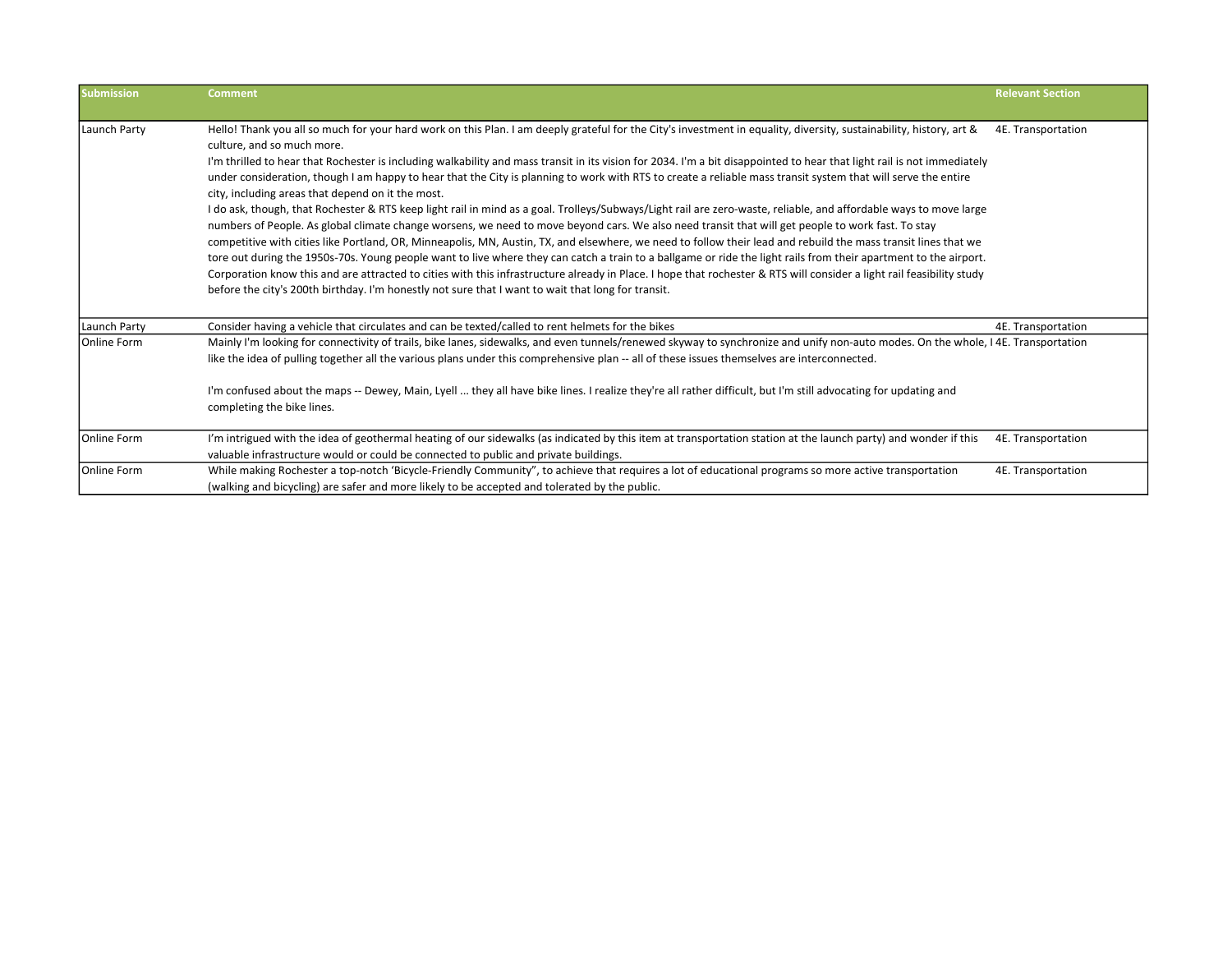| <b>Submission</b>  | <b>Comment</b>                                                                                                                                                                                                                                                                                                                                                                                                                                                                                                                                                                                                                                                                                                                                                                                                                                                                                                                                                                                                                                                                                                                                                                                                                                                                                                                                                                                                                                                                                                                                                                                                                                                                                                                                                                                                                                                                                                                                                                                                                                                                                                                                                                                                                                                                                                                                                                                                                                                                                                                                                                                                                                                                                                                                                                                                                                                                                                                                                                                                                                                                                                                                                                                                                                                                                                                                                                                                                                                                                                                                                                                                                                                                                                                                                                                                                                                                                                                                                                                     | <b>Relevant Section</b> |
|--------------------|----------------------------------------------------------------------------------------------------------------------------------------------------------------------------------------------------------------------------------------------------------------------------------------------------------------------------------------------------------------------------------------------------------------------------------------------------------------------------------------------------------------------------------------------------------------------------------------------------------------------------------------------------------------------------------------------------------------------------------------------------------------------------------------------------------------------------------------------------------------------------------------------------------------------------------------------------------------------------------------------------------------------------------------------------------------------------------------------------------------------------------------------------------------------------------------------------------------------------------------------------------------------------------------------------------------------------------------------------------------------------------------------------------------------------------------------------------------------------------------------------------------------------------------------------------------------------------------------------------------------------------------------------------------------------------------------------------------------------------------------------------------------------------------------------------------------------------------------------------------------------------------------------------------------------------------------------------------------------------------------------------------------------------------------------------------------------------------------------------------------------------------------------------------------------------------------------------------------------------------------------------------------------------------------------------------------------------------------------------------------------------------------------------------------------------------------------------------------------------------------------------------------------------------------------------------------------------------------------------------------------------------------------------------------------------------------------------------------------------------------------------------------------------------------------------------------------------------------------------------------------------------------------------------------------------------------------------------------------------------------------------------------------------------------------------------------------------------------------------------------------------------------------------------------------------------------------------------------------------------------------------------------------------------------------------------------------------------------------------------------------------------------------------------------------------------------------------------------------------------------------------------------------------------------------------------------------------------------------------------------------------------------------------------------------------------------------------------------------------------------------------------------------------------------------------------------------------------------------------------------------------------------------------------------------------------------------------------------------------------------------|-------------------------|
| <b>Online Form</b> | Thank you all so much for your hard work on the Draft Rochester 2034 plan. There are so many proposals I love and support in this plan! I deeply appreciate<br>the focus on equitable opportunity, neighborhood revitalization, sustainability, walkability, ROC the Riverway and other public spaces, arts and culture,<br>community gardens—really, there are so many great ideas here. My one major concern is that, while these ideas are all good, the city's plan isn't ambitious<br>enough in a few key areas.<br>I want to focus on the intersection of sustainability, walkability, neighborhood beautification, workforce development, tourism, and economic growth as<br>they relate to public transit. I am very discouraged that the 2034 draft dismisses "a viable street car, trolley, light rail, or other similar fixed-rail system"<br>because it "would require a substantial capital investment and a critical mass of population, jobs, and destinations that are not clearly evident in Rochester<br>today." I am also discouraged that the plan assumes single-occupancy fossil fuel vehicles may be "unavoidable in many situations due to our car-oriented<br>region, lifestyle choices, and logistical challenges."<br>Speaking as a young professional who moved to Rochester for work, I can say that the city's lack of a fixed-rail system is a major deterrent for attracting<br>newcomers to the region. Companies (like Amazon, for example) and younger residents (like myself, my partner, and my friends) are more likely to make their<br>home in a walkable community that is already connected via a reliable mass transit system--one that includes extensive interconnected bus routes serving all<br>areas of the city on a fairly frequent timetable with at least one fixed-rail line to transport passengers across long distances quickly. Portland, OR, and<br>Minneapolis, MN, are good examples here: they're a bit larger in population and wealthier than Rochester, sure, but they're more connected. Their transit<br>systems are reliable and offer direct routes to colleges, airport and train facilities, parks, employment hubs, and residential neighborhoods. Furthermore,<br>employers in those cities offer employee incentives to utilize mass transit, such as free or discounted monthly passes that work across all forms of public<br>transportation (New York City's Metro card or Seattle's ORCA card are good examples). In these cities, I could hop a 20-minute bus to work, take the streetcar<br>to a baseball game (or to SeaBreeze or the Charlotte Beach, for a local example), and take a light rail train directly to the airport so I don't have to hitch a ride,<br>call a cab, or pay for long-term parking.<br>Fixed-rail systems increase cities' walkability scores by connecting neighborhoods, which in turn gives people more access to jobs, schools, libraries, and<br>resources. They increase tourism by getting people moving to popular destinations without having to worry about finding parking, and they are very attractive<br>for companies that are concerned about sustainability. Speaking of, fixed-rail systems are virtually carbon-free and would go a long way toward helping<br>Rochester become carbon neutral and reduce our greenhouse gas emissions to zero by 2029 (which we absolutely need to do if we as a global community<br>have any hope of achieving the Paris Accord goals based on the most recent report by the Intergovernmental Panel on Climate Change). Finally, fixed-rail<br>systems are cheaper and easier to maintain than a fleet of buses--look at Toronto, for example, which has kept its fleet of trolleys running since the 1970s<br>across a land area more or less the same as Rochester's.<br>My goal with this comment is not to discourage the City from partnering with RTS on an expanded bus network. This should not be an either/or decision: | 4E. Transportation      |
| Community Mtg. #2  | Keep mixed use as simple as possible. Education spending goes a long way.                                                                                                                                                                                                                                                                                                                                                                                                                                                                                                                                                                                                                                                                                                                                                                                                                                                                                                                                                                                                                                                                                                                                                                                                                                                                                                                                                                                                                                                                                                                                                                                                                                                                                                                                                                                                                                                                                                                                                                                                                                                                                                                                                                                                                                                                                                                                                                                                                                                                                                                                                                                                                                                                                                                                                                                                                                                                                                                                                                                                                                                                                                                                                                                                                                                                                                                                                                                                                                                                                                                                                                                                                                                                                                                                                                                                                                                                                                                          | 4E. Transportation      |
| Community Mtg. #3  | Develop tiny home villages along bus corridors with bike lanes                                                                                                                                                                                                                                                                                                                                                                                                                                                                                                                                                                                                                                                                                                                                                                                                                                                                                                                                                                                                                                                                                                                                                                                                                                                                                                                                                                                                                                                                                                                                                                                                                                                                                                                                                                                                                                                                                                                                                                                                                                                                                                                                                                                                                                                                                                                                                                                                                                                                                                                                                                                                                                                                                                                                                                                                                                                                                                                                                                                                                                                                                                                                                                                                                                                                                                                                                                                                                                                                                                                                                                                                                                                                                                                                                                                                                                                                                                                                     | 4E. Transportation      |
| Community Mtg. #3  | The emphasis on multi-modal transportation is great. Working with RTS to make transit work better is great. For biking, the work done so far is great, but in<br>the near future we should focus on building out a connected bike network,                                                                                                                                                                                                                                                                                                                                                                                                                                                                                                                                                                                                                                                                                                                                                                                                                                                                                                                                                                                                                                                                                                                                                                                                                                                                                                                                                                                                                                                                                                                                                                                                                                                                                                                                                                                                                                                                                                                                                                                                                                                                                                                                                                                                                                                                                                                                                                                                                                                                                                                                                                                                                                                                                                                                                                                                                                                                                                                                                                                                                                                                                                                                                                                                                                                                                                                                                                                                                                                                                                                                                                                                                                                                                                                                                         | 4E. Transportation      |
| Community Mtg. #3  | Investigate a light rail system, particularly from downtown to Charlotte. Is this idea specifically mentioned in 2034, or just peripherally? (ie. "active<br>transportation program"                                                                                                                                                                                                                                                                                                                                                                                                                                                                                                                                                                                                                                                                                                                                                                                                                                                                                                                                                                                                                                                                                                                                                                                                                                                                                                                                                                                                                                                                                                                                                                                                                                                                                                                                                                                                                                                                                                                                                                                                                                                                                                                                                                                                                                                                                                                                                                                                                                                                                                                                                                                                                                                                                                                                                                                                                                                                                                                                                                                                                                                                                                                                                                                                                                                                                                                                                                                                                                                                                                                                                                                                                                                                                                                                                                                                               | 4E. Transportation      |
| Community Mtg. #4  | Keep focusing on making safe bike lanes (Union St Cycle Track). Less cars, better health. Consider on on St. Paul to zoo                                                                                                                                                                                                                                                                                                                                                                                                                                                                                                                                                                                                                                                                                                                                                                                                                                                                                                                                                                                                                                                                                                                                                                                                                                                                                                                                                                                                                                                                                                                                                                                                                                                                                                                                                                                                                                                                                                                                                                                                                                                                                                                                                                                                                                                                                                                                                                                                                                                                                                                                                                                                                                                                                                                                                                                                                                                                                                                                                                                                                                                                                                                                                                                                                                                                                                                                                                                                                                                                                                                                                                                                                                                                                                                                                                                                                                                                           | 4E. Transportation      |
| Community Mtg. #4  | When is Rochester going to get a lightrail system? Maybe we're not ready to build it today, but shouldn't we be making a plan for how to build it in the not-too-4E. Transportation<br>distant future                                                                                                                                                                                                                                                                                                                                                                                                                                                                                                                                                                                                                                                                                                                                                                                                                                                                                                                                                                                                                                                                                                                                                                                                                                                                                                                                                                                                                                                                                                                                                                                                                                                                                                                                                                                                                                                                                                                                                                                                                                                                                                                                                                                                                                                                                                                                                                                                                                                                                                                                                                                                                                                                                                                                                                                                                                                                                                                                                                                                                                                                                                                                                                                                                                                                                                                                                                                                                                                                                                                                                                                                                                                                                                                                                                                              |                         |
| Community Mtg. #5  | Traffic operations center would be good.                                                                                                                                                                                                                                                                                                                                                                                                                                                                                                                                                                                                                                                                                                                                                                                                                                                                                                                                                                                                                                                                                                                                                                                                                                                                                                                                                                                                                                                                                                                                                                                                                                                                                                                                                                                                                                                                                                                                                                                                                                                                                                                                                                                                                                                                                                                                                                                                                                                                                                                                                                                                                                                                                                                                                                                                                                                                                                                                                                                                                                                                                                                                                                                                                                                                                                                                                                                                                                                                                                                                                                                                                                                                                                                                                                                                                                                                                                                                                           | 4E. Transportation      |
| Community Mtg. #5  | Optimizing major streets so we don't hit every red light would be very nice . That is a huge frustration.                                                                                                                                                                                                                                                                                                                                                                                                                                                                                                                                                                                                                                                                                                                                                                                                                                                                                                                                                                                                                                                                                                                                                                                                                                                                                                                                                                                                                                                                                                                                                                                                                                                                                                                                                                                                                                                                                                                                                                                                                                                                                                                                                                                                                                                                                                                                                                                                                                                                                                                                                                                                                                                                                                                                                                                                                                                                                                                                                                                                                                                                                                                                                                                                                                                                                                                                                                                                                                                                                                                                                                                                                                                                                                                                                                                                                                                                                          | 4E. Transportation      |
| Community Mtg. #5  | Great to have a coordinated plan to promote walkability/bikeability                                                                                                                                                                                                                                                                                                                                                                                                                                                                                                                                                                                                                                                                                                                                                                                                                                                                                                                                                                                                                                                                                                                                                                                                                                                                                                                                                                                                                                                                                                                                                                                                                                                                                                                                                                                                                                                                                                                                                                                                                                                                                                                                                                                                                                                                                                                                                                                                                                                                                                                                                                                                                                                                                                                                                                                                                                                                                                                                                                                                                                                                                                                                                                                                                                                                                                                                                                                                                                                                                                                                                                                                                                                                                                                                                                                                                                                                                                                                | 4E. Transportation      |
| Community Mtg. #5  | Want to ensure protected bike lanes are available everywhere to promote more biking                                                                                                                                                                                                                                                                                                                                                                                                                                                                                                                                                                                                                                                                                                                                                                                                                                                                                                                                                                                                                                                                                                                                                                                                                                                                                                                                                                                                                                                                                                                                                                                                                                                                                                                                                                                                                                                                                                                                                                                                                                                                                                                                                                                                                                                                                                                                                                                                                                                                                                                                                                                                                                                                                                                                                                                                                                                                                                                                                                                                                                                                                                                                                                                                                                                                                                                                                                                                                                                                                                                                                                                                                                                                                                                                                                                                                                                                                                                | 4E. Transportation      |
| Community Mtg. #5  | Want kids at play signage                                                                                                                                                                                                                                                                                                                                                                                                                                                                                                                                                                                                                                                                                                                                                                                                                                                                                                                                                                                                                                                                                                                                                                                                                                                                                                                                                                                                                                                                                                                                                                                                                                                                                                                                                                                                                                                                                                                                                                                                                                                                                                                                                                                                                                                                                                                                                                                                                                                                                                                                                                                                                                                                                                                                                                                                                                                                                                                                                                                                                                                                                                                                                                                                                                                                                                                                                                                                                                                                                                                                                                                                                                                                                                                                                                                                                                                                                                                                                                          | 4E. Transportation      |
| Community Mtg. #5  | Give City more dollars for crosswalk restriping                                                                                                                                                                                                                                                                                                                                                                                                                                                                                                                                                                                                                                                                                                                                                                                                                                                                                                                                                                                                                                                                                                                                                                                                                                                                                                                                                                                                                                                                                                                                                                                                                                                                                                                                                                                                                                                                                                                                                                                                                                                                                                                                                                                                                                                                                                                                                                                                                                                                                                                                                                                                                                                                                                                                                                                                                                                                                                                                                                                                                                                                                                                                                                                                                                                                                                                                                                                                                                                                                                                                                                                                                                                                                                                                                                                                                                                                                                                                                    | 4E. Transportation      |
| Email              | Where will residents of center city apartments park their cars?                                                                                                                                                                                                                                                                                                                                                                                                                                                                                                                                                                                                                                                                                                                                                                                                                                                                                                                                                                                                                                                                                                                                                                                                                                                                                                                                                                                                                                                                                                                                                                                                                                                                                                                                                                                                                                                                                                                                                                                                                                                                                                                                                                                                                                                                                                                                                                                                                                                                                                                                                                                                                                                                                                                                                                                                                                                                                                                                                                                                                                                                                                                                                                                                                                                                                                                                                                                                                                                                                                                                                                                                                                                                                                                                                                                                                                                                                                                                    | 4E. Transportation      |
|                    | Or is it expected that they will not need cars?                                                                                                                                                                                                                                                                                                                                                                                                                                                                                                                                                                                                                                                                                                                                                                                                                                                                                                                                                                                                                                                                                                                                                                                                                                                                                                                                                                                                                                                                                                                                                                                                                                                                                                                                                                                                                                                                                                                                                                                                                                                                                                                                                                                                                                                                                                                                                                                                                                                                                                                                                                                                                                                                                                                                                                                                                                                                                                                                                                                                                                                                                                                                                                                                                                                                                                                                                                                                                                                                                                                                                                                                                                                                                                                                                                                                                                                                                                                                                    |                         |
|                    | Streets and infrastructure are improving.                                                                                                                                                                                                                                                                                                                                                                                                                                                                                                                                                                                                                                                                                                                                                                                                                                                                                                                                                                                                                                                                                                                                                                                                                                                                                                                                                                                                                                                                                                                                                                                                                                                                                                                                                                                                                                                                                                                                                                                                                                                                                                                                                                                                                                                                                                                                                                                                                                                                                                                                                                                                                                                                                                                                                                                                                                                                                                                                                                                                                                                                                                                                                                                                                                                                                                                                                                                                                                                                                                                                                                                                                                                                                                                                                                                                                                                                                                                                                          |                         |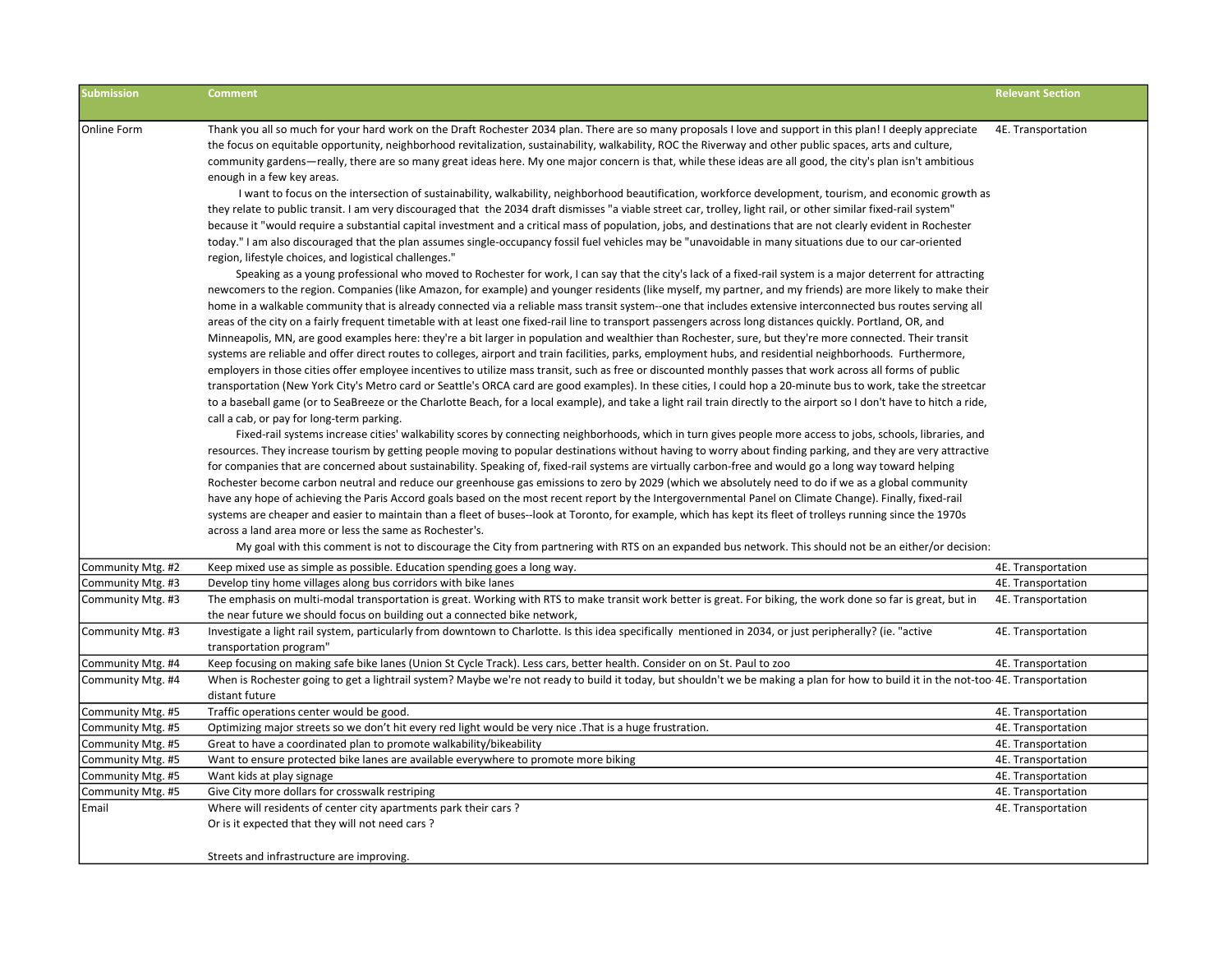| <b>Submission</b>  | <b>Comment</b>                                                                                                                                                                                                                                                                                                                                                                                                                                                                                                                                                                                                                                                                                                                                                                                                                                                                                                                                                                                                                                                                                                                                                                                                                                                                                                                                                                                                                                                                                                                                                                             | <b>Relevant Section</b> |
|--------------------|--------------------------------------------------------------------------------------------------------------------------------------------------------------------------------------------------------------------------------------------------------------------------------------------------------------------------------------------------------------------------------------------------------------------------------------------------------------------------------------------------------------------------------------------------------------------------------------------------------------------------------------------------------------------------------------------------------------------------------------------------------------------------------------------------------------------------------------------------------------------------------------------------------------------------------------------------------------------------------------------------------------------------------------------------------------------------------------------------------------------------------------------------------------------------------------------------------------------------------------------------------------------------------------------------------------------------------------------------------------------------------------------------------------------------------------------------------------------------------------------------------------------------------------------------------------------------------------------|-------------------------|
| Online Form        | INFRASTRUCTURE, ACCESSIBILITY. Kudos to you for including TRN-1M in the 34 key strategies! The degree that we allow our pedestrian infrastructure<br>through our long winters to literally be buried in snow in our attempts to make way for the vehicles is unconscionable. Every crosswalk and sidewalk, every<br>curb cut is arguably an ADA violation for a good chunk of the year!! This city must prioritize non-motorized infrastructure year round. This is not just about<br>"walking the talk" and showing that the non-motorized modes matter--it is about economic opportunity and equity, and efficient, safe functioning of the city<br>and its citizens.                                                                                                                                                                                                                                                                                                                                                                                                                                                                                                                                                                                                                                                                                                                                                                                                                                                                                                                    | 4E. Transportation      |
| <b>Online Form</b> | Glad to see the trolley trail through this neighborhood included in the Plan. Some residents might be opposed to it but younger homeowners see the value in 4E. Transportation<br>this kind of amenity. Would be great to see the City work with RG&E on reacquiring this land and cooperating with Irondequoit on extending a trail up to the<br>Bay.                                                                                                                                                                                                                                                                                                                                                                                                                                                                                                                                                                                                                                                                                                                                                                                                                                                                                                                                                                                                                                                                                                                                                                                                                                     |                         |
| <b>Online Form</b> | Lastly, it would be nice to see expanded use of both-side street parking in these neighborhoods. Think it's a nice affordable way to calm traffic on side streets 4E. Transportation<br>and reduce the need for building more parking lots as we try and fill in some of the vacant storefronts on Culver and Merchants.                                                                                                                                                                                                                                                                                                                                                                                                                                                                                                                                                                                                                                                                                                                                                                                                                                                                                                                                                                                                                                                                                                                                                                                                                                                                   |                         |
| Online Form        | I suggest speed bumps in many neighborhood streets for traffic calming.                                                                                                                                                                                                                                                                                                                                                                                                                                                                                                                                                                                                                                                                                                                                                                                                                                                                                                                                                                                                                                                                                                                                                                                                                                                                                                                                                                                                                                                                                                                    | 4E. Transportation      |
| Online Form        | Incorporate NACTO designs for all urban streets to make them more pedestrian, bicycle and disability friendly.                                                                                                                                                                                                                                                                                                                                                                                                                                                                                                                                                                                                                                                                                                                                                                                                                                                                                                                                                                                                                                                                                                                                                                                                                                                                                                                                                                                                                                                                             | 4E. Transportation      |
| Online Form        | I am very excited for this plan. Biggest thing I'm really a supporter of is the removal of parking requirements, and the increasing the area that are R2. I'm a<br>lifelong rochesterian (born and raised and I'm 43) and a small scale developer, trying to provide quality affordable but unsubsidized housing. There's no way to<br>do that in the rochester real estate market when you can only build single family homes with driveways and parking lots. There are only a few neighborhoods<br>you can actually make it work financially and they have very little vacant land, like Winton village, park Ave and South wedge. And it's not affordable housing<br>to lower income people, you're talking minimum \$1200-1500/month for a modest house, just to break even. However, if I am able to take a small parcel, build<br>a duplex or 4-family with no parking (by the way, I have 11 current tenants only 2 of who own cars), then I can build at a price point that allows me to move<br>that break even point down to \$6-700/month for a modest apartment, which is affordable to most families in the city. And then their utility bills are much<br>lower too because it uses less heating. So basically, I support moving towards allowing this in most places, ideally everywhere. A lot of times you can't even tell<br>a duplex is a duplex from outside, so why shouldn't it be allowed?<br>I'd also like to see more effort and info taken on how to improve bus service. I use it often and most of my tenants use it exclusively so I think we really need to | 4E. Transportation      |
|                    | try harder, not just one short page that says buses are good and trains are bad (which I also don't understand, because I've been to cities like ours like<br>Cincinnati and Milwaukee and Kansas City where it seems to work great)                                                                                                                                                                                                                                                                                                                                                                                                                                                                                                                                                                                                                                                                                                                                                                                                                                                                                                                                                                                                                                                                                                                                                                                                                                                                                                                                                       |                         |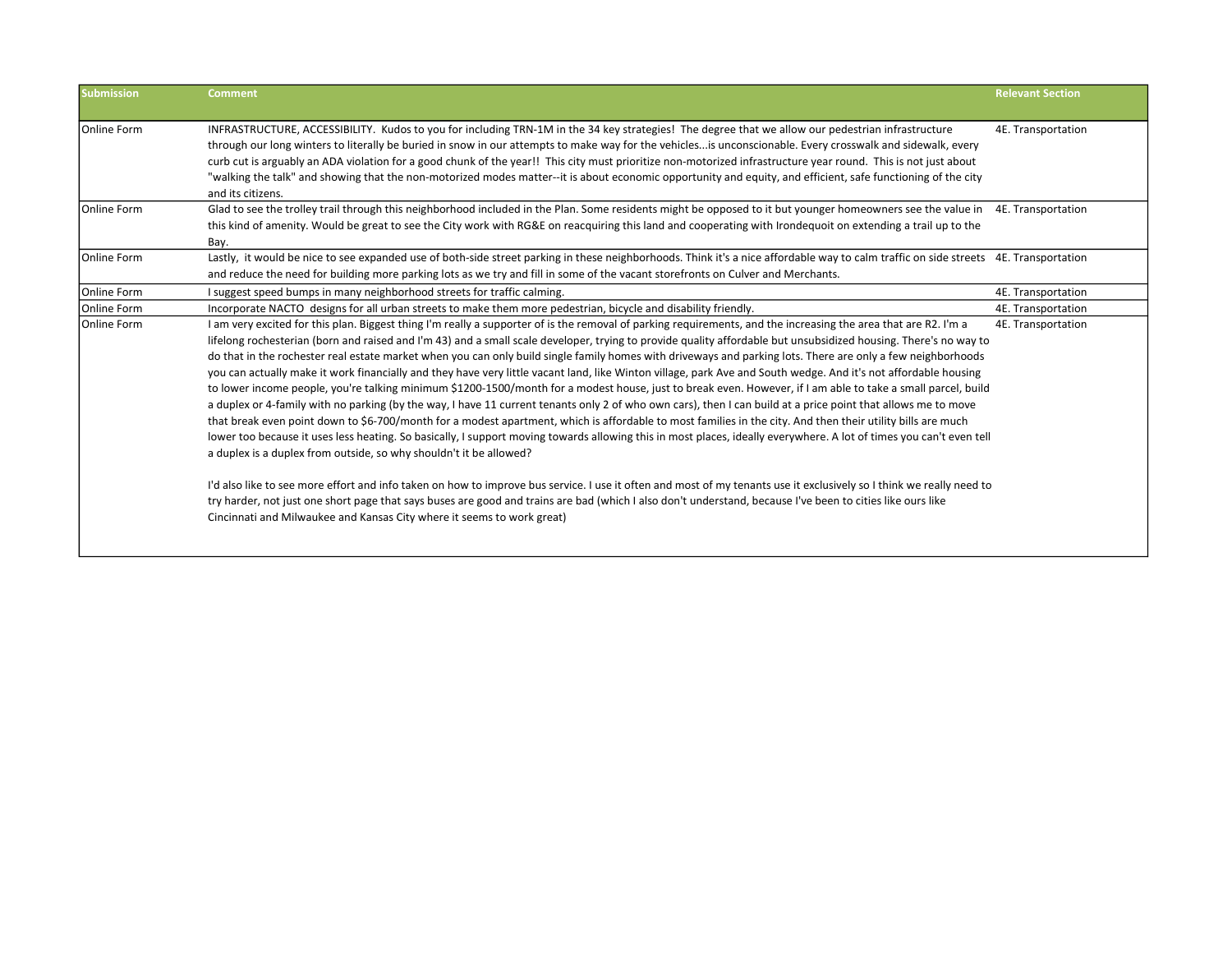| <b>Submission</b>  | <b>Comment</b>                                                                                                                                                                                                                                                                                                                                                                                                                                                                                                                                                                                                                                                                                                                                                                                                                                                                                                                                                                                                                                                                                                                                                                                                                                                                                                                                                                                                                                                                                                                                                                                                                                                                                                                                                                                                                                                                                                                                                                                                                                                                                                                                                                                                                                                                                                                                                                                                                                                                                                                                                                                                                                                                                                                                                                                                                                                                                                                                                                                                                                                                                                                                             | <b>Relevant Section</b> |
|--------------------|------------------------------------------------------------------------------------------------------------------------------------------------------------------------------------------------------------------------------------------------------------------------------------------------------------------------------------------------------------------------------------------------------------------------------------------------------------------------------------------------------------------------------------------------------------------------------------------------------------------------------------------------------------------------------------------------------------------------------------------------------------------------------------------------------------------------------------------------------------------------------------------------------------------------------------------------------------------------------------------------------------------------------------------------------------------------------------------------------------------------------------------------------------------------------------------------------------------------------------------------------------------------------------------------------------------------------------------------------------------------------------------------------------------------------------------------------------------------------------------------------------------------------------------------------------------------------------------------------------------------------------------------------------------------------------------------------------------------------------------------------------------------------------------------------------------------------------------------------------------------------------------------------------------------------------------------------------------------------------------------------------------------------------------------------------------------------------------------------------------------------------------------------------------------------------------------------------------------------------------------------------------------------------------------------------------------------------------------------------------------------------------------------------------------------------------------------------------------------------------------------------------------------------------------------------------------------------------------------------------------------------------------------------------------------------------------------------------------------------------------------------------------------------------------------------------------------------------------------------------------------------------------------------------------------------------------------------------------------------------------------------------------------------------------------------------------------------------------------------------------------------------------------------|-------------------------|
| <b>Online Form</b> | An east-west trail to complement the north-south Genesee Riverway Trail is a must. New trails are absolutely essential but so is the maintenance of existing<br>trails. A decent amount of the Genesee Riverway Trail is unrideable due to root damage & upheaval. Would it not be better and more cost-effective longterm<br>to install root barriers on each side of the trail(s)? More cost up front, but less maintenance fixing the asphalt every year.<br>Winter maintenance of bike infrastructure: for starters, plow the Genesee Riverway Trail from U of R to downtown and prioritize Main Street. Many of-<br>necessity cyclists bike in the winter and the bike lanes are often full of snow. Might as well shoot for the stars here: https://www.mlive.com/business/west-<br>michigan/2016/02/why_holland_spends_millions_to.html<br>I love the part about having workplaces incentivize car-ditching and using other modes. But City Hall must take the lead on that. City Hall must make<br>concrete steps towards encouraging its employees to avail themselves of other options.<br>Buffalo in its recent TDM shot for a 20% reduction in single-occupancy vehicle trips in 15 years. Can we shoot for the same? We need a goal to reduce<br>vehicle miles traveled per capita.<br>Rochester must adopt a Vision Zero policy. Can't be just progressive buzzwords though - must have teeth to it. No more catering to motorists who just want<br>to drive fast (Lake Ave). No amount of traffic "efficiency" is worth a single death. Traffic deaths are preventable by reconfiguring our streets. Motorists will<br>make mistakes & errors in judgement when behind the wheel. Let's configure our streets so the results of those mistakes are not as deadly.<br>Fire Dept response vehicles can be reduced in size. Too often, complete streets get thrown out the window just because the old firetrucks can't make the<br>turns.<br>Most of the bike infrastructure installed thus far is striped bike lanes that don't do a good job of getting people on bikes. If it doesn't feel safe, people won't<br>avail themselves of that option. To get people of all ages and abilities on bikes, we need a minimum grid bike network. Let's make bike infrastructure that<br>makes everyone comfortable.<br>I applaud Rochester's complete streets policy. But it's a quiet policy. Motorists, especially those that have had their licenses for many years, are not aware<br>that cyclists have a right to the street. There must be an educational campaign to not only let residents know that bikes are allowed on the streets, but to<br>encourage it and let them know that's the city we want to be and will be in the future.<br>Let's eliminate parking minimums as Buffalo has done. Research shows again and again that the more car-dependent a city is and the more its downtown is<br>full of parking, the more that city struggles with tax revenue. There's a direct correlation (an inverse relationship) between the amount of overabundant,<br>cheap parking and the economic vibrancy and sustainability of a city. | 4E. Transportation      |
|                    | Traffic efficency can't just be measured by cars. Rochester needs a multi-modal level of service.                                                                                                                                                                                                                                                                                                                                                                                                                                                                                                                                                                                                                                                                                                                                                                                                                                                                                                                                                                                                                                                                                                                                                                                                                                                                                                                                                                                                                                                                                                                                                                                                                                                                                                                                                                                                                                                                                                                                                                                                                                                                                                                                                                                                                                                                                                                                                                                                                                                                                                                                                                                                                                                                                                                                                                                                                                                                                                                                                                                                                                                          |                         |
| <b>Online Form</b> | Please include multi-modal level of service when analyzing potential street changes, so traffic efficiency isn't measured by just cars. The City has a complete<br>streets policy and ambitious goals to mitigate carbon emissions, it should be doing more to take into account every mode of traveling through a given area.                                                                                                                                                                                                                                                                                                                                                                                                                                                                                                                                                                                                                                                                                                                                                                                                                                                                                                                                                                                                                                                                                                                                                                                                                                                                                                                                                                                                                                                                                                                                                                                                                                                                                                                                                                                                                                                                                                                                                                                                                                                                                                                                                                                                                                                                                                                                                                                                                                                                                                                                                                                                                                                                                                                                                                                                                             | 4E. Transportation      |
| <b>Online Form</b> | The City has made great strides over the last 8 years to become much of a bicycle-friendly city. With each improvement it seems that more and more bikes<br>take to the streets. The City has generally added bike infrastructure when streets were due for improvement anyway. While this was a great way to get<br>started for as small an investment as possible, now that more people are biking and we know infrastructure makes a difference it is time to build out a<br>"minimum grid" bike network accessible to all areas of the city as well as all ages and abilities.                                                                                                                                                                                                                                                                                                                                                                                                                                                                                                                                                                                                                                                                                                                                                                                                                                                                                                                                                                                                                                                                                                                                                                                                                                                                                                                                                                                                                                                                                                                                                                                                                                                                                                                                                                                                                                                                                                                                                                                                                                                                                                                                                                                                                                                                                                                                                                                                                                                                                                                                                                         | 4E. Transportation      |
| <b>Online Form</b> | I just hope the city puts more work into making it safer to bike and easier to take the bus, than they are now. Is hard on car free folk now. I think we should<br>allow even more duplexes, even in all of the residential neighborhoods, it just makes sense especially since there's already so many of them anyway it's not like<br>it's a big change. Will make it so that bus service can work better if there's more people and more density. We're a big city and we should start acting like it! :-)                                                                                                                                                                                                                                                                                                                                                                                                                                                                                                                                                                                                                                                                                                                                                                                                                                                                                                                                                                                                                                                                                                                                                                                                                                                                                                                                                                                                                                                                                                                                                                                                                                                                                                                                                                                                                                                                                                                                                                                                                                                                                                                                                                                                                                                                                                                                                                                                                                                                                                                                                                                                                                              | 4E. Transportation      |
| Online Form        | Would really also like to see much more focus and a concrete plan on making more bike lanes and making RTS better. I think we should try light rail like<br>Buffalo too. our bike lanes are chaos and leave a lot to be desired for casual bikers like me I think we should design them more like Europe and Montreal                                                                                                                                                                                                                                                                                                                                                                                                                                                                                                                                                                                                                                                                                                                                                                                                                                                                                                                                                                                                                                                                                                                                                                                                                                                                                                                                                                                                                                                                                                                                                                                                                                                                                                                                                                                                                                                                                                                                                                                                                                                                                                                                                                                                                                                                                                                                                                                                                                                                                                                                                                                                                                                                                                                                                                                                                                      | 4E. Transportation      |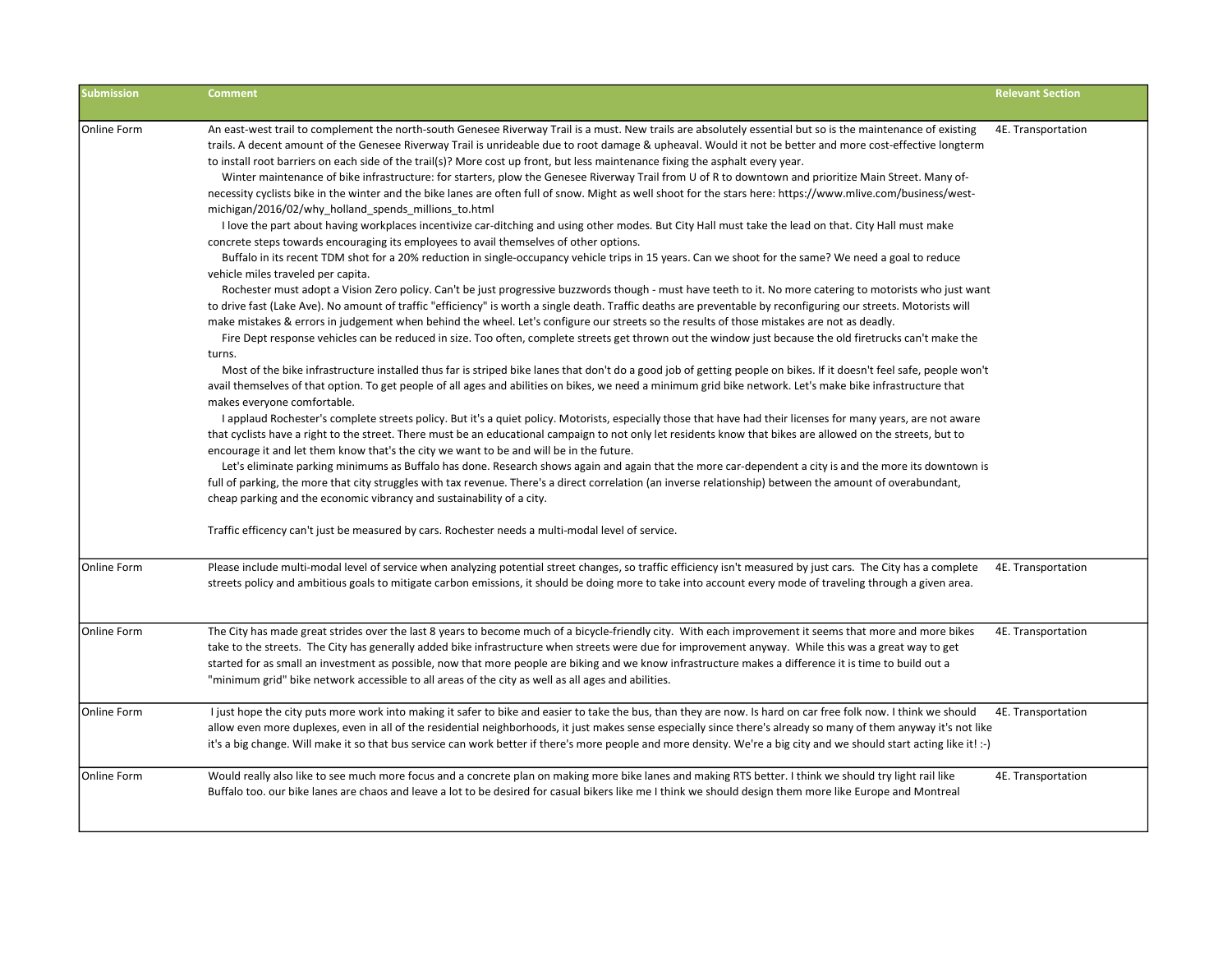| <b>Submission</b> | <b>Comment</b>                                                                                                                                                        | <b>Relevant Section</b> |
|-------------------|-----------------------------------------------------------------------------------------------------------------------------------------------------------------------|-------------------------|
|                   |                                                                                                                                                                       |                         |
| Online Form       | I'm responding to the transportation portion of the Roc 2034 plan. I'm encouraged by the lip service paid to transitioning away from automobile                       | 4E. Transportation      |
|                   | dependency, but disappointed that the goals seem so small. Pedestrian bumpouts are nice but it is pretty disappointing to see that as a significant bullet point      |                         |
|                   | of a 15-year strategic plan. If we truly want to transition away from automobiles we could aspire to things like:                                                     |                         |
|                   | a pedestrian-only zone downtown (like Jazz St), which gradually expands each year;                                                                                    |                         |
|                   | a well-communicated planned parking rate increase each year (\$0.10 per hour per year perhaps) to continue rising indefinitely;                                       |                         |
|                   | a punitive tax on surface parking lots to encourage their development;                                                                                                |                         |
|                   | the removal of parking requirements in all zoning (residential, commercial or industrial), or require a bicycle parking spot for each automobile parking spot;        |                         |
|                   | ban types of vehicles (like lifted pickup trucks) known to be more dangerous to pedestrians and bicyclists from operating in the city;                                |                         |
|                   | speed cameras, and bringing back red light cameras;                                                                                                                   |                         |
|                   | a 15mph winter speed limit on roads with bike lanes/sharrows, to allow bicyclists to use roadways when bike lanes are obstructed by snow.                             |                         |
|                   | Regarding winter - the page on winter (p 326) reads like it was written by someone who has thought about this a lot and was asked "what can we do for                 |                         |
|                   | zero additional dollars?" Montreal receives more average annual snowfall than Rochester per year, but prioritizes bike lanes for plowing and then removes             |                         |
|                   | snow after it's plowed so it doesn't block bike lanes like it does here. Boulder Colorado (which also receives more snow than Rochester) also plows bicycle           |                         |
|                   | lanes and paths, and begins plowing them at the same time as when they plow streets. This costs money, but the whole point of having priorities is that you           |                         |
|                   | spend money on your priorities. If a person cannot commute by bicycle or safely walking 12 months of the year, then they will not give up their car, which            |                         |
|                   | means they're less likely to commute by bicycle or foot any month of the year. This means we get much less bang for our buck on bike lanes in the summer as           |                         |
|                   | well. The money exists at the state level - the state's spending \$150 million on the 390/490 interchange - that buys a lot of sidewalk plows.                        |                         |
|                   | The issue with the plan's approach to winter has a similar problem to our approach to bike lanes. The city is attempting an incremental approach, but a               |                         |
|                   | bicycle commute that is safe 80% of the time and terrifying 20% of the time is not attractive to either commuters or people riding for leisure. Riding down           |                         |
|                   | Monroe Avenue alternates between stress and relaxation until you arrive to the Union St cycletrack (which is fantastic). As you correctly note in the plan, we        |                         |
|                   | need a network of bicycle lanes rather than our current scatterplot of bike lanes. 60 miles of bicycle lanes is better than 0 miles of bicycle lanes, but we have     |                         |
|                   | 757 miles of roadway in Rochester, meaning well over 90% of roadway in Rochester is deadly, and of course most of the 60 miles we do have is neither                  |                         |
|                   | connected nor physically protected. If I can only use bike lanes alone, and not with my 5-year old son (whether it's because they're not physically protected, or     |                         |
|                   | because we can't get ourselves to the physically protected part without biking alongside cars), that means I have to keep my car.                                     |                         |
|                   | I truly believe that incremental approaches are doomed to fail. Slicing away salami-style at car dependency will not get us to a tipping point fast enough            |                         |
|                   | to help us mitigate climate change - let's think pulled pork, not salami! This draft plan is a step in the right direction, but we need huge strides. Politically,    |                         |
|                   | people addicted to their automobiles will fight any concessions to pedestrians and bicyclists, no matter the scale, but it will be difficult to mobilize non-drivers  |                         |
| Online Form       | I have at this point only read the section on Parking (pg 103-4).                                                                                                     | 4E. Transportation      |
|                   | While I recognize that it is a very complex issue I have two viewpoints to add.                                                                                       |                         |
|                   | When I used to live in the suburbs, the availability of safe, accessible and reasonably priced parking was a huge deterrent to doing anything downtown. Yes -         |                         |
|                   | some was perception, but some was reality.                                                                                                                            |                         |
|                   | As a city resident now, I do a lot of walking and appreciate some of the concerns catering to pedestrians; however, I am also very concerned that if more             |                         |
|                   | business (and especially large residential structures) do not have affordable parking (garages or lots) near by - the cars will end up on purely residential streets. |                         |
|                   | This already happens in my area and I don't like not being able to find a spot on my street for a guest or having people come back for their cars from events         |                         |
|                   | being loud and boisterous late at night when the bars close. This happens already and it would only get worse. There are various places in the city still that I      |                         |
|                   | won't go to if I can't walk there because of the unavailability of parking.                                                                                           |                         |
| Email             | Yes to more public transit infrastructure, yes to transit-supportive corridors.                                                                                       | 4E. Transportation      |
| Email             | Yes to more active transportation infrastructure – bikes, scooters, improve pedestrian infrastructure (more on this below).                                           | 4E. Transportation      |
| Email             | RTS is not funded through local property taxes, so how to fund public transit improvements as the density increases?                                                  | 4E. Transportation      |
|                   |                                                                                                                                                                       |                         |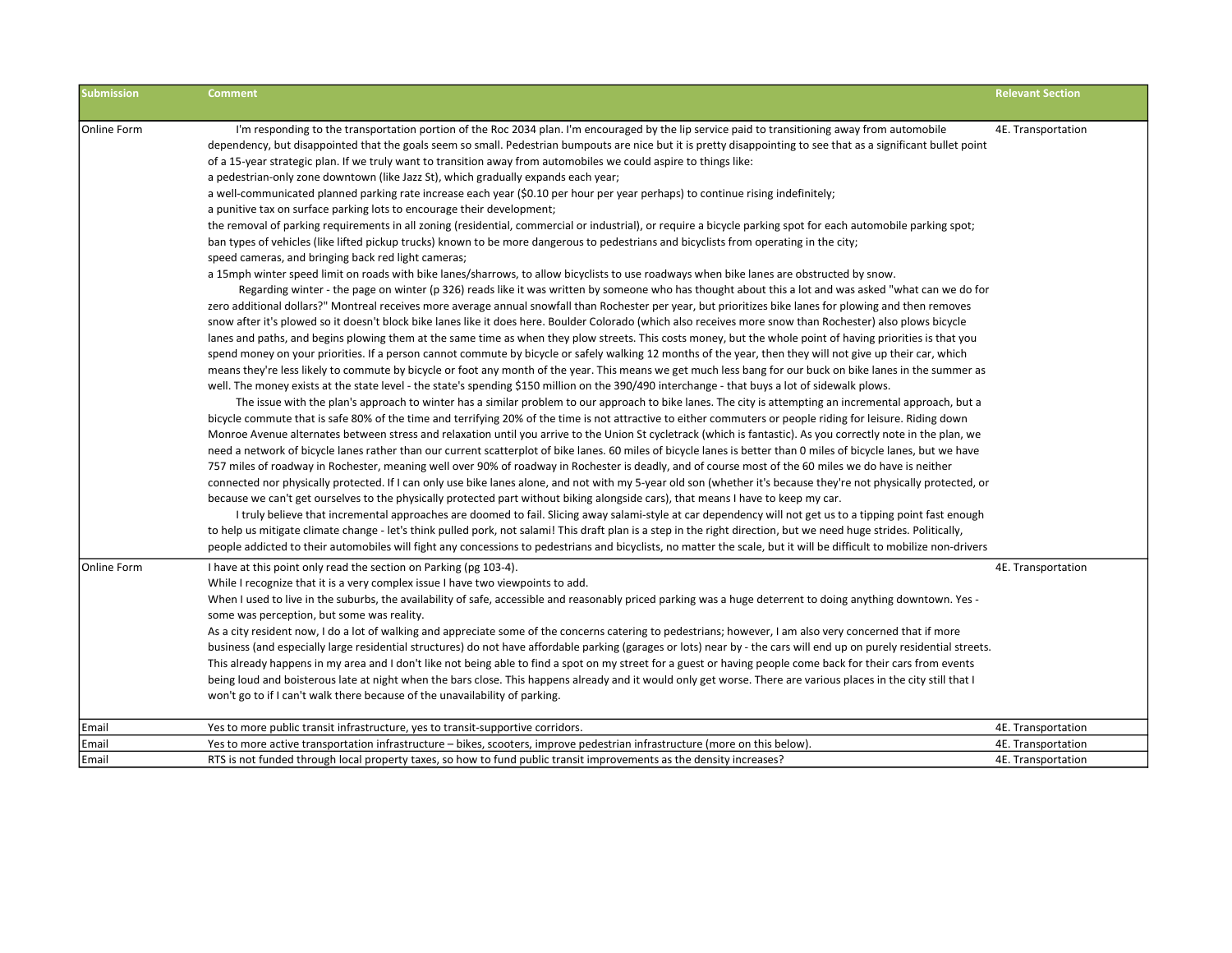| <b>Submission</b>  | <b>Comment</b>                                                                                                                                                                                                                                                                                                                                                                                                                                                                                                                                                                                                                                                                                                                                                                            | <b>Relevant Section</b> |
|--------------------|-------------------------------------------------------------------------------------------------------------------------------------------------------------------------------------------------------------------------------------------------------------------------------------------------------------------------------------------------------------------------------------------------------------------------------------------------------------------------------------------------------------------------------------------------------------------------------------------------------------------------------------------------------------------------------------------------------------------------------------------------------------------------------------------|-------------------------|
| <b>Online Form</b> | Transportation: We'll have to use money we save on ending corporate welfare to<br>• Help pay for more RTS buses on the road. (15 minutes per bus from 7am – 11pm)<br>• Create county-wide paratransit without limitations<br>. Electric trolleys that focus on crosstown traffic that links RTS's hub-and-spoke system.<br>. Work toward a free public transportation system in Rochester. It will spur economic development, create community, and fight climate change.                                                                                                                                                                                                                                                                                                                 | 4E. Transportation      |
| <b>Online Form</b> | Bike Lanes: Keep making dedicated bike lanes, but we're leaving behind the people who live in Rochester right now. We need a solution to help older people 4E. Transportation<br>who will not be riding bikes and those working multiple jobs to survive to move about the area. (see above)                                                                                                                                                                                                                                                                                                                                                                                                                                                                                              |                         |
| Online Form        | Safer cycling brings in income from community and residence, it also brings in visitors and multi day travelers. I travel from a good hour away to ride the<br>canal, and attend rides that are put on by City of Rochester and other organizations. Why? My area has no bike safety zones or trails and with all the<br>distracted drivers it is not worth risking life/limb. Safe cycling should be the normal, not a nuisance. The world is getting too fast paced not to enjoy life on 2<br>wheels.                                                                                                                                                                                                                                                                                   | 4E. Transportation      |
| <b>Online Form</b> | It may be in there, but I didn't see a statement that adequate funds are needed for routine street maintenance. These projects serve all modes of<br>transportation and they are visible components of our quality of life. I think we have made so many budget cuts to street maintenance that it is now affecting<br>our neighborhood quality of life. Monroe Avenue in the City is our embarrassing Ho Chi Minh trail and it has been for 15 years. I have been on better roads in<br>Nicaragua, a third world country.                                                                                                                                                                                                                                                                | 4E. Transportation      |
| Online Form        | p. 325 - Consider Barnes Dances/pedestrian scrambles.                                                                                                                                                                                                                                                                                                                                                                                                                                                                                                                                                                                                                                                                                                                                     | 4E. Transportation      |
| Online Form        | p. 335 - As part of TDM, consider wooing employees and companies that are telework friendly. This is where a great deal of success comes from in KS and UT<br>despite little direct access to major metros.                                                                                                                                                                                                                                                                                                                                                                                                                                                                                                                                                                               | 4E. Transportation      |
| <b>Online Form</b> | I have not completed an entire read-through of the plan, and probably won't until well after 8/16 - but i have reviewed several key areas of interest i want to<br>give feedback on.<br>First, I believe Rochester is implementing Traffic Calming entirely wrong. Punishing drivers for going to work is not a wise way to encourage people to come<br>downtown. For every car you are pushing out, there are one or more occupants who are trying to do business in the city.                                                                                                                                                                                                                                                                                                           | 4E. Transportation      |
| Online Form        | I do support green initiatives - our household has converted entirely to electric cars and use solar electricity. But until our public transit system allows for a<br>real, effective alternative to cars, I believe it critical for Rochester to continue to keep Downtown Rochester (and the surrounding areas) car-friendly - not car-<br>centric, but accessible in reasonable amounts of time. I think ultimately, we really need to implement a good, effective public transit system that is simply<br>faster and more effective than driving, but in the meantime, the "traffic calming" initiatives in my neighborhood have left me simply "turning towards Gates"<br>whenever I need something. Which is not really where I want my tax dollars spent by myself or anyone else. | 4E. Transportation      |
| Online Form        | Secondly, I believe entirely that the 19th Ward needs help. Our Thurston Ave area is really floundering, and it does a disservice to one of the more dense,<br>residential, self-sustaining neighborhoods when we don't have walkable access to many things we need. It also does nobody a service when they cannot find<br>employment in the same areas, and even worse disservice when they are islanded into the neighborhood by increasingly strict transportation plans.                                                                                                                                                                                                                                                                                                             | 4E. Transportation      |
| <b>Online Form</b> | I understand that designing these things are hard, and that the City does not run the RTS system, but it can apply pressure to make things better. As a<br>consultant, I have worked with several businesses who have left the Rochester downtown area because of difficulty with parking or employee access, including<br>my own firm who realized the cost of locating downtown meant a loss of mobility for all of our consultants. We cannot rely solely on tax breaks to bring<br>businesses downtown - it has to be done organically, and that means competing with the suburbs on these points.                                                                                                                                                                                    | 4E. Transportation      |
| <b>Online Form</b> | Also I like the prioritization of being a pedestrian friendly, walkable and bikeable City.                                                                                                                                                                                                                                                                                                                                                                                                                                                                                                                                                                                                                                                                                                | 4E. Transportation      |
| Email              | The Children's Agenda is largely supportive of the transportation related aspects of the 2034 plan. We applaud efforts to make the city more pedestrian and<br>bicycle friendly, as a more multi-modal community is both more accessible to children living in households without cars and helps ensure children can safely<br>navigate their neighborhoods to access parks, recreational services, libraries, and other outdoor spaces.                                                                                                                                                                                                                                                                                                                                                  | 4E. Transportation      |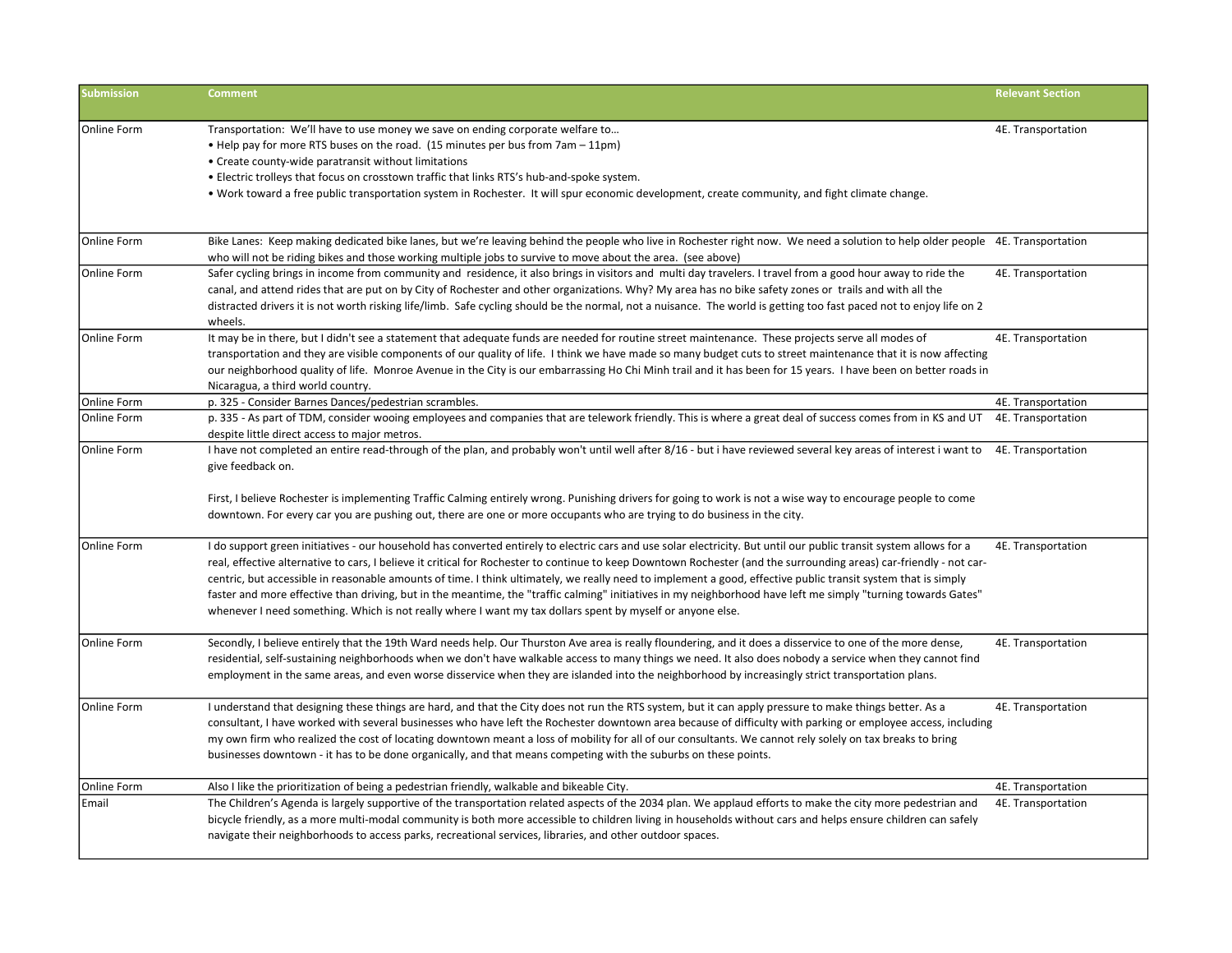| <b>Submission</b> | <b>Comment</b>                                                                                                                                                                                                                                                                                                                                                                                                                                                                                                                                                                                                                                                                                                                                                                                                                                                                                                                                   | <b>Relevant Section</b> |
|-------------------|--------------------------------------------------------------------------------------------------------------------------------------------------------------------------------------------------------------------------------------------------------------------------------------------------------------------------------------------------------------------------------------------------------------------------------------------------------------------------------------------------------------------------------------------------------------------------------------------------------------------------------------------------------------------------------------------------------------------------------------------------------------------------------------------------------------------------------------------------------------------------------------------------------------------------------------------------|-------------------------|
| Email             | The city main corridors are not much more than the RTS bus route. Bikers and walkers will not replace cars where there is no other public transportation to<br>rely on but RTS. Many sidewalks are in dismal shape and city sidewalk plowing efforts fall short. Public transportation needs to be addressed more.                                                                                                                                                                                                                                                                                                                                                                                                                                                                                                                                                                                                                               | 4E. Transportation      |
| Online Form       | In general, I like the focus on pedestrians and cyclists and not just cars. Rochester has no shortage of parking so focusing on prioritizing other ways of getting<br>around isn't going to hurt us. Instead of building more parking lots, we should use technology to make our parking system smarter and build environments<br>that make other options attractive.                                                                                                                                                                                                                                                                                                                                                                                                                                                                                                                                                                            | 4E. Transportation      |
|                   | We're not Europe. Our temperatures and weather are more extreme so biking and walking 365 days a year is not going to be attractive to most people. But we<br>can still embrace activity in the colder months and make walking, biking, scootering, etc. viable other months of the year.                                                                                                                                                                                                                                                                                                                                                                                                                                                                                                                                                                                                                                                        |                         |
| Online Form       | The draft 2034 plan devotes far less space to discussing transit issues than it does to any other transportation issue. Transit is a critical issue affecting our<br>ability to draw jobs and services to the city, and to provide access to those jobs and services. The section on transit consists of only four paragraphs, and the<br>longest paragraph is spent completely dismissing the viability of rail transit in Rochester. The final plan must drop the language that is dismissive of rail transit,<br>call for studies of the opportunities of rail transit, and further describe the importance of transit to the health of our city.                                                                                                                                                                                                                                                                                             | 4E. Transportation      |
| Online Form       | A viable street car (sic), trolley, light rail, or other similar fixed-rail system would require a substantial capital investment and a critical mass of population, jobs, 4E. Transportation<br>and destinations that are not clearly evident in Rochester today. It would also likely require significant leadership and support from institutions, the business<br>community, and other regional partners along with RTS and the City. Any advancement to a new form of transit must not come at the expense of maintaining<br>a high-quality city-wide system of bus service. Prior to any form of fixed-rail transit becoming feasible in Rochester, the highest priority advancement is in the<br>form of enhanced bus service, with the eventual target of bus rapid transit (BRT) in certain high-frequency corridors. If ridership grows on BRT corridors, the<br>potential for fixed-rail transit could be examined at a future date." |                         |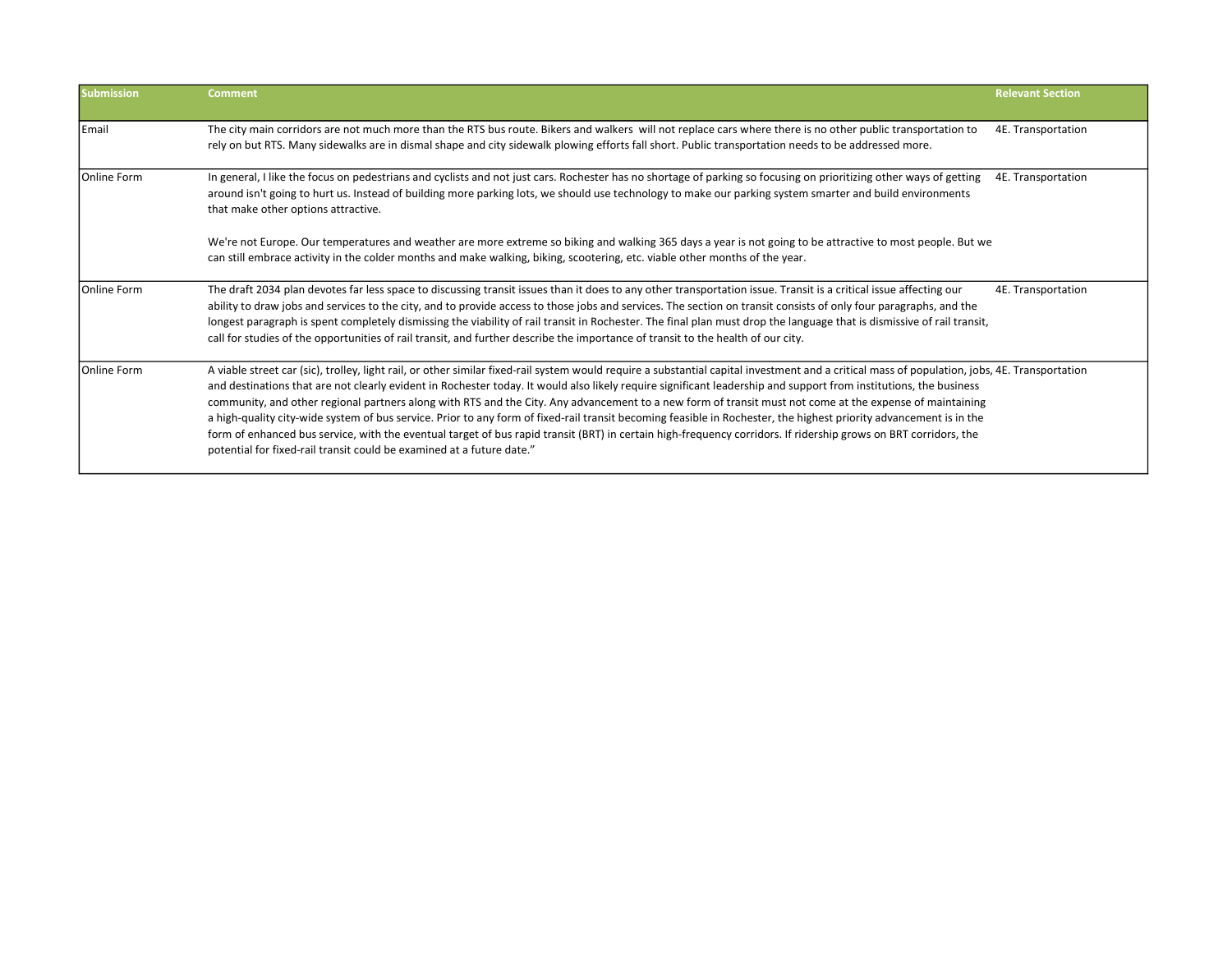| <b>Submission</b>  | <b>Comment</b>                                                                                                                                                                                                                                                                                                                                                                                                                                                                                                                                                                                                                                                                                                                                                                                                                                                                                                                                                                                                                                                                                                                                                                                                                                                                                                                                                                                                                 | <b>Relevant Section</b> |
|--------------------|--------------------------------------------------------------------------------------------------------------------------------------------------------------------------------------------------------------------------------------------------------------------------------------------------------------------------------------------------------------------------------------------------------------------------------------------------------------------------------------------------------------------------------------------------------------------------------------------------------------------------------------------------------------------------------------------------------------------------------------------------------------------------------------------------------------------------------------------------------------------------------------------------------------------------------------------------------------------------------------------------------------------------------------------------------------------------------------------------------------------------------------------------------------------------------------------------------------------------------------------------------------------------------------------------------------------------------------------------------------------------------------------------------------------------------|-------------------------|
| Online Form        | pg 329, paragraph 2: The first sentence erroneously claims that Rochester does not have the population and job density to support rail transit. Almost any<br>corridor that can support frequent bus service can support modern streetcar service. Modern streetcars only have slightly more passenger capacity per vehicle<br>than articulated buses, which are already in widespread use in Rochester. The density statistics that matter most when determining the viability of a modern<br>streetcar proposal are not average regional densities, but rather densities in candidate corridors. The proposed high-frequency bus service corridors in the<br>Reimagine RTS plan have greater population and employment density than several existing successful modern US streetcar lines (for example, in Tucson, AZ).<br>The second sentence says that leadership and support would be needed before a rail transit line could be built. While this is true, it is also true of virtually<br>every other initiative in the 2034 plan. Yet no other proposal in the 2034 plan is dismissed in this way.                                                                                                                                                                                                                                                                                                                     | 4E. Transportation      |
|                    | The third sentence says that any new form of transit should not come at the expense of city-wide bus service. While also true, this sentence is both misleading<br>and unnecessary. Several high-frequency bus routes should be considered for upgrade to modern streetcar as part of an integrated bus-rail transit system<br>while maintaining and strengthening bus service. Clearly, any proposal to increase the level of transit services (whether bus-rail or all-bus) would require<br>additional funding for transit operations, and New York State is already making progress on increasing transit funding for Rochester and other upstate cities.                                                                                                                                                                                                                                                                                                                                                                                                                                                                                                                                                                                                                                                                                                                                                                  |                         |
|                    | The fourth sentence claims that enhanced bus service would be necessary before rail transit would be feasible. As said before, modern streetcar service<br>already is feasible for Rochester. Furthermore, enhanced bus service and modern streetcars are most definitely not mutually exclusive. Enhancements such as<br>prioritized signals, enhanced shelters, more shelters, and bus stop amenities should be implemented.                                                                                                                                                                                                                                                                                                                                                                                                                                                                                                                                                                                                                                                                                                                                                                                                                                                                                                                                                                                                 |                         |
|                    | The fourth and fifth sentences refer to "BRT." The term BRT is broad and not well defined, but it typically refers to dedicated bus lanes and busways on<br>separate rights of way with large stations. There are few streets (possibly only one: Lake Avenue) that have a wide enough right of way to allow BRT to be built<br>in Rochester. It is important to note that the city has removed transit-only lanes on Lake Avenue and Main Street rather than adding transit lanes, hence it is<br>hard to believe that the city is serious about implementing new bus lanes. The city is perpetuating an excuse that it has used three times in the past, when<br>studies concluded that light rail transit in Rochester was viable and advisable, yet the city claimed that bus improvements should be pursued instead, and then<br>the city failed to make any real effort to cooperate with implementing those bus improvements.                                                                                                                                                                                                                                                                                                                                                                                                                                                                                           |                         |
| <b>Online Form</b> | The other features commonly associated with BRT are queue-jumping lanes, and large stations with isolated paid-fare boarding area. Again, Rochester streets 4E. Transportation<br>simply do not have the room to implement either of these improvements. As a result, it is not appropriate for the 2034 plan to claim that BRT would be an<br>eventual goal for Rochester. On the other hand, several of our arterial streets do have the physical characteristics to accommodate modern streetcars.                                                                                                                                                                                                                                                                                                                                                                                                                                                                                                                                                                                                                                                                                                                                                                                                                                                                                                                          |                         |
| <b>Online Form</b> | Streetcars and other forms of light rail transit have unique benefits that warrant a study of applications in Rochester. Rail transit offers a better ride quality,<br>boards easily and quickly (due to the fixed alignment of the vehicle to the stop), and is very energy-efficient (due to the very low friction of the wheel/rail<br>interface). These factors attract higher ridership at a low operating cost. Rail transit is proven to attract more employment and development as a result of the<br>higher ridership plus rail's fixed nature (which assures developers and employers that the route will not be rerouted the way that a bus can).                                                                                                                                                                                                                                                                                                                                                                                                                                                                                                                                                                                                                                                                                                                                                                   | 4E. Transportation      |
| <b>Online Form</b> | While there are those who argue that we should retain a bus-only transit system because "buses are cheaper", it is much more important for us to focus on<br>the issues of cost/benefit ratios, life-cycle costs, and full-cost accounting. While streetcar vehicles are more expensive than buses, the cost/rider/year-of-life is<br>very close, given the longer life of streetcars and the larger capacity. The cost of the electric distribution Overhead Contact System (OCS) brings the benefit of<br>electric vehicles with high acceleration. Migrating our transit system to electric power should be a priority for a number of reasons, including reduced carbon<br>emissions, quiet operation, zero fumes, and low maintenance. The cost of the track structure brings the benefits of low friction (which improves energy<br>efficiency), positive guidance (which eases boarding and improves winter safety), and route permanence. While a streetcar system would require a new shop<br>and yard facility, and major expansion of bus service would also require an increase in shop and yard capacity. Many recent modern streetcar projects include<br>the costs of roadway and streetscaping improvements which gives many an exaggerated impression of the intrinsic cost of building a streetcar system. The<br>bottom line is that streetcars are cost effective and are good infrastructure investments. | 4E. Transportation      |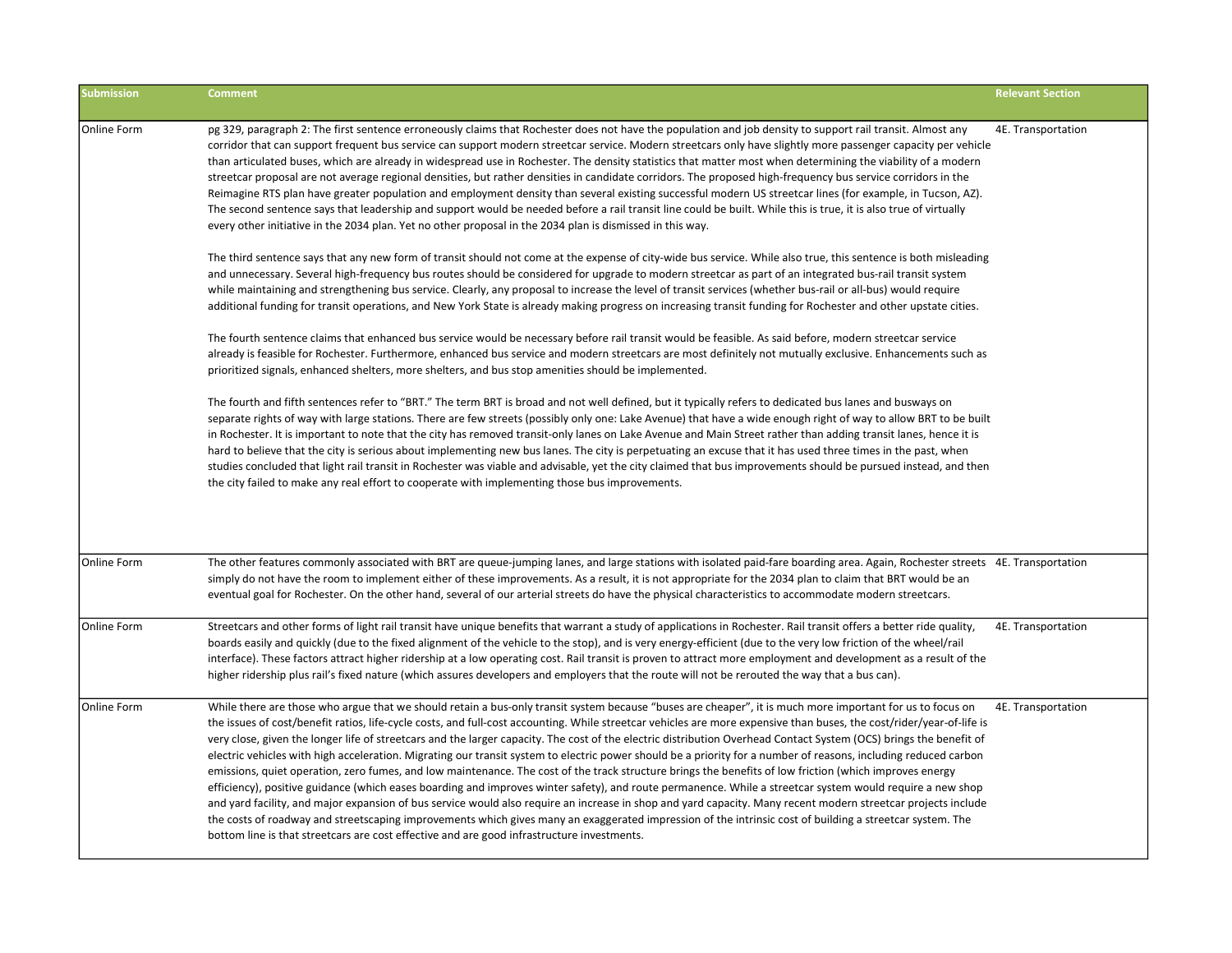| <b>Submission</b> | <b>Comment</b>                                                                                                                                                                                                                                                                                                                                                                                                                                                                                                                                                                                                                                                                                                                                                                                                                                                                                                                                                                                                                                                                                                                                                                                                                                                                                                                                                                                                                                                                                                                                                                                                                                                                                                                                                                                                                                                                                                                                                                                                                                                                                                                                                          | <b>Relevant Section</b> |
|-------------------|-------------------------------------------------------------------------------------------------------------------------------------------------------------------------------------------------------------------------------------------------------------------------------------------------------------------------------------------------------------------------------------------------------------------------------------------------------------------------------------------------------------------------------------------------------------------------------------------------------------------------------------------------------------------------------------------------------------------------------------------------------------------------------------------------------------------------------------------------------------------------------------------------------------------------------------------------------------------------------------------------------------------------------------------------------------------------------------------------------------------------------------------------------------------------------------------------------------------------------------------------------------------------------------------------------------------------------------------------------------------------------------------------------------------------------------------------------------------------------------------------------------------------------------------------------------------------------------------------------------------------------------------------------------------------------------------------------------------------------------------------------------------------------------------------------------------------------------------------------------------------------------------------------------------------------------------------------------------------------------------------------------------------------------------------------------------------------------------------------------------------------------------------------------------------|-------------------------|
| Online Form       | The issue of the impact of transportation on land use is absolutely critical to the future of our city, and as a result, it needs to be a core piece of the 2034 plan. 4E. Transportation<br>The plan does recognize that land use impacts transportation; however, the plan is missing the essential point that our transportation choices shape our land<br>use and density. Rochester's historical density was enabled by our trolley network and the Rochester Subway. The abandonment of our rail transit network<br>and subsequent drastic cuts to bus service have left Rochester dependent upon parking, Parking is very land-intensive, resulting in a loss in density in<br>downtown and some commercial corridors. The plan's effort to increase allowable density by changing zoning is commendable; however, there can be no<br>increase in actual density until we have the transit improvements that will enable and encourage a restoration of density.                                                                                                                                                                                                                                                                                                                                                                                                                                                                                                                                                                                                                                                                                                                                                                                                                                                                                                                                                                                                                                                                                                                                                                                                 |                         |
| Online Form       | The issue of density is far more than just an issue of "placemaking." The loss of employment density in downtown, our industrial sites, and our neighborhoods 4E. Transportation<br>is a key part of our problems with concentrations of poverty and lack of economic opportunity. We must use transit improvements to reverse jobs sprawl, and<br>we must ensure that transit service can provide access to jobs.                                                                                                                                                                                                                                                                                                                                                                                                                                                                                                                                                                                                                                                                                                                                                                                                                                                                                                                                                                                                                                                                                                                                                                                                                                                                                                                                                                                                                                                                                                                                                                                                                                                                                                                                                      |                         |
| Online Form       | Rail transit needs to be taken seriously by the city. If the city does not agree to include an endorsement of a streetcar study in the 2034 plan, at the very least 4E. Transportation<br>it must remove the inaccurate and misleading negative language.                                                                                                                                                                                                                                                                                                                                                                                                                                                                                                                                                                                                                                                                                                                                                                                                                                                                                                                                                                                                                                                                                                                                                                                                                                                                                                                                                                                                                                                                                                                                                                                                                                                                                                                                                                                                                                                                                                               |                         |
| Online Form       | The MNA suggests a bike advocate, one person to oversee City's bike trails.                                                                                                                                                                                                                                                                                                                                                                                                                                                                                                                                                                                                                                                                                                                                                                                                                                                                                                                                                                                                                                                                                                                                                                                                                                                                                                                                                                                                                                                                                                                                                                                                                                                                                                                                                                                                                                                                                                                                                                                                                                                                                             | 4E. Transportation      |
| Online Form       | Funding for the maintenance of the trails should be a standard budget item.                                                                                                                                                                                                                                                                                                                                                                                                                                                                                                                                                                                                                                                                                                                                                                                                                                                                                                                                                                                                                                                                                                                                                                                                                                                                                                                                                                                                                                                                                                                                                                                                                                                                                                                                                                                                                                                                                                                                                                                                                                                                                             | 4E. Transportation      |
| Online Form       | Parking issues have been, and will continue to be an issue in our city and others. One thing that needs to be mentioned in terms of residential (R1) districts is 4E. Transportation<br>the continued use, either legal or illegal, of front yard parking. In some instances, the entire front yard, and city property is entirely removed.                                                                                                                                                                                                                                                                                                                                                                                                                                                                                                                                                                                                                                                                                                                                                                                                                                                                                                                                                                                                                                                                                                                                                                                                                                                                                                                                                                                                                                                                                                                                                                                                                                                                                                                                                                                                                             |                         |
| Online Form       | Please include multi-modal level of service when analyzing potential street changes, so traffic efficiency isn't measured by just cars. The City has a complete<br>streets policy and ambitious goals to mitigate carbon emissions, it should be doing more to take into account every mode of traveling through a given area.                                                                                                                                                                                                                                                                                                                                                                                                                                                                                                                                                                                                                                                                                                                                                                                                                                                                                                                                                                                                                                                                                                                                                                                                                                                                                                                                                                                                                                                                                                                                                                                                                                                                                                                                                                                                                                          | 4E. Transportation      |
| Email             | Centering the ultimate success of the 2034 Plan around the currently less than effective mass transit system that would actually deliver people where they<br>want to be in a reasonable time frame. Once-an-hour buses that are focused on the St. Paul bus barn is not at all effective unless the intent is to force people<br>to visit the Center City.<br>Therefore, the Park-Meigs Neighborhood Association opposes adoption of the draft 2034 Comprehensive Plan until the plan has significant changes that will<br>positively help our area, and, another public review/comment period.                                                                                                                                                                                                                                                                                                                                                                                                                                                                                                                                                                                                                                                                                                                                                                                                                                                                                                                                                                                                                                                                                                                                                                                                                                                                                                                                                                                                                                                                                                                                                                        | 4e. Transportation      |
| Email             | We believe that a robust multi-modal transportation network, along with smart land use and zoning policies, is key to addressing our community's most<br>pressing challenge - the cripplingly high rates of poverty and economic disadvantage faced by so many of our City's residents. Rochester's poverty levels and<br>intense racial segregation have been well-explored, and our organization is committed to participating in community efforts like the Rochester-Monroe Anti-<br>Poverty Initiative (RMAPI) that aim to address these challenges. We believe strongly that building a less auto-dependent community is vital to economic<br>mobility and shared prosperity, and that conviction is central to the comments outlined below. These comments represent the joint feedback of Reconnect<br>Rochester and the Rochester Cycling Alliance. We recognize the time and effort that went into the development of this expansive comprehensive plan for<br>Rochester's future, and applaud the City for many elements contained within it. We commend the plan's emphasis on strengthening multi-modal travel, the<br>importance of placemaking and for taking steps to introduce improvements to the zoning code, particularly those that allow for increased density in different<br>parts of the City. We also applaud the plan's alignment with Reimagine RTS. That effort, which increases frequency on many key corridors in the City, is well<br>supported by this comprehensive plan. Transportation, zoning, and land use are critically dependent on one another, and this proposed comprehensive plan<br>takes several steps in the right direction on that score. There are also a few areas where we believe important goals and policies have been left out of the plan,<br>and we would like to suggest their inclusion. We also believe that, in several areas, the City should engage in an inclusive public planning process before<br>determining a particular course of action. We welcome the opportunity to meet with City staff to discuss our recommendations and to better understand the<br>City's thinking in a few key areas. | 4E. Transportation      |
| Email             | The draft Comprehensive Plan recommends that "minimum parking requirements for future commercial, mixed-use, and large-scale housing development be 4E. Transportation<br>made more flexible for all mixed-use Character Areas." We urge Rochester to join Buffalo and other communities by developing a plan to eliminate parking<br>minimums altogether. Parking minimums are car-oriented regulations that stifle the ability of cities to encourage other transportation choices and build a<br>more vibrant urban environment. Rochester has the opportunity to lead in this area, and a forward thinking comprehensive plan should include a goal of<br>eliminating this harmful regulation.                                                                                                                                                                                                                                                                                                                                                                                                                                                                                                                                                                                                                                                                                                                                                                                                                                                                                                                                                                                                                                                                                                                                                                                                                                                                                                                                                                                                                                                                      |                         |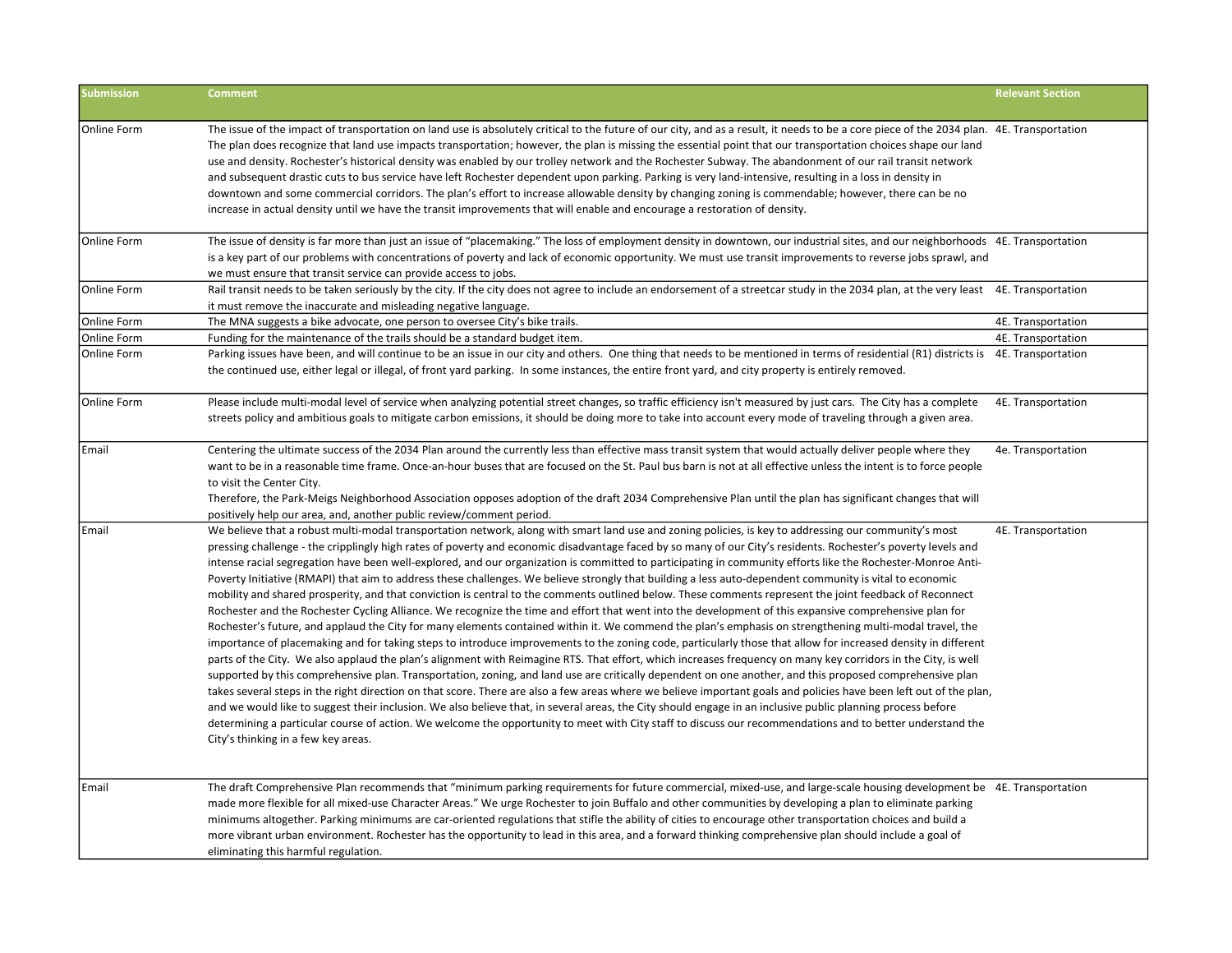| <b>Submission</b> | <b>Comment</b>                                                                                                                                                                                                                                                                                                                                                                                                                                                                                                                                                                                                                                                                                                                                                                                                                                                                                                                                                                                                                                                                                                                                                                                                                                                                                                                                                                                                                                                                                                                                                                                                                                                                                        | <b>Relevant Section</b> |
|-------------------|-------------------------------------------------------------------------------------------------------------------------------------------------------------------------------------------------------------------------------------------------------------------------------------------------------------------------------------------------------------------------------------------------------------------------------------------------------------------------------------------------------------------------------------------------------------------------------------------------------------------------------------------------------------------------------------------------------------------------------------------------------------------------------------------------------------------------------------------------------------------------------------------------------------------------------------------------------------------------------------------------------------------------------------------------------------------------------------------------------------------------------------------------------------------------------------------------------------------------------------------------------------------------------------------------------------------------------------------------------------------------------------------------------------------------------------------------------------------------------------------------------------------------------------------------------------------------------------------------------------------------------------------------------------------------------------------------------|-------------------------|
| Email             | We recommend that the City commission a study examining the viability of BRT, modern street cars, and other modes of transit on high volume corridors<br>before prioritizing one modality over another. As the introduction page of the transportation section states "The transportation world is ever evolving, with<br>new modes of travel, business models, and technology emerging at a seemingly faster and faster rate." We therefore suggest the City revise the second<br>paragraph of the transit section of the Rochester 2034 plan on page 329 to read something like: Communities throughout the country have explored and are<br>implementing new forms of mass transit, including bus rapid transit, modern streetcars, and light rail systems. Implementation of such systems would require<br>significant leadership and support from local institutions, the business community, regional partners, RTS and the City. Advancement of these forms of transit<br>must be designed to complement conventional bus service. The City will commission a study to assess the viability of different mass transit options on high<br>volume corridors to determine the optimal ways to improve transit service and catalyze denser development in Rochester. The loss of employment density in<br>downtown, our industrial sites, and our neighborhoods is a key driver of our community's concentrations of poverty and lack of economic opportunity. Bold<br>transit improvements can help reverse jobs sprawl, and high quality transit should be prioritized in this plan. We encourage the City to join with us to develop<br>bold solutions to the City's transportation challenges. | 4E. Transportation      |
| Email             | We support the effort to "revise City policies and procedures that reference vehicular Level of Service (LOS) and transition to the use of Multi-Modal Level of 4E. Transportation<br>Service (MMLOS) to inform alternatives analysis, project design, and performance evaluation,"<br>on page 338. This will ensure traffic efficiency is not just measured by cars.                                                                                                                                                                                                                                                                                                                                                                                                                                                                                                                                                                                                                                                                                                                                                                                                                                                                                                                                                                                                                                                                                                                                                                                                                                                                                                                                 |                         |
| Email             | We endorse the goal to " develop a "minimum grid" dedicated bicycle network and work to increase bicycle mode share," (pages 342-3) for the entire city.<br>This grid should create a bicycle network accessible to all areas of the city as well as all ages and abilities.                                                                                                                                                                                                                                                                                                                                                                                                                                                                                                                                                                                                                                                                                                                                                                                                                                                                                                                                                                                                                                                                                                                                                                                                                                                                                                                                                                                                                          | 4E. Transportation      |
| Online Form       | A very real concern for Charlotte and, in fact, all neighborhoods in the Northwest District is the traffic speeds on Lake Avenue. We did not see this addressed in 4E. Transportation<br>2034.                                                                                                                                                                                                                                                                                                                                                                                                                                                                                                                                                                                                                                                                                                                                                                                                                                                                                                                                                                                                                                                                                                                                                                                                                                                                                                                                                                                                                                                                                                        |                         |
| Email             | [Summary] Cars are still necessary in Rochester. Concern over bicycles/scooters/autonomous delivery systems. Needs to be a bike path on Mt. Hope. Strong<br>Neighborhood needs a street liaison.                                                                                                                                                                                                                                                                                                                                                                                                                                                                                                                                                                                                                                                                                                                                                                                                                                                                                                                                                                                                                                                                                                                                                                                                                                                                                                                                                                                                                                                                                                      | 4E. Transportation      |
| Email             | Again Walk-ability is critical to the City and important to WSNA.<br>Maintaining plants, and trees is strongly encouraged. We had some discussion about encouraging the City and Community Businesses to develop an "on/off<br>tour bus" circuit, where tourists and convention-goers could take a bus that travels from one attraction to the next in a loop (similar to the bus trolleys in<br>Cooperstown or Boston). The Susan B. Anthony House, to George Eastman to Strong to local college and universities to Charlotte and the waterfront to the<br>zoo -- Rochester offers great places to visit, but hard to get to without a car. Also, some people may not know things like where the North Star was published.<br>Having a 2+ hour tour would help college parents become familiar with Rochester, tourists to get from one attraction to the next, and promote Rochester. We<br>also discussed how the Rochester City School District could incorporate a Rochester History class that could train tour guides -- combine the class with CDL<br>training and the tour bus drivers could come from our schools.                                                                                                                                                                                                                                                                                                                                                                                                                                                                                                                                                                         | 4E. Transportation      |
| Email             | Transportation providing connections to and interconnections within Beechwood, and indeed throughout the City. We would also like to see protected bike<br>lanes on East Main Street that run from Culver to at least Union. We would like to plan and implement protected bike lanes on East Main Street that run from<br>Culver to at least Union. In general, we would hope for and expect a more vigorous implementation of the City Complete Streets Policy. Walkability and<br>multimodal transportation needs to be emphasized. We are convinced that there can and must be more enterprising ways of working with snow plows, fire<br>trucks, etc. So that complete streets and walkability are not sacrificed. We believe light rail may be an important and desirable transportation mode in<br>Rochester in the long term, and that it would be wise for planning and development to proceed within the context of that possibility (reference page 366).<br>Acknowledging that pedestrians have not always been a priority in the past recent decades is an important historical context.                                                                                                                                                                                                                                                                                                                                                                                                                                                                                                                                                                                                 | 4E. Transportation      |
| Email             | The prioritization of being a pedestrian friendly, walkable and bikeable City. Thrilled to see Beechwood's Complete Streets Makeover as a reference to good<br>placemaking.                                                                                                                                                                                                                                                                                                                                                                                                                                                                                                                                                                                                                                                                                                                                                                                                                                                                                                                                                                                                                                                                                                                                                                                                                                                                                                                                                                                                                                                                                                                           | 4E. Transportation      |
| Email             | Recommended trails and spur trails: specifically those marked on the map (Page 80) as RS&E Trolley Trail, and East Side Commuter Rail-with-Trail. We applaud 4E. Transportation<br>and strongly support the vision to include these greenways and want to express our excitement and hope that these will receive adequate attention and<br>resources to come to fruition.                                                                                                                                                                                                                                                                                                                                                                                                                                                                                                                                                                                                                                                                                                                                                                                                                                                                                                                                                                                                                                                                                                                                                                                                                                                                                                                            |                         |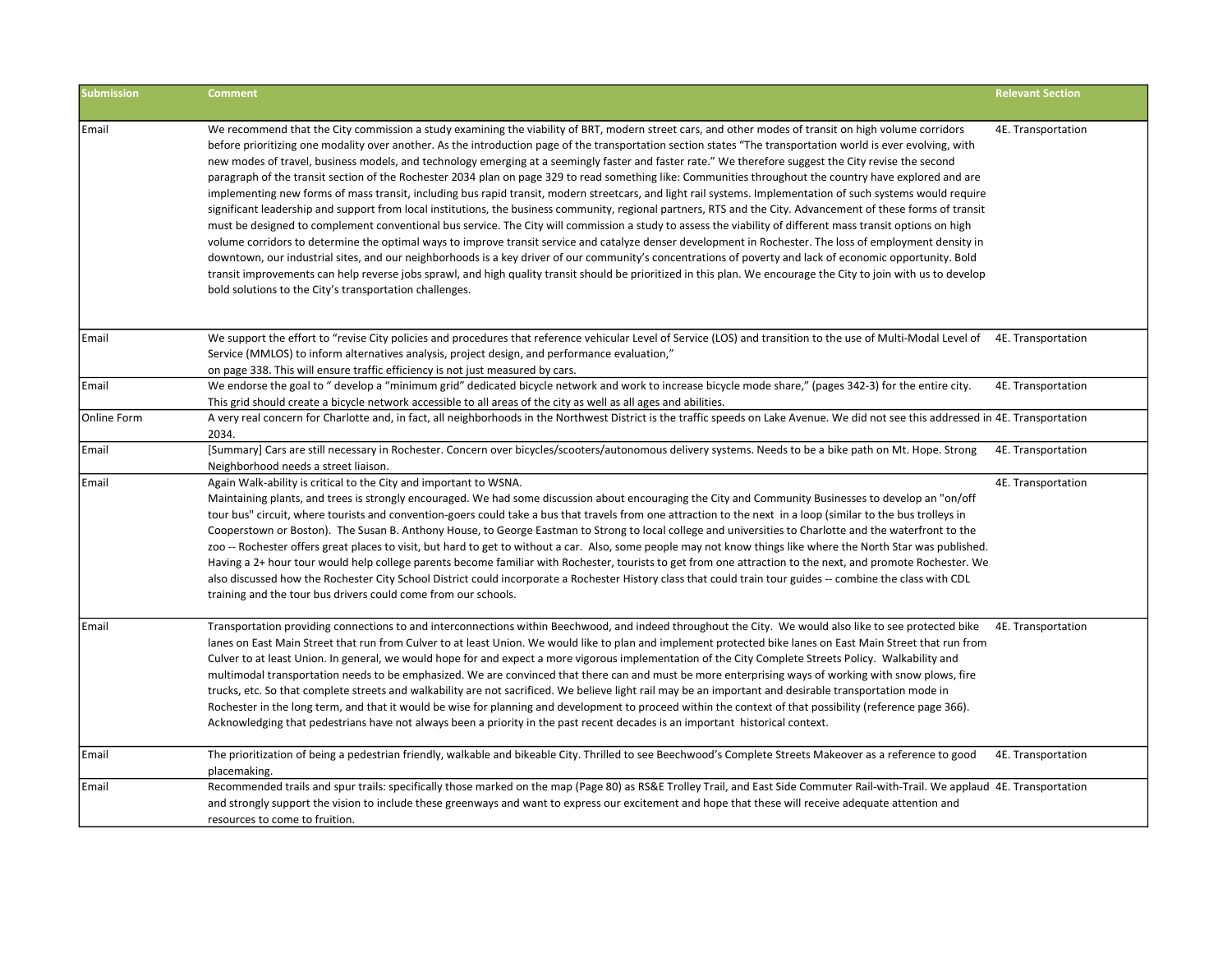| <b>Submission</b> | <b>Comment</b>                                                                                                                                                                                                                                                                      | <b>Relevant Section</b> |
|-------------------|-------------------------------------------------------------------------------------------------------------------------------------------------------------------------------------------------------------------------------------------------------------------------------------|-------------------------|
| Email             | What should Rochester do or not do, based on what we've learned about the Clarissa St. Experience?                                                                                                                                                                                  | 4E. Transportation      |
|                   | -Nor put in highways where people went                                                                                                                                                                                                                                              |                         |
|                   | -Rochester shouldn't build another highway                                                                                                                                                                                                                                          |                         |
| Email             | Regarding limited transportation, I'd like to briefly discuss the Transportation Action Plan Section. The strategy discussing increased accessibility for disabled                                                                                                                  | 4E. Transportation      |
|                   | pedestrians was a welcomed sight and we hope that you will expand on this progress throughout the transportation plan. Regarding Goal TRN-1, it is                                                                                                                                  |                         |
|                   | important for us to emphasize the need to include more strategies that address the need for new and developing transportation options be accessible to all.                                                                                                                         |                         |
|                   | Currently, the City of Rochester's only accessible transportation system is the bus and paratransit system, however for Rochester to evolve into a modern city                                                                                                                      |                         |
|                   | that attracts visitors of all kinds, we need to provide accessible transportation systems that are not limited by pre-qualifications and limited schedule systems.                                                                                                                  |                         |
|                   | For this action plan to be inclusive of everyone, it must include increasing accessibility in transportation, including but not limited to taxis and ridesharing.                                                                                                                   |                         |
|                   | While doing this, we need to continue to address how bike sharing and e-scooters may create accessibility barriers to disabled people. When improperly                                                                                                                              |                         |
|                   | parked across sidewalks, bikes and scooters can force disabled pedestrians into the streets, which is not safe for anyone involved.                                                                                                                                                 |                         |
|                   | Oftentimes while working to increase accessibility in the community, we find that business owners are not aware of the ADA or accessibility standards and are                                                                                                                       |                         |
|                   | shocked to realize they have legal responsibilities. When discussing the second goal in the Economic Growth action plan, I believe it would be prudent to help                                                                                                                      |                         |
|                   | neighborhood businesses both understand their responsibilities as they renovate or develop their businesses and spaces as well as finding funding streams to                                                                                                                        |                         |
|                   | help cover costs of accessibility so that all the members of a neighborhood can enjoy the businesses in the area. We love that one of the goals includes                                                                                                                            |                         |
|                   | improving opportunities for disadvantaged populations and businesses. I want to encourage the usage of the word "disability" in those strategies instead of                                                                                                                         |                         |
|                   | "all abilities"; it's important that we recognize the fact that many people are disadvantaged not because they have a different level of ability, like they can't lift<br>a heavy box, but because society has barriers and limits opportunities because an individual is disabled. |                         |
| Email             | <b>Transportation Goal:</b>                                                                                                                                                                                                                                                         | 4E. Transportation      |
|                   | a. Work with the disability community and the transportation sector to identify and address accessibility concerns and ensure the availability and increase of                                                                                                                      |                         |
|                   | multi-modal accessible transportation options.                                                                                                                                                                                                                                      |                         |
| Community Mtg. #2 | Please focus on people's happiness, not just the City's equivalent to GDP. Economics, Ecology, Happiness.                                                                                                                                                                           | 5A. Economic Growth     |
| Community Mtg. #3 | Develop a state of the art tiny home manufacturing facility in the Bull's Head brownfield area - using a workforce acquiring job skills                                                                                                                                             | 5A. Economic Growth     |
| Community Mtg. #4 | I would like to see business block parties. I think there are some good restaurants on E Main St, Dewey Ave, and W Main St. It would be nice to see them<br>promote themselves by hosting business block parties                                                                    | 5A. Economic Growth     |
| Community Mtg. #5 | Support more business incubators and opportunities for entrepreneurs in [illegible] fields to develop and learn from each other                                                                                                                                                     | 5A. Economic Growth     |
| Community Mtg. #5 | Want to see more business/commercial development along North Winton                                                                                                                                                                                                                 | 5A. Economic Growth     |
| Email             | Greater density may increase the tax base, but only if we decrease tax incentives                                                                                                                                                                                                   | 5A. Economic Growth     |
| Online Form       | The focus for every section of this plan should be on grassroots economic development with the emphasis on locally-owned cooperative businesses. Money                                                                                                                              | 5A. Economic Growth     |
|                   | that is currently used to go toward grants, loans, bonds, and other creative support to large corporations and developers should be focused on the creation of                                                                                                                      |                         |
|                   | smaller, locally-owned cooperatives. At minimum, dozens of cooperatives would open every year in every part of the city with the specific emphasis on more                                                                                                                          |                         |
|                   | distressed parts of the city. The businesses would focus on goods and services that are needed to alleviate poverty in Rochester.                                                                                                                                                   |                         |
| Online Form       | Economic Development: Too much focus on innovation and technology is a mistake as by definition, these jobs can function almost anywhere and not even all 5A. Economic Growth                                                                                                       |                         |
|                   | within a company within one city. Opportunity Zones are just more tax breaks. Savvy business owners do not worry about paying taxes as they need the City's                                                                                                                         |                         |
|                   | services (fire, police, plowing, sewers, etc.). It's all focused on traditional capitalistic ideology which we know leads to peaks and valleys.                                                                                                                                     |                         |
| Online Form       | "Pop up" businesses are cute, but they are not true economic drivers.                                                                                                                                                                                                               | 5A. Economic Growth     |
| Online Form       | p. 353 - The RIT gaming space is already open in Sibley. Revise.                                                                                                                                                                                                                    | 5A. Economic Growth     |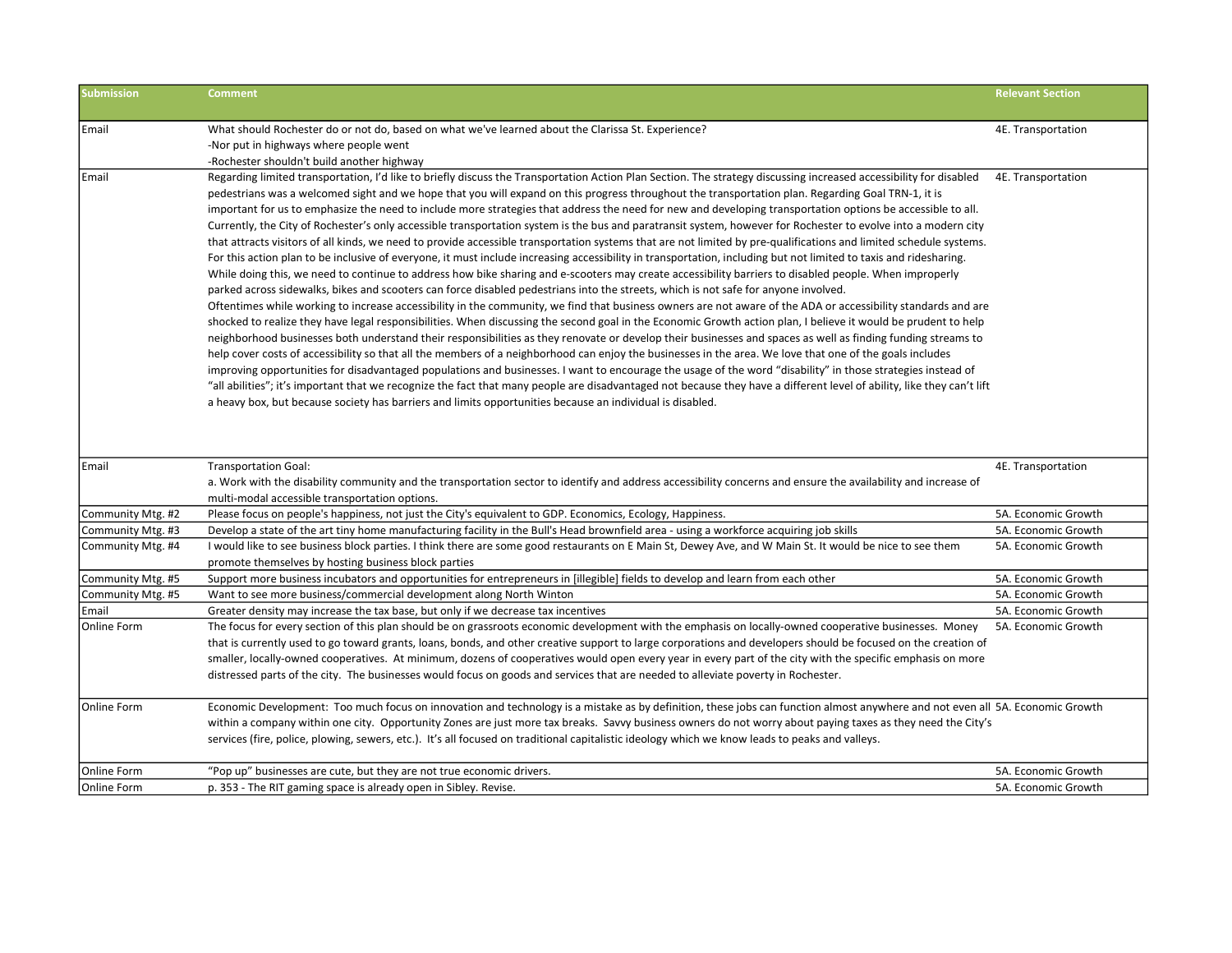| <b>Submission</b> | <b>Comment</b>                                                                                                                                                                                                                                                                                                                                                                                                                                                                                                                                                                                                                                                                                                                                                                                                                                                                                                                                                                                                                                                                                                                                                                                                                                                                                                                                                                                                                                                                                                                                                                                                                                                                                                                                                                                                                                                                                                                                                                                                                                                                                                                                                                                                                                                                                                                                                                                                                                                                                                                                                                                                                                                                                                                                                                                       | <b>Relevant Section</b> |
|-------------------|------------------------------------------------------------------------------------------------------------------------------------------------------------------------------------------------------------------------------------------------------------------------------------------------------------------------------------------------------------------------------------------------------------------------------------------------------------------------------------------------------------------------------------------------------------------------------------------------------------------------------------------------------------------------------------------------------------------------------------------------------------------------------------------------------------------------------------------------------------------------------------------------------------------------------------------------------------------------------------------------------------------------------------------------------------------------------------------------------------------------------------------------------------------------------------------------------------------------------------------------------------------------------------------------------------------------------------------------------------------------------------------------------------------------------------------------------------------------------------------------------------------------------------------------------------------------------------------------------------------------------------------------------------------------------------------------------------------------------------------------------------------------------------------------------------------------------------------------------------------------------------------------------------------------------------------------------------------------------------------------------------------------------------------------------------------------------------------------------------------------------------------------------------------------------------------------------------------------------------------------------------------------------------------------------------------------------------------------------------------------------------------------------------------------------------------------------------------------------------------------------------------------------------------------------------------------------------------------------------------------------------------------------------------------------------------------------------------------------------------------------------------------------------------------------|-------------------------|
| Online Form       | Like other sections of the report, the section on Economic Growth starts out by saying a lot of the right things, but the actions being taken by the city and<br>some of the recommendations in the report do not address fundamental issues. We need to continually recognize the magnitude of our jobs deficit in the<br>region and the city. The report repeats the clichés that our problems were the results of declines with the Big Three, and that we are transitioning "from a<br>company town to a town of companies." However, our economic decline was with far more than the Big Three, and Rochester has always had a mix of small,<br>medium, and large companies. Efforts such as incubators and entrepreneurship programs are indeed very important; however, these efforts alone will not<br>come close to making up the job losses that we have endured over the last several decades. We need to put much greater emphasis on job creation, and we<br>need to be honest with the fact that we need to bring in new companies.<br>The manner in which we are spending our economic development funds illustrates our misdirected priorities. While the ROC the Riverway project will be a<br>nice enhancement, it is absolutely not an economic development project. In particular, the Broad Street Bridge decapitation project would be an extravagant<br>landscaping project that would take away valuable economic development funding from projects that would truly revitalize our city. We cannot landscape our<br>way to an economically healthy city. We need to focus our economic development funds on retaining, growing, and attracting companies. While there have<br>been some success stories like Datto, we have far more failure stories like the recent loss of the Xerox digital center of excellence to North Carolina.<br>We also need to distinguish between business that sell goods and services outside of the region (which provide real regional job growth) and businesses that<br>provide services to local residents (which do not provide regional economic growth). It is important to bring more service businesses back to the<br>neighborhoods that have lost those services, and locating more service businesses in the city is an important part of creating job opportunities for city<br>residents. However, it is counterproductive for us focus economic development efforts on yet another trendy restaurant or microbrewery in southeast<br>Rochester that will simply take away business from the many existing restaurants and breweries in the one quadrant of the city that is already doing well.<br>We need to redouble our job creation efforts, and we need to be much wiser on how we spend our economic development funds. | 5A. Economic Growth     |
| Letter            | I am concerned with the proposal to allow more in home businesses and asking that "regulatory burdens should be redirected to encourage this use". What<br>kind of businesses are the City defining as in-home? What is the impact on local utilities? On parking? On Fire safety (depends on business). What regulatory<br>burdens are the City asking be reduced or eliminated? We have had several issues with individuals operating a car repair business resulting in multiple<br>unlicensed vehicles in the back yard, driveway, and front yard of a two family rental (both sides were rented and this was one of the tenants). He also parked<br>his multiple t ow trucks and truck holding materials on the street. This presented a significant issue with snow removal, etc. In another recent situation, a<br>gentleman operates a tree cutting service from his home and parks his commercial vehicles and chippers/trailers on his and adjoining residential streets. This<br>results in major issues for adjoining and nearby neighbors.                                                                                                                                                                                                                                                                                                                                                                                                                                                                                                                                                                                                                                                                                                                                                                                                                                                                                                                                                                                                                                                                                                                                                                                                                                                                                                                                                                                                                                                                                                                                                                                                                                                                                                                                              | 5A. Economic Growth     |
| Online Form       | Starting a business in a home will have to be carefully controlled and regulated. There are several examples in our community that ignore parking, signage,<br>and "neighbor friendly" practices.                                                                                                                                                                                                                                                                                                                                                                                                                                                                                                                                                                                                                                                                                                                                                                                                                                                                                                                                                                                                                                                                                                                                                                                                                                                                                                                                                                                                                                                                                                                                                                                                                                                                                                                                                                                                                                                                                                                                                                                                                                                                                                                                                                                                                                                                                                                                                                                                                                                                                                                                                                                                    | 5A. Economic Growth     |
| Email             | We encourage the City to develop website for support to small neighborhood businesses. We support KIVA and other such initiatives.<br>Promote the programs more widely.<br>We discussed the importance of creating City of Rochester Website and maintaining a website that is the "GO TO" website for all things Rochester --<br>opportunities for community barter of services and entrepreneurs.                                                                                                                                                                                                                                                                                                                                                                                                                                                                                                                                                                                                                                                                                                                                                                                                                                                                                                                                                                                                                                                                                                                                                                                                                                                                                                                                                                                                                                                                                                                                                                                                                                                                                                                                                                                                                                                                                                                                                                                                                                                                                                                                                                                                                                                                                                                                                                                                  | 5A. Economic Growth     |
| Email             | Need to focus on attracting young people to want to stay in Rochester. (Several YHAs said they want to leave Rochester as soon as they are able—move<br>South, etc. We talked about this loss to our community). Ask us, don't assume what we want, what our dreams are. Need to focus on youth growing up and<br>adapting to how the city will change in the next 15 years.                                                                                                                                                                                                                                                                                                                                                                                                                                                                                                                                                                                                                                                                                                                                                                                                                                                                                                                                                                                                                                                                                                                                                                                                                                                                                                                                                                                                                                                                                                                                                                                                                                                                                                                                                                                                                                                                                                                                                                                                                                                                                                                                                                                                                                                                                                                                                                                                                         | 5A. Economic Growth     |
| Email             | Redlining was a "partnership" of city & federal government, banks, businesses, universities (RIT moved out of 3rd Ward), etc. Reparations to fix what was<br>done to our communities needs to be a partnership too, but with OUR voices this time.                                                                                                                                                                                                                                                                                                                                                                                                                                                                                                                                                                                                                                                                                                                                                                                                                                                                                                                                                                                                                                                                                                                                                                                                                                                                                                                                                                                                                                                                                                                                                                                                                                                                                                                                                                                                                                                                                                                                                                                                                                                                                                                                                                                                                                                                                                                                                                                                                                                                                                                                                   | 5A. Economic Growth     |
| Email             | Start with the PEOPLE at the CENTER, not businesses' profits                                                                                                                                                                                                                                                                                                                                                                                                                                                                                                                                                                                                                                                                                                                                                                                                                                                                                                                                                                                                                                                                                                                                                                                                                                                                                                                                                                                                                                                                                                                                                                                                                                                                                                                                                                                                                                                                                                                                                                                                                                                                                                                                                                                                                                                                                                                                                                                                                                                                                                                                                                                                                                                                                                                                         | 5A. Economic Growth     |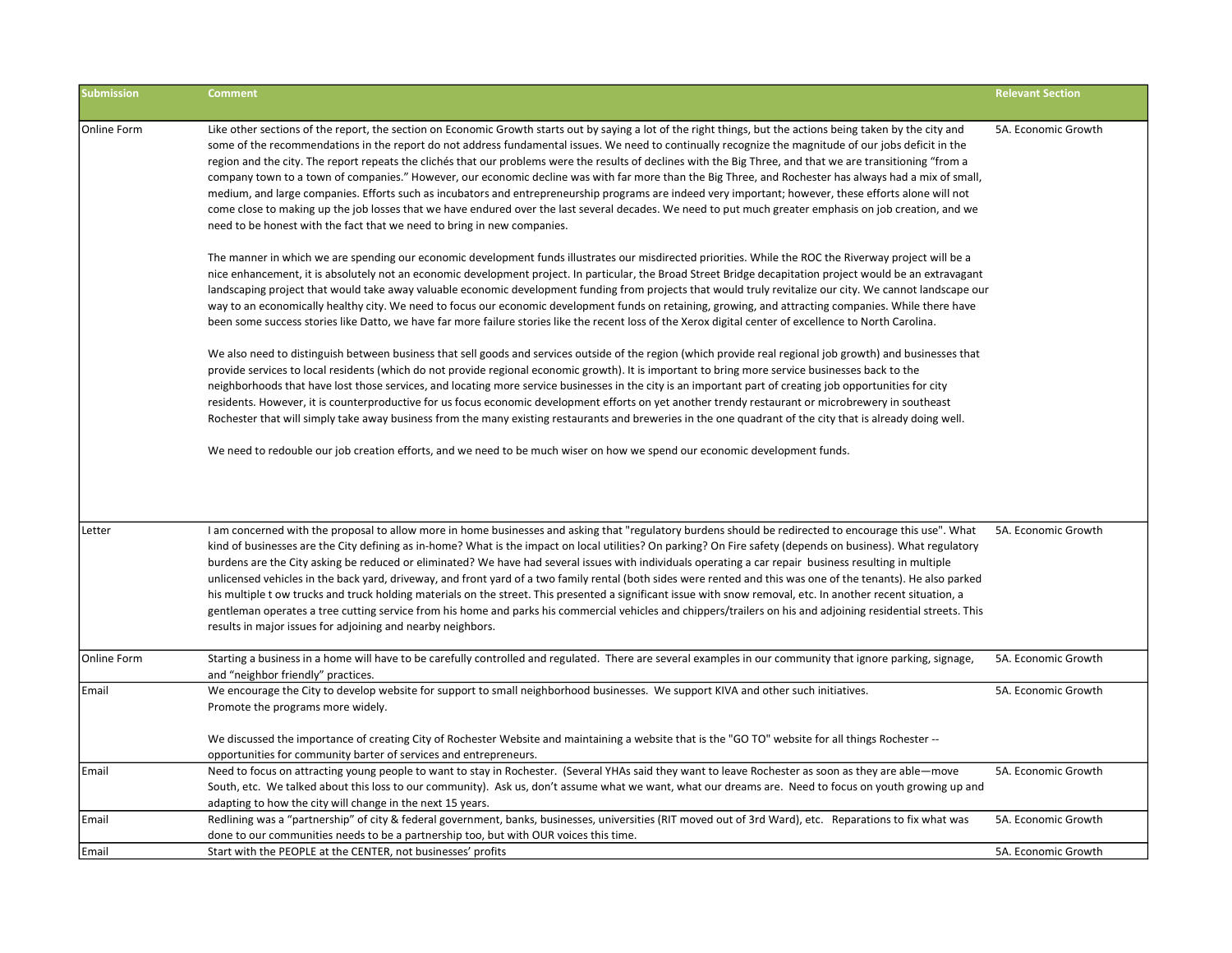| <b>Submission</b> | <b>Comment</b>                                                                                                                                                                                                                                                                                                                                                                                                                                                                                                                                                                                                | <b>Relevant Section</b>   |
|-------------------|---------------------------------------------------------------------------------------------------------------------------------------------------------------------------------------------------------------------------------------------------------------------------------------------------------------------------------------------------------------------------------------------------------------------------------------------------------------------------------------------------------------------------------------------------------------------------------------------------------------|---------------------------|
| Email             | What should Rochester do or not do, based on what we've learned about the Clarissa St. Experience?                                                                                                                                                                                                                                                                                                                                                                                                                                                                                                            | 5A. Economic Growth       |
|                   | -Rochester should give loans to black people                                                                                                                                                                                                                                                                                                                                                                                                                                                                                                                                                                  |                           |
|                   | -Rochester should involve more blacks in construction                                                                                                                                                                                                                                                                                                                                                                                                                                                                                                                                                         |                           |
| Email             | What should Rochester do to help fix the harm it caused re:redlining/restrictive covenants?                                                                                                                                                                                                                                                                                                                                                                                                                                                                                                                   | 5A. Economic Growth       |
|                   | -Give blacks more loans                                                                                                                                                                                                                                                                                                                                                                                                                                                                                                                                                                                       |                           |
|                   | -Small loans for people of color                                                                                                                                                                                                                                                                                                                                                                                                                                                                                                                                                                              |                           |
|                   | -Discount POC going to [whited out]                                                                                                                                                                                                                                                                                                                                                                                                                                                                                                                                                                           |                           |
| Email             | What should Rochester do to help fix the harm it caused re:redlining/restrictive covenants?                                                                                                                                                                                                                                                                                                                                                                                                                                                                                                                   | 5A. Economic Growth       |
|                   | -Mandatory trainings to learn about the importance of savings accounts, CD's, etc                                                                                                                                                                                                                                                                                                                                                                                                                                                                                                                             |                           |
| Email             | What should Rochester do to help fix the harm it caused re:redlining/restrictive covenants?                                                                                                                                                                                                                                                                                                                                                                                                                                                                                                                   | 5A. Economic Growth       |
|                   | -To let younger people who are old enough to get a job be able to have their own bank account, instead of having to share                                                                                                                                                                                                                                                                                                                                                                                                                                                                                     |                           |
|                   | -Allow younger people to make a bank account but/or be controlled by the bank. Only take a certain amount out.                                                                                                                                                                                                                                                                                                                                                                                                                                                                                                |                           |
|                   | -Do fundraisers for people who need jobs, money, or places to live                                                                                                                                                                                                                                                                                                                                                                                                                                                                                                                                            |                           |
| Community Mtg. #2 | Focus on promoting businesses to hire local people like on the same street. Closer is better!                                                                                                                                                                                                                                                                                                                                                                                                                                                                                                                 | 5B. Workforce Development |
| Community Mtg. #4 | I think there should be vocational education fairs. These fairs could be a viable alternative to traditional college fairs                                                                                                                                                                                                                                                                                                                                                                                                                                                                                    | 5B. Workforce Development |
| Community Mtg. #5 | Specific partnerships with academic institutions incorporate more undergrad coursework to projects that could benefit the city or its residents and support the 5B. Workforce Development<br>education of students by providing real world and tangible problems to solve that affect peoples lives.<br>-Environmental Impact Assessments (Not official, but practice for student for real world experience through their course work)<br>-Traffic flow patterns (what kind of changes could be implemented to optimize traffic. How have systems engineers build models as a course assignment or<br>project |                           |
| Community Mtg. #5 | [Illegible] relationships with professors to find ways of incorporation project assignments that are relevant to the City into undergrad coursework.<br>-Student could do design projects that are relevant to the city and would give tem real world experience<br>-Students could build models or work with experts to provide means of optimizing. Could be a cheap for of consulting ideas or allow students to compete with<br>each other on real world projects                                                                                                                                         | 5B. Workforce Development |
| Email             | The Northeast Area Development Corporation (NEAD) did some work with youth on assessing local housing stock. Urban League's Youthbuild could also serve 5B. Workforce Development<br>as a model. Would it be possible to replicate and improve on these models?<br>http://www.ulr.org/Programs/Workforce Development/YouthBuildRochester.aspx                                                                                                                                                                                                                                                                 |                           |
|                   | Federal Guidance:<br>https://www.hud.gov/program_offices/fair_housing_equal_opp/section3/section3brochure                                                                                                                                                                                                                                                                                                                                                                                                                                                                                                     |                           |
| Email             | Partner with local businesses and trade unions.                                                                                                                                                                                                                                                                                                                                                                                                                                                                                                                                                               | 5B. Workforce Development |
|                   | <b>HVAC</b>                                                                                                                                                                                                                                                                                                                                                                                                                                                                                                                                                                                                   |                           |
|                   | Welding                                                                                                                                                                                                                                                                                                                                                                                                                                                                                                                                                                                                       |                           |
|                   | <b>House Painting</b>                                                                                                                                                                                                                                                                                                                                                                                                                                                                                                                                                                                         |                           |
|                   | Plumbing                                                                                                                                                                                                                                                                                                                                                                                                                                                                                                                                                                                                      |                           |
|                   | <b>Electrical Carpentry</b>                                                                                                                                                                                                                                                                                                                                                                                                                                                                                                                                                                                   |                           |
|                   | Asbestos Removal Landscaping                                                                                                                                                                                                                                                                                                                                                                                                                                                                                                                                                                                  |                           |
|                   | Roof Repair                                                                                                                                                                                                                                                                                                                                                                                                                                                                                                                                                                                                   |                           |
|                   | Sealing & Paving                                                                                                                                                                                                                                                                                                                                                                                                                                                                                                                                                                                              |                           |
|                   | <b>Tiling</b>                                                                                                                                                                                                                                                                                                                                                                                                                                                                                                                                                                                                 |                           |
|                   |                                                                                                                                                                                                                                                                                                                                                                                                                                                                                                                                                                                                               |                           |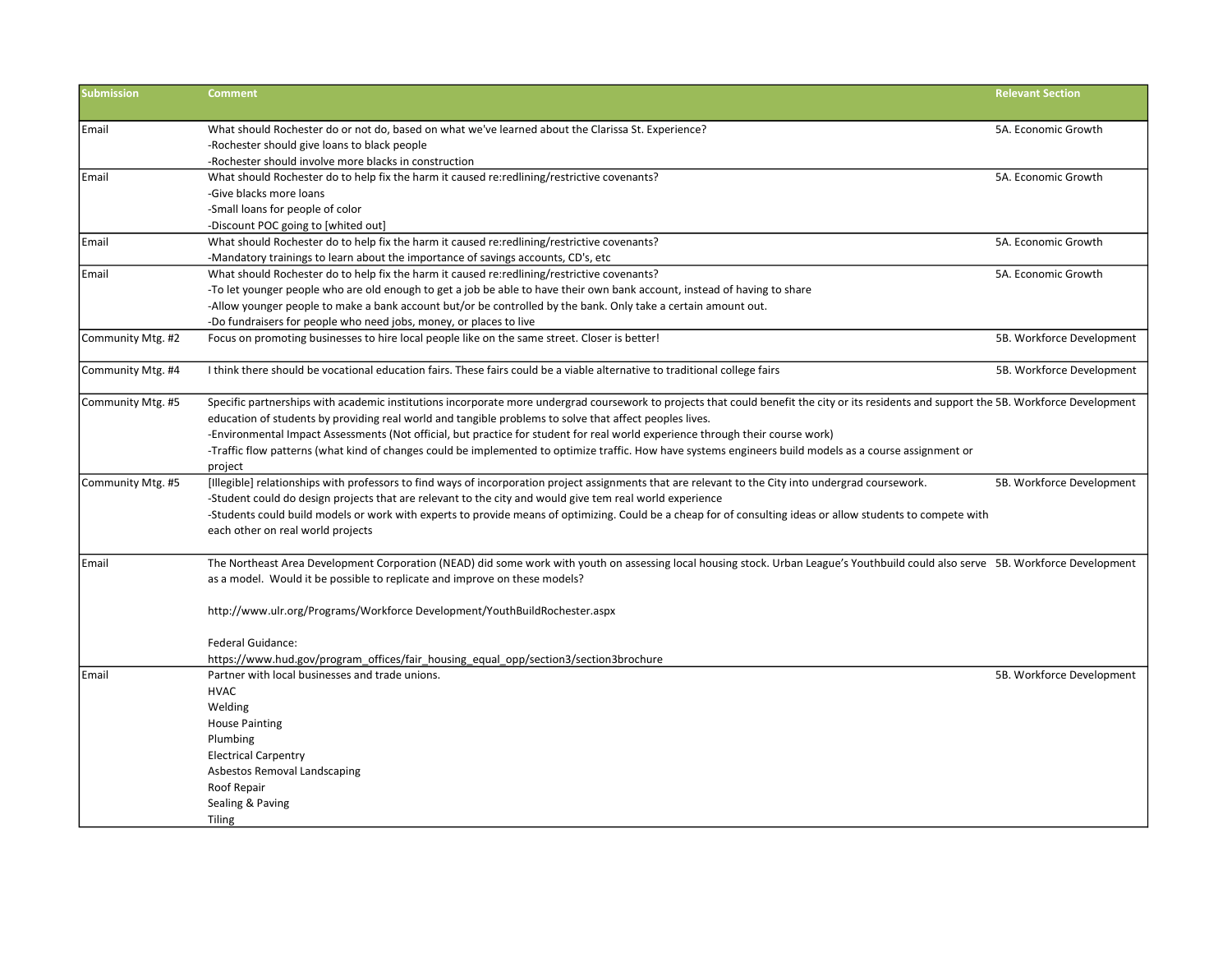| <b>Submission</b> | <b>Comment</b>                                                                                                                                                                                                                                                                                                                                                                                                                                                                                                                                                                                                                                                                                                                                                                                                                                                                                                                                                                                                                                                                                                                                                                                                                                                                                                                                                                                                                                                                                                                                                                                                       | <b>Relevant Section</b>   |
|-------------------|----------------------------------------------------------------------------------------------------------------------------------------------------------------------------------------------------------------------------------------------------------------------------------------------------------------------------------------------------------------------------------------------------------------------------------------------------------------------------------------------------------------------------------------------------------------------------------------------------------------------------------------------------------------------------------------------------------------------------------------------------------------------------------------------------------------------------------------------------------------------------------------------------------------------------------------------------------------------------------------------------------------------------------------------------------------------------------------------------------------------------------------------------------------------------------------------------------------------------------------------------------------------------------------------------------------------------------------------------------------------------------------------------------------------------------------------------------------------------------------------------------------------------------------------------------------------------------------------------------------------|---------------------------|
| Email             | Offer test prep at a local college or university once a month for the following exams:                                                                                                                                                                                                                                                                                                                                                                                                                                                                                                                                                                                                                                                                                                                                                                                                                                                                                                                                                                                                                                                                                                                                                                                                                                                                                                                                                                                                                                                                                                                               | 5B. Workforce Development |
|                   | <b>Commercial Driving License</b><br>https://dmv.ny.gov/commercial-drivers/new-york-state-commercial-drivers-manual                                                                                                                                                                                                                                                                                                                                                                                                                                                                                                                                                                                                                                                                                                                                                                                                                                                                                                                                                                                                                                                                                                                                                                                                                                                                                                                                                                                                                                                                                                  |                           |
|                   | <b>Emergency Medical Technician</b><br>https://www.health.ny.gov/professionals/ems/pdf/srgexam.pdfhttps://www.health.ny.gov/professionals/ems/pdf/srgexam.pdf                                                                                                                                                                                                                                                                                                                                                                                                                                                                                                                                                                                                                                                                                                                                                                                                                                                                                                                                                                                                                                                                                                                                                                                                                                                                                                                                                                                                                                                        |                           |
|                   | Rochester Fire Department<br>https://www.cityofrochester.gov/FirefighterJob/#Civil_Service_Examination<br>https://www.cs.ny.gov/testing/sampletestmat/gen_guide_written_tests.pdf                                                                                                                                                                                                                                                                                                                                                                                                                                                                                                                                                                                                                                                                                                                                                                                                                                                                                                                                                                                                                                                                                                                                                                                                                                                                                                                                                                                                                                    |                           |
|                   | Rochester Police Department<br>https://www.cityofrochester.gov/joinrpd/<br>file:///C:/Users/Patron/Downloads/Exam%20Announcement.pdf<br>file:///C:/Users/Patron/Downloads/Police%20Officer%20Study%20Guide%20-%202019%20(1).pdf                                                                                                                                                                                                                                                                                                                                                                                                                                                                                                                                                                                                                                                                                                                                                                                                                                                                                                                                                                                                                                                                                                                                                                                                                                                                                                                                                                                      |                           |
| Email             | We are concerned that the current draft of the Comprehensive Plan lacks strategies to promote high quality youth employment programs, ignoring one of the 5B. Workforce Development<br>city's most valuable assets - Rochester youth and young adults. For example, it lacks any mention of the city's Summer of Opportunity Program (SOOP). Such<br>programs, led and staffed by experienced city employees, could direct youth to local industries that need employees, help young people build workplace skills<br>and ensure positive early employment experiences for adolescents in our community. These programs should also help employers adapt certain aspects of<br>their operations to improve retention and employee productivity among youth entering the workforce. The city should specifically prioritize workforce<br>development efforts for child-serving professions, and should include strategies targeted to entrepreneurs and small businesses in the early childhood and<br>youth development sectors. For example, the city could create a small revolving loan fund for small businesses and non-profit organizations in this sector,<br>including home-based child care providers. These providers need equipment, capital repairs, and other short term investments to remain open and able to<br>serve children in the community. The Children's Agenda also believes Rochester 2034 strategies should build and strengthen Rochester's early childhood<br>education (ECE) and youth development workforce, prioritizing them as a critical part of our city's future infrastructure. |                           |
| Email             | Supporting Early Childhood Workers - We suggest the following additions:<br>-City positions directly interacting with youth should receive upgrades to move them closer to a living wage, and benefits such as help in obtaining higher<br>education, home buying, family-friendly workplace policies, etc. should be extended to all city employees, full- and part-time, who work directly with youth. -<br>Youth who participate in the city/RCSD/library literacy aide program should be offered experiences and opportunities to explore a career in teaching, early<br>childhood or youth development.                                                                                                                                                                                                                                                                                                                                                                                                                                                                                                                                                                                                                                                                                                                                                                                                                                                                                                                                                                                                         | 5B. Workforce Development |
| Email             | Supporting education or training for early childhood/youth workers<br>The city should collaborate with Monroe Community College (MCC) which offers a variety of financial and in-kind supports for individuals pursuing a Child<br>Development Associate degree and recognition through The national Council of<br>Professional Recognition.<br>- The city should offer tuition assistance, loan forgiveness and other benefits to its employees who work with youth, including possible partnership with<br>Nazareth College's Community youth Development B.A. program for Department of Recreation and youth Services' staff interested in pursuing a career in                                                                                                                                                                                                                                                                                                                                                                                                                                                                                                                                                                                                                                                                                                                                                                                                                                                                                                                                                   | 5B. Workforce Development |
| Online Form       | youth development<br>Strengthening the early childhood workforce through better wages and professional development!!!                                                                                                                                                                                                                                                                                                                                                                                                                                                                                                                                                                                                                                                                                                                                                                                                                                                                                                                                                                                                                                                                                                                                                                                                                                                                                                                                                                                                                                                                                                | 5B. Workforce Development |
| Letter            | [Add to Plan] Expand employment programs targeting youth, refugees/immigrant to learn labor trades such as carpentry, plumbing, roofing, and possibly<br>connect it to [adding more code inspectors]                                                                                                                                                                                                                                                                                                                                                                                                                                                                                                                                                                                                                                                                                                                                                                                                                                                                                                                                                                                                                                                                                                                                                                                                                                                                                                                                                                                                                 | 5B. Workforce Development |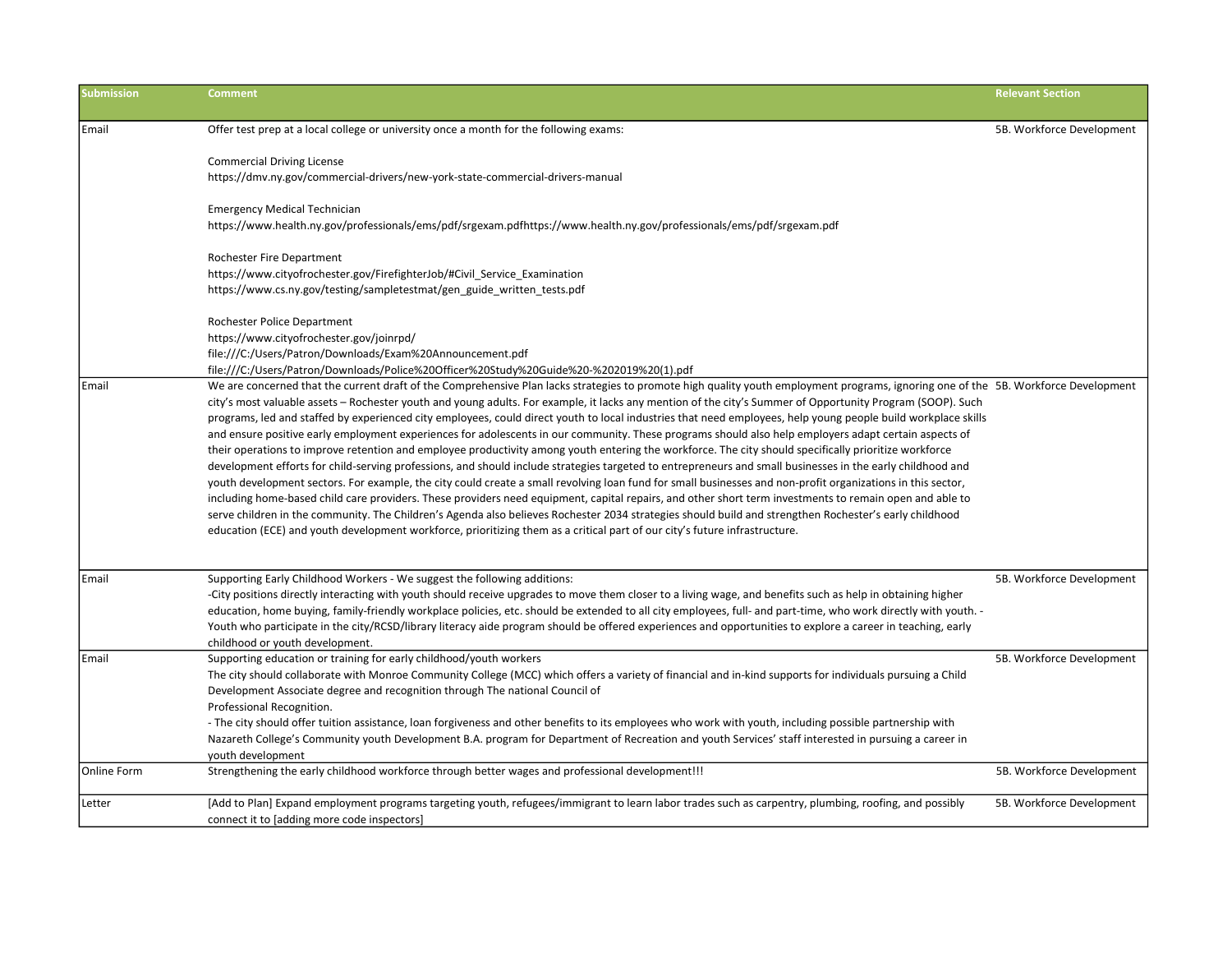| <b>Submission</b> | <b>Comment</b>                                                                                                                                                                                                                                                                                                                                                                                                                                                                                                                                                                                                                                                                                                                                                                                                                                                                                                                                                                                                                                                                                                                                                                                                                                                                                                                                                                                                                                                                                                                                                        | <b>Relevant Section</b>   |
|-------------------|-----------------------------------------------------------------------------------------------------------------------------------------------------------------------------------------------------------------------------------------------------------------------------------------------------------------------------------------------------------------------------------------------------------------------------------------------------------------------------------------------------------------------------------------------------------------------------------------------------------------------------------------------------------------------------------------------------------------------------------------------------------------------------------------------------------------------------------------------------------------------------------------------------------------------------------------------------------------------------------------------------------------------------------------------------------------------------------------------------------------------------------------------------------------------------------------------------------------------------------------------------------------------------------------------------------------------------------------------------------------------------------------------------------------------------------------------------------------------------------------------------------------------------------------------------------------------|---------------------------|
| Email             | We encourage the City's efforts here, and in promoting diverse expansion of skilled trades, craftspeople, and artisans.<br>This area again crosses over into Arts & Culture and other areas such as Schools.                                                                                                                                                                                                                                                                                                                                                                                                                                                                                                                                                                                                                                                                                                                                                                                                                                                                                                                                                                                                                                                                                                                                                                                                                                                                                                                                                          | 5B. Workforce Development |
| Email             | Want Teen Empowerment in my neighborhood (YHAs for TE's summertime Clarissa St. project were from all over the city through SOOP; TE's school year jobs 5B. Workforce Development<br>are neighborhood-based where youth are employed in & uplifting their own neighborhood; Currently only Southwest quadrant youth can apply)                                                                                                                                                                                                                                                                                                                                                                                                                                                                                                                                                                                                                                                                                                                                                                                                                                                                                                                                                                                                                                                                                                                                                                                                                                        |                           |
| Email             | What do youth want/need to make this a great city?<br>-More Employment opportunities. More opportunities to do so                                                                                                                                                                                                                                                                                                                                                                                                                                                                                                                                                                                                                                                                                                                                                                                                                                                                                                                                                                                                                                                                                                                                                                                                                                                                                                                                                                                                                                                     | 5B. Workforce Development |
| Email             | Beyond disabled individuals wanting to own their own business, we must recognize that many people with disabilities cannot even be successful in joining the 5B. Workforce Development<br>workforce. Only one in four disabled Rochesterians are employed, but many wish to be. The Workforce Development Action Plan must include steps to<br>increase integrated employment development for people with disabilities. For example, Deaf people should be able to access job training like any other<br>Rochesterian. We also must continue to educate and encourage businesses on inclusive hiring practices that will give disabled people the opportunity to work<br>in competitive work environments. While some disabled people are not able to get past the application process, others are stuck in sheltered workshops<br>where they are told they will receive training to enter the workforce but instead are given subminimum wages for years on end with no real opportunity for<br>advancement. There is no mention if the City of Rochester will take a stand before 2034 to outlaw the payment of sub-minimum wages for workers with<br>Disabilities. Within the city limits of Rochester, there are sheltered workshops not including integrated competitive employment. It is our hope this<br>discriminatory and antiquated employment model will be eliminated by then, but if it is not, Rochester should stand with other municipalities like Seattle,<br>Washington and Reno, Nevada who have passed city legislation outlawing this practice. |                           |
| Email             | <b>Employment Goal:</b><br>a. Use city policy to address and end the outdated practice of subminimum wages for disabled employees and eliminate sheltered workshops.<br>b. Foster partnerships with disability organizations and local employers to increase employment of disabled Rochesterians and understanding of ADA<br>accommodation requirements.                                                                                                                                                                                                                                                                                                                                                                                                                                                                                                                                                                                                                                                                                                                                                                                                                                                                                                                                                                                                                                                                                                                                                                                                             | 5B. Workforce Development |
| Community Mtg. #1 | Tourism without gentrification - improve our city w/o displacing residents                                                                                                                                                                                                                                                                                                                                                                                                                                                                                                                                                                                                                                                                                                                                                                                                                                                                                                                                                                                                                                                                                                                                                                                                                                                                                                                                                                                                                                                                                            | 5C. Tourism               |
| Community Mtg. #2 | Bring tourists into our city without cars please                                                                                                                                                                                                                                                                                                                                                                                                                                                                                                                                                                                                                                                                                                                                                                                                                                                                                                                                                                                                                                                                                                                                                                                                                                                                                                                                                                                                                                                                                                                      | 5C. Tourism               |
| Community Mtg. #3 | Emphasize bicycle trails in Genesee Valley Park to draw touring cyclists downtown using Riverway trail systems                                                                                                                                                                                                                                                                                                                                                                                                                                                                                                                                                                                                                                                                                                                                                                                                                                                                                                                                                                                                                                                                                                                                                                                                                                                                                                                                                                                                                                                        | 5C. Tourism               |
| Community Mtg. #4 | Visited Winnipeg in February. Awesome and active winter activities - seeing some of that at Manhattan Square                                                                                                                                                                                                                                                                                                                                                                                                                                                                                                                                                                                                                                                                                                                                                                                                                                                                                                                                                                                                                                                                                                                                                                                                                                                                                                                                                                                                                                                          | 5C. Tourism               |
| Email             | Create versions of the "PARK AVENUE FESTIVAL and CORNHILL FESTIVAL" for every major neighborhood in Rochester.<br>• Focus on major streets and intersections.<br>• Create a unifying theme (Ethnic, Cultural, Seasonal)<br>• Showcase local businesses<br>• Incorporate Food Trucks                                                                                                                                                                                                                                                                                                                                                                                                                                                                                                                                                                                                                                                                                                                                                                                                                                                                                                                                                                                                                                                                                                                                                                                                                                                                                   | 5C. Tourism               |
| Downtown Mtg.     | Churches - Host conventions, events, etc. Impact to tourism, citys space, and park usages. Not clear in plan                                                                                                                                                                                                                                                                                                                                                                                                                                                                                                                                                                                                                                                                                                                                                                                                                                                                                                                                                                                                                                                                                                                                                                                                                                                                                                                                                                                                                                                          | 5C. Tourism               |
| Email             | Visited Winnipeg in February. Awesome and active winter activities - seeing some of that at Manhattan Square                                                                                                                                                                                                                                                                                                                                                                                                                                                                                                                                                                                                                                                                                                                                                                                                                                                                                                                                                                                                                                                                                                                                                                                                                                                                                                                                                                                                                                                          | 5C. Tourism               |
| Online Form       | Oh, I forgot one more comment under Tourism. Strategy TOU-2C<br>says Welcome to Rochester kiosks along the Genesee River. "To Downtown Rochester" directional signs for boats are needed along the Erie Canal in both the<br>east and westbound directions. It is possible for boats to completely bypass Rochester by missing the Genesee River turn. These signs could be done with or<br>without the three pedestrian bridge rehabilitation project.                                                                                                                                                                                                                                                                                                                                                                                                                                                                                                                                                                                                                                                                                                                                                                                                                                                                                                                                                                                                                                                                                                               | 5C. Tourism               |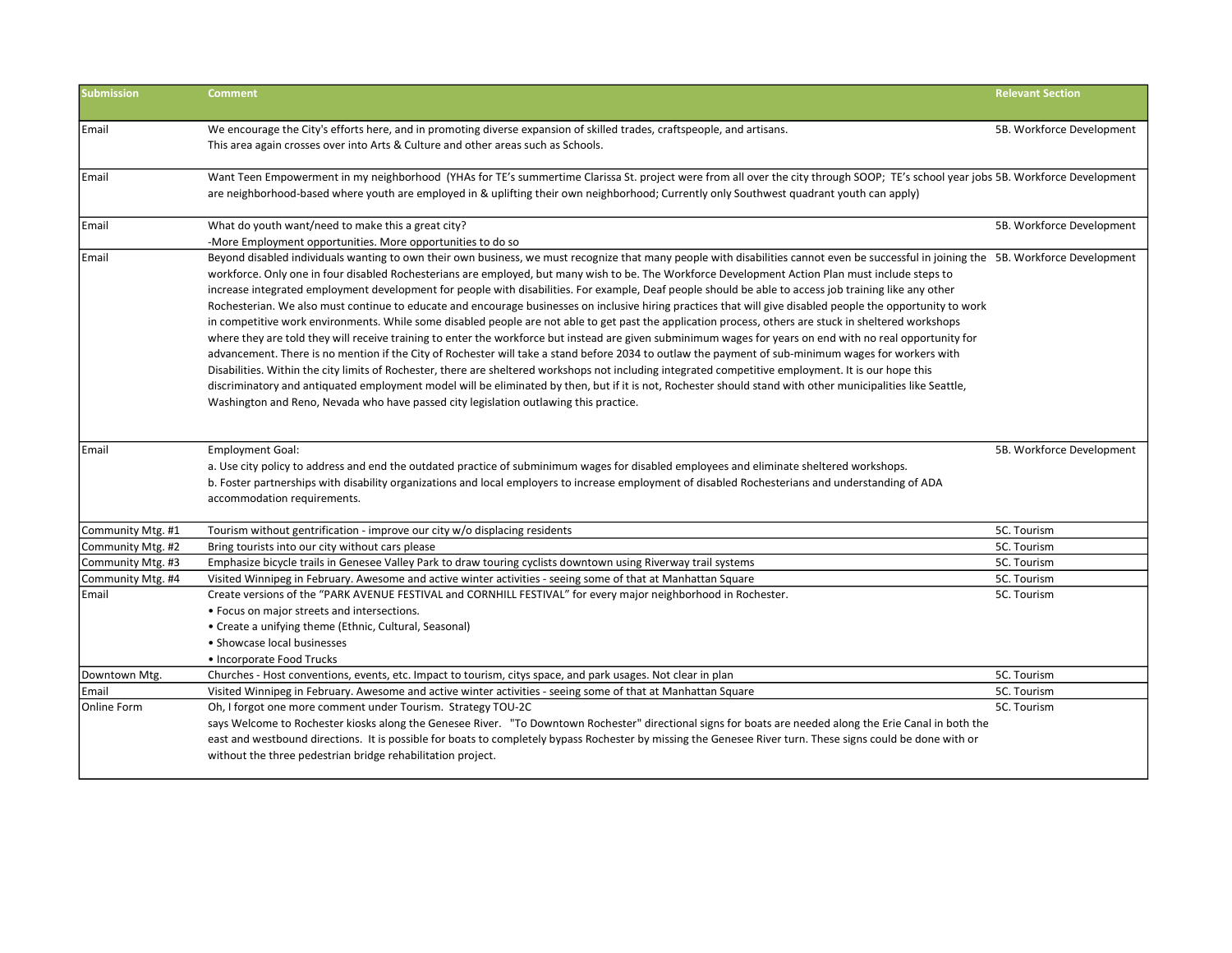| <b>Submission</b> | <b>Comment</b>                                                                                                                                                                                                                                                                                                                                                                                                                                                                                                                                                                                                                                                                                                                                                                                                                                                                                                                                                                                                                                                                                                                                                                                                                                                                                                                                                                                                                                                                                                                                                                                                                                                                                                                                                                                                                                                                                                                                                                                                                                                                                                                                                                                                                                                                                                                                                              | <b>Relevant Section</b>              |
|-------------------|-----------------------------------------------------------------------------------------------------------------------------------------------------------------------------------------------------------------------------------------------------------------------------------------------------------------------------------------------------------------------------------------------------------------------------------------------------------------------------------------------------------------------------------------------------------------------------------------------------------------------------------------------------------------------------------------------------------------------------------------------------------------------------------------------------------------------------------------------------------------------------------------------------------------------------------------------------------------------------------------------------------------------------------------------------------------------------------------------------------------------------------------------------------------------------------------------------------------------------------------------------------------------------------------------------------------------------------------------------------------------------------------------------------------------------------------------------------------------------------------------------------------------------------------------------------------------------------------------------------------------------------------------------------------------------------------------------------------------------------------------------------------------------------------------------------------------------------------------------------------------------------------------------------------------------------------------------------------------------------------------------------------------------------------------------------------------------------------------------------------------------------------------------------------------------------------------------------------------------------------------------------------------------------------------------------------------------------------------------------------------------|--------------------------------------|
| Email             | We encourage the City to make a stronger, and more specific, case about the benefits of tourism for local businesses.                                                                                                                                                                                                                                                                                                                                                                                                                                                                                                                                                                                                                                                                                                                                                                                                                                                                                                                                                                                                                                                                                                                                                                                                                                                                                                                                                                                                                                                                                                                                                                                                                                                                                                                                                                                                                                                                                                                                                                                                                                                                                                                                                                                                                                                       | 5C. Tourism                          |
|                   | Much of the information is provided in generalities. Don't assume that everyone "knows" the benefits. Spell it out.                                                                                                                                                                                                                                                                                                                                                                                                                                                                                                                                                                                                                                                                                                                                                                                                                                                                                                                                                                                                                                                                                                                                                                                                                                                                                                                                                                                                                                                                                                                                                                                                                                                                                                                                                                                                                                                                                                                                                                                                                                                                                                                                                                                                                                                         |                                      |
|                   | We encourage the development of SERVICES for tourists downtown -- too often our neighbors see tourists from the Convention Center looking for basics like --                                                                                                                                                                                                                                                                                                                                                                                                                                                                                                                                                                                                                                                                                                                                                                                                                                                                                                                                                                                                                                                                                                                                                                                                                                                                                                                                                                                                                                                                                                                                                                                                                                                                                                                                                                                                                                                                                                                                                                                                                                                                                                                                                                                                                |                                      |
|                   | where to buy an aspirin. They walk out of the hotel and there are no basic services -- drug store, small groceries, etc.                                                                                                                                                                                                                                                                                                                                                                                                                                                                                                                                                                                                                                                                                                                                                                                                                                                                                                                                                                                                                                                                                                                                                                                                                                                                                                                                                                                                                                                                                                                                                                                                                                                                                                                                                                                                                                                                                                                                                                                                                                                                                                                                                                                                                                                    |                                      |
| Email             | Lastly, the Tourism Action Plan must include accessibility measures in order for it to be an enjoyable experience and destination for all visitors. The City of<br>Rochester has many attractions like the George Eastman Museum, the Strong National Museum of Play, the Rochester Museum and Science Center, the<br>Planetarium, Susan B. Anthony House, Highland Park, Durand-Eastman Park, and more must receive support from the city ensuring they continue to be<br>accessible for individuals with disabilities. The physical structures in some of these examples are hundreds of years old and need constant updates to ensure<br>they continue to be welcoming to all visitors in the future. The City in its 2034 plan can ensure this by properly allocating dedicated resources for accessibility<br>efforts. The City should also collaborate with assistive technology organizations like AIRA to ensure city events are accessible for blind patrons. This would be<br>by having a business contract with AIRA to ensure event spaces sponsored by the city are free to the user. Aira is a smartphone based program where blind<br>individuals receive sighted assistance from a sighted individual remotely via either the smartphone's camera/microphone or via smart glasses that act as the<br>camera for the sighted individual. This is a subscription based program, but there are areas at the local, state, and national level offering free AIRA locations<br>like Wegmans, Walgreens, airports, universities/colleges, and government buildings. Interpreters need to continue to be offered for the Deaf and Hard of<br>Hearing Community, and we need to increase the inclusion of interpreters and open captions at events. We need to consider the accessibility of special events,<br>and especially festivals, where disabled visitors may be particularly disappointed to find they cannot participate. A strategy that looks to expand the City's<br>stock of accessibility equipment, such as Mobi Mats, that could be rented out to festivals, business, or private events would lead to both more accessible<br>events as well as potentially some funding for the City. It is important to always consider the barriers that may come up for tourists looking to visit Rochester,<br>and inaccessibility is likely to be a factor. | 5C. Tourism                          |
| Community Mtg. #1 | City + neighborhood promotion outside of the "favorites" (ex. Park Ave, NOTA, Downtown). Those are not the only thriving neighborhoods in Rochester!                                                                                                                                                                                                                                                                                                                                                                                                                                                                                                                                                                                                                                                                                                                                                                                                                                                                                                                                                                                                                                                                                                                                                                                                                                                                                                                                                                                                                                                                                                                                                                                                                                                                                                                                                                                                                                                                                                                                                                                                                                                                                                                                                                                                                        | 5D. City + Neighborhood<br>Promotion |
| Community Mtg. #2 | More rochester history taught in schools. Most important history is Rochester history                                                                                                                                                                                                                                                                                                                                                                                                                                                                                                                                                                                                                                                                                                                                                                                                                                                                                                                                                                                                                                                                                                                                                                                                                                                                                                                                                                                                                                                                                                                                                                                                                                                                                                                                                                                                                                                                                                                                                                                                                                                                                                                                                                                                                                                                                       | 5D. City + Neighborhood<br>Promotion |
| Email             | WSNA has participated in City Living for several years. It is useful to see the other neighborhoods and what groups attend. The booths help us build<br>connections.                                                                                                                                                                                                                                                                                                                                                                                                                                                                                                                                                                                                                                                                                                                                                                                                                                                                                                                                                                                                                                                                                                                                                                                                                                                                                                                                                                                                                                                                                                                                                                                                                                                                                                                                                                                                                                                                                                                                                                                                                                                                                                                                                                                                        | 5D. City + Neighborhood<br>Promotion |
|                   | One difficulty, however, is that there is not a central location for finding out or posting available apartments.<br>We encourage the City to develop the City website and include centralized postings for rental units.                                                                                                                                                                                                                                                                                                                                                                                                                                                                                                                                                                                                                                                                                                                                                                                                                                                                                                                                                                                                                                                                                                                                                                                                                                                                                                                                                                                                                                                                                                                                                                                                                                                                                                                                                                                                                                                                                                                                                                                                                                                                                                                                                   |                                      |
|                   | Also, we encourage the Celebrate City Living to broaden to include "Living While You Work" -- services and availability of city life for people who are<br>downtown during the day.                                                                                                                                                                                                                                                                                                                                                                                                                                                                                                                                                                                                                                                                                                                                                                                                                                                                                                                                                                                                                                                                                                                                                                                                                                                                                                                                                                                                                                                                                                                                                                                                                                                                                                                                                                                                                                                                                                                                                                                                                                                                                                                                                                                         |                                      |
|                   | And perhaps "Celebrate City -- the Center of Living" -- to promote attractions to bring suburbanites into the City. Include reasons for people to explore the                                                                                                                                                                                                                                                                                                                                                                                                                                                                                                                                                                                                                                                                                                                                                                                                                                                                                                                                                                                                                                                                                                                                                                                                                                                                                                                                                                                                                                                                                                                                                                                                                                                                                                                                                                                                                                                                                                                                                                                                                                                                                                                                                                                                               |                                      |
|                   | "center of the doughnut" -- that will increase foot traffic at the event, which will then include more participation by restaurants, services, etc.                                                                                                                                                                                                                                                                                                                                                                                                                                                                                                                                                                                                                                                                                                                                                                                                                                                                                                                                                                                                                                                                                                                                                                                                                                                                                                                                                                                                                                                                                                                                                                                                                                                                                                                                                                                                                                                                                                                                                                                                                                                                                                                                                                                                                         |                                      |
| Email             | What should Rochester do or not do, based on what we've learned about the Clarissa St. Experience?                                                                                                                                                                                                                                                                                                                                                                                                                                                                                                                                                                                                                                                                                                                                                                                                                                                                                                                                                                                                                                                                                                                                                                                                                                                                                                                                                                                                                                                                                                                                                                                                                                                                                                                                                                                                                                                                                                                                                                                                                                                                                                                                                                                                                                                                          | 5D. City + Neighborhood              |
|                   | -They should keep something that brings us together                                                                                                                                                                                                                                                                                                                                                                                                                                                                                                                                                                                                                                                                                                                                                                                                                                                                                                                                                                                                                                                                                                                                                                                                                                                                                                                                                                                                                                                                                                                                                                                                                                                                                                                                                                                                                                                                                                                                                                                                                                                                                                                                                                                                                                                                                                                         | Promotion                            |
|                   | -Bring back festivals with a plan to ensure safety and fun                                                                                                                                                                                                                                                                                                                                                                                                                                                                                                                                                                                                                                                                                                                                                                                                                                                                                                                                                                                                                                                                                                                                                                                                                                                                                                                                                                                                                                                                                                                                                                                                                                                                                                                                                                                                                                                                                                                                                                                                                                                                                                                                                                                                                                                                                                                  |                                      |
|                   | -Rochester should host more youth friendly events. Start small and build overtime.                                                                                                                                                                                                                                                                                                                                                                                                                                                                                                                                                                                                                                                                                                                                                                                                                                                                                                                                                                                                                                                                                                                                                                                                                                                                                                                                                                                                                                                                                                                                                                                                                                                                                                                                                                                                                                                                                                                                                                                                                                                                                                                                                                                                                                                                                          |                                      |
| Community Mtg. #3 | Develop a tiny home manufacturing facility using Youthbuild Workforce - provide educational and child care services for student workers                                                                                                                                                                                                                                                                                                                                                                                                                                                                                                                                                                                                                                                                                                                                                                                                                                                                                                                                                                                                                                                                                                                                                                                                                                                                                                                                                                                                                                                                                                                                                                                                                                                                                                                                                                                                                                                                                                                                                                                                                                                                                                                                                                                                                                     | 5E. Smart City Innovations           |
| Community Mtg. #4 | Availability of "public" wifi in Rochester                                                                                                                                                                                                                                                                                                                                                                                                                                                                                                                                                                                                                                                                                                                                                                                                                                                                                                                                                                                                                                                                                                                                                                                                                                                                                                                                                                                                                                                                                                                                                                                                                                                                                                                                                                                                                                                                                                                                                                                                                                                                                                                                                                                                                                                                                                                                  | 5E. Smart City Innovations           |
| Letter            | [Add to Plan] installation of community wide high speed internet and public access to Wi-Fi                                                                                                                                                                                                                                                                                                                                                                                                                                                                                                                                                                                                                                                                                                                                                                                                                                                                                                                                                                                                                                                                                                                                                                                                                                                                                                                                                                                                                                                                                                                                                                                                                                                                                                                                                                                                                                                                                                                                                                                                                                                                                                                                                                                                                                                                                 | 5E. Smart City Innovations           |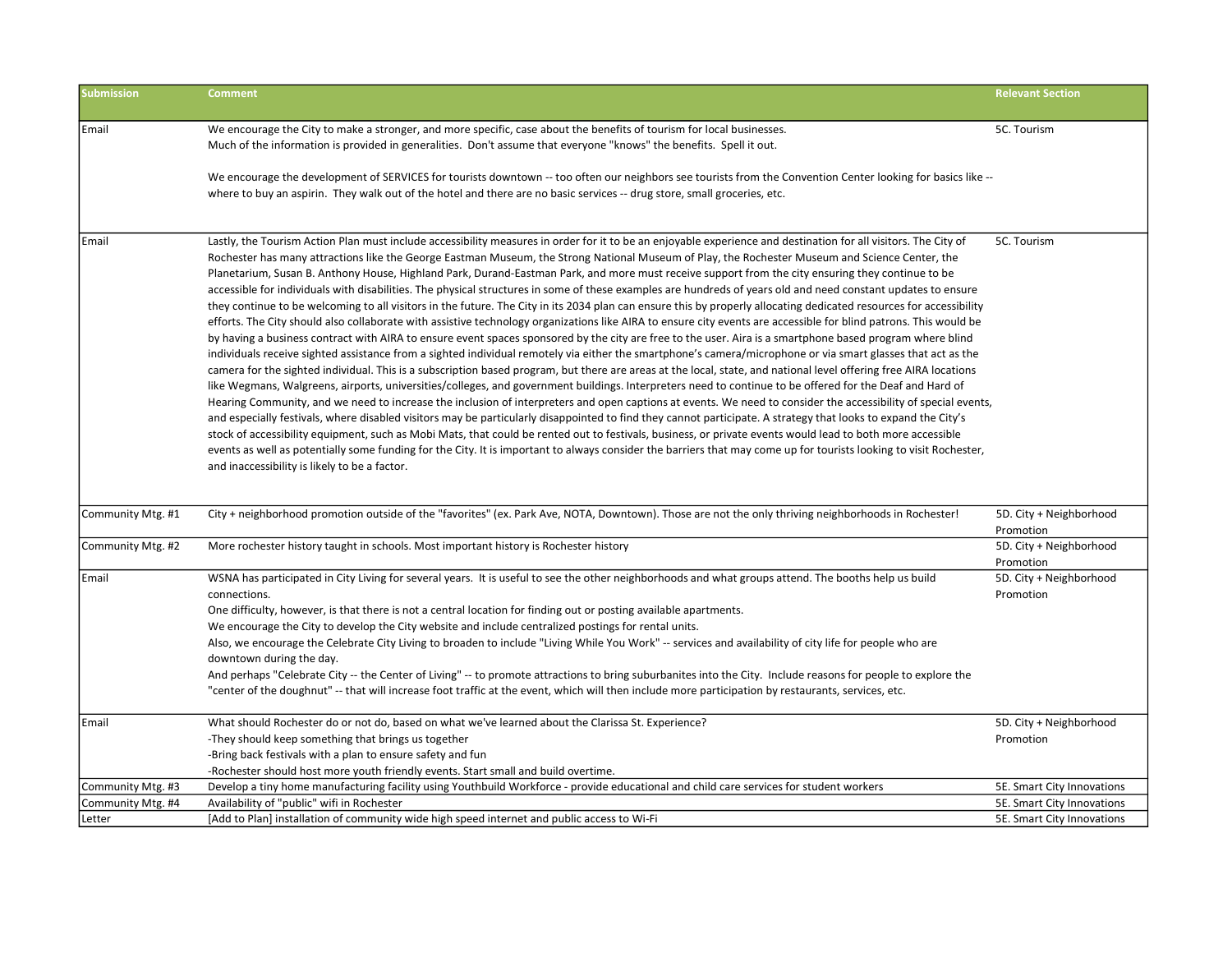| <b>Submission</b> | <b>Comment</b>                                                                                                                                                                                                                                                                                                                                                                                                                                                                                                                                                                                                                                                                                                                                                                                                                                                                                           | <b>Relevant Section</b>               |
|-------------------|----------------------------------------------------------------------------------------------------------------------------------------------------------------------------------------------------------------------------------------------------------------------------------------------------------------------------------------------------------------------------------------------------------------------------------------------------------------------------------------------------------------------------------------------------------------------------------------------------------------------------------------------------------------------------------------------------------------------------------------------------------------------------------------------------------------------------------------------------------------------------------------------------------|---------------------------------------|
| Email             | We encourage the City to redesign the City Website to make it the "go to" website for everyone every day --<br>Increase the availability of doing business on-line -- pay all City Bills, Renew Dog Park Licenses (is that County??), include neighbor to neighbor access.<br>The City should explore what is available in other small cities (for example Newton Massachusetts).<br>If someone needs to hire a student or neighbor for snow shoveling, for example, there could be a spot for posting availability and matching needs.                                                                                                                                                                                                                                                                                                                                                                  | 5E. Smart City Innovations            |
|                   | Encourage expansion of GreenLight CITY wide.                                                                                                                                                                                                                                                                                                                                                                                                                                                                                                                                                                                                                                                                                                                                                                                                                                                             |                                       |
|                   | Explore City Owned High Speed Broadband internet, (see Chattanooga Electrical Power Board?)<br>The City could own its own internet -- boosting infrastructure!                                                                                                                                                                                                                                                                                                                                                                                                                                                                                                                                                                                                                                                                                                                                           |                                       |
| Email             | To ensure the full implementation of the goals and strategies highlighted in Rochester 2034, Healthi Kids recommends                                                                                                                                                                                                                                                                                                                                                                                                                                                                                                                                                                                                                                                                                                                                                                                     | 6A. Implementation and                |
|                   | the following additions for your consideration to the draft plan:                                                                                                                                                                                                                                                                                                                                                                                                                                                                                                                                                                                                                                                                                                                                                                                                                                        | Stewardship                           |
|                   | 1. Ensure community participation in the oversight committee<br>Strategy IMP-2a shares that in order to support the implementation of Rochester 2034 an oversight committee<br>will be established. We urge the membership of the committee must include diverse neighborhood voices from<br>each quadrant of the city, and multi-sector partners that can aid in the implementation of the strategies.<br>2. Develop metrics to track process<br>As part of the implementation and stewardship of Rochester 2034, we ask the City of Rochester planning<br>department to devise metrics and process measures to track the implementation of the plan. These metrics and<br>process measures could include city wide data on health outcomes, tracking the number of community projects<br>that are created because of the placemaking plan strategies, and the impact on residents -in other words, who |                                       |
|                   | is better off and how as a result of the changes that take place. We encourage these metrics be developed in the<br>near future as part of the progress report and online forum to share with residents and stakeholders.<br>3. Share best practices with members of the Rochester community and across the country<br>As we move together as a community to embrace a bold vision for the future, we will work alongside the City of                                                                                                                                                                                                                                                                                                                                                                                                                                                                    |                                       |
|                   | Rochester to share best practices from Rochester 2034. We applaud the City of Rochester for taking bold action<br>to prioritize health, kids and our community and want to ensure this vision sets a standard for other                                                                                                                                                                                                                                                                                                                                                                                                                                                                                                                                                                                                                                                                                  |                                       |
| Online Form       | communities across the country.<br>As an implementation recommendation, a computer system should be developed to track all the Comp Plan recommendations ala the 2010 Renaissance Plan<br>had. I know, I had to report on the transportation recommendations and it drove me crazy! A Dashboard should also be developed to summarize<br>implementation status of all projects.                                                                                                                                                                                                                                                                                                                                                                                                                                                                                                                          | 6A. Implementation and<br>Stewardship |
| Online Form       | This is a great plan! The only issue with this plan is that it needs teeth. Please add a section describing how city department efforts and new legislation before 6A. Implementation and<br>city council, and city budgets will be rated for their conformity to the plan. Restructure site plan review and zoning, planning, and environmental board<br>processes, to check all development for alignment with the plan as well. We need a yearly scorecard describing where we are on the plan<br>recommendations/strategies.                                                                                                                                                                                                                                                                                                                                                                         | Stewardship                           |
| Email             | Don't let this be a plan on a shelf. Rochester needs this plan fully implemented.<br>The need for metrics to be developed to track the implementation of Rochester 2034. The only way for the community at-large to continue to believe in and<br>support this comprehensive plan will be for regularly-scheduled reports on pre-designed metrics to be delivered and shared online that measure progress<br>toward implementation. The sooner that these metrics and reports are established, the better they will demonstrate full stewardship of the plan, rather than<br>leading to an impression that reports are built to show only positive changes. References to specific report strategies should be included wherever relevant in<br>monthly City legislative items.                                                                                                                          | 6A. Implementation and<br>Stewardship |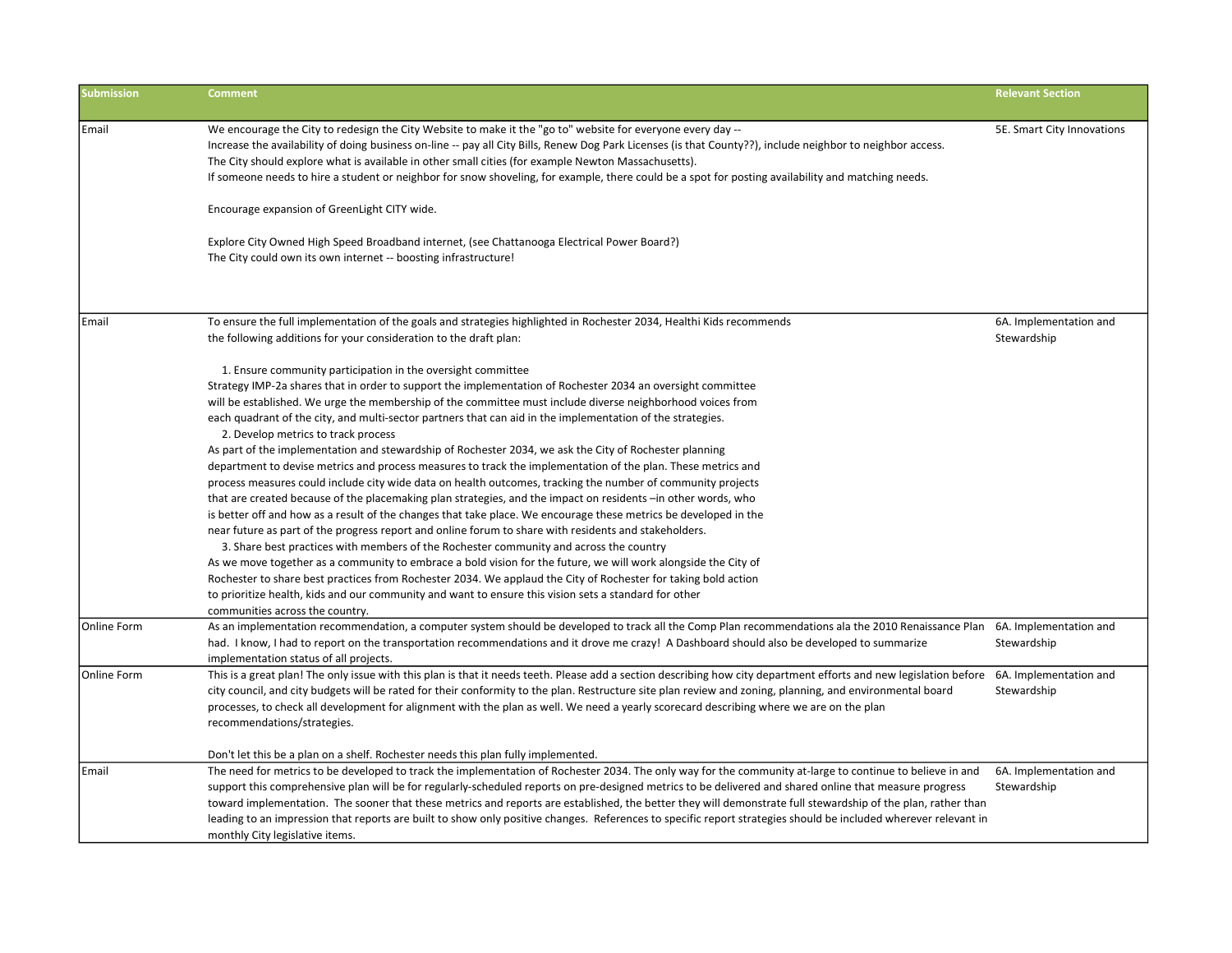| <b>Submission</b> | <b>Comment</b>                                                                                                                                                                                                                                                                                                                                                                                                                                                                                                                                                                                                                                                                                                                                                                                                                                                                                                                                                                                                                                                                                                                                                                                                                                                                                                                                                                            | <b>Relevant Section</b>               |
|-------------------|-------------------------------------------------------------------------------------------------------------------------------------------------------------------------------------------------------------------------------------------------------------------------------------------------------------------------------------------------------------------------------------------------------------------------------------------------------------------------------------------------------------------------------------------------------------------------------------------------------------------------------------------------------------------------------------------------------------------------------------------------------------------------------------------------------------------------------------------------------------------------------------------------------------------------------------------------------------------------------------------------------------------------------------------------------------------------------------------------------------------------------------------------------------------------------------------------------------------------------------------------------------------------------------------------------------------------------------------------------------------------------------------|---------------------------------------|
| Email             | Involve youth actively in creating what's next-"this is the city that especially we will have to live with adults often misinterpret and assume what we need<br>and want."                                                                                                                                                                                                                                                                                                                                                                                                                                                                                                                                                                                                                                                                                                                                                                                                                                                                                                                                                                                                                                                                                                                                                                                                                | 6A. Implementation and<br>Stewardship |
| Community Mtg. #1 | Building neighborhood capacity with race in mind. Race is not listed in the building neighborhood capacity section (pg 18). Race relations are crucial to the<br>city's development.                                                                                                                                                                                                                                                                                                                                                                                                                                                                                                                                                                                                                                                                                                                                                                                                                                                                                                                                                                                                                                                                                                                                                                                                      | 6B. Building Neighborhood<br>Capacity |
| Community Mtg. #2 | "Support and participate in the creation of a deaf community master plan by NTID" - Rephrase to "by deaf Rochesterians. NTID is not the only sector of the<br>deaf community in rochester so we want the language to be inclusive of all.                                                                                                                                                                                                                                                                                                                                                                                                                                                                                                                                                                                                                                                                                                                                                                                                                                                                                                                                                                                                                                                                                                                                                 | 6B. Building Neighborhood<br>Capacity |
| Community Mtg. #3 | Fix the NSC offices! They aren't working                                                                                                                                                                                                                                                                                                                                                                                                                                                                                                                                                                                                                                                                                                                                                                                                                                                                                                                                                                                                                                                                                                                                                                                                                                                                                                                                                  | 6B. Building Neighborhood<br>Capacity |
| Community Mtg. #4 | Have City Council member who is "assigned" to a particular neighborhood reach out to the neighborhood via visits to a neighborhood association meeting.<br>Schedule public meetings to be held at rec centers and libraries                                                                                                                                                                                                                                                                                                                                                                                                                                                                                                                                                                                                                                                                                                                                                                                                                                                                                                                                                                                                                                                                                                                                                               | 6B. Building Neighborhood<br>Capacity |
| Community Mtg. #5 | Continue to put kids/families first in center of decision making. Remember we're the "consumer" of these services - Streamline processes/ government<br>bureaucracy to make it easier                                                                                                                                                                                                                                                                                                                                                                                                                                                                                                                                                                                                                                                                                                                                                                                                                                                                                                                                                                                                                                                                                                                                                                                                     | 6B. Building Neighborhood<br>Capacity |
| Online Form       | FUNDING FOR NEIGHBORHOOD ASSOCIATIONS. "Bolstering funding for small neighborhood grants" (BFN-1B) is appreciated but doesn't account for an<br>important fact/reality: neighborhood associations are almost entirely volunteer, and giving them funding for projects without supporting their organizations<br>and organizational capacity means those "project" funds are less likely to be deployed successfully. Neighborhood organizations are expected to function as<br>non profit organizations, but are not funded and staffed like non profits. What's more, strong neighborhood associations can do a lot to advance all the<br>elements of this plan, if they just have the organization and capacity. I think it would be a very wise investment for the City to see established neighborhood<br>associations/organizations as key 'contractors' in service to the goals of the City and Plan, and provide them funding significant enough that they don't have to<br>scrape by all the time as low funded volunteer organizations. Everyone knows that most people can't prioritize volunteering, so funding to help established<br>neighborhood organizations actually have staff I think would make a big difference. If this isn't possible, at least more funding to help the neighborhood<br>organizations build their capacity and number/quality of "hands on deck." | 6B. Building Neighborhood<br>Capacity |
| Online Form       | I'm a member of the First Universalist Church of Rochester and also of the Spiritus Christi Anti-Racism Coalition.<br>I'm extremely impressed with the Comprehensive Plan.<br>I'm wondering how our planned development of Baden Park as a Civil Rights Heritage Site can fit in. It must!<br>Who could I (or other members of our committee) speak with about our ideas?<br>(I know that Mayor Warren and Rev. Myra Brown have already been having conversations about our goal.)<br>Thank you!                                                                                                                                                                                                                                                                                                                                                                                                                                                                                                                                                                                                                                                                                                                                                                                                                                                                                          | 6B. Building Neighborhood<br>Capacity |
| Online Form       | It would be nice to be able to subscribe to emails for areas of interest. Example: I want to know about any zoning deviation review. Or any city council meeting 6B. Building Neighborhood<br>$\cdots$                                                                                                                                                                                                                                                                                                                                                                                                                                                                                                                                                                                                                                                                                                                                                                                                                                                                                                                                                                                                                                                                                                                                                                                    | Capacity                              |
|                   | I was on a homeowners board in chili and I could be notified of all requests for zoning variances in the town Chili. I could then check to see if it affected our<br>homes and if so submit our concerns or comments. The same was true of our daughters school. We could sign up for checkbox of types of notifications. This<br>allowed us to keep in the loop on the things we needed to know about.                                                                                                                                                                                                                                                                                                                                                                                                                                                                                                                                                                                                                                                                                                                                                                                                                                                                                                                                                                                   |                                       |
| Email             | Increased multi-family and multi-use developments and decreased owner occupancy will decrease political power of residents versus developers and planners. 6B. Building Neighborhood<br>A Public Advocate Office (see New York City Office of Public Advocate) should be instituted and staffed, using some of the increased property taxes resulting<br>from the increased density. In the long run, a disengaged, cynical public serves no one, including even city planners and politicians.                                                                                                                                                                                                                                                                                                                                                                                                                                                                                                                                                                                                                                                                                                                                                                                                                                                                                           | Capacity                              |
| Email             | Over the past two decades, many communities around the country have developed a "Youth Master Plan." Such a plan allows cities to prioritize the needs of<br>children, establish goals, align resources, and maximize youth potential and outcomes across city departments. A youth master plan can effectively serve as a<br>collective impact effort within city government to improve the lives of children in the community. In this comprehensive plan, Rochester should commit to<br>establishing a Youth Master Plan that includes all city departments, community organizations, other levels of government and stakeholders.                                                                                                                                                                                                                                                                                                                                                                                                                                                                                                                                                                                                                                                                                                                                                     | 6B. Building Neighborhood<br>Capacity |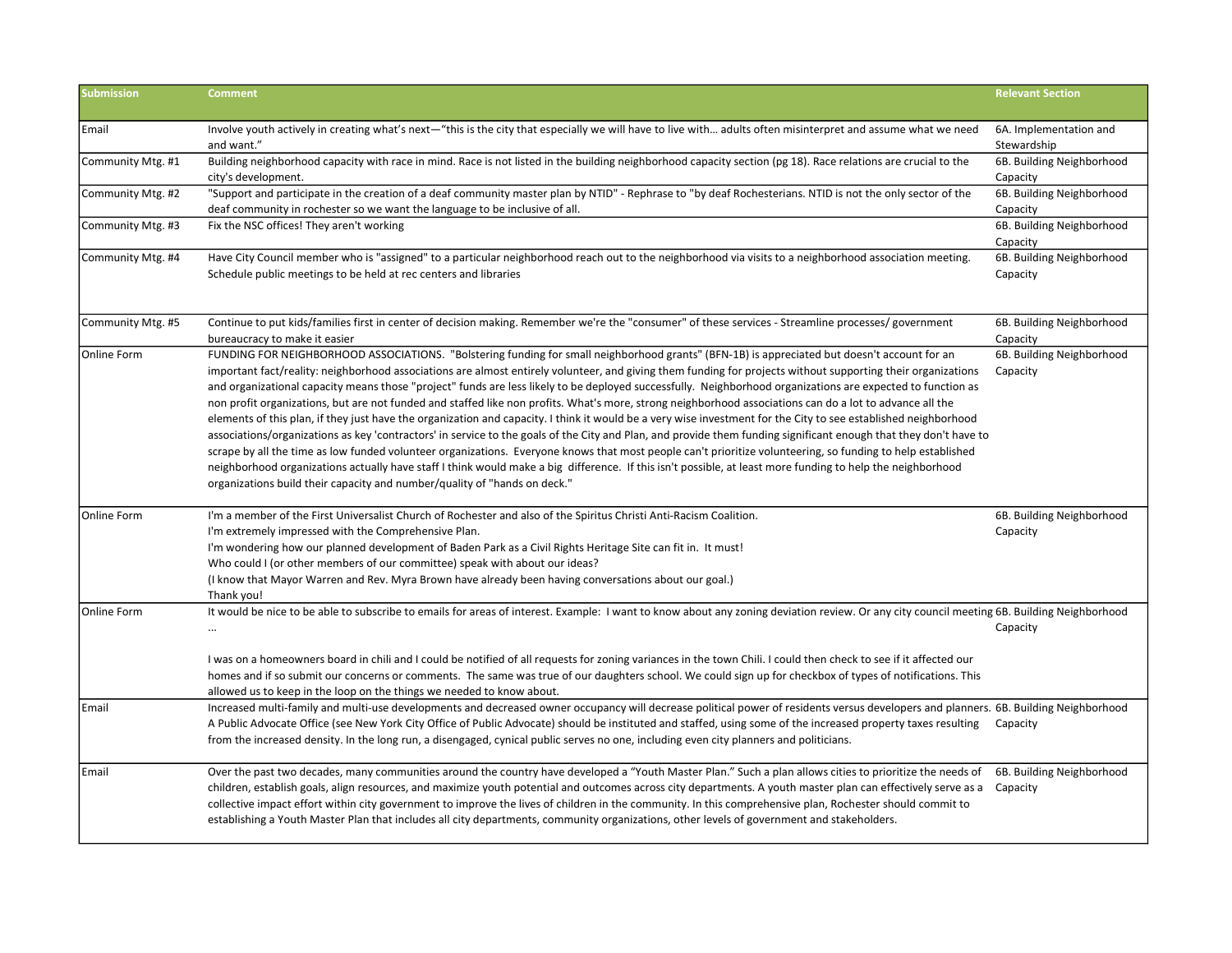| <b>Submission</b>  | <b>Comment</b>                                                                                                                                                                                                                                                                                                                                                                                                                                                                                                                                                                                                                                                                                                                                                                                                                                                                                                                                                                                                                                                                                                                                                                                                                                                                                                                                                     | <b>Relevant Section</b>               |
|--------------------|--------------------------------------------------------------------------------------------------------------------------------------------------------------------------------------------------------------------------------------------------------------------------------------------------------------------------------------------------------------------------------------------------------------------------------------------------------------------------------------------------------------------------------------------------------------------------------------------------------------------------------------------------------------------------------------------------------------------------------------------------------------------------------------------------------------------------------------------------------------------------------------------------------------------------------------------------------------------------------------------------------------------------------------------------------------------------------------------------------------------------------------------------------------------------------------------------------------------------------------------------------------------------------------------------------------------------------------------------------------------|---------------------------------------|
| Online Form        | It is good to see that the report addresses the importance of our neighborhood associations; however, the report seems more critical of neighborhood<br>associations than helpful to them. The city often fails to understand the why most neighborhood groups exist, and that is to draw attention to correcting<br>problems. A large percentage of our organizational energy in the 19th WCA was expended to counter problems with City Hall. One of the best ways to make<br>community organizations more effective is for City Hall to listen to neighborhoods and work cooperatively with them.                                                                                                                                                                                                                                                                                                                                                                                                                                                                                                                                                                                                                                                                                                                                                               | 6B. Building Neighborhood<br>Capacity |
|                    | One offending sentence was: "This assistance could be provided in the form of written documents, websites, and workshops on topics such as how to prepare<br>a neighborhood plan, how to navigate bureaucratic processes, or understanding the role of the Zoning Board of Appeals." One ongoing problem (especially<br>with code enforcement) was that our efforts to get the city to make changes (to enforce code problems) were often deflected by city officials who saw their<br>role as just "explaining" to us how current city processes work. We have a lot of expertise in the 19th WCA (in some cases, more expertise than the<br>bureaucrats that we were working with had). We don't need to be explained at—we need to be listened to and to have our problems addressed.                                                                                                                                                                                                                                                                                                                                                                                                                                                                                                                                                                           |                                       |
|                    | Other parts of the section seemed to be making sweeping generalization based on the input of a few people: "A few groups had agendas focused exclusively<br>on development and/or public safety issues, which appeals to some residents but not all. During Rochester 2034 community engagement meetings, several<br>young professionals expressed a desire to be more involved in their neighborhood, but did not necessarily feel welcome in their attempts to get involved.<br>These young residents are often looking for a greater focus on community-building and the positive benefits of urban living." While I was president of the 19th<br>WCA, we tried our best to engage as many people as possible in as many activities as possible. If someone wanted to work on a community-building event or<br>effort, I was more than happy to let them run with it. However, a common problem was that some people just wanted to be "ideas" generators and expected<br>that "the 19th WCA" would implement their ideas. In a volunteer organization, no one can "volunteer" someone else's time to work on what they want them<br>to work on. In the 19th Ward, many of the younger residents want more attention paid to public safety issues, and many of the "old guard" were in a state of<br>denial about the seriousness of our public safety problem. |                                       |
| Letter             | Pg. 433 seems to imply that the City wants proof that a neighborhood association truly represents all residents, businesses and stakeholders. How will<br>neighborhoods be expected to do that? Who determines if a group represents their community/neighborhood? What is the standard that the City is planning<br>to use  10%, 50%, 100%? Also, why is the City holding neighborhood groups to a higher standard than elected officials?                                                                                                                                                                                                                                                                                                                                                                                                                                                                                                                                                                                                                                                                                                                                                                                                                                                                                                                        | 6B. Building Neighborhood<br>Capacity |
| Letter             | [Add to Plan] Development of quadrant specific plans in collaboration with residents, business and other stakeholders based off/out of the Vision 2034 Plan<br>once finalized that will assist in implementing and measuring the Vision 2034 and can easily be updated and reported out to the community.                                                                                                                                                                                                                                                                                                                                                                                                                                                                                                                                                                                                                                                                                                                                                                                                                                                                                                                                                                                                                                                          | 6B. Building Neighborhood<br>Capacity |
| <b>Online Form</b> | MNA Supports: Section B Building Neighborhood Capacity:<br>-Page 439:<br>-BNC-3d – Consider creating a new City position for an Immigrant/Refugee liaison to help better engage immigrant/refugee communities in the city, gather<br>their input, and connect them with services, resources, and opportunities.                                                                                                                                                                                                                                                                                                                                                                                                                                                                                                                                                                                                                                                                                                                                                                                                                                                                                                                                                                                                                                                    | 6B. Building Neighborhood<br>Capacity |
| Email              | Lastly, we call on the City to enhance and encourage the voice of its residents. This request is two-fold.<br>First: We urge you to maintain the integrity of the hearing system that has long been in place in the Planning and Zoning<br>Department. That is, the system allows the community a method to provide input for decisions affecting them through<br>the Planning Commission, Zoning Board of Appeals, and Preservation Board hearing process. We request that these be<br>enhanced, not subverted by implementing an increase in the use of administrative decisions made without the board<br>hearing and approval process.<br>Second: Due to the important and lasting role of a comprehensive vision plan, and the sheer size of the draft, we request<br>that you provide a 45-day comment period for the public. We request that this commence once the public feedback for<br>the current draft, and the revised draft resulting from those comments, has been released to the public and before the<br>final plan is submitted to the Planning Commission.                                                                                                                                                                                                                                                                                    | 6B. Building Neighborhood<br>Capacity |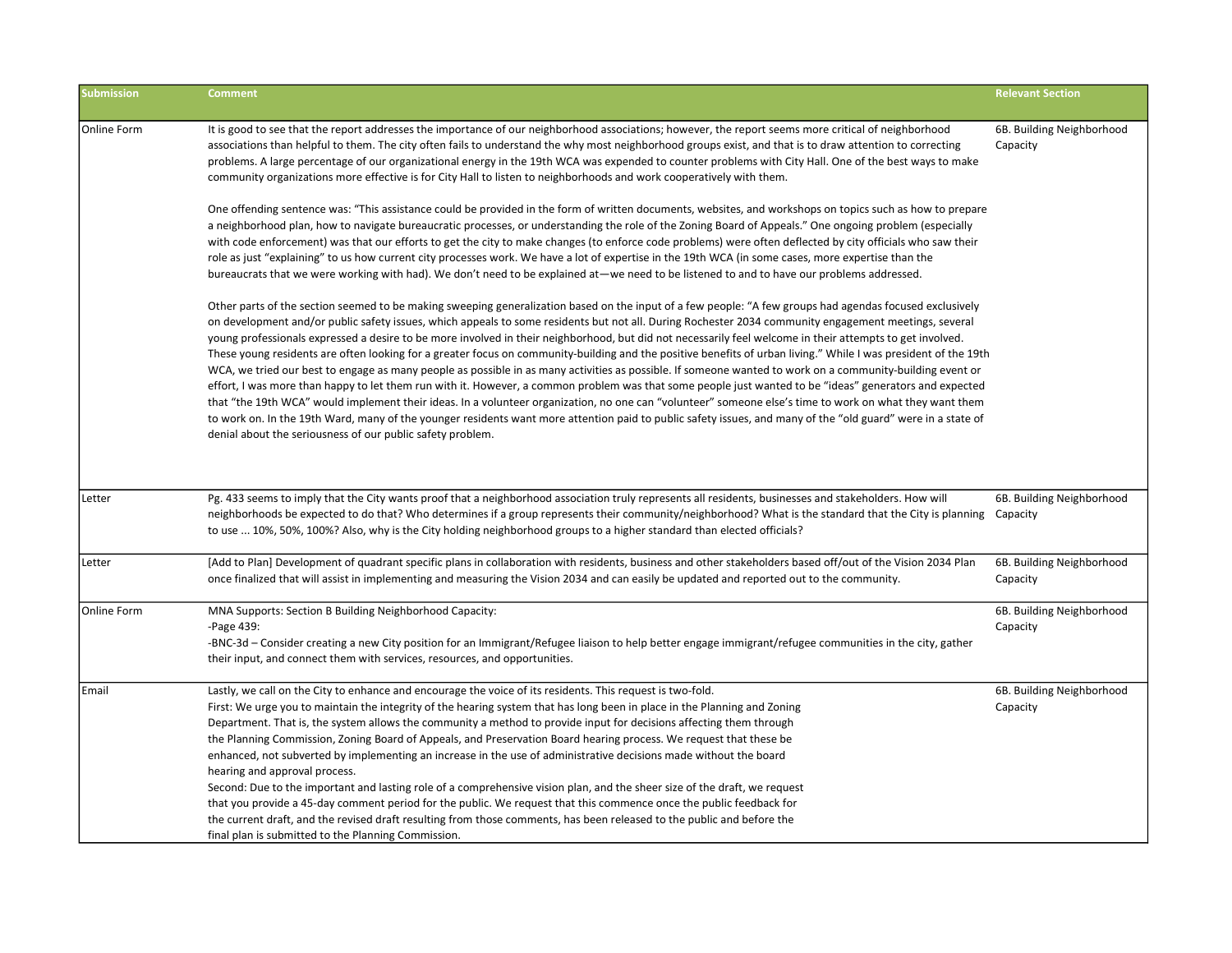| <b>Submission</b> | <b>Comment</b>                                                                                                                                                                                                                                                                                                                                                                                                                                                                                                                                                                                                                                                                                                                                                                                                                               | <b>Relevant Section</b>               |
|-------------------|----------------------------------------------------------------------------------------------------------------------------------------------------------------------------------------------------------------------------------------------------------------------------------------------------------------------------------------------------------------------------------------------------------------------------------------------------------------------------------------------------------------------------------------------------------------------------------------------------------------------------------------------------------------------------------------------------------------------------------------------------------------------------------------------------------------------------------------------|---------------------------------------|
| Email             | [Summary] Neighborhood Associations should work with applicants before they go to the ZBA. Better communication, current City website is a mess. Strong<br>neighborhood belongs in the SE quadrant.                                                                                                                                                                                                                                                                                                                                                                                                                                                                                                                                                                                                                                          | 6B. Building Neighborhood<br>Capacity |
| <b>LEmail</b>     | Wadsworth Square Neighborhood Association wants to give a BIG shout out to Nancy Johns Price and Andy Raus for opening lines of communication and<br>putting so much time and effort into promoting                                                                                                                                                                                                                                                                                                                                                                                                                                                                                                                                                                                                                                          | 6B. Building Neighborhood<br>Capacity |
|                   | neighborhoods. We are grateful to the City of Rochester for all the hard work work done so far, and look forward to working more on all that the City has<br>planned. Please continue to include neighborhoods in the specific plannings for implementation of the Rochester 2034 plan.                                                                                                                                                                                                                                                                                                                                                                                                                                                                                                                                                      |                                       |
| <b>IEmail</b>     | Community participation, from youth to seniors, by the inclusion of a certain number or percentage of seats, in the oversight committee (page 435). We agree 6B. Building Neighborhood<br>that the establishment of an oversight committee is a necessity. Such a group will be an important resource for city residents and would have the potential to Capacity<br>significantly impact the public perception that Rochester 2034 is not a book to put on a shelf, but a true roadmap forward to our 200th birthday. For this to be<br>accomplished we advise and underline the importance that the membership of the committee must include diverse neighborhood voices from each quadrant<br>and downtown within the city, as well as multi-sector partners that can significantly assist in the implementation of the final strategies. |                                       |
| Email             | Should be about Black & Brown people "being able to live our best lives while we restore what was taken from our communities"                                                                                                                                                                                                                                                                                                                                                                                                                                                                                                                                                                                                                                                                                                                | 6B. Building Neighborhood<br>Capacity |
| Email             | Focus more on where people actually live (in neighborhoods), less on Downtown.                                                                                                                                                                                                                                                                                                                                                                                                                                                                                                                                                                                                                                                                                                                                                               | 6B. Building Neighborhood<br>Capacity |
| Email             | When the focus is on neighborhoods, developers need to REALLY involve families and youth. This is our future more than anyone's. (They'll be in their 30s by 6B. Building Neighborhood<br>2034, still young and many raising families of their own). They also expressed this to a developer who called in when they were on WXXI's Evan Dawson show Capacity<br>recently with elders who grew up around Clarissa St. (the whole show is great, but the impact of urban renewal really gets described at approx. 39:00 mins &<br>the developer calls in & young people respond at approx. 43:00)                                                                                                                                                                                                                                             |                                       |
| <b>LEmail</b>     | What do youth want/need to make this a great city?<br>-Their voices to be heard and their views on the community<br>-Be a part of meetings that adults are at<br>-Talk more with the mayor<br>-More volunteer work for us to get out of the house                                                                                                                                                                                                                                                                                                                                                                                                                                                                                                                                                                                            | 6B. Building Neighborhood<br>Capacity |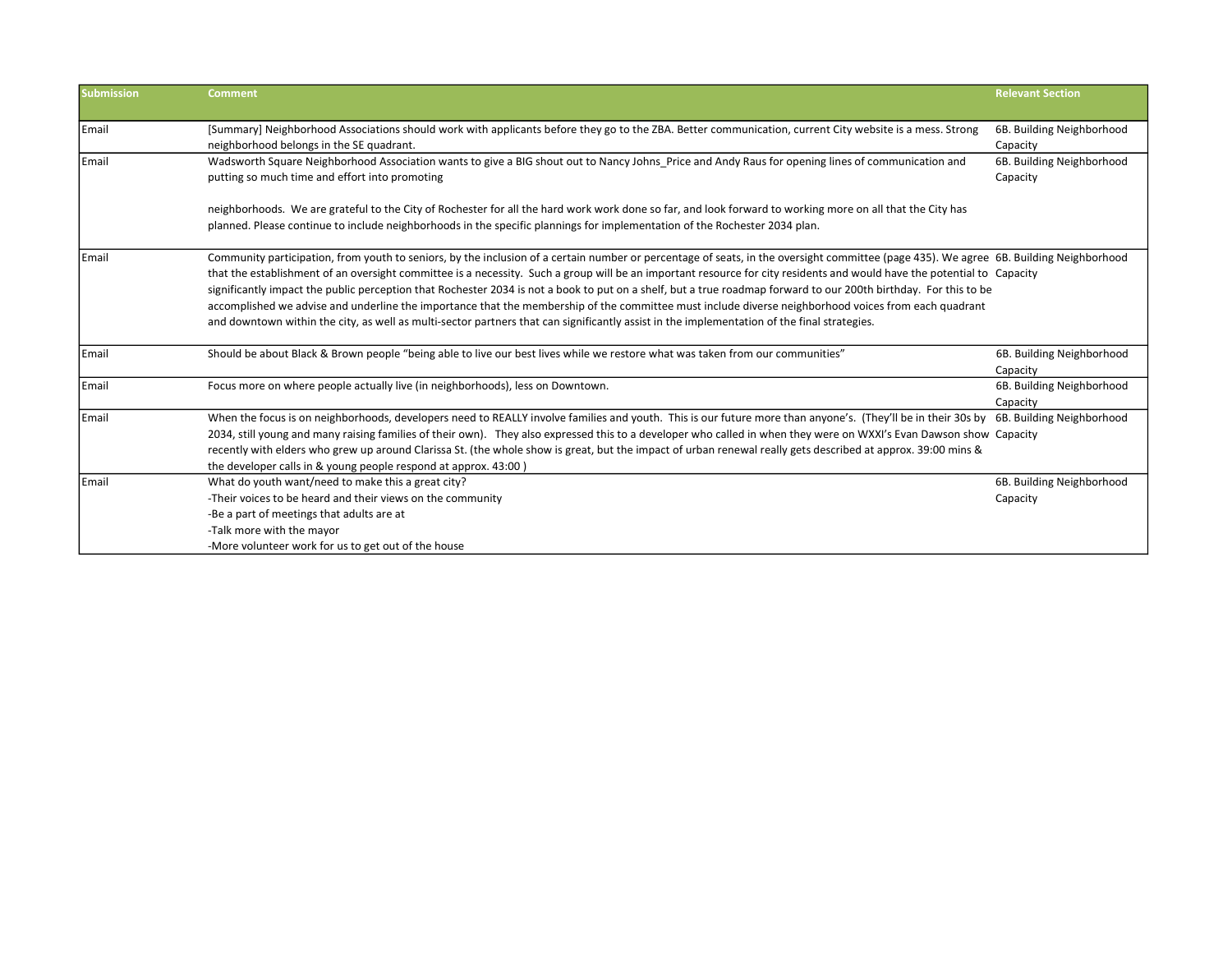| <b>Submission</b> | <b>Comment</b>                                                                                                                                                                                                                                                                                                                                                                                                                                                                                                                                                                                                                                                                                                                                                                                                                                                                                                                                                                                                                                                                                                                                                                                                                                                                                                                                                                                                                                                                                                                                                                                                                                                                                                                                                                                                                                                                                                                                                                                                                                                                                                                                                                                                                                                                                                                                                                                                                                                                                                                                                                                                                                                                                                                                                                                                                                                                                                                                                                                                                                                                                                                                                                                                                                                                                                                                                                                                                                                                                                                                                                                                                                                                                                                                                                                                                                                                                                                                                                                                                                                                                                                   | <b>Relevant Section</b> |
|-------------------|----------------------------------------------------------------------------------------------------------------------------------------------------------------------------------------------------------------------------------------------------------------------------------------------------------------------------------------------------------------------------------------------------------------------------------------------------------------------------------------------------------------------------------------------------------------------------------------------------------------------------------------------------------------------------------------------------------------------------------------------------------------------------------------------------------------------------------------------------------------------------------------------------------------------------------------------------------------------------------------------------------------------------------------------------------------------------------------------------------------------------------------------------------------------------------------------------------------------------------------------------------------------------------------------------------------------------------------------------------------------------------------------------------------------------------------------------------------------------------------------------------------------------------------------------------------------------------------------------------------------------------------------------------------------------------------------------------------------------------------------------------------------------------------------------------------------------------------------------------------------------------------------------------------------------------------------------------------------------------------------------------------------------------------------------------------------------------------------------------------------------------------------------------------------------------------------------------------------------------------------------------------------------------------------------------------------------------------------------------------------------------------------------------------------------------------------------------------------------------------------------------------------------------------------------------------------------------------------------------------------------------------------------------------------------------------------------------------------------------------------------------------------------------------------------------------------------------------------------------------------------------------------------------------------------------------------------------------------------------------------------------------------------------------------------------------------------------------------------------------------------------------------------------------------------------------------------------------------------------------------------------------------------------------------------------------------------------------------------------------------------------------------------------------------------------------------------------------------------------------------------------------------------------------------------------------------------------------------------------------------------------------------------------------------------------------------------------------------------------------------------------------------------------------------------------------------------------------------------------------------------------------------------------------------------------------------------------------------------------------------------------------------------------------------------------------------------------------------------------------------------------|-------------------------|
| Online Form       | Overall, I think the drafted plan for Rochester 2034 is very informative and designed well to digest the robust amount of information. The community<br>engagement feedback process seemed to offer a range of opportunities to provide one's voice. I'm behind the idea of promoting Rochester as a city of the<br>Arts. I also support the strategic efforts to make better use of vacant space for the public. Children living in the city need more space to play to develop healthy<br>interactive and coping skills. I wouldn't mind seeing some of these spaces defined as children innovation spaces where children's creativity (I'd argue human's<br>best innovators) can be used to directly benefit the neighborhoods they reside in. In fact there could be some kind of city-wide competition.<br>My biggest constructive criticism is that people don't seem to be at the center of this plan. Despite using that phrasing often in the report, the<br>investment in people is a secondary goal until we get to schooling and community centers. Products, spaces and monetary gain are at the heart of the plan. I<br>think those are all important but more people-making rather than place-making should be emphasized at the start of the plan. It was said that place-making is<br>"the art and science of shaping private development, public facilities and the public realm." We need to add people-making that uses art and science (e.g.<br>diversity trainers, city leadership programs, colleges/universities, communication majors, social workers, community leaders, neighborhood associations) to<br>shape how private and public spaces are constructed and used in ways that create a community that is deeply connected and better positioned to<br>demonstrate solidarity and collective wisdom before and after 2034.<br>I would like to see more investment in inviting, strongly encouraging and requiring more deep human connection between all of Greater Rochester<br>community members. We can create all the spaces we want, but those spaces will still be segregated and separate because people creating or using those<br>spaces will bring their own baggage, life experiences, their same friends and values with them. I'd like the city to more intentionally create interactive spaces<br>and incentives where meaningful dialogue happens between the different neighborhoods and incoming businesses. Perhaps new businesses are required in<br>exchange for incentives they seek to move to downtown to engage in at least an hour dialogue with community members of diverse backgrounds. This<br>wouldn't be about selling their business, but truly getting to know their patrons and non-patrons who will reside in their block radius. Included in these or<br>longer conversations should be intentional discussions of race, ethnicity, gender, sexuality, religion, ability (disability), political affiliation, socio-economic<br>status and etc. If we value diversity the way we say we do as a city then this is a no brainer and demonstrates a serious commitment on behalf of the city<br>government. By processing our different lived experiences while being united can inform how we define and use "safe" and "unsafe" and "welcoming" and<br>"unwelcoming." Depending where you grew up in this area that means similar and different things. To avoid over accommodating one definition of that lets<br>talk and listen to understand. In other words, just because you have people sitting on a luxurious front porch doesn't mean you are in a welcoming<br>environment.<br>Without such spaces I see surface level engagement when people from various communities come downtown to shop or experience spaces. I see the<br>pattern of urban exodus and suburban re-investment happening in another 30 years or so. Creating these "get to know your neighbor" opportunities are<br>important for the city to lead along with neighborhood associations because most businesses and human beings aren't going to do this naturally. They can be | Planwide                |
| Community Mtg. #1 | Why so many strategies? What are the priorities                                                                                                                                                                                                                                                                                                                                                                                                                                                                                                                                                                                                                                                                                                                                                                                                                                                                                                                                                                                                                                                                                                                                                                                                                                                                                                                                                                                                                                                                                                                                                                                                                                                                                                                                                                                                                                                                                                                                                                                                                                                                                                                                                                                                                                                                                                                                                                                                                                                                                                                                                                                                                                                                                                                                                                                                                                                                                                                                                                                                                                                                                                                                                                                                                                                                                                                                                                                                                                                                                                                                                                                                                                                                                                                                                                                                                                                                                                                                                                                                                                                                                  | Planwide                |
| Online Form       | Zoning and Planning is very important: Staff is needed and muscle to follow the rules. Beautification is primary, Beautification, zoning and planning as well as<br>Safety go hand and hand to improve and make a Neighborhood Safe and Crime free. Hand enough staff to police the zoning and planning rules in place.                                                                                                                                                                                                                                                                                                                                                                                                                                                                                                                                                                                                                                                                                                                                                                                                                                                                                                                                                                                                                                                                                                                                                                                                                                                                                                                                                                                                                                                                                                                                                                                                                                                                                                                                                                                                                                                                                                                                                                                                                                                                                                                                                                                                                                                                                                                                                                                                                                                                                                                                                                                                                                                                                                                                                                                                                                                                                                                                                                                                                                                                                                                                                                                                                                                                                                                                                                                                                                                                                                                                                                                                                                                                                                                                                                                                          | Planwide                |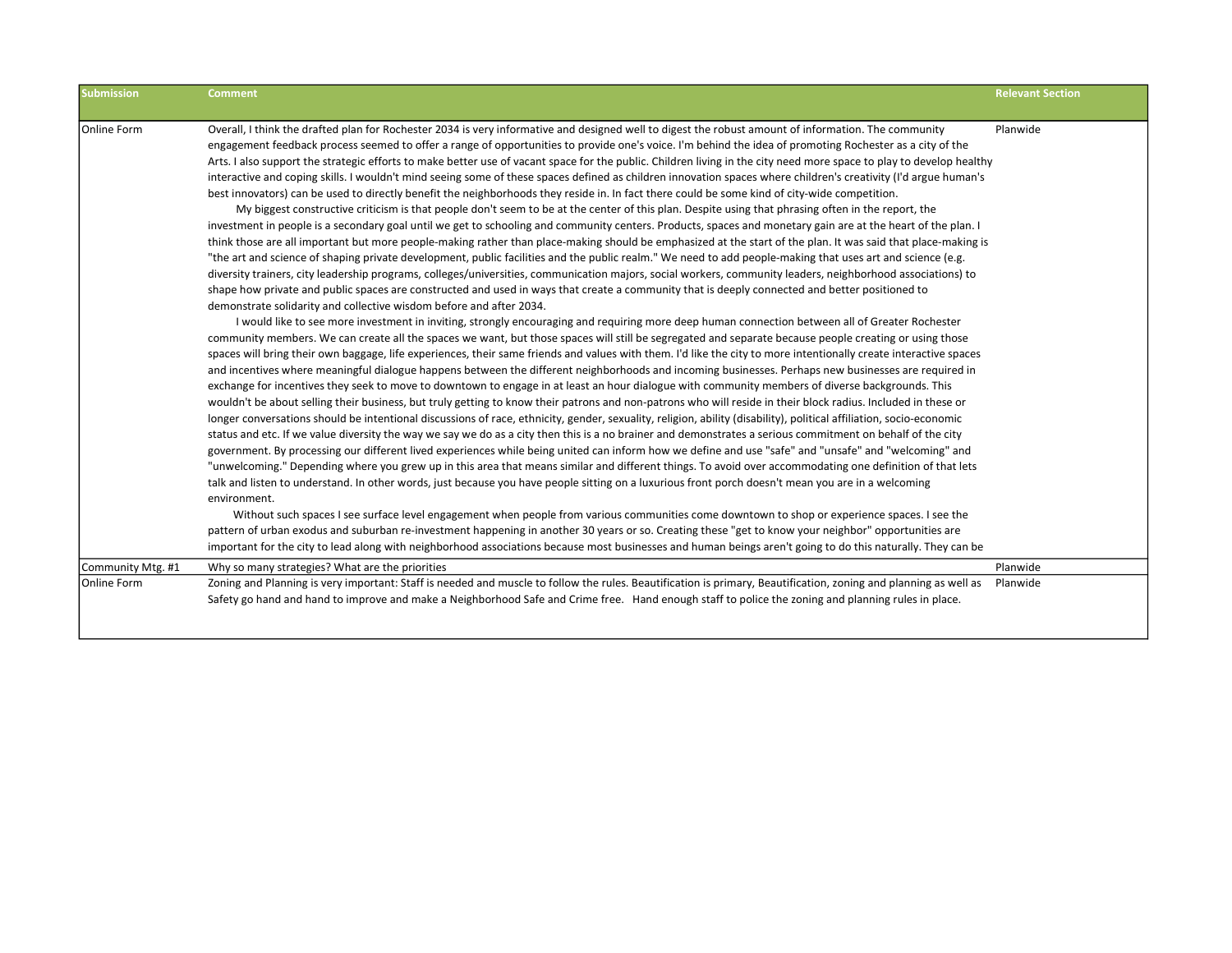| <b>Submission</b> | <b>Comment</b>                                                                                                                                                                                                                                                                                                             | <b>Relevant Section</b> |
|-------------------|----------------------------------------------------------------------------------------------------------------------------------------------------------------------------------------------------------------------------------------------------------------------------------------------------------------------------|-------------------------|
| Email             | [Healthi Kids supports the following strategies:                                                                                                                                                                                                                                                                           | Planwide                |
|                   |                                                                                                                                                                                                                                                                                                                            |                         |
|                   | -PMP 5b, 5c, 5d, 5e, 5f, 5g, 6b, 6d, 6e, 6i, 7a, 7b                                                                                                                                                                                                                                                                        |                         |
|                   | -VNT 2a, 3a, 3b, 3c<br>-AC 3e, 3f                                                                                                                                                                                                                                                                                          |                         |
|                   | -SCC 1a, 1b, 1f, 1g, 1h, 2a, 2b, 2d, 3a, 3b, 3c, 3d, 3e, 3f, 3g, 4a, 4b, 4e, 4f, 4i                                                                                                                                                                                                                                        |                         |
|                   | -PHS 1a, 1b, 1c, 1d, 1f, 1g, 2a, 2b, 5a, 5b, 5c, 6a, 6b, 6c, 6d                                                                                                                                                                                                                                                            |                         |
|                   | $-BFN$ 1b, 1c                                                                                                                                                                                                                                                                                                              |                         |
|                   | -PR-1a, 1b, 1c, 1d, 1e, 1f 2a, 2b, 2c, 2d, 2e, 2f, 3a, 3b, 3c, 3d, 4a, 4b, 4c, 4d, 4e, 4f, 4g                                                                                                                                                                                                                              |                         |
|                   | $-CC-1d$ , 2i                                                                                                                                                                                                                                                                                                              |                         |
|                   | -UAG-1a, 1b, 1c, 1d, 1g, 1h, 1i, 2a, 2b, 2c, 3a                                                                                                                                                                                                                                                                            |                         |
|                   | -TRN-1a, 1b, 1c, 1d, 1e, 1f, 1g, 1h, 1i, 1j, 1k, 1l, 1m, 1m, 1p, 1q, 2a, 2b, 2c, 2d, 2e, 3a, 3b, 3c, 3d, 3e, 4a, 4c, 4d, 5a, 5b, 5c, 5d, 5e, 5f, 5g, 5h, 5i, 6b, 6c, 6e, 6g                                                                                                                                                |                         |
|                   | ECN-1b, 2c                                                                                                                                                                                                                                                                                                                 |                         |
|                   | WRK-1a, 1d, 1f                                                                                                                                                                                                                                                                                                             |                         |
|                   | CNP-1b, 3a, 3b                                                                                                                                                                                                                                                                                                             |                         |
|                   | IMP-1a, 1b, 1c, 1d, 1e, 1f, 2a, 2b, 2c, 2d, 2e                                                                                                                                                                                                                                                                             |                         |
|                   | BNC-1a, 1b, 1c, 1d, 2c, 2d, 4b, 4d, 4e]                                                                                                                                                                                                                                                                                    |                         |
|                   |                                                                                                                                                                                                                                                                                                                            |                         |
| Online Form       | Thank you for the opportunity to comment on this ambitious and forward thinking plan!                                                                                                                                                                                                                                      | Planwide                |
|                   | I have one overall comment: although there are many mentions of land use, the plan does not acknowledge the important role that building healthy soil                                                                                                                                                                      |                         |
|                   | throughout the City can contribute to mitigating climate change.                                                                                                                                                                                                                                                           |                         |
|                   | What is a healthy soil and why is this important for 2034? Healthy soil has a higher level of Carbon. Building soil health contributes to reducing the amount of<br>carbon in the atmosphere and at the same time reduces erosion, increases the capacity of soil to retain moisture and buffer extremes of heavy rain and |                         |
|                   | drought, and improves the nutritional value and health of plants that grow in it. This is a win-win-win that should be one of the foundational principles of                                                                                                                                                               |                         |
|                   | 2034. What is a healthy soil? Here is the definition of Healthy Soil from the US Sustainable Agriculture Research and Education Program (SARE):                                                                                                                                                                            |                         |
|                   | • Accommodates active and diverse populations of beneficial organisms, with plant pest populations minimized by beneficials.                                                                                                                                                                                               |                         |
|                   | . Contains high levels of relatively fresh residues that provide beneficials with food.                                                                                                                                                                                                                                    |                         |
|                   | . Includes high levels of decomposed organic matter, which help it retain both water and readily leachable nutrients.                                                                                                                                                                                                      |                         |
|                   | • Contains low levels of such toxic compounds as soluble aluminum and only low to moderate concentrations of salt.                                                                                                                                                                                                         |                         |
|                   | • Supports adequate levels of nutrients because excessive nutrients can make the crop more attractive to insect pests or can increase the threat of surface or                                                                                                                                                             |                         |
|                   | subsurface water pollution.                                                                                                                                                                                                                                                                                                |                         |
|                   | • Has a sufficiently porous surface with many pores connected to subsoil to permit easy entry by rainfall or irrigation water.                                                                                                                                                                                             |                         |
|                   | . Has good tilth that allows plant roots to easily penetrate large volumes of soil.                                                                                                                                                                                                                                        |                         |
|                   | Source: USDA Sustainable Agriculture Research & Education (SARE):www.sare.org                                                                                                                                                                                                                                              |                         |
|                   | How do you improve the health of soils? The USDA Natural Resources Conservation Service (NRCS) has developed a set of four principles of soil health                                                                                                                                                                       |                         |
|                   | management, which provide sound, science-based guidelines for SOC sequestration, GHG mitigation, and adaptation to the stresses of climate change:<br>• Keep the soil covered                                                                                                                                              |                         |
|                   | • Maintain living roots as much of the year as practical                                                                                                                                                                                                                                                                   |                         |
|                   | • Diversify the cropping system to build soil biodiversity                                                                                                                                                                                                                                                                 |                         |
|                   | · Minimize soil disturbance:                                                                                                                                                                                                                                                                                               |                         |
|                   | o Physical - tillage, traffic                                                                                                                                                                                                                                                                                              |                         |
|                   | o Chemical – concentrated fertilizers, crop protection chemicals, pollutants                                                                                                                                                                                                                                               |                         |
|                   | o Biological - overgrazing, invasive exotics                                                                                                                                                                                                                                                                               |                         |
|                   | Two additional principles for soil health, climate mitigation and adaptation include:                                                                                                                                                                                                                                      |                         |
|                   | • Integrate crop and livestock production (Brown, 2018)                                                                                                                                                                                                                                                                    |                         |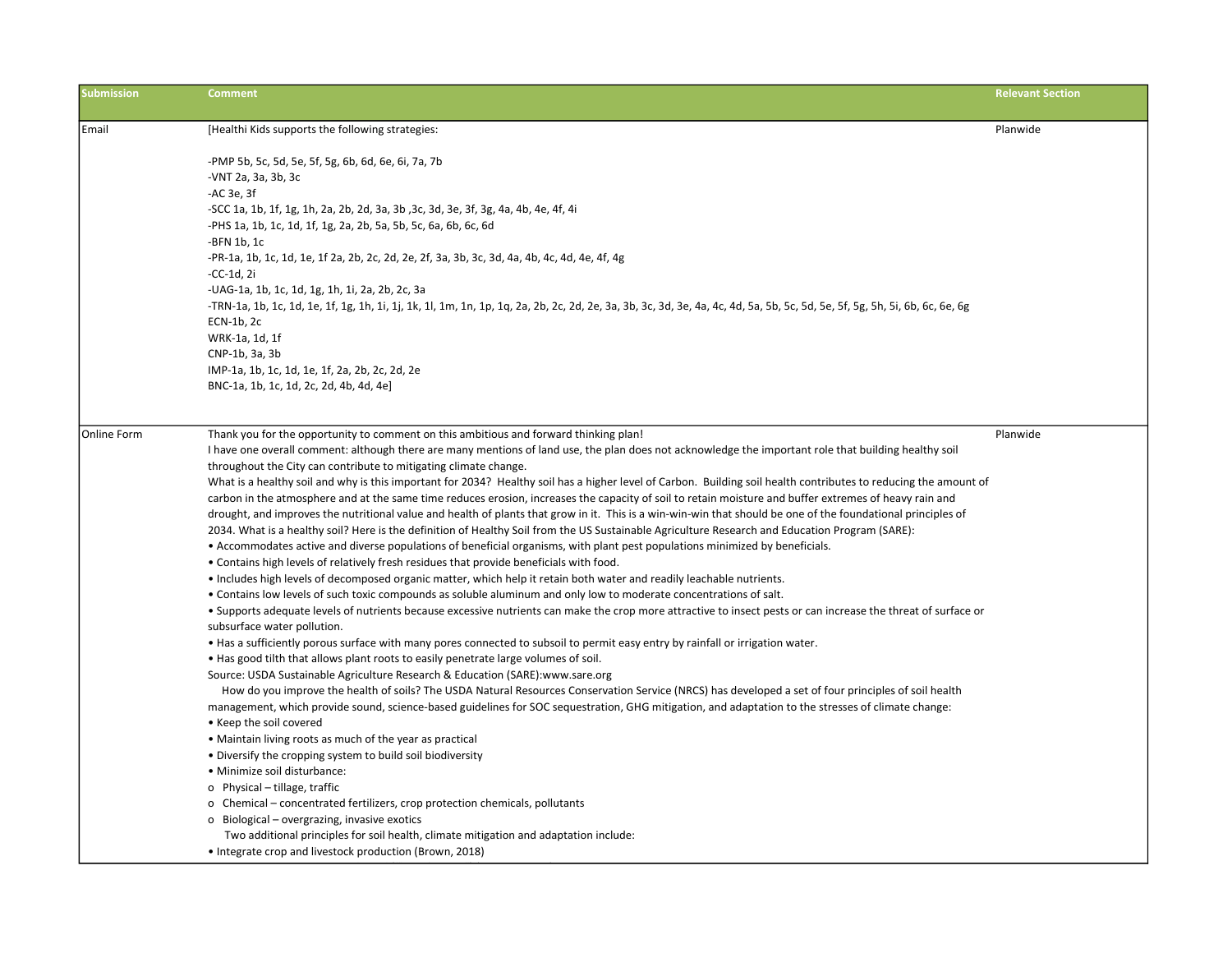| <b>Submission</b> | <b>Comment</b>                                                                                                                                                                                                                                                                                                                                                                                                                                                                                                                                                                                                                                                                                                                                                                                                                                                                                                                                                                                                                                                                                                                                                                                                                                                                                                                                                                                                                                                                                                                                                                                                                                                                                                                                                                                                                                                                                                                                                                                                                                                                                                                                                                                                                                                                                                                                                                                                                                                                                                                                                                                                                                                                                                                                                                                                                                                                                                                                                                                                                  | <b>Relevant Section</b> |
|-------------------|---------------------------------------------------------------------------------------------------------------------------------------------------------------------------------------------------------------------------------------------------------------------------------------------------------------------------------------------------------------------------------------------------------------------------------------------------------------------------------------------------------------------------------------------------------------------------------------------------------------------------------------------------------------------------------------------------------------------------------------------------------------------------------------------------------------------------------------------------------------------------------------------------------------------------------------------------------------------------------------------------------------------------------------------------------------------------------------------------------------------------------------------------------------------------------------------------------------------------------------------------------------------------------------------------------------------------------------------------------------------------------------------------------------------------------------------------------------------------------------------------------------------------------------------------------------------------------------------------------------------------------------------------------------------------------------------------------------------------------------------------------------------------------------------------------------------------------------------------------------------------------------------------------------------------------------------------------------------------------------------------------------------------------------------------------------------------------------------------------------------------------------------------------------------------------------------------------------------------------------------------------------------------------------------------------------------------------------------------------------------------------------------------------------------------------------------------------------------------------------------------------------------------------------------------------------------------------------------------------------------------------------------------------------------------------------------------------------------------------------------------------------------------------------------------------------------------------------------------------------------------------------------------------------------------------------------------------------------------------------------------------------------------------|-------------------------|
| Email             | I had asked for a list of the co-contributors to the Comprehensive plan, not showing on page 4, which only lists City staff, council members, zoning and<br>planning boards. You indicated that you would provide same, sans actual names. We had been informed at the public meetings that various other<br>governmental agencies and not-for-profits related to transportation, social services, health and the like would be included on the committee, as well as<br>developers. So I deduce that you will be providing which agencies had representatives, and how many developers, landlords, and business persons were given<br>a seat at the table. I expect that in order to obtain the names of individuals that are non-city officials one would need to file a FOIL request.                                                                                                                                                                                                                                                                                                                                                                                                                                                                                                                                                                                                                                                                                                                                                                                                                                                                                                                                                                                                                                                                                                                                                                                                                                                                                                                                                                                                                                                                                                                                                                                                                                                                                                                                                                                                                                                                                                                                                                                                                                                                                                                                                                                                                                        | Planwide                |
| Online Form       | It could use a "Regional" section. The City does not act in a vacuum and many of its problems are regional in nature, like poverty, regional schools, fair share<br>affordable housing, segregation, equity, transportation, economic development, tax base sharing and others. It deserves more than a mention of meeting<br>with abutting towns and a comment in Appendix C. The City should take a leadership role in promoting regional solutions.                                                                                                                                                                                                                                                                                                                                                                                                                                                                                                                                                                                                                                                                                                                                                                                                                                                                                                                                                                                                                                                                                                                                                                                                                                                                                                                                                                                                                                                                                                                                                                                                                                                                                                                                                                                                                                                                                                                                                                                                                                                                                                                                                                                                                                                                                                                                                                                                                                                                                                                                                                          | Planwide                |
|                   |                                                                                                                                                                                                                                                                                                                                                                                                                                                                                                                                                                                                                                                                                                                                                                                                                                                                                                                                                                                                                                                                                                                                                                                                                                                                                                                                                                                                                                                                                                                                                                                                                                                                                                                                                                                                                                                                                                                                                                                                                                                                                                                                                                                                                                                                                                                                                                                                                                                                                                                                                                                                                                                                                                                                                                                                                                                                                                                                                                                                                                 |                         |
| Online Form       | How is poverty going to be reduced in this plan?<br>Why isn't the role of RMAPI mentioned in this plan?                                                                                                                                                                                                                                                                                                                                                                                                                                                                                                                                                                                                                                                                                                                                                                                                                                                                                                                                                                                                                                                                                                                                                                                                                                                                                                                                                                                                                                                                                                                                                                                                                                                                                                                                                                                                                                                                                                                                                                                                                                                                                                                                                                                                                                                                                                                                                                                                                                                                                                                                                                                                                                                                                                                                                                                                                                                                                                                         | Planwide                |
| Online Form       | Great plan, look forward to seeing it move forward!                                                                                                                                                                                                                                                                                                                                                                                                                                                                                                                                                                                                                                                                                                                                                                                                                                                                                                                                                                                                                                                                                                                                                                                                                                                                                                                                                                                                                                                                                                                                                                                                                                                                                                                                                                                                                                                                                                                                                                                                                                                                                                                                                                                                                                                                                                                                                                                                                                                                                                                                                                                                                                                                                                                                                                                                                                                                                                                                                                             | Planwide                |
| Email             | MNBN respectfully requests an extension of the August 16th deadline for neighborhood groups to submit their comments on the Draft Vision 2034 Plan. Due<br>to the importance of a comprehensive plan for the future administration, development, and wellbeing of any municipality, it is imperative that all affected<br>residents and groups are given generous opportunity to digest and comment on the draft's goals and strategies. We request this extension for the following<br>reasons:<br>1. Our constituent groups' boards have found it a daunting task to review this document of 500 pages, and its supporting studies, during the summer vacation<br>season when members are out of town and board meetings are suspended.<br>2. Some of the studies cited as supporting the contents of the comprehensive plan lack sufficient information upon which to form a valid case for or against<br>the proposals introduced in the Vision 2034 Plan, as in the Housing Market Study referenced throughout, which does not contain an actual comprehensive<br>housing inventory that includes condition of structures and number of apartments. Or studies were not made available, such as the Business Corridor Study or<br>the Rochester Public Library's Branch Library Facilities and Operations Plan.<br>3. There is no current census data as the last census was in 2010. Therefore, statements concerning population and income levels were either based on<br>outdated statistics or extrapolated by undisclosed methods.<br>4. There was no public discussion in major media forums. Though this may not be the fault of the City of Rochester, it is unsettling when something of this<br>importance seems esoteric, as it has not been publicly discussed in depth in multiple media outlets.<br>5. The exercises to gather public input as to what residents like about their neighborhoods that were undertaken by the City prior to drawing up the plan do<br>not substitute for an equal opportunity to review and comment on the resulting draft plan, especially if this is truly a draft. The five neighborhood community<br>input sessions provided were not available to large areas of the city, and in the experience of those of us who attended were not in depth enough to reflect<br>the complexity of the plan.<br>6. The City has not released any pro or con feedback from the general public. This keeps the public further uninformed and unaware of how this proposed plan<br>affects their fellow residents, and why, which prevents everyone from being able to understand all the ramifications of the plan. We understand that a huge<br>level of effort and resources went into the compilation of this important Vision 2034 Plan. It has taken, and will take, a parallel level of effort on the part of the<br>public to read, digest, and comment on it, and we hope that the City will afford the residents of Rochester an opportunity both during the draft comment time | Planwide                |
| Email             | period, as well a minimum forty five day period to review the final plan prior to its submission to the Planning Commission.<br>I have now read the Rochester 2034 preliminary report. Congratulations on guiding this effort to such a fruitful conclusion! You should be very proud of your Planwide                                                                                                                                                                                                                                                                                                                                                                                                                                                                                                                                                                                                                                                                                                                                                                                                                                                                                                                                                                                                                                                                                                                                                                                                                                                                                                                                                                                                                                                                                                                                                                                                                                                                                                                                                                                                                                                                                                                                                                                                                                                                                                                                                                                                                                                                                                                                                                                                                                                                                                                                                                                                                                                                                                                          |                         |
|                   | achievement!                                                                                                                                                                                                                                                                                                                                                                                                                                                                                                                                                                                                                                                                                                                                                                                                                                                                                                                                                                                                                                                                                                                                                                                                                                                                                                                                                                                                                                                                                                                                                                                                                                                                                                                                                                                                                                                                                                                                                                                                                                                                                                                                                                                                                                                                                                                                                                                                                                                                                                                                                                                                                                                                                                                                                                                                                                                                                                                                                                                                                    |                         |
| Online Form       | The printed study is too long. It's length alone makes it unreadable, despite the attempts at coding and guiding the reader that are set forth within                                                                                                                                                                                                                                                                                                                                                                                                                                                                                                                                                                                                                                                                                                                                                                                                                                                                                                                                                                                                                                                                                                                                                                                                                                                                                                                                                                                                                                                                                                                                                                                                                                                                                                                                                                                                                                                                                                                                                                                                                                                                                                                                                                                                                                                                                                                                                                                                                                                                                                                                                                                                                                                                                                                                                                                                                                                                           | Planwide                |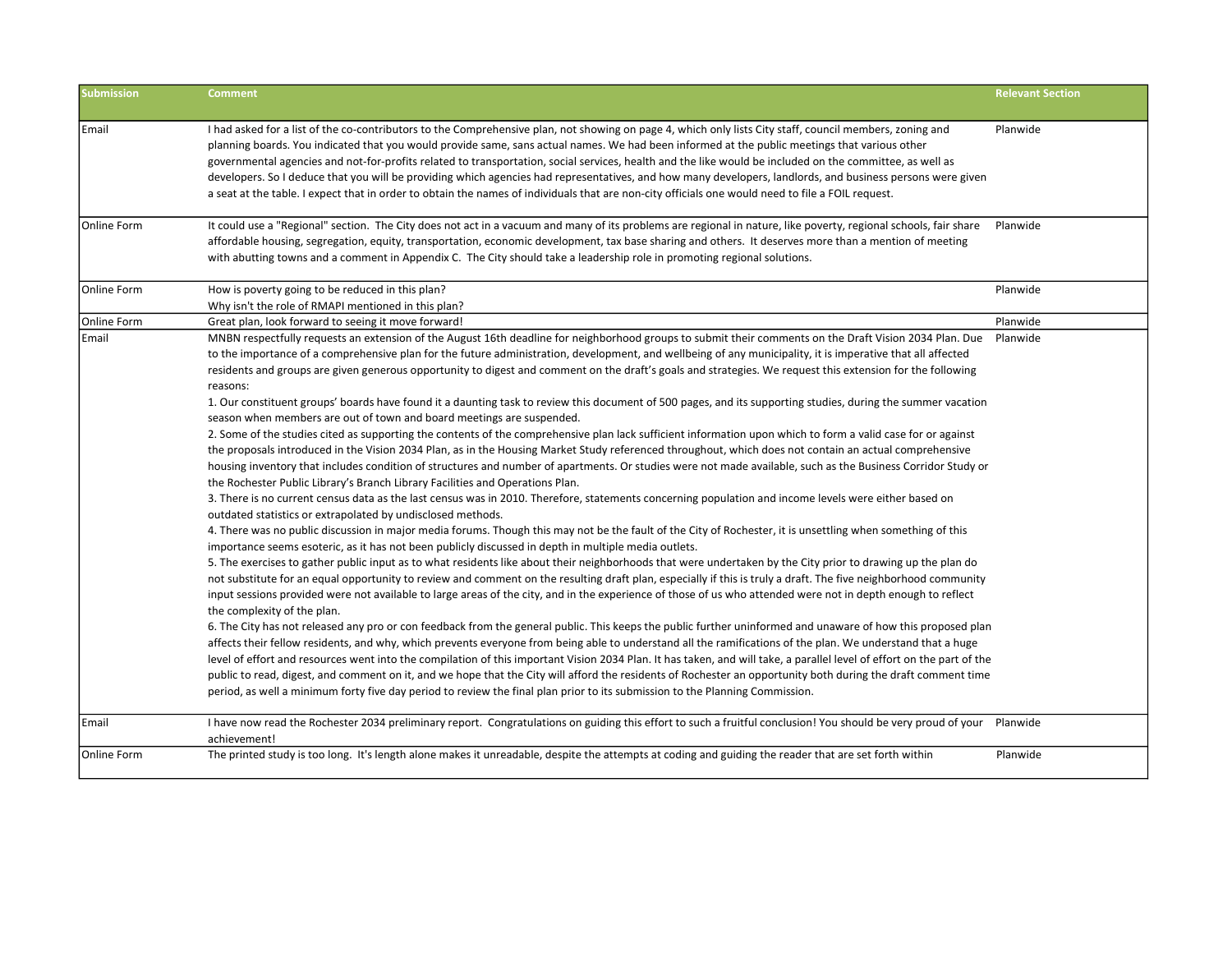| <b>Submission</b> | <b>Comment</b>                                                                                                                                                                                                                                                                                                                                                                                                                                                                                                                                                                                                                                                                                                                                                                                                                                                                                                                                                                                                                                                                                                                                                                                                                                                                                                                                                                                                                                                                                                                                                                                                                                                                                                                                                                                                                                                                                                                                                                                                                                                                                                                                                                                                                                                                                                                                                                                                                                                                                                                                                                                                                                                                                                                                                                                                                                                                                                                                                          | <b>Relevant Section</b> |
|-------------------|-------------------------------------------------------------------------------------------------------------------------------------------------------------------------------------------------------------------------------------------------------------------------------------------------------------------------------------------------------------------------------------------------------------------------------------------------------------------------------------------------------------------------------------------------------------------------------------------------------------------------------------------------------------------------------------------------------------------------------------------------------------------------------------------------------------------------------------------------------------------------------------------------------------------------------------------------------------------------------------------------------------------------------------------------------------------------------------------------------------------------------------------------------------------------------------------------------------------------------------------------------------------------------------------------------------------------------------------------------------------------------------------------------------------------------------------------------------------------------------------------------------------------------------------------------------------------------------------------------------------------------------------------------------------------------------------------------------------------------------------------------------------------------------------------------------------------------------------------------------------------------------------------------------------------------------------------------------------------------------------------------------------------------------------------------------------------------------------------------------------------------------------------------------------------------------------------------------------------------------------------------------------------------------------------------------------------------------------------------------------------------------------------------------------------------------------------------------------------------------------------------------------------------------------------------------------------------------------------------------------------------------------------------------------------------------------------------------------------------------------------------------------------------------------------------------------------------------------------------------------------------------------------------------------------------------------------------------------------|-------------------------|
| Online Form       | First I want to thank you all for doing such a great job with this report! It was so easy to read, clear, and makes me feel hopeful for the future of our city!                                                                                                                                                                                                                                                                                                                                                                                                                                                                                                                                                                                                                                                                                                                                                                                                                                                                                                                                                                                                                                                                                                                                                                                                                                                                                                                                                                                                                                                                                                                                                                                                                                                                                                                                                                                                                                                                                                                                                                                                                                                                                                                                                                                                                                                                                                                                                                                                                                                                                                                                                                                                                                                                                                                                                                                                         | Planwide                |
|                   | There are a number of included proposals and details that I am especially pleased to see and hope will remain in the final report, specifically:<br>the designation of character areas in the Beechwood Neighborhood, whose boundaries are Culver Road to Bay, to Goodman, to Main Street (map, page 80). I<br>feel this strikes a good balance between Low Density Residential (which we have known as R1 zoning) in the majority of the neighborhood while encouraging<br>business growth and density on our main corridors. For example, I am excited about the possibility of businesses like New City Cafe being able to expand their<br>seating.                                                                                                                                                                                                                                                                                                                                                                                                                                                                                                                                                                                                                                                                                                                                                                                                                                                                                                                                                                                                                                                                                                                                                                                                                                                                                                                                                                                                                                                                                                                                                                                                                                                                                                                                                                                                                                                                                                                                                                                                                                                                                                                                                                                                                                                                                                                  |                         |
|                   | the suggested decreasing parking minimums in Mixed-Use character zones. I feel that the plan makes a great case for adjusting the minimums in these regions<br>in favor of using a parking assessment tool, which factors in anticipated use, potential impact, on-street parking, nearby shared lots, bike facilities, etc, (page<br>$103$ ).                                                                                                                                                                                                                                                                                                                                                                                                                                                                                                                                                                                                                                                                                                                                                                                                                                                                                                                                                                                                                                                                                                                                                                                                                                                                                                                                                                                                                                                                                                                                                                                                                                                                                                                                                                                                                                                                                                                                                                                                                                                                                                                                                                                                                                                                                                                                                                                                                                                                                                                                                                                                                          |                         |
| Online Form       | Thank you for developing a thoughtful, thorough and inspiring Comprehensive Plan. It makes me hopeful for our city's future. I wholeheartedly agree with the Planwide<br>policy principles of healthy living, equity, resilience, prosperity, and partnership, and I was stood up in excitement when I read the placemaking principles. As a<br>professional city planner, I feel like I have the authority to say this is one of the strongest plans I've ever seen. Great work Planning Department. Now let's start<br>implementing! I'm most excited about thinking strategically about vacant land, revitalizing and strengthening middle market areas, developing a public art<br>master plan, creating a neighborhood toolkit, and developing high-frequency transit corridors. I'm with you. Let's do this.                                                                                                                                                                                                                                                                                                                                                                                                                                                                                                                                                                                                                                                                                                                                                                                                                                                                                                                                                                                                                                                                                                                                                                                                                                                                                                                                                                                                                                                                                                                                                                                                                                                                                                                                                                                                                                                                                                                                                                                                                                                                                                                                                      |                         |
| Email             | The Children's Agenda applauds the City of Rochester's 2034 Comprehensive Plan for aspiring to create a more prosperous, equitable, and vibrant city. We<br>appreciate the opportunity to comment on the draft plan, and hope our recommendations are included in the final plan. As the draft plan notes, "a<br>comprehensive plan serves as the blueprint for  land use regulation, development, future investment, and the allocation of critical resources."<br>We commend the city for expanding the plan's scope to include: education policy, recreational services, public safety, climate change mitigation, workforce<br>development, and many other topics. However, while children are mentioned occasionally throughout the plan, we are concerned that there is no overarching<br>vision for developing and nurturing young people, despite healthy and successful children being the key to Rochester's future. In our 2017 Analysis of the City<br>of Rochester's annual budget, we said "Prioritize children and youth in the City of Rochester's Comprehensive Plan update. The needs and hopes of<br>Rochester's young citizens should be integral to the Plan's goals, strategies and benchmarks. The Plan should reflect youth input through consultation with<br>groups like Teen Empowerment and the Youth Councils at R-Centers, allowing them to shape their own future community. It should also call for what is<br>needed most for young children, such as evidence-based home visiting, high quality child care and Pre-K, and summer learning programs. In addition, TCA<br>recommends adoption of Healthi Kids' recommendations to put kids and play first in the Comprehensive Plan Update." While the Comprehensive Plan<br>contains many components that will benefit children and families, the fact that the vision statement for a comprehensive plan about Rochester's future does<br>not even mention its future residents -- our children -- is a gaping hole that should be filled immediately. Just as the City has begun to include a "Children &<br>Families" section of its annual budget, The Children's Agenda believes the 2034 Plan should also include a particular focus on the unique needs of children and<br>families. The City of Rochester should aim to be the best community to raise a family anywhere, regardless of race, economic status, or background. The<br>comprehensive plan's vision statement should recognize that Rochester's children are the greatest asset of our City. The Children's Agenda asks the city to<br>strengthen the plan to better address the unique needs of children and their families. Our recommendations will reorient city resources to better support<br>children in all aspects of their lives, ensure city staff in multiple departments are better able to serve young people in the community, and strive to give city<br>children the best possible start to life | Planwide                |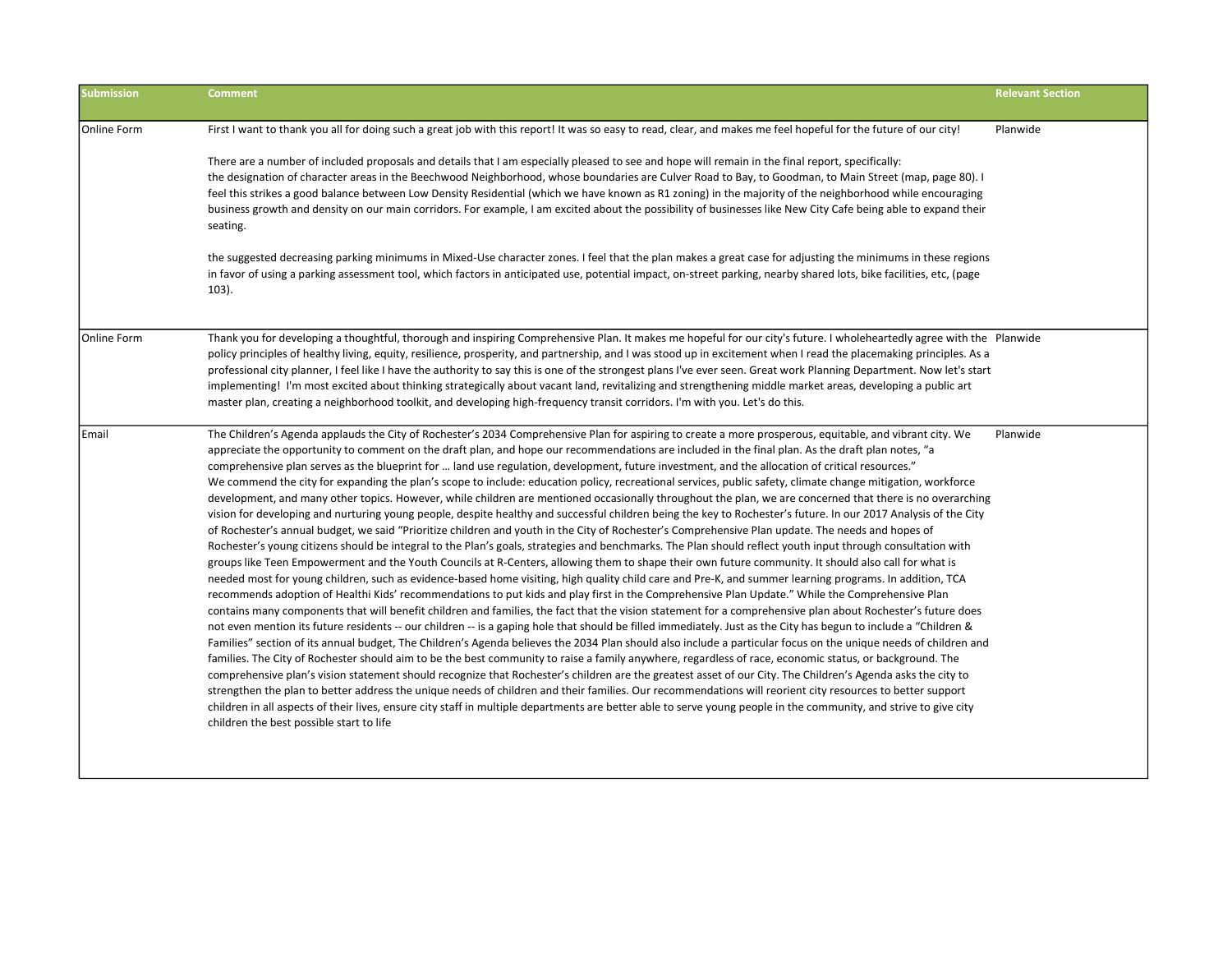| <b>Submission</b>  | <b>Comment</b>                                                                                                                                                                                                                                                          | <b>Relevant Section</b> |
|--------------------|-------------------------------------------------------------------------------------------------------------------------------------------------------------------------------------------------------------------------------------------------------------------------|-------------------------|
| Email/Online Forms | I believe our children are our greatest asset and would like Rochester's 2034 Comprehensive Plan to uplift their unique needs over the next 15 years. The city<br>should prioritize:                                                                                    | Planwide                |
|                    | - Strengthening the early childhood workforce through better wages and professional development;                                                                                                                                                                        |                         |
|                    | - Training all city staff that interact with youth in restorative practices and trauma-informed approaches to create a foundation for relationship building and<br>social emotional learning;                                                                           |                         |
|                    | - Increasing affordable housing for families with children;<br>- Developing a Youth Master Plan as a goal in the 2034 Comprehensive Plan.                                                                                                                               |                         |
|                    | I also support The Children's Agenda's full recommendations for the 2034 Comprehensive Plan, which can be found at thechildrensagenda.org/reports/.                                                                                                                     |                         |
| Email              | With all the hype and promos about how much community input was put into developing the Plan, the new comprehensive plan appears to take the                                                                                                                            | Planwide                |
|                    | community out of many decisions-making processes and puts it into the hands of City staff. More administrative decision will be made with fewer public<br>hearings and review by the stakeholders, the citizens of Rochester.                                           |                         |
| Online Form        | I/We in the Upper Mt Hope Neighborhood Association have been working as fast as possible, reviewing the Draft 2034 Comprehensive Plan, but have come up Planwide<br>short in being able to complete the review & comments by the end of the day today.                  |                         |
|                    | . We have been spending many hours per week reviewing since the Plan was available in late May; there is only so much time we have on top of other                                                                                                                      |                         |
|                    | responsibilities and commitments we each have, both personal and to our neighborhood, especially during the summer.                                                                                                                                                     |                         |
|                    | • As you very well know, the Plan itself is 500 pages, supporting addendums/studies add many hundreds of pages, and the content is very much intertwined.                                                                                                               |                         |
|                    | • I've not been able to even find all the related/referenced studies and understand some are not yet final/posted/available to the public for review.                                                                                                                   |                         |
|                    | • Of the studies we have had the opportunity to review, we note that we were not even contacted during data gathering and they appear to mischaracterize                                                                                                                |                         |
|                    | the demographics of our neighborhood residents and housing. We really should have 2020 census data and a conversation on which to build this important a<br>Plan.                                                                                                       |                         |
|                    | . We and other neighborhoods were hoping to be able to also review and comment upon the plan comments you have already received. We have not seen<br>them available, and I've not even submitted that FOIL request in their absence.                                    |                         |
|                    | . I will be submitting what comments we have drafted just before 5PM today, but we have not yet even had the time to write bullet descriptions for some of<br>the subjects we need to comment upon.<br>I implore you to facilitate two things:                          |                         |
|                    | 1) Allow the public or, at least neighborhood groups another month to complete submitting their comments.                                                                                                                                                               |                         |
|                    | 2) Please also assure us that, once you complete your revisions to the draft, that the public will have at least 45 days to review the huge revised document and<br>then be able to discuss remaining deficiencies with your project team before any hearings are held. |                         |
|                    | I know there is a strong desire to get this through quickly, but it needs to be right, in that the plan is what is going to be used to rewrite zoning and other<br>legislation, and restructure a lot within the City.                                                  |                         |
|                    | I'll liken this to the Mt Hope Reconstruction Phase II, where the City gets to delay things it wants to delay, by even years. We need to delay this a bit as well as<br>provide for another round of review, to do it right.                                            |                         |
|                    |                                                                                                                                                                                                                                                                         |                         |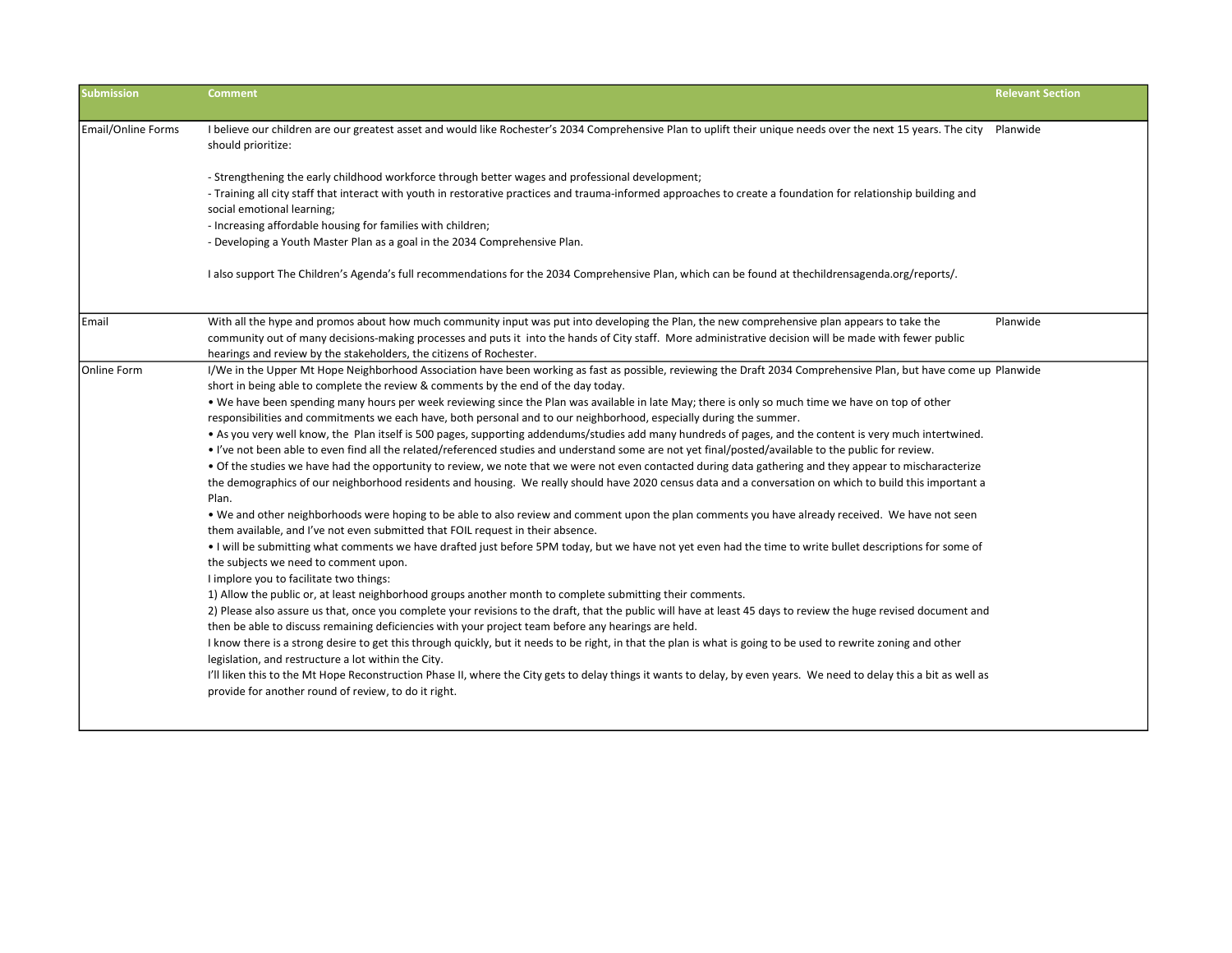| <b>Submission</b>  | <b>Comment</b>                                                                                                                                                                                                                                                                                                                                                                                                                                                                                                                                                                                                                                                                                                                                                                                                                                                                                                                                                                                                                                                                                                                                                                                                                                                                                                                                                                                                                                                                                                                                                                                                                                                                                                                                                                                                                                                                                                                                                                                                                                                                                                                                                                                                                                                                                                                                                                                                                                                                                                                    | <b>Relevant Section</b> |
|--------------------|-----------------------------------------------------------------------------------------------------------------------------------------------------------------------------------------------------------------------------------------------------------------------------------------------------------------------------------------------------------------------------------------------------------------------------------------------------------------------------------------------------------------------------------------------------------------------------------------------------------------------------------------------------------------------------------------------------------------------------------------------------------------------------------------------------------------------------------------------------------------------------------------------------------------------------------------------------------------------------------------------------------------------------------------------------------------------------------------------------------------------------------------------------------------------------------------------------------------------------------------------------------------------------------------------------------------------------------------------------------------------------------------------------------------------------------------------------------------------------------------------------------------------------------------------------------------------------------------------------------------------------------------------------------------------------------------------------------------------------------------------------------------------------------------------------------------------------------------------------------------------------------------------------------------------------------------------------------------------------------------------------------------------------------------------------------------------------------------------------------------------------------------------------------------------------------------------------------------------------------------------------------------------------------------------------------------------------------------------------------------------------------------------------------------------------------------------------------------------------------------------------------------------------------|-------------------------|
| Email              | The Charlotte Community Association, Inc. Board of Directors and the CCA Community Development Committee have been working as fast as possible,<br>reviewing the Draft 2034 Comprehensive Plan, but have come up short in being able to complete the review & comments by the end of the day today.<br>We have been spending many VOLUNTEER hours per week reviewing since the Plan was made available in late May; there is only so much time we have<br>on top of other responsibilities and commitments we each have, both personal and to our neighborhood, especially during the summer.<br>As you very well know, the 2034 Plan itself is 500 pages, supporting addendums/studies add many hundreds of pages, and the content is very much<br>$\bullet$<br>intertwined.<br>I've not been able to even find all the related/referenced studies and understand some are not yet final/posted/available to the public for review.<br>$\bullet$<br>Of the studies we have had the opportunity to review, we note that we were not even contacted during data gathering and they appear to<br>$\bullet$<br>mischaracterize the demographics of our neighborhood residents and housing. We really should have 2020 census data and a conversation on which to build<br>this important a Plan.<br>We and other neighborhoods were hoping to be able to also review and comment upon the plan comments you have already received. We have not<br>$\bullet$<br>seen them available, and I've not even submitted that FOIL request in their absence.<br>I will be submitting what comments we have drafted just before 5PM today, but we have not yet even had the time to write bullet descriptions for some<br>$\bullet$<br>of the subjects we need to comment upon.<br>We implore you to facilitate two things:<br>1. Allow the public or, at least neighborhood groups another month to complete submitting their comments.<br>Please also assure us that, once you complete your revisions to the draft, that the public will have at least 45 days to review the huge revised document<br>2.<br>and then be able to discuss remaining deficiencies with your project team before any hearings are held.<br>I know there is a strong desire to get this through quickly, but it needs to be right, in that the plan is what is going to be used to rewrite zoning and other<br>legislation and restructure a lot within the City.<br>We need to delay this a bit as well as provide for another round of review, to do it right. | Planwide                |
| Online Form        | First and foremost, you all did a wonderful job in putting this plan together! Thank you for putting the necessary time and energy into actually going out into Planwide<br>the community and meeting people where they are in order to gather feedback from a wide range of perspective. Thank you as well for making the resulting<br>document as accessible as possible. It's obvious that you took pains to do these things, and we hope you've set the standard for the City going forward in that<br>regard.                                                                                                                                                                                                                                                                                                                                                                                                                                                                                                                                                                                                                                                                                                                                                                                                                                                                                                                                                                                                                                                                                                                                                                                                                                                                                                                                                                                                                                                                                                                                                                                                                                                                                                                                                                                                                                                                                                                                                                                                                |                         |
| Online Form        | We highly encourage a section which sets our city's current challenges within a historical context that references redlining, racial covenants, urban renewal,<br>and other racist policies the effects of which continue to plague us. There is a growing conversation on these topics in Rochester and around the country. It's<br>important that this plan acknowledges and owns that past, so that we can truly move forward.                                                                                                                                                                                                                                                                                                                                                                                                                                                                                                                                                                                                                                                                                                                                                                                                                                                                                                                                                                                                                                                                                                                                                                                                                                                                                                                                                                                                                                                                                                                                                                                                                                                                                                                                                                                                                                                                                                                                                                                                                                                                                                 | Planwide                |
| Online Form        | Rochester's natural infrastructure, including the Genesee River Gorge and Lake Ontario offer opportunities to enhance the wellbeing of people and nature; in Planwide<br>so doing, don't constrain the dynamism of these systems. An excellent example of showcasing Rochester's incredible natural assets is the ROC the Riverway<br>initiative. Based on TNC's experiences in other cities, ROC the Riverway's goals of expanding access to natural areas, creating new trails and public spaces along<br>the river, and promoting more activities on the Genesee will translate into a healthier and more vibrant downtown. The Nature Conservancy stands ready to<br>be a partner to the City of Rochester as it seeks to sustainably harness its riverfront and other natural assets.                                                                                                                                                                                                                                                                                                                                                                                                                                                                                                                                                                                                                                                                                                                                                                                                                                                                                                                                                                                                                                                                                                                                                                                                                                                                                                                                                                                                                                                                                                                                                                                                                                                                                                                                        |                         |
| <b>Online Form</b> | In reviewing ROC 2034, we have found numerous areas of potential overlap with The Nature Conservancy's mission and strategies, including aspects of land<br>use, climate mitigation and climate adaptation. We strongly encourage the City's implementation of this plan, with partners, as well as regular reporting on<br>progress made toward the goals set forth. We would welcome the opportunity to discuss how we can deploy more of our assets in service of the City's and our<br>shared goals.                                                                                                                                                                                                                                                                                                                                                                                                                                                                                                                                                                                                                                                                                                                                                                                                                                                                                                                                                                                                                                                                                                                                                                                                                                                                                                                                                                                                                                                                                                                                                                                                                                                                                                                                                                                                                                                                                                                                                                                                                          | Planwide                |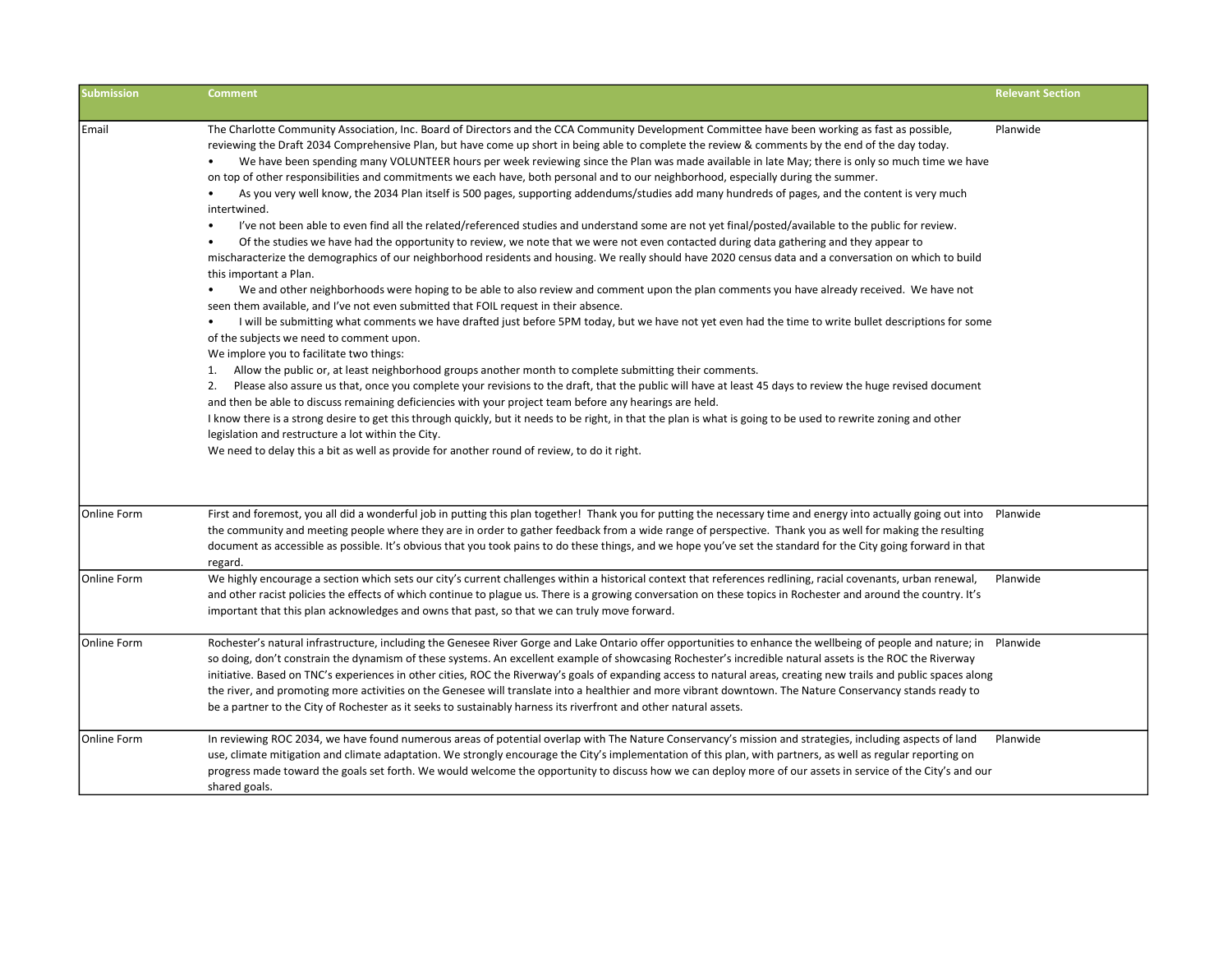| <b>Submission</b>  | <b>Comment</b>                                                                                                                                                                                       | <b>Relevant Section</b> |
|--------------------|------------------------------------------------------------------------------------------------------------------------------------------------------------------------------------------------------|-------------------------|
| Online Form        | The draft 2034 plan includes a number of bold new initiatives (particularly upzoning and transit-supportive zoning); however, it also has some of the same                                           | Planwide                |
|                    | major drawbacks that past city plans have had.<br>- The plan needs to place greater emphasis on our economic problems, and place less emphasis on the traditional landscape design approach to urban |                         |
|                    | planning.                                                                                                                                                                                            |                         |
|                    | - The plan does not recognize the critical influence that transit has on land use and economic development.                                                                                          |                         |
|                    | - The plan dismisses the opportunity of rail transit in Rochester.                                                                                                                                   |                         |
|                    | - There is not enough emphasis on attracting much larger numbers of new jobs to the central city.                                                                                                    |                         |
|                    | - The recommendations for revitalizing our moderate-demand neighborhoods are inadequate.                                                                                                             |                         |
|                    | - There needs to be an honest acknowledgement of the impact of crime on many neighborhoods,                                                                                                          |                         |
|                    | - The plan must integrate historic preservation into city housing and economic development policies                                                                                                  |                         |
| Email              | Edgerton Area Neighborhood Association Inc. would like to request a delay of the Final Draft set to be sent to City Council for approval.                                                            | Planwide                |
|                    | We would like to have our Neighbors and Community, to really see, Will this be a change for the Quality of Life in their Community.                                                                  |                         |
| Online Form        | I hope to see the inclusion of City Roots Community Land Trust in Rochester 2034. I feel strongly that permanent affordability should be a top priority in any                                       | Planwide                |
|                    | city plan and I believe that a partnership or at least mutual understanding between the City and CLT would be a tremendous advantage to increasing housing                                           |                         |
|                    | stability and quality for Rochesterians.                                                                                                                                                             |                         |
| <b>Online Form</b> | The 2034 plan draft is most comprehensive and thoughtful. There's been nothing this extensive and detailed in my past 50 years of community involvement.                                             | Planwide                |
| Letter             | I want to begin by commending the City for its work to gather input from a variety of stakeholders, researching what other cities are doing and pulling all of                                       | Planwide                |
|                    | this together into a comprehensive plan. While the plan is quite extensive, the format challenges the novice like myself to be able to read and digest the 500                                       |                         |
|                    | pages                                                                                                                                                                                                |                         |
| Letter             | I would also like to share a few comments on more general items contained in the Vision 2034 plan that I think have serious implications for our community's Planwide                                |                         |
|                    | future. I am aware that the Vision 2034 Plan challenges our experience with zoning/land use. Rochester is not configured like some urban centers such as                                             |                         |
|                    | Cleveland, Boston, or Columbus. It is city that historically is comprised of single family/2 family homes. Recent housing development, centered primarily in the                                     |                         |
|                    | City Center has come at a great cost to the commmunity due to extensive tax breaks given to private developers. The backbone of the City's tax base is the                                           |                         |
|                    | home owner. I caution the City about changing the character of those neighborhoods with single and 2 family homes to the point that those owners leave                                               |                         |
|                    | further eroding hte City's tax base. No City in the US has found the magic answer as to how to increase population in northern cities who have over an                                               |                         |
|                    | extensive period of time lost population due to loss of manufacturing and social issues such as poor performing schools, crime, etc. except by wy of job                                             |                         |
|                    | growth. Developiong housing or having flexibility in housing and building construction will not on its' own bring in businesses.                                                                     |                         |
| Online Form        | I have not entirely read through the plan yet, but I will.                                                                                                                                           | Planwide                |
|                    | I do not think we need more places to live, apartment buildings.                                                                                                                                     |                         |
|                    | The new complex on Goodman across from village gate casts a shadow on the building                                                                                                                   |                         |
|                    | across the street from it and it now feels too crowded over there.                                                                                                                                   |                         |
|                    | We need to protect more land from developing and leave green area.                                                                                                                                   |                         |
|                    |                                                                                                                                                                                                      |                         |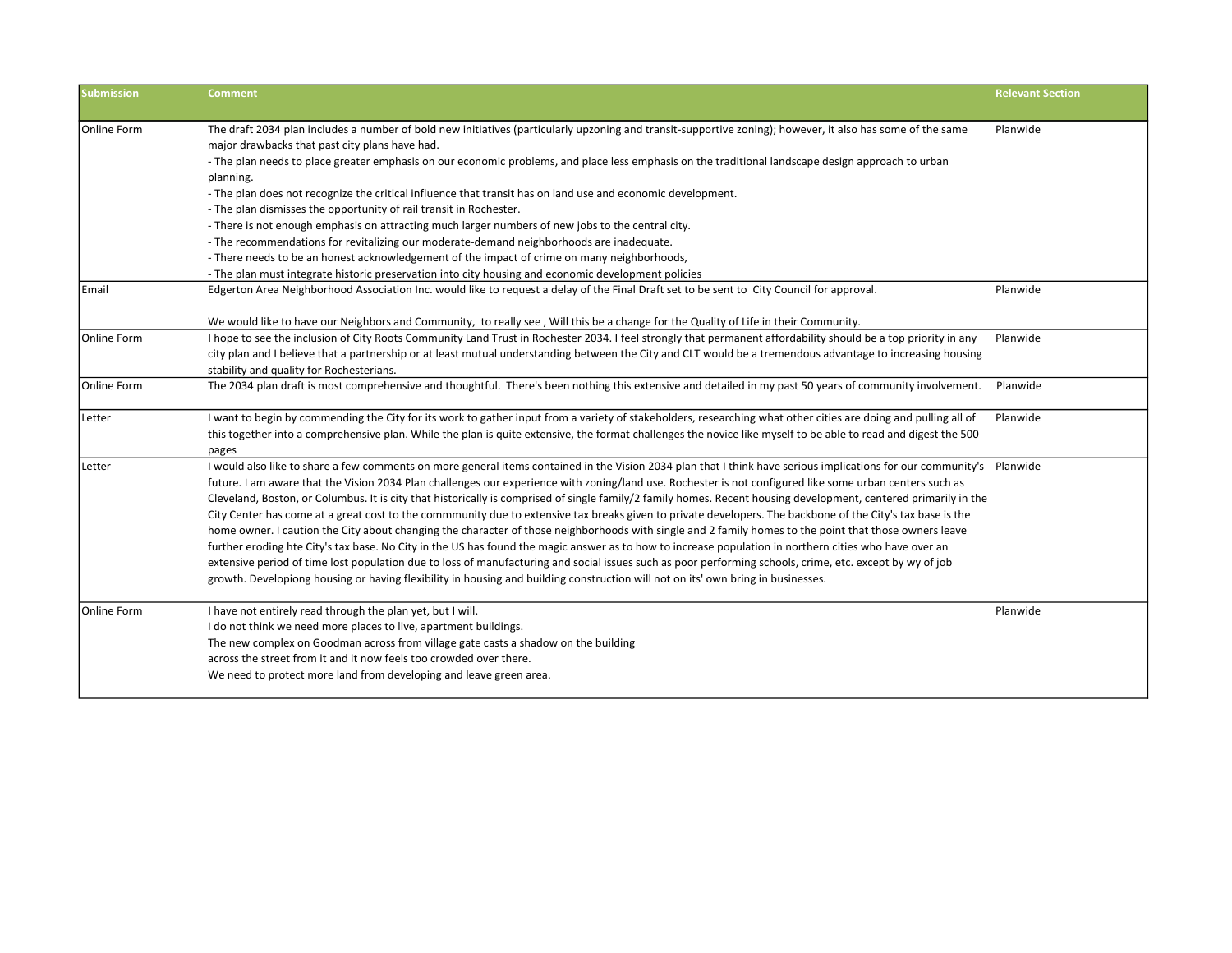| <b>Submission</b> | <b>Comment</b>                                                                                                                                                                              | <b>Relevant Section</b> |
|-------------------|---------------------------------------------------------------------------------------------------------------------------------------------------------------------------------------------|-------------------------|
| Online Form       | Overall I think the plan looks fantastic and is a great step forward!                                                                                                                       | Planwide                |
|                   | Some of the key strategies that I am most excited about seeing implemented include:                                                                                                         |                         |
|                   | PMP-6c, PMP-1f - Implementing the Local Waterfront Revitalization Program and the ROC the Riverway Vision Plan                                                                              |                         |
|                   | PR-5c - Completing the Genesee Riverway Trail along the entire river corridor and improving and enhance its connectivity to the surrounding communities and                                 |                         |
|                   | other local and regional trails.                                                                                                                                                            |                         |
|                   | PR-2d - Developing a system-wide Parks and Recreation Master Plan                                                                                                                           |                         |
|                   | AC-3a - Creating a Public Art Master Plan for Rochester that connects public art and cultural programming to neighborhood revitalization, community building,                               |                         |
|                   | placemaking and economic development which includes input from residents                                                                                                                    |                         |
|                   | UAG-1a - Adopting a comprehensive urban agriculture policy that addresses the environmental, health and social benefits of urban agriculture and provides a                                 |                         |
|                   | vision for the future of urban agriculture in Rochester                                                                                                                                     |                         |
|                   | CC-1a, CC-1b - Implementing the Rochester Climate Action Plan (CAP)                                                                                                                         |                         |
|                   | TRN-3a - Strategically filling gaps in the dedicated bicycle network while also expanding to form a safe, interconnected "minimum grid."                                                    |                         |
|                   | SC-1e, SC-1f - The installation of a block or district geothermal system.                                                                                                                   |                         |
| Email             | The intent to lessen/weaken/remove public comment and review processes and norms is not good for anyone in the City. Bad things will happen that will                                       | Planwide                |
| <b>IEmail</b>     | destroy public confidence in our City<br>The Park-Meigs Neighborhood Association Board of Directors (PMNA) reviewed the progress to date for adoption of the 2034 Comprehensive Plan at its | Planwide                |
|                   | August 2019 meeting. Our lengthy and spirited discussion revealed several concerns regarding the effects on the PMNA neighborhood, the general Park                                         |                         |
|                   | Avenue/Monroe area and East End areas, and, the overall impact on the City.                                                                                                                 |                         |
|                   |                                                                                                                                                                                             |                         |
|                   | The Board was unanimous about its' concerns regarding the publics general lack of knowledge of the details of the draft plan and the consequences. The public                               |                         |
|                   | input sessions conducted after the 2034 Plan launch party were reported as inconvenient to access (being too far from our general neighborhood) and simply                                  |                         |
|                   | a repeat of the launch party. Several members wondered where the public pro & con discussion is taking place as it has not been a topic in any local                                        |                         |
|                   | newspaper or media coverage. Our Board observed that members of a few specialty groups were enthusiastic about their unique fields of interest but have                                     |                         |
|                   | not heard any comments, pro or con, regarding the plan generally from residents of our area.                                                                                                |                         |
|                   | PMNA observes the timing of the Plan introduction may have been a factor in this general apathy as most of the board members and members have enjoyed                                       |                         |
|                   | the fine summer weather for traveling and vacations. A bigger concern for our Board members was the difficulty of understanding the nuances and                                             |                         |
|                   | intertwined complexities of a 500-page plan and several necessary attached studies totaling nearly 2000 pages. Board members believe the Plan should not be                                 |                         |
|                   | adopted until after a reasonable study/comment period of the Business Corridor Study has occurred. This study will likely have a huge impact on the PMNA as                                 |                         |
|                   | our area includes Park Avenue, the East End, and Monroe Avenue business districts. There was more than some concern about the accuracy of City population                                   |                         |
|                   | demographics as the 2020 Census numbers will not be available until next spring.                                                                                                            |                         |
|                   | PMNA believes rushing the revised draft Plan to City Council without any additional time for the public to review the comments or changes would be unlikely                                 |                         |
|                   | to create support for adoption and implementation of the 2034 Comprehensive Plan.                                                                                                           |                         |
|                   |                                                                                                                                                                                             |                         |
| Online Form       | The draft plan is, indeed, quite comprehensive and beautifully presented. We appreciate the Guidebook that you provided to assist the navigation of such an Planwide                        |                         |
|                   | extensive document. We also like the holistic approach you took in visioning the overall look and feel of the desired future City of Rochester. However, in                                 |                         |
|                   | doing so, individual neighborhoods' desires are not evident and accessible. We are one of many neighborhoods that have completed a charrette and vision                                     |                         |
|                   | plan that illustrates what the community wants in our spaces, and we expected that those vision plans would be incorporated into 2034 in the appendices. The                                |                         |
|                   | only one mentioned specifically is JOSANA.                                                                                                                                                  |                         |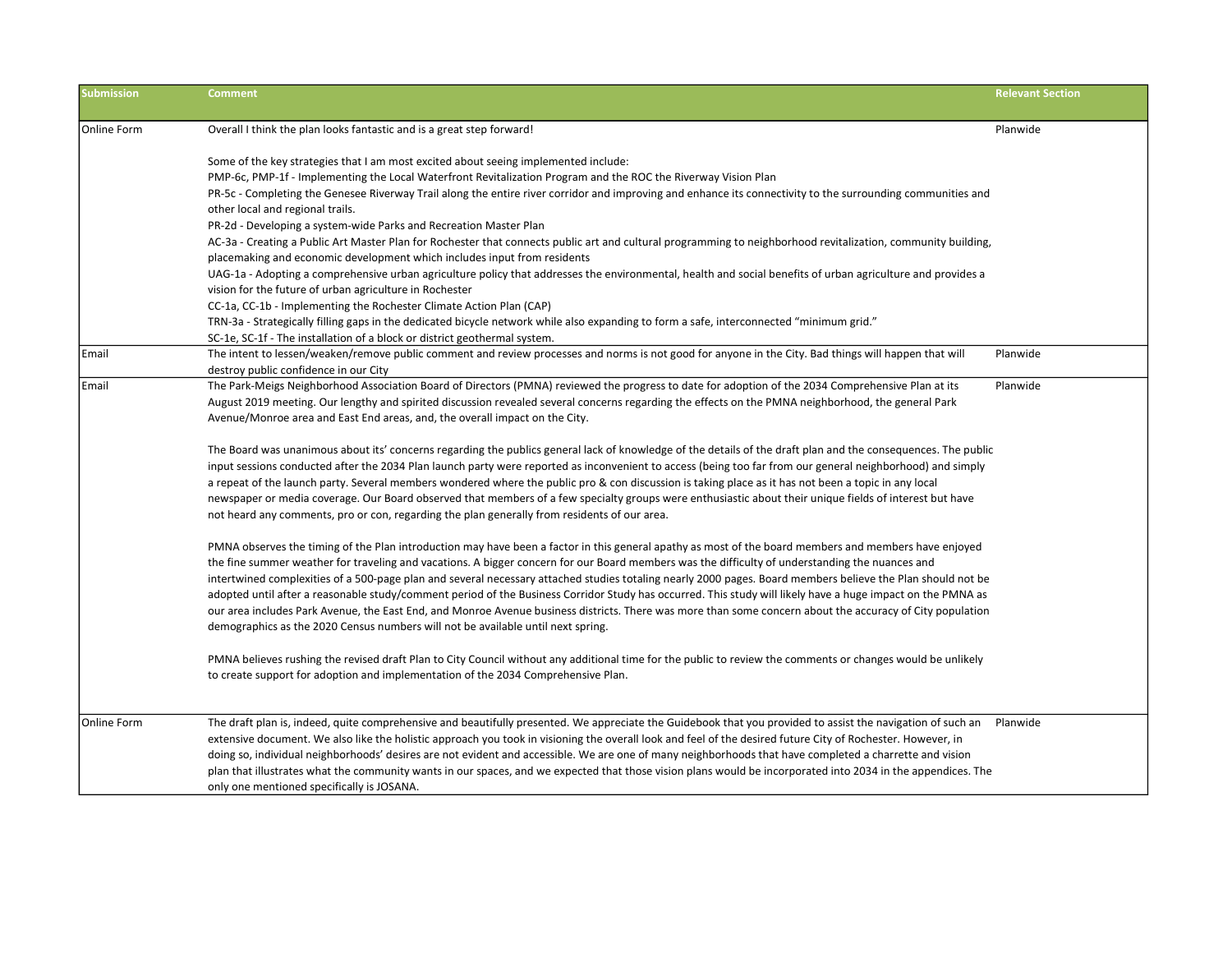| <b>Submission</b>  | <b>Comment</b>                                                                                                                                                                                                                                                                                                                                                                                                                                                                                                                                                                                                                                                                                                                                                                                                                                                                                                                                                                                                                                                                                                                                                                                                                                                                                                                                                                                                                                                                                                                                                                                                             | <b>Relevant Section</b> |
|--------------------|----------------------------------------------------------------------------------------------------------------------------------------------------------------------------------------------------------------------------------------------------------------------------------------------------------------------------------------------------------------------------------------------------------------------------------------------------------------------------------------------------------------------------------------------------------------------------------------------------------------------------------------------------------------------------------------------------------------------------------------------------------------------------------------------------------------------------------------------------------------------------------------------------------------------------------------------------------------------------------------------------------------------------------------------------------------------------------------------------------------------------------------------------------------------------------------------------------------------------------------------------------------------------------------------------------------------------------------------------------------------------------------------------------------------------------------------------------------------------------------------------------------------------------------------------------------------------------------------------------------------------|-------------------------|
| Email              | Action Plans: While reviewing the Action Plans for the Initiatives, our group discovered an alarming number of Strategies that do not include mention of<br>"Neighborhood Groups" or "Community Groups/Partners" (such as SWPC, NBN6, etc.) The language presented throughout the community meetings and<br>Guidebook noted the importance of "collaboration among government, residents, businesses, neighborhood groups and community partners," for example<br>"the entire community must work together," "neighborhood and community organizations are critical partners to implement Rochester 2034," "boosted<br>through collaborations among the City, community partners, homeowners, property owners and developers." However, in the Placemaking Plan (PMP) there<br>are 57 Strategies. Only TWO (2) include "Community Partners" (PMP-2h) and "Community Groups" (PMP7a.) Since "Placemaking" is the centerpiece to the<br>Rochester 2034 Plan, we believe that the people who live in the places should have a greater voice in what happens there, i.e. "it is a community wide plan,<br>not just a City plan." To that end, we request to be notified of what proposed changes are incorporated into the Plan well prior to any next steps in<br>consideration and approval, to enable our continued participation. For the immediate purposes of commenting, we have focused on "Placemaking,"<br>"Housing," and "Parks, Recreation & Open Spaces" and are attaching a list to this letter of Goals and Strategies from the Plan in which we could provide<br>valuable—and crucial—input and participation. | Planwide                |
| Email              | Action Plan Recommendations for including Neighborhood Groups/Community Groups<br>PMP 2e, 2k, 4a, 4f, 4g, 4j, 4k, 6d, 6e, 6f<br>HSG 2c, 3c, 5a<br>PR 1d, 4b                                                                                                                                                                                                                                                                                                                                                                                                                                                                                                                                                                                                                                                                                                                                                                                                                                                                                                                                                                                                                                                                                                                                                                                                                                                                                                                                                                                                                                                                | Planwide                |
| Online Form        | Improving children's health will require attention to and remediation of the social determinants of health such as poverty, pollution, poor nutrition, food<br>insecurity, unsafe neighborhoods, etc.                                                                                                                                                                                                                                                                                                                                                                                                                                                                                                                                                                                                                                                                                                                                                                                                                                                                                                                                                                                                                                                                                                                                                                                                                                                                                                                                                                                                                      | Planwide                |
| Email              | [Summary] Not enough community engagement for this plan. Not enough engagement for related studies. The Housing Market Study is especially inaccurate. Planwide                                                                                                                                                                                                                                                                                                                                                                                                                                                                                                                                                                                                                                                                                                                                                                                                                                                                                                                                                                                                                                                                                                                                                                                                                                                                                                                                                                                                                                                            |                         |
| Email              | Lack of Adequate Media Exposure: The vast majority of people have no idea what the Comprehensive Plan is and how it could impact them. Extensive press Planwide<br>releases and detailed articles to alert the general public to the changes recommended by the Comprehensive Plan should be issued. Following that extensive<br>coverage, then the informational /Q and A meetings should be held. I'm sure that there was no intentional secrecy on the City's part. It's not too late to<br>correct what many see as an injustice. What's the hurry?                                                                                                                                                                                                                                                                                                                                                                                                                                                                                                                                                                                                                                                                                                                                                                                                                                                                                                                                                                                                                                                                    |                         |
| <b>Online Form</b> | Two actions the government can take in strengthening our city are strengthening our neighborhoods through clear multi- use centers of activity, such as the<br>Thomas Ryan center, and small business incubators such as a shared food court for immigrants looking to launch restaurants. Neighborhoods come together<br>around threats and opportunities. the city must be careful not to think it can DIRECT community buildingit must listen to and support those within the<br>community who are doing the lifting. Those of us who never left the city should not be priced out for having maintained a viable neighborhood.                                                                                                                                                                                                                                                                                                                                                                                                                                                                                                                                                                                                                                                                                                                                                                                                                                                                                                                                                                                         | Planwide                |
| <b>Email</b>       | [Need] a section which references redlining and previous policies of urban renewal. In numerous areas this comprehensive plan notes historical material,<br>informing the reader of the context in which we currently find our City. Acknowledging our past, regardless of how painful, is a critical and important part of<br>moving forward, and we believe none is more important than this. There is a growing awareness of redlining and the detriments of previous policies, but<br>much of the community does not yet understand that the concentration of poverty which so strongly shapes our current context did not happen naturally or<br>by accident. Addressing this, simply by acknowledging it, has the potential to be one of the most powerful effects of this plan, if it is included. Members of<br>our neighborhood have developed specific expertise in this arena and would be glad to contribute to a draft or review of such content.                                                                                                                                                                                                                                                                                                                                                                                                                                                                                                                                                                                                                                                             | Planwide                |
| Email              | The Beechwood Neighborhood Coalition Board would like to thank you for the incredible job you and your team did pulling together this draft of the<br>Rochester 2034 comprehensive plan. We want to applaud the investment of time and energy you made in reaching out to so many groups for input as well as<br>the care taken to synthesize that input into a document. We strongly believe that your process will lead to a durable and robust tool with substantial<br>community buy-in. Individually, through a sub-committee, and as the full governing body of our neighborhood coalition, we have spent considerable time and<br>energy studying the 500 page draft plan, discussion the merits and our concerns, and weighing our input. We are grateful for the opportunity to share it with<br>you.                                                                                                                                                                                                                                                                                                                                                                                                                                                                                                                                                                                                                                                                                                                                                                                                             | Planwide                |
| Email              | "We ALL want change, not only city and business leaders." EVERYONE—especially youth—needs to be included in making decisions                                                                                                                                                                                                                                                                                                                                                                                                                                                                                                                                                                                                                                                                                                                                                                                                                                                                                                                                                                                                                                                                                                                                                                                                                                                                                                                                                                                                                                                                                               | Planwide                |
| Email              | Focus has been too much on Downtown and not enough on neighborhoods (construction downtown all the time for years); The new D&C building (& others<br>like it) are nice, but they are not for us (Black and Latino youth).                                                                                                                                                                                                                                                                                                                                                                                                                                                                                                                                                                                                                                                                                                                                                                                                                                                                                                                                                                                                                                                                                                                                                                                                                                                                                                                                                                                                 | Planwide                |
| Email              | Focus should be not just on buildings, but on people                                                                                                                                                                                                                                                                                                                                                                                                                                                                                                                                                                                                                                                                                                                                                                                                                                                                                                                                                                                                                                                                                                                                                                                                                                                                                                                                                                                                                                                                                                                                                                       | Planwide                |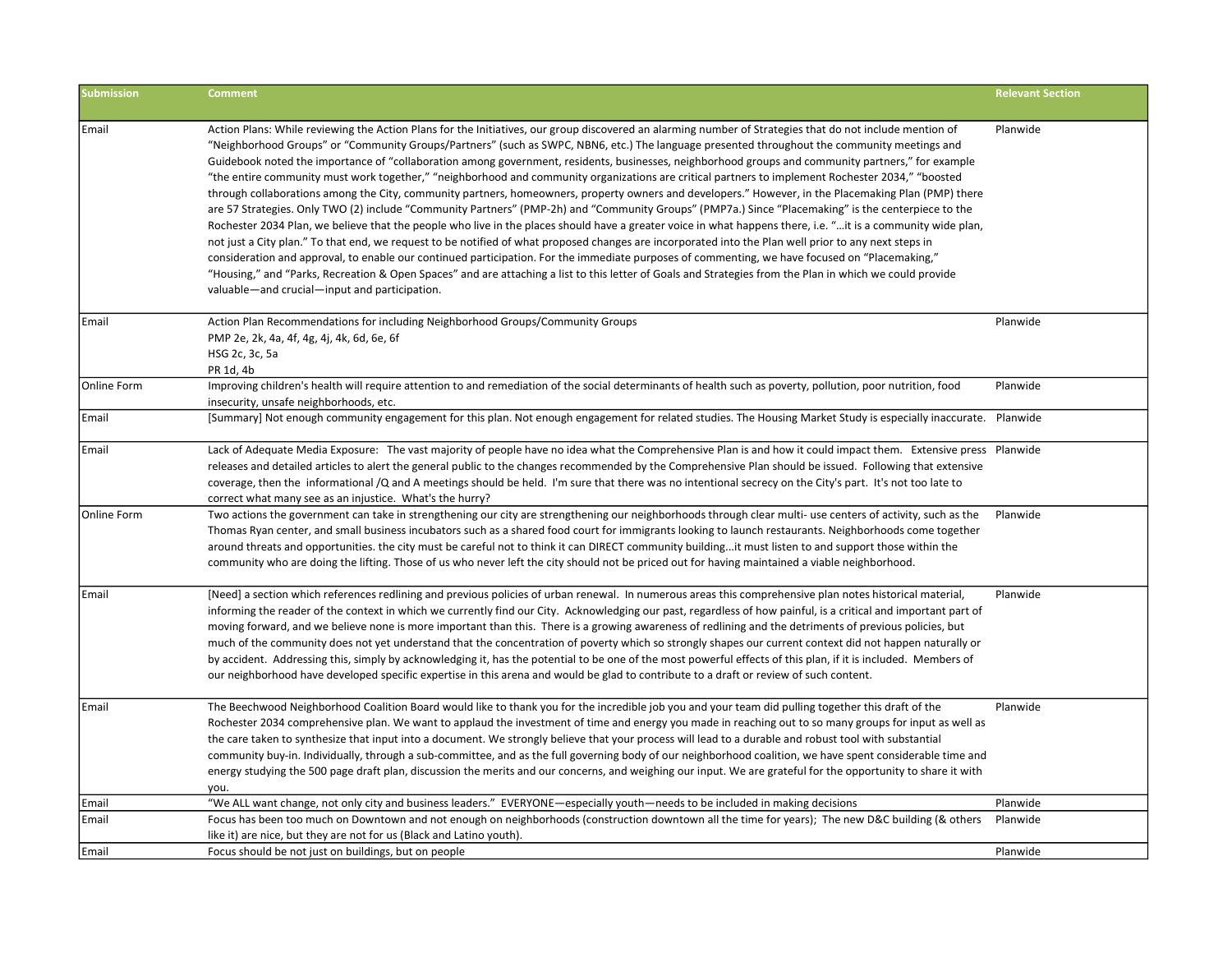| <b>Submission</b> | <b>Comment</b>                                                                                                                                                                | <b>Relevant Section</b> |
|-------------------|-------------------------------------------------------------------------------------------------------------------------------------------------------------------------------|-------------------------|
| Email             | Most local residents have not heard of the 2034 plan-to get input from parents and youth who don't go to meetings, go to youth sports games, churches,                        | Planwide                |
|                   | salons/barbershops, street corners/corner stores, community events, block parties, Teen Empowerment events, bookbag/school supply giveaways, etc.                             |                         |
| Email             | I like when City has put out pictures of what the buildings are going to look like and then the building actually comes out like promised.                                    | Planwide                |
| Email             | What should Rochester do or not do, based on what we've learned about the Clarissa St. Experience?                                                                            | Planwide                |
|                   | -Don't just focus on downtown                                                                                                                                                 |                         |
| Email             | What should Rochester do or not do, based on what we've learned about the Clarissa St. Experience?                                                                            | Planwide                |
|                   | -Build on what we have and make it better, and change systems in place to stop that                                                                                           |                         |
| Email             | What should Rochester do or not do, based on what we've learned about the Clarissa St. Experience?                                                                            | Planwide                |
|                   | -Give back to people in need and develop City based on culture and history. See the youth and acknowledge them and their view, make it better and easier for                  |                         |
|                   | them, more opportunities for blacks, and after voices                                                                                                                         |                         |
| Email             | What should Rochester do to help fix the harm it caused re:redlining/restrictive covenants?                                                                                   | Planwide                |
|                   | -Give back to the community                                                                                                                                                   |                         |
|                   | -Be Responsible and accounted for their actions                                                                                                                               |                         |
|                   | -Fund our city more, and make up for what restrictive covenant and redlining                                                                                                  |                         |
|                   | -See youth pov in what [whiteout] did back then and how much impact it caused                                                                                                 |                         |
| l Email           | After reading over the Rochester 2034 plan, it seems that for the next fifteen years the Disability Community of Rochester will likely only be taken into                     | Planwide                |
|                   | consideration when it feels most convenient, easy, or charitable for those making decisions. While there is some mention of the disability community and                      |                         |
|                   | increased accessibility within the plan, there is no suggestion that Disabled Rochesterians should have any expectation that their fundamental needs will be                  |                         |
|                   | met but instead should exist on a hope that someone will do the right thing. We would be happy to work with you closely moving forward to ensure that the                     |                         |
|                   | plan consists of distinct, actionable goals that will move the City towards meeting the needs of Rochester's growing disability community.                                    |                         |
|                   | The City of Rochester is currently home to about 32,000 people who identify as having at least one disability                                                                 |                         |
|                   | (https://www.census.gov/quickfacts/fact/table/rochestercitynewyork,buffalocitynewyork/DIS010217#DIS010217) and that number will likely increase as our                        |                         |
|                   | population ages in the next 15 years. If the vision for Rochester 2034 is "A resilient and confident community where diverse neighborhoods are engaged and                    |                         |
|                   | thriving; downtown is the vibrant heart of our region; our unique network of active waterfronts is accessible to all; and innovation, adaptation, and inclusion               |                         |
|                   | drive us forward," then we must be focused on inclusion and diversity of all members of our community, including the Disability Community. This means that it                 |                         |
|                   | isn't enough for our waterfronts to be accessible to all; our whole city needs to be accessible, which means people with disabilities need to be considered in all            |                         |
|                   | topic areas not just those that are regulated by ordinances or federal laws.                                                                                                  |                         |
|                   |                                                                                                                                                                               |                         |
| Email             | While this is not a full list of all that could be done to ensure accessibility throughout Rochester in the next 15 years and beyond, the integration of these ideas Planwide |                         |
|                   | would be a starting point for ensuring members of the Disability Community are accepted into the Greater Rochester Community. While we appreciate that                        |                         |
|                   | some consideration was given to the needs and wants of the Disability Community during the process of writing this plan, there are still many elements                        |                         |
|                   | missing. It's disappointing that disability access is not important enough to be considered an initiative area; including disability as a core value of the plan              |                         |
|                   | would ensure its consideration in all aspects of this proposed plan. Hopefully in the future, there will be more consideration toward disability issues.                      |                         |